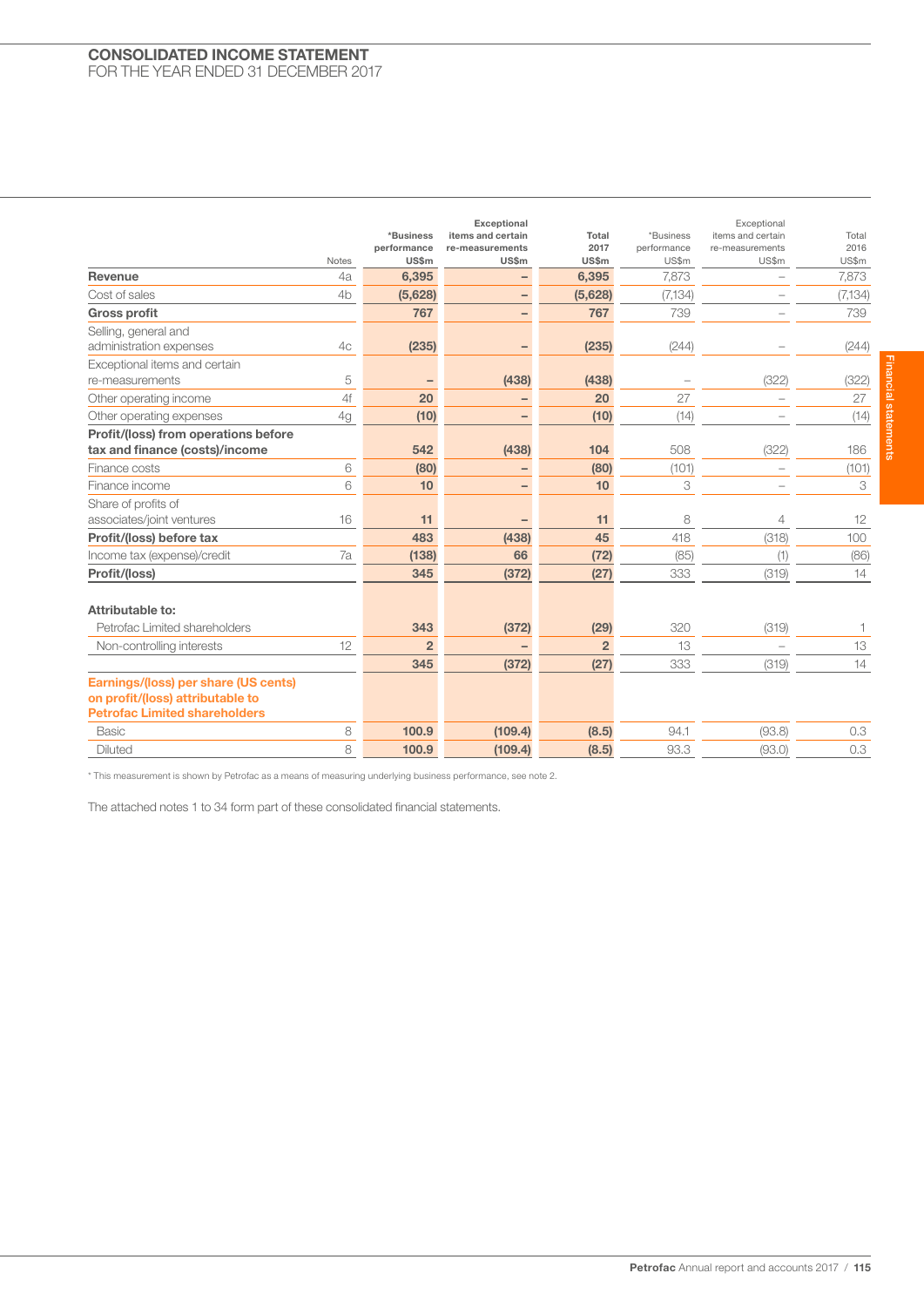|                                                                                                                  | <b>Notes</b> | 2017<br>US\$m | 2016<br>US\$m |
|------------------------------------------------------------------------------------------------------------------|--------------|---------------|---------------|
| (Loss)/profit                                                                                                    |              | (27)          | 14            |
|                                                                                                                  |              |               |               |
| Other comprehensive income to be reclassified to consolidated income statement in subsequent<br>periods          |              |               |               |
| Net changes in fair value of derivatives and financial assets designated as cash flow hedges                     | 26           | 46            | 49            |
| Foreign currency translation (losses)/gains                                                                      | 26           | (9)           | 31            |
| Other comprehensive income to be reclassified to consolidated income statement in subsequent periods             |              | 37            | 80            |
| Other comprehensive income reclassified to consolidated income statement                                         |              |               |               |
| Net losses/(gains) on maturity of cash flow hedges recycled in the year                                          | 26           | 13            | (3)           |
| Unrealised loss on the fair value of available-for-sale investment reclassified to consolidated income statement | 26, 5        |               | 16            |
| Foreign currency losses recycled to consolidated income statement upon disposal of a subsidiary                  | 26           |               | 11            |
| Other comprehensive income reclassified to consolidated income statement                                         |              | 13            | 24            |
| Total comprehensive income for the year                                                                          |              | 23            | 118           |
| Attributable to:                                                                                                 |              |               |               |
| Petrofac Limited shareholders                                                                                    |              | 10            | 96            |
| Non-controlling interests                                                                                        | 12           | 13            | 22            |
|                                                                                                                  |              | 23            | 118           |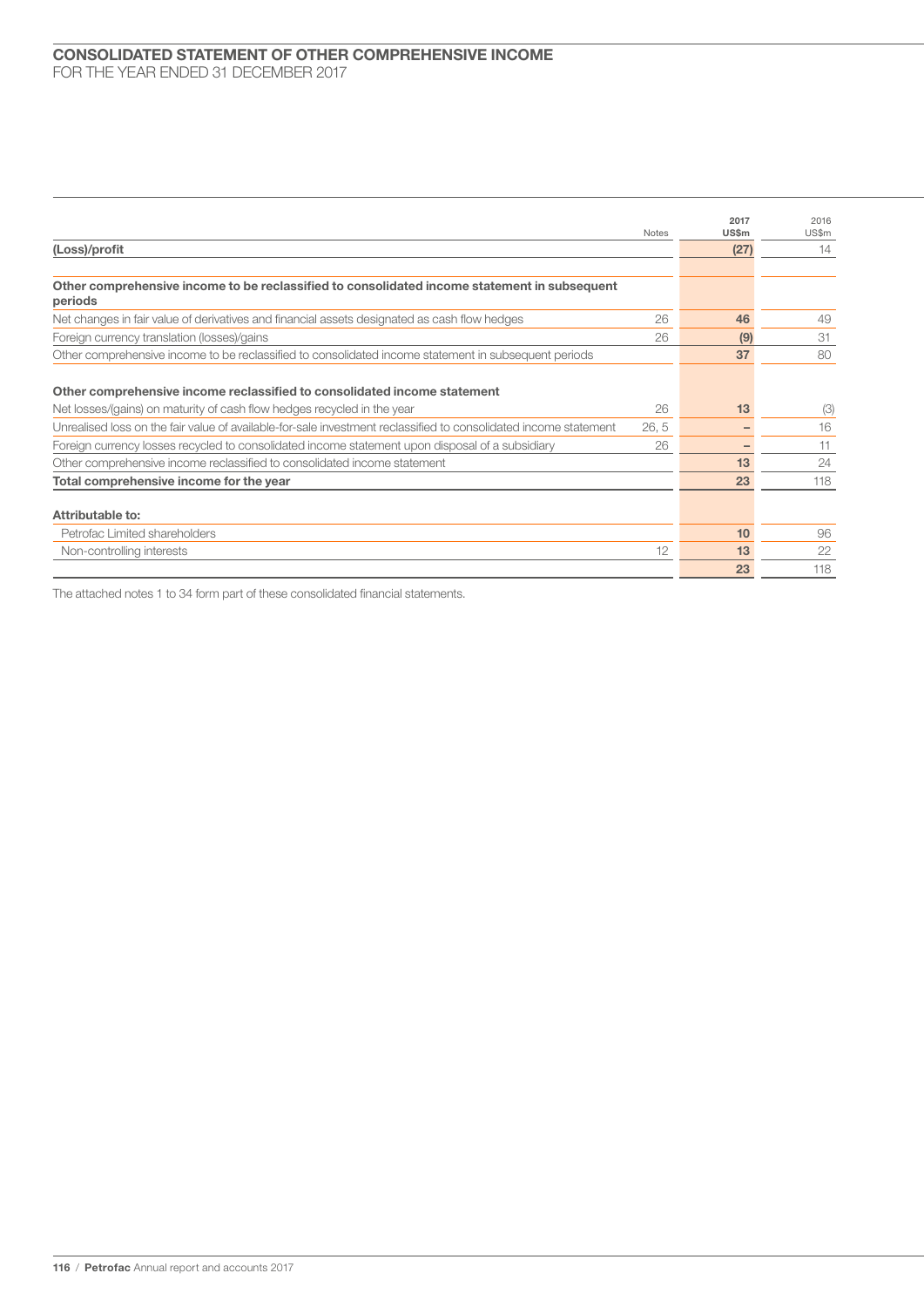| <b>Assets</b><br><b>Non-current assets</b><br>11<br>1,092<br>Property, plant and equipment<br>1,418<br>13<br>76<br>Goodwill<br>72<br>76<br>96<br>Intangible assets<br>15<br>Investments in associates/joint ventures<br>74<br>65<br>16<br>Other financial assets<br>18<br>553<br>318<br>101<br>Deferred tax assets<br>7c<br>63<br>1,972<br>2,032<br><b>Current assets</b><br>Inventories<br>19<br>8<br>11<br>20<br>2,223<br>2,182<br>Work in progress<br>21<br>Trade and other receivables<br>2,020<br>2,162<br>31<br>Related party receivables<br>$\mathbf{1}$<br>$\overline{4}$<br>Other financial assets<br>18<br>146<br>546<br>Income tax receivable<br>9<br>9<br>22<br>967<br>Cash and short-term deposits<br>1,167<br>5,374<br>6,081<br>217<br>Assets held for sale<br>14<br>128<br>5,591<br>6,209<br><b>Total assets</b><br>7,563<br>8,241<br><b>Equity and liabilities</b><br><b>Equity</b><br>$\overline{7}$<br>Share capital<br>23<br>7<br>23<br>$\overline{4}$<br>$\overline{4}$<br>Share premium<br>23<br>Capital redemption reserve<br>11<br>11<br>24<br>Treasury shares<br>(102)<br>(105)<br>Other reserves<br>26<br>110<br>73<br>882<br>1,107<br>Retained earnings<br>912<br>Equity attributable to Petrofac Limited shareholders<br>1,097<br>12<br>36<br>Non-controlling interests<br>26<br><b>Total equity</b><br>948<br>1,123<br><b>Non-current liabilities</b><br>Interest-bearing loans and borrowings<br>27<br>854<br>1,423<br>Provisions<br>28<br>269<br>224<br>Other financial liabilities<br>443<br>348<br>18<br>Deferred tax liabilities<br>7c<br>67<br>94<br>1,633<br>2,089<br><b>Current liabilities</b><br>Trade and other payables<br>29<br>1,675<br>1,974<br>27<br>Interest-bearing loans and borrowings<br>725<br>361<br>Other financial liabilities<br>151<br>368<br>18<br>Income tax payable<br>251<br>188<br>Billings in excess of cost and estimated earnings<br>20<br>198<br>44<br>32<br>Accrued contract expenses<br>1,956<br>2,060<br>Provisions<br>28<br>26<br>4,982<br>4,995<br>Liabilities associated with assets held for sale<br>14<br>34<br>4,982<br>5,029<br><b>Total liabilities</b><br>6,615<br>7,118<br><b>Total equity and liabilities</b><br>7,563<br>8,241 | Notes | 2017<br>US\$m | 2016<br>US\$m |
|---------------------------------------------------------------------------------------------------------------------------------------------------------------------------------------------------------------------------------------------------------------------------------------------------------------------------------------------------------------------------------------------------------------------------------------------------------------------------------------------------------------------------------------------------------------------------------------------------------------------------------------------------------------------------------------------------------------------------------------------------------------------------------------------------------------------------------------------------------------------------------------------------------------------------------------------------------------------------------------------------------------------------------------------------------------------------------------------------------------------------------------------------------------------------------------------------------------------------------------------------------------------------------------------------------------------------------------------------------------------------------------------------------------------------------------------------------------------------------------------------------------------------------------------------------------------------------------------------------------------------------------------------------------------------------------------------------------------------------------------------------------------------------------------------------------------------------------------------------------------------------------------------------------------------------------------------------------------------------------------------------------------------------------------------------------------------------------------------------------------------------------------------------------------------------------------------------------|-------|---------------|---------------|
|                                                                                                                                                                                                                                                                                                                                                                                                                                                                                                                                                                                                                                                                                                                                                                                                                                                                                                                                                                                                                                                                                                                                                                                                                                                                                                                                                                                                                                                                                                                                                                                                                                                                                                                                                                                                                                                                                                                                                                                                                                                                                                                                                                                                               |       |               |               |
|                                                                                                                                                                                                                                                                                                                                                                                                                                                                                                                                                                                                                                                                                                                                                                                                                                                                                                                                                                                                                                                                                                                                                                                                                                                                                                                                                                                                                                                                                                                                                                                                                                                                                                                                                                                                                                                                                                                                                                                                                                                                                                                                                                                                               |       |               |               |
|                                                                                                                                                                                                                                                                                                                                                                                                                                                                                                                                                                                                                                                                                                                                                                                                                                                                                                                                                                                                                                                                                                                                                                                                                                                                                                                                                                                                                                                                                                                                                                                                                                                                                                                                                                                                                                                                                                                                                                                                                                                                                                                                                                                                               |       |               |               |
|                                                                                                                                                                                                                                                                                                                                                                                                                                                                                                                                                                                                                                                                                                                                                                                                                                                                                                                                                                                                                                                                                                                                                                                                                                                                                                                                                                                                                                                                                                                                                                                                                                                                                                                                                                                                                                                                                                                                                                                                                                                                                                                                                                                                               |       |               |               |
|                                                                                                                                                                                                                                                                                                                                                                                                                                                                                                                                                                                                                                                                                                                                                                                                                                                                                                                                                                                                                                                                                                                                                                                                                                                                                                                                                                                                                                                                                                                                                                                                                                                                                                                                                                                                                                                                                                                                                                                                                                                                                                                                                                                                               |       |               |               |
|                                                                                                                                                                                                                                                                                                                                                                                                                                                                                                                                                                                                                                                                                                                                                                                                                                                                                                                                                                                                                                                                                                                                                                                                                                                                                                                                                                                                                                                                                                                                                                                                                                                                                                                                                                                                                                                                                                                                                                                                                                                                                                                                                                                                               |       |               |               |
|                                                                                                                                                                                                                                                                                                                                                                                                                                                                                                                                                                                                                                                                                                                                                                                                                                                                                                                                                                                                                                                                                                                                                                                                                                                                                                                                                                                                                                                                                                                                                                                                                                                                                                                                                                                                                                                                                                                                                                                                                                                                                                                                                                                                               |       |               |               |
|                                                                                                                                                                                                                                                                                                                                                                                                                                                                                                                                                                                                                                                                                                                                                                                                                                                                                                                                                                                                                                                                                                                                                                                                                                                                                                                                                                                                                                                                                                                                                                                                                                                                                                                                                                                                                                                                                                                                                                                                                                                                                                                                                                                                               |       |               |               |
|                                                                                                                                                                                                                                                                                                                                                                                                                                                                                                                                                                                                                                                                                                                                                                                                                                                                                                                                                                                                                                                                                                                                                                                                                                                                                                                                                                                                                                                                                                                                                                                                                                                                                                                                                                                                                                                                                                                                                                                                                                                                                                                                                                                                               |       |               |               |
|                                                                                                                                                                                                                                                                                                                                                                                                                                                                                                                                                                                                                                                                                                                                                                                                                                                                                                                                                                                                                                                                                                                                                                                                                                                                                                                                                                                                                                                                                                                                                                                                                                                                                                                                                                                                                                                                                                                                                                                                                                                                                                                                                                                                               |       |               |               |
|                                                                                                                                                                                                                                                                                                                                                                                                                                                                                                                                                                                                                                                                                                                                                                                                                                                                                                                                                                                                                                                                                                                                                                                                                                                                                                                                                                                                                                                                                                                                                                                                                                                                                                                                                                                                                                                                                                                                                                                                                                                                                                                                                                                                               |       |               |               |
|                                                                                                                                                                                                                                                                                                                                                                                                                                                                                                                                                                                                                                                                                                                                                                                                                                                                                                                                                                                                                                                                                                                                                                                                                                                                                                                                                                                                                                                                                                                                                                                                                                                                                                                                                                                                                                                                                                                                                                                                                                                                                                                                                                                                               |       |               |               |
|                                                                                                                                                                                                                                                                                                                                                                                                                                                                                                                                                                                                                                                                                                                                                                                                                                                                                                                                                                                                                                                                                                                                                                                                                                                                                                                                                                                                                                                                                                                                                                                                                                                                                                                                                                                                                                                                                                                                                                                                                                                                                                                                                                                                               |       |               |               |
|                                                                                                                                                                                                                                                                                                                                                                                                                                                                                                                                                                                                                                                                                                                                                                                                                                                                                                                                                                                                                                                                                                                                                                                                                                                                                                                                                                                                                                                                                                                                                                                                                                                                                                                                                                                                                                                                                                                                                                                                                                                                                                                                                                                                               |       |               |               |
|                                                                                                                                                                                                                                                                                                                                                                                                                                                                                                                                                                                                                                                                                                                                                                                                                                                                                                                                                                                                                                                                                                                                                                                                                                                                                                                                                                                                                                                                                                                                                                                                                                                                                                                                                                                                                                                                                                                                                                                                                                                                                                                                                                                                               |       |               |               |
|                                                                                                                                                                                                                                                                                                                                                                                                                                                                                                                                                                                                                                                                                                                                                                                                                                                                                                                                                                                                                                                                                                                                                                                                                                                                                                                                                                                                                                                                                                                                                                                                                                                                                                                                                                                                                                                                                                                                                                                                                                                                                                                                                                                                               |       |               |               |
|                                                                                                                                                                                                                                                                                                                                                                                                                                                                                                                                                                                                                                                                                                                                                                                                                                                                                                                                                                                                                                                                                                                                                                                                                                                                                                                                                                                                                                                                                                                                                                                                                                                                                                                                                                                                                                                                                                                                                                                                                                                                                                                                                                                                               |       |               |               |
|                                                                                                                                                                                                                                                                                                                                                                                                                                                                                                                                                                                                                                                                                                                                                                                                                                                                                                                                                                                                                                                                                                                                                                                                                                                                                                                                                                                                                                                                                                                                                                                                                                                                                                                                                                                                                                                                                                                                                                                                                                                                                                                                                                                                               |       |               |               |
|                                                                                                                                                                                                                                                                                                                                                                                                                                                                                                                                                                                                                                                                                                                                                                                                                                                                                                                                                                                                                                                                                                                                                                                                                                                                                                                                                                                                                                                                                                                                                                                                                                                                                                                                                                                                                                                                                                                                                                                                                                                                                                                                                                                                               |       |               |               |
|                                                                                                                                                                                                                                                                                                                                                                                                                                                                                                                                                                                                                                                                                                                                                                                                                                                                                                                                                                                                                                                                                                                                                                                                                                                                                                                                                                                                                                                                                                                                                                                                                                                                                                                                                                                                                                                                                                                                                                                                                                                                                                                                                                                                               |       |               |               |
|                                                                                                                                                                                                                                                                                                                                                                                                                                                                                                                                                                                                                                                                                                                                                                                                                                                                                                                                                                                                                                                                                                                                                                                                                                                                                                                                                                                                                                                                                                                                                                                                                                                                                                                                                                                                                                                                                                                                                                                                                                                                                                                                                                                                               |       |               |               |
|                                                                                                                                                                                                                                                                                                                                                                                                                                                                                                                                                                                                                                                                                                                                                                                                                                                                                                                                                                                                                                                                                                                                                                                                                                                                                                                                                                                                                                                                                                                                                                                                                                                                                                                                                                                                                                                                                                                                                                                                                                                                                                                                                                                                               |       |               |               |
|                                                                                                                                                                                                                                                                                                                                                                                                                                                                                                                                                                                                                                                                                                                                                                                                                                                                                                                                                                                                                                                                                                                                                                                                                                                                                                                                                                                                                                                                                                                                                                                                                                                                                                                                                                                                                                                                                                                                                                                                                                                                                                                                                                                                               |       |               |               |
|                                                                                                                                                                                                                                                                                                                                                                                                                                                                                                                                                                                                                                                                                                                                                                                                                                                                                                                                                                                                                                                                                                                                                                                                                                                                                                                                                                                                                                                                                                                                                                                                                                                                                                                                                                                                                                                                                                                                                                                                                                                                                                                                                                                                               |       |               |               |
|                                                                                                                                                                                                                                                                                                                                                                                                                                                                                                                                                                                                                                                                                                                                                                                                                                                                                                                                                                                                                                                                                                                                                                                                                                                                                                                                                                                                                                                                                                                                                                                                                                                                                                                                                                                                                                                                                                                                                                                                                                                                                                                                                                                                               |       |               |               |
|                                                                                                                                                                                                                                                                                                                                                                                                                                                                                                                                                                                                                                                                                                                                                                                                                                                                                                                                                                                                                                                                                                                                                                                                                                                                                                                                                                                                                                                                                                                                                                                                                                                                                                                                                                                                                                                                                                                                                                                                                                                                                                                                                                                                               |       |               |               |
|                                                                                                                                                                                                                                                                                                                                                                                                                                                                                                                                                                                                                                                                                                                                                                                                                                                                                                                                                                                                                                                                                                                                                                                                                                                                                                                                                                                                                                                                                                                                                                                                                                                                                                                                                                                                                                                                                                                                                                                                                                                                                                                                                                                                               |       |               |               |
|                                                                                                                                                                                                                                                                                                                                                                                                                                                                                                                                                                                                                                                                                                                                                                                                                                                                                                                                                                                                                                                                                                                                                                                                                                                                                                                                                                                                                                                                                                                                                                                                                                                                                                                                                                                                                                                                                                                                                                                                                                                                                                                                                                                                               |       |               |               |
|                                                                                                                                                                                                                                                                                                                                                                                                                                                                                                                                                                                                                                                                                                                                                                                                                                                                                                                                                                                                                                                                                                                                                                                                                                                                                                                                                                                                                                                                                                                                                                                                                                                                                                                                                                                                                                                                                                                                                                                                                                                                                                                                                                                                               |       |               |               |
|                                                                                                                                                                                                                                                                                                                                                                                                                                                                                                                                                                                                                                                                                                                                                                                                                                                                                                                                                                                                                                                                                                                                                                                                                                                                                                                                                                                                                                                                                                                                                                                                                                                                                                                                                                                                                                                                                                                                                                                                                                                                                                                                                                                                               |       |               |               |
|                                                                                                                                                                                                                                                                                                                                                                                                                                                                                                                                                                                                                                                                                                                                                                                                                                                                                                                                                                                                                                                                                                                                                                                                                                                                                                                                                                                                                                                                                                                                                                                                                                                                                                                                                                                                                                                                                                                                                                                                                                                                                                                                                                                                               |       |               |               |
|                                                                                                                                                                                                                                                                                                                                                                                                                                                                                                                                                                                                                                                                                                                                                                                                                                                                                                                                                                                                                                                                                                                                                                                                                                                                                                                                                                                                                                                                                                                                                                                                                                                                                                                                                                                                                                                                                                                                                                                                                                                                                                                                                                                                               |       |               |               |
|                                                                                                                                                                                                                                                                                                                                                                                                                                                                                                                                                                                                                                                                                                                                                                                                                                                                                                                                                                                                                                                                                                                                                                                                                                                                                                                                                                                                                                                                                                                                                                                                                                                                                                                                                                                                                                                                                                                                                                                                                                                                                                                                                                                                               |       |               |               |
|                                                                                                                                                                                                                                                                                                                                                                                                                                                                                                                                                                                                                                                                                                                                                                                                                                                                                                                                                                                                                                                                                                                                                                                                                                                                                                                                                                                                                                                                                                                                                                                                                                                                                                                                                                                                                                                                                                                                                                                                                                                                                                                                                                                                               |       |               |               |
|                                                                                                                                                                                                                                                                                                                                                                                                                                                                                                                                                                                                                                                                                                                                                                                                                                                                                                                                                                                                                                                                                                                                                                                                                                                                                                                                                                                                                                                                                                                                                                                                                                                                                                                                                                                                                                                                                                                                                                                                                                                                                                                                                                                                               |       |               |               |
|                                                                                                                                                                                                                                                                                                                                                                                                                                                                                                                                                                                                                                                                                                                                                                                                                                                                                                                                                                                                                                                                                                                                                                                                                                                                                                                                                                                                                                                                                                                                                                                                                                                                                                                                                                                                                                                                                                                                                                                                                                                                                                                                                                                                               |       |               |               |
|                                                                                                                                                                                                                                                                                                                                                                                                                                                                                                                                                                                                                                                                                                                                                                                                                                                                                                                                                                                                                                                                                                                                                                                                                                                                                                                                                                                                                                                                                                                                                                                                                                                                                                                                                                                                                                                                                                                                                                                                                                                                                                                                                                                                               |       |               |               |
|                                                                                                                                                                                                                                                                                                                                                                                                                                                                                                                                                                                                                                                                                                                                                                                                                                                                                                                                                                                                                                                                                                                                                                                                                                                                                                                                                                                                                                                                                                                                                                                                                                                                                                                                                                                                                                                                                                                                                                                                                                                                                                                                                                                                               |       |               |               |
|                                                                                                                                                                                                                                                                                                                                                                                                                                                                                                                                                                                                                                                                                                                                                                                                                                                                                                                                                                                                                                                                                                                                                                                                                                                                                                                                                                                                                                                                                                                                                                                                                                                                                                                                                                                                                                                                                                                                                                                                                                                                                                                                                                                                               |       |               |               |
|                                                                                                                                                                                                                                                                                                                                                                                                                                                                                                                                                                                                                                                                                                                                                                                                                                                                                                                                                                                                                                                                                                                                                                                                                                                                                                                                                                                                                                                                                                                                                                                                                                                                                                                                                                                                                                                                                                                                                                                                                                                                                                                                                                                                               |       |               |               |
|                                                                                                                                                                                                                                                                                                                                                                                                                                                                                                                                                                                                                                                                                                                                                                                                                                                                                                                                                                                                                                                                                                                                                                                                                                                                                                                                                                                                                                                                                                                                                                                                                                                                                                                                                                                                                                                                                                                                                                                                                                                                                                                                                                                                               |       |               |               |
|                                                                                                                                                                                                                                                                                                                                                                                                                                                                                                                                                                                                                                                                                                                                                                                                                                                                                                                                                                                                                                                                                                                                                                                                                                                                                                                                                                                                                                                                                                                                                                                                                                                                                                                                                                                                                                                                                                                                                                                                                                                                                                                                                                                                               |       |               |               |
|                                                                                                                                                                                                                                                                                                                                                                                                                                                                                                                                                                                                                                                                                                                                                                                                                                                                                                                                                                                                                                                                                                                                                                                                                                                                                                                                                                                                                                                                                                                                                                                                                                                                                                                                                                                                                                                                                                                                                                                                                                                                                                                                                                                                               |       |               |               |
|                                                                                                                                                                                                                                                                                                                                                                                                                                                                                                                                                                                                                                                                                                                                                                                                                                                                                                                                                                                                                                                                                                                                                                                                                                                                                                                                                                                                                                                                                                                                                                                                                                                                                                                                                                                                                                                                                                                                                                                                                                                                                                                                                                                                               |       |               |               |
|                                                                                                                                                                                                                                                                                                                                                                                                                                                                                                                                                                                                                                                                                                                                                                                                                                                                                                                                                                                                                                                                                                                                                                                                                                                                                                                                                                                                                                                                                                                                                                                                                                                                                                                                                                                                                                                                                                                                                                                                                                                                                                                                                                                                               |       |               |               |
|                                                                                                                                                                                                                                                                                                                                                                                                                                                                                                                                                                                                                                                                                                                                                                                                                                                                                                                                                                                                                                                                                                                                                                                                                                                                                                                                                                                                                                                                                                                                                                                                                                                                                                                                                                                                                                                                                                                                                                                                                                                                                                                                                                                                               |       |               |               |
|                                                                                                                                                                                                                                                                                                                                                                                                                                                                                                                                                                                                                                                                                                                                                                                                                                                                                                                                                                                                                                                                                                                                                                                                                                                                                                                                                                                                                                                                                                                                                                                                                                                                                                                                                                                                                                                                                                                                                                                                                                                                                                                                                                                                               |       |               |               |
|                                                                                                                                                                                                                                                                                                                                                                                                                                                                                                                                                                                                                                                                                                                                                                                                                                                                                                                                                                                                                                                                                                                                                                                                                                                                                                                                                                                                                                                                                                                                                                                                                                                                                                                                                                                                                                                                                                                                                                                                                                                                                                                                                                                                               |       |               |               |
|                                                                                                                                                                                                                                                                                                                                                                                                                                                                                                                                                                                                                                                                                                                                                                                                                                                                                                                                                                                                                                                                                                                                                                                                                                                                                                                                                                                                                                                                                                                                                                                                                                                                                                                                                                                                                                                                                                                                                                                                                                                                                                                                                                                                               |       |               |               |
|                                                                                                                                                                                                                                                                                                                                                                                                                                                                                                                                                                                                                                                                                                                                                                                                                                                                                                                                                                                                                                                                                                                                                                                                                                                                                                                                                                                                                                                                                                                                                                                                                                                                                                                                                                                                                                                                                                                                                                                                                                                                                                                                                                                                               |       |               |               |
|                                                                                                                                                                                                                                                                                                                                                                                                                                                                                                                                                                                                                                                                                                                                                                                                                                                                                                                                                                                                                                                                                                                                                                                                                                                                                                                                                                                                                                                                                                                                                                                                                                                                                                                                                                                                                                                                                                                                                                                                                                                                                                                                                                                                               |       |               |               |

The financial statements on pages 115 to 168 were approved by the Board of Directors on 28 February 2018 and signed on its behalf by Alastair Cochran – Chief Financial Officer.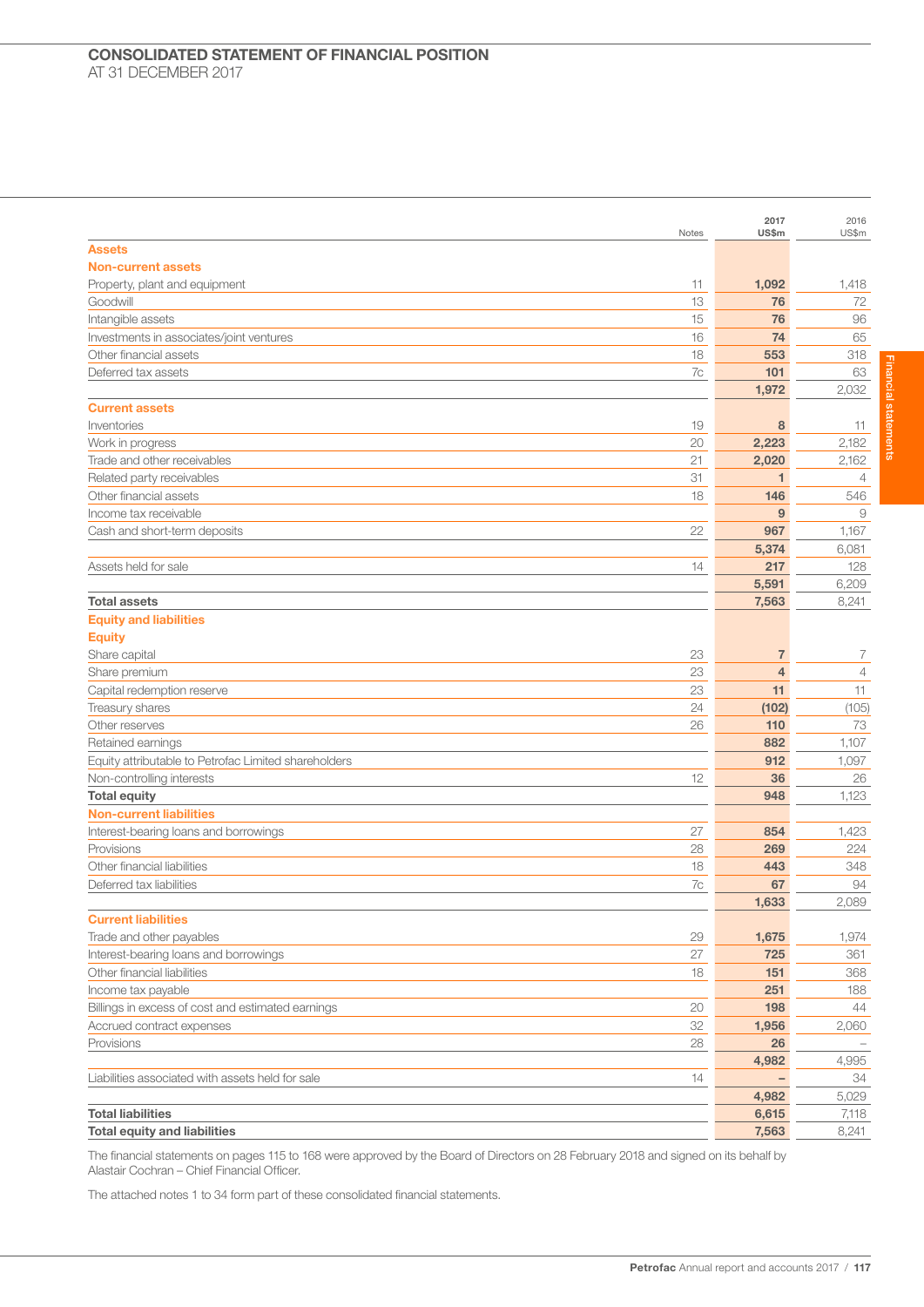|                                                                                                                      | Notes    | 2017<br>US\$m  | 2016<br>US\$m |
|----------------------------------------------------------------------------------------------------------------------|----------|----------------|---------------|
| <b>Operating activities</b>                                                                                          |          |                |               |
| Profit before tax                                                                                                    |          | 45             | 100           |
| Exceptional items and certain re-measurements                                                                        | 5        | 438            | 318           |
| Profit before tax, exceptional items and certain re-measurements                                                     |          | 483            | 418           |
| Adjustments to reconcile profit before tax, exceptional items and certain re-measurements to net cash flows:         |          |                |               |
| Depreciation, amortisation and write-offs                                                                            | 4b, 4c   | 177            | 188           |
| Share-based payments                                                                                                 | 4d       | 19             | 17            |
| Difference between other long-term employment benefits paid and amounts recognised in the consolidated               |          |                |               |
| income statement                                                                                                     | 28       | 11             | 7             |
| Net finance costs                                                                                                    | 6        | 70             | 98            |
| Provision for onerous contracts                                                                                      | 28       | 39             | 20            |
| Share of profits of associates/joint ventures                                                                        | 16       | (11)           | (8)           |
| Net other non-cash items                                                                                             |          |                | (1)           |
|                                                                                                                      |          | 789            | 739           |
| Working capital adjustments:                                                                                         |          |                |               |
| Inventories                                                                                                          |          |                | 2             |
| Work in progress                                                                                                     |          | (41)           | (388)         |
| Trade and other receivables                                                                                          |          | (10)           | (112)         |
| Related party receivables                                                                                            |          | 3              | (2)           |
| Other current financial assets                                                                                       | 18       | 67             | 384           |
| Assets held for sale                                                                                                 |          | (1)            |               |
| Trade and other payables                                                                                             |          | (272)          | (441)         |
| Related party payables                                                                                               |          |                | (1)           |
| Billings in excess of cost and estimated earnings                                                                    |          | 154            | (157)         |
| Accrued contract expenses                                                                                            |          | (113)          | 800           |
|                                                                                                                      |          | 576            | 824           |
| Long-term receivables from customers                                                                                 | 18       |                | (62)          |
| Net other non-current items                                                                                          |          | (1)            | 44            |
| Cash generated from operations                                                                                       |          | 575            | 806           |
| Restructuring, redundancy and migration costs paid                                                                   |          | (14)           | (21)          |
| Interest paid                                                                                                        |          | (70)           | (94)          |
| Net income taxes paid                                                                                                |          | (69)           | (40)          |
| Net cash flows generated from operating activities                                                                   |          | 422            | 651           |
| <b>Investing activities</b>                                                                                          |          |                |               |
| Purchase of property, plant and equipment                                                                            |          | (108)          | (165)         |
| Payments for intangible oil and gas assets                                                                           | 15       | (9)            | (2)           |
| Investment in available-for-sale investment                                                                          | 17       |                | (12)          |
| Investment in associates/joint ventures                                                                              | 16       |                | (5)           |
| Dividend received from associates/joint ventures                                                                     | 16<br>16 | $\overline{4}$ | 28            |
| Net loans paid to associates/joint ventures<br>Loan in respect of the development of the Greater Stella Area         | 18       | (2)            |               |
|                                                                                                                      |          | (51)<br>12     | (119)         |
| Proceeds from disposal of property, plant and equipment<br>Proceeds from disposal of assets held for sale/subsidiary |          | 10             | 6<br>1.       |
| Interest received                                                                                                    |          | 3              | 3             |
| Net cash flows used in investing activities                                                                          |          | (141)          | (265)         |
| <b>Financing activities</b>                                                                                          |          |                |               |
| Interest-bearing loans and borrowings, net of debt acquisition cost                                                  | 18       | 1,105          | 2,293         |
| Repayment of interest-bearing loans, borrowings and finance leases                                                   | 18       | (1, 346)       | (2,385)       |
| Treasury shares purchased                                                                                            | 24       | (39)           | (36)          |
| Dividends paid                                                                                                       |          | (192)          | (224)         |
| Net cash flows used in financing activities                                                                          |          | (472)          | (352)         |
| Net (decrease)/increase in cash and cash equivalents                                                                 |          | (191)          | 34            |
| Net foreign exchange difference                                                                                      |          | 4              | (12)          |
| Cash and cash equivalents at 1 January                                                                               |          | 1,123          | 1,101         |
| Cash and cash equivalents at 31 December                                                                             | 22       | 936            | 1,123         |
|                                                                                                                      |          |                |               |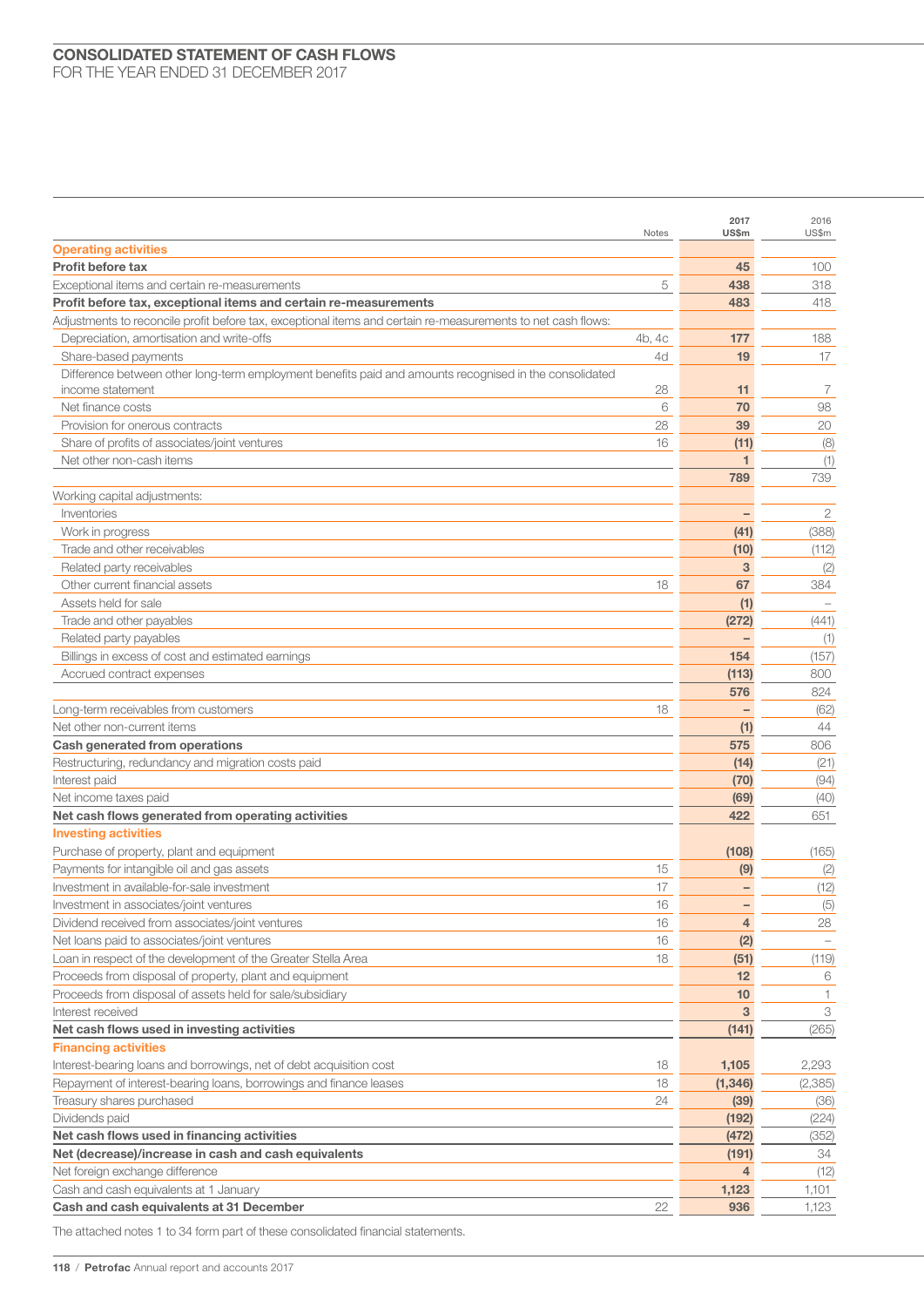## CONSOLIDATED STATEMENT OF CHANGES IN EQUITY FOR THE YEAR ENDED 31 DECEMBER 2017

|                                                    |                                     | Attributable to Petrofac Limited shareholders |                                           |                                           |                                         |                               |                |                                           |                          |
|----------------------------------------------------|-------------------------------------|-----------------------------------------------|-------------------------------------------|-------------------------------------------|-----------------------------------------|-------------------------------|----------------|-------------------------------------------|--------------------------|
|                                                    | Issued<br>share<br>capital<br>US\$m | Share<br>premium<br>US\$m                     | Capital<br>redemption<br>reserve<br>US\$m | *Treasury<br>shares<br>US\$m<br>(note 24) | Other<br>reserves<br>US\$m<br>(note 26) | Retained<br>earnings<br>US\$m | Total<br>US\$m | Non-<br>controlling<br>interests<br>US\$m | Total<br>equity<br>US\$m |
| Balance at 1 January 2017                          |                                     | 4                                             | 11                                        | (105)                                     | 73                                      | 1.107                         | 1.097          | 26                                        | 1,123                    |
| Profit                                             |                                     |                                               |                                           |                                           |                                         | (29)                          | (29)           | 2                                         | (27)                     |
| Other comprehensive income                         |                                     |                                               |                                           |                                           | 39                                      | $\overline{\phantom{0}}$      | 39             |                                           | 50                       |
| Total comprehensive income                         |                                     |                                               |                                           |                                           | 39                                      | (29)                          | 10             | 13                                        | 23                       |
| Share-based payments charge (note 25)              |                                     |                                               |                                           |                                           | 19                                      | -                             | 19             |                                           | 19                       |
| Transfer to share-based payments reserve (note 25) |                                     |                                               |                                           |                                           | 16                                      |                               | 16             |                                           | 16                       |
| Share-based payments vested (note 24)              |                                     |                                               |                                           | 42                                        | (38)                                    | (4)                           |                |                                           |                          |
| Treasury shares purchased (note 24)                |                                     |                                               |                                           | (39)                                      |                                         |                               | (39)           |                                           | (39)                     |
| Income tax on share-based payments reserve         |                                     |                                               |                                           |                                           |                                         |                               |                |                                           |                          |
| Dividends (note 9 and note 12)                     |                                     |                                               |                                           |                                           |                                         | (192)                         | (192)          | (3)                                       | (195)                    |
| <b>Balance at 31 December 2017</b>                 |                                     | 4                                             | 11                                        | (102)                                     | 110                                     | 882                           | 912            | 36                                        | 948                      |

|                                                    |                                     |                           | Attributable to Petrofac Limited shareholders |                                           |                                         |                               |                |                                           |                          |
|----------------------------------------------------|-------------------------------------|---------------------------|-----------------------------------------------|-------------------------------------------|-----------------------------------------|-------------------------------|----------------|-------------------------------------------|--------------------------|
|                                                    | Issued<br>share<br>capital<br>US\$m | Share<br>premium<br>US\$m | Capital<br>redemption<br>reserve<br>US\$m     | *Treasury<br>shares<br>US\$m<br>(note 24) | Other<br>reserves<br>US\$m<br>(note 26) | Retained<br>earnings<br>US\$m | Total<br>US\$m | Non-<br>controlling<br>interests<br>US\$m | Total<br>equity<br>US\$m |
| Balance at 1 January 2016                          |                                     | 4                         | 11                                            | (111)                                     | (16)                                    | 1,335                         | 1,230          | 2                                         | 1,232                    |
| Profit                                             |                                     |                           |                                               |                                           |                                         |                               |                | 13                                        | 14                       |
| Other comprehensive income                         |                                     |                           |                                               |                                           | 95                                      |                               | 95             | 9                                         | 104                      |
| Total comprehensive income                         |                                     |                           |                                               |                                           | 95                                      |                               | 96             | 22                                        | 118                      |
| Share-based payments charge (note 25)              |                                     |                           |                                               |                                           | 17                                      |                               | 17             |                                           | 17                       |
| Transfer to share-based payments reserve (note 25) |                                     |                           |                                               |                                           | 17                                      |                               | 17             |                                           | 17                       |
| Share-based payments vested (note 24)              |                                     |                           |                                               | 42                                        | (39)                                    | (3)                           |                |                                           |                          |
| Treasury shares purchased (note 24)                |                                     |                           |                                               | (36)                                      |                                         |                               | (36)           |                                           | (36)                     |
| Income tax on share-based payments reserve         |                                     |                           |                                               |                                           | (1)                                     |                               |                |                                           | (1)                      |
| Adjustment to non-controlling interest             |                                     |                           |                                               |                                           |                                         | (2)                           | (2)            | 2                                         |                          |
| Loan from non-controlling interest converted       |                                     |                           |                                               |                                           |                                         |                               |                |                                           |                          |
| to equity                                          |                                     |                           |                                               |                                           |                                         |                               |                |                                           |                          |
| Dividends (note 9 and note 12)                     |                                     |                           |                                               |                                           | $\overline{\phantom{0}}$                | (224)                         | (224)          | (1)                                       | (225)                    |
| Balance at 31 December 2016                        |                                     | 4                         | 11                                            | (105)                                     | 73                                      | 1,107                         | 1,097          | 26                                        | 1,123                    |
|                                                    |                                     |                           |                                               |                                           |                                         |                               |                |                                           |                          |

\* Shares held by Petrofac Employee Benefit Trust and Petrofac Joint Venture Companies Employee Benefit Trust.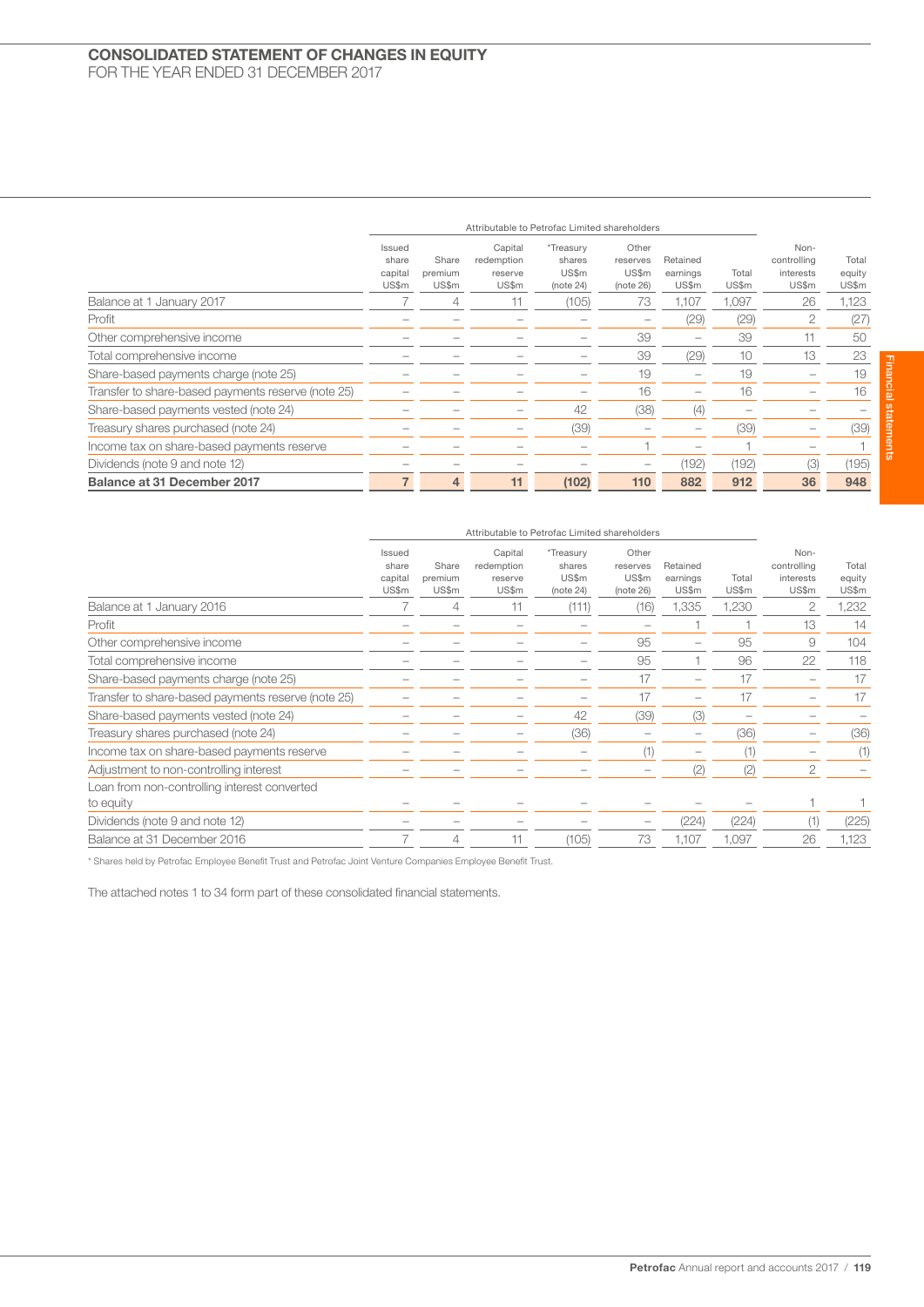# 1 Corporate information

Petrofac Limited (the 'Company') is a limited liability company registered and domiciled in Jersey under the Companies (Jersey) Law 1991 and is the holding company for the international group of Petrofac subsidiaries. The Company's 31 December 2017 financial statements are shown on pages 170 to 185. The Group's principal activity is the provision of services to the oil and gas production and processing industry.

The consolidated financial statements of Petrofac Limited and its subsidiaries (the 'Group') for the year ended 31 December 2017 were authorised for issue in accordance with a resolution of the Board of Directors on 28 February 2018.

Information on the Group's subsidiaries, associates and joint arrangements is contained in note 34 to these consolidated financial statements. Information on other related party transactions of the Group is provided in note 31.

## 2 Summary of significant accounting policies

## Basis of preparation

The consolidated financial statements of the Group have been prepared in accordance with International Financial Reporting Standards (IFRS) as issued by the International Accounting Standards Board (IASB) and applicable requirements of Jersey law.

The consolidated financial statements have been prepared on a historical cost basis, except for available-for-sale (AFS) investment, derivative financial instruments, financial assets held at fair value through profit and loss and contingent consideration that have been measured at fair value. The consolidated financial statements are presented in United States dollars and all values are rounded to the nearest million (US\$m), except when otherwise indicated.

## Presentation of results

Petrofac presents business performance, an alternative performance measure, in the consolidated income statement as a means of measuring underlying financial performance. The business performance measure excludes the contribution of impairments, certain re-measurements, restructuring and redundancy costs, contract migration costs, material deferred tax movements arising due to foreign exchange differences in jurisdictions where tax is computed based on the functional currency of the country and material forward rate movements in Kuwaiti dinar forward currency contracts. The intention of this measure is to provide readers with a clear and consistent presentation of underlying business performance.

## Adoption of new financial reporting standards, amendments and interpretations

## Effective new financial reporting amendments

The Group has adopted amendments issued by the International Accounting Standards Board (IASB) and the International Financial Reporting Interpretations Committee (IFRIC) of the IASB that are relevant to its operations and effective for accounting periods beginning on or after 1 January 2017. These were:

- Amendments to IAS 7 Statement of Cash Flows: Disclosure Initiative
- Amendments to IAS 12 Income Taxes: Recognition of Deferred Tax Assets for Unrealised Losses

These amendments did not have a material impact on the Group's financial performance or position. However, the disclosures required by IAS 7 have been provided in note 18 on page 150. No comparative information is presented as it is not mandatory in the first year of application.

## Financial reporting standards and amendments issued but not yet effective

Standards issued but not yet effective up to the date of issuance of the Group's consolidated financial statements are listed below and include only those standards and amendments that are likely to have an impact on the financial performance, position and disclosures of the Group at a future date. The Group intends to adopt these standards when they become effective.

## IFRS 9 Financial Instruments

IFRS 9 brings together all three aspects of the accounting for financial instruments: classification and measurement, impairment and hedge accounting. IFRS 9 is effective for annual periods beginning on or after 1 January 2018, with early application permitted. Except for hedge accounting, retrospective application is required but providing comparative information is not compulsory. For hedge accounting, the requirements are generally applied prospectively, with some limited exceptions.

The Group plans to adopt the new standard on the required effective date and will not restate comparative information. During 2017, the Group performed a detailed impact assessment of all three aspects of IFRS 9. This assessment is based on currently available information and may be subject to changes arising from further reasonable and supportable information being made available to the Group during 2018 when the Group adopts the standard. Overall, the Group expects no significant impact on its consolidated statement of financial position except for the effect of applying the impairment requirements of IFRS 9. The Group does not expect the transition adjustment impact at 1 January 2018 to be material.

## Classification and measurement

The Group does not expect a significant impact on its consolidated statement of financial position on applying the classification and measurement requirements of IFRS 9. It expects to continue measuring at fair value all financial assets currently held at fair value.

## Impairment

IFRS 9 requires the Group to record expected credit losses on all applicable financial assets e.g. loans and receivables, trade receivables, retention receivables, work-in-progress and bank balances, either on a 12-month or lifetime basis. The Group will apply the simplified approach and record lifetime expected losses on all loans and receivables, trade receivables, retention receivables, work-in-progress and bank balances. The Group has determined that, due to a change in the loss allowance recognition from an incurred loss model to an expected credit loss model and the impairment requirements under IFRS 9 being applied for the first time to its retention receivables and work-in-progress balances, the initial application of the standard will not have a material impact on the opening retained earnings at 1 January 2018.

## Hedge accounting

The Group has determined that all existing hedge relationships that are currently designated in effective hedging relationships will continue to qualify for hedge accounting under IFRS 9. The Group has chosen not to retrospectively apply IFRS 9 on transition to the hedges where the Group excluded the forward points from the hedge designation under IAS 39. As IFRS 9 does not change the general principles of how an entity accounts for effective hedges, applying the hedging requirements of IFRS 9 will not have a significant impact on the Group's financial statements.

The new standard also introduces expanded disclosure requirements and changes in presentation. These are expected to change the nature and extent of the Group's disclosures about its financial instruments particularly in the year of the adoption of the new standard.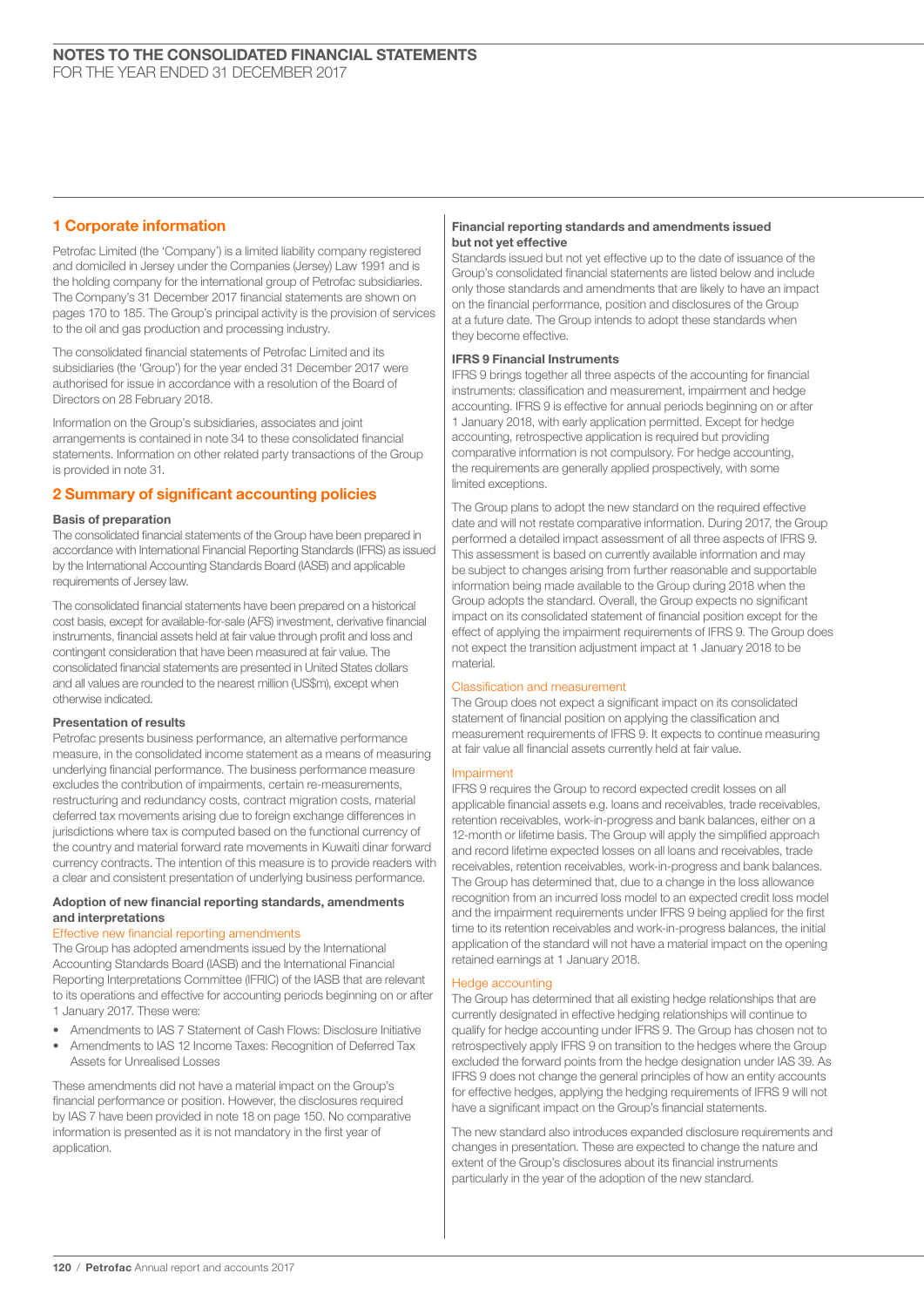## IFRS 15 Revenue from Contracts with Customers

IFRS 15 establishes a five-step model to account for revenue arising from contracts with customers. Under IFRS 15, revenue is recognised at an amount that reflects the consideration to which an entity expects to be entitled in exchange for transferring goods or services to a customer.

The Group completed its detailed analysis in 2017 although this assessment is based on currently available information and may be subject to changes arising from further reasonable and supportable information being made available to the Group during the first half of 2018. The Group does not expect the transition adjustment impact at 1 January 2018 to be material.

The Group plans to adopt the new standard on 1 January 2018 using the modified retrospective method.

## Rendering of services

The Group provides lump-sum engineering, procurement and construction project execution services and reimbursable engineering and production services to the oil and gas production and processing industry.

### Lump-sum engineering, procurement and construction project execution services

The Group currently accounts for lump-sum engineering, procurement and construction project execution services contracts as a single performance obligation and recognises revenue by reference to the stage of completion method (output method), based on surveys of work performed once the outcome of a contract can be estimated reliably. Variation orders and claims are only included in revenue when it is probable that these will be accepted and can be measured reliably (see current revenue recognition policies on page 127). The Group provides for liquidated damages claims where the customer has the contractual right to apply liquidated damages and it is considered probable that the customer will successfully pursue such a claim.

For its lump-sum engineering, procurement and construction project execution services contracts, the Group has reached the following main conclusions when applying IFRS 15 to its current project portfolio at 1 January 2018:

- lump-sum engineering, procurement and construction project execution services contracts contain distinct goods and services but these are not distinct in the context of the contract. It is therefore appropriate to combine the services into a single performance obligation which is consistent with the current accounting treatment
- services are satisfied over time given that the customer simultaneously receives and consumes the benefits provided by the Group. Consequently, under IFRS 15 the Group will continue to recognise revenue from its lump-sum engineering, procurement and construction project execution services contracts over time rather than at a point of time
- contract modifications, e.g. variation orders, will be accounted for as part of the existing contract, with a cumulative catch up adjustment to revenue. For material contract modifications, based on management's assessment, a separate contract may be recognised in line with current practice
- variable consideration, e.g. variation orders, claims and liquidated damages, will be assessed at contract inception and re-assessed at each reporting period using the expected outcome approach. The requirement to estimate variable consideration at contract inception is new, and its application will not result in any significant impact to opening retained earnings at 1 January 2018. This new requirement could however alter the amount and timing of revenue and margin recognition in future reporting periods depending upon the facts and circumstances of individual contracts
- no risk adjustment will be applied to the survey of work performed percentage-of-completion since IFRS 15 requires that revenue is recognised when control of a good or service transfers to the customer. This will result in revenue and margin being recognised earlier in future reporting periods
- contract costs are currently recognised in the consolidated income statement by reference to percentage-of-completion. IFRS 15 does not prescribe the accounting for contract costs and therefore management will estimate cost accruals to arrive at the total contract costs to be recognised in the consolidated income statement. Estimating these cost accruals may result in a greater degree of margin variability between reporting periods
- percentage-of-completion based thresholds for initial margin recognition will continue to be applied. Management believes these thresholds allow a reasonable measurement of the performance obligation outcome to be performed and margin to be recognised. Revenue, only to the extent of the costs incurred, will be recognised until percentage-of-completion based thresholds are met
- the advance payments for lump-sum engineering, procurement and construction project execution services contracts are structured primarily for reasons other than the provision of finance to the Group, and they do not provide customers with an alternative to pay in arrears. In addition, the length of time between when the customer pays and the Group transfers goods and services to the customer is relatively short. Therefore, the Group has concluded that there is not a significant financing component within such contracts. Currently, the Group does not have any contracts where payments by customer are over a number of years after the Group has transferred goods and services to the customer; if such cases arise in future the transaction price for such contracts will be determined by discounting the amount of promised consideration using an appropriate discount rate
- the Group concluded that it operates as principal in all its lump-sum engineering, procurement and construction project execution services contracts
- pre-contract/bid costs are currently recognised as an expense until there is a high probability that the contract will be awarded. The Group currently capitalises pre-contract/bid costs, where such costs are incremental to the contract and are expected to be recovered, as an asset and will expense it over the life of the contract. This is in line with the requirements of IFRS 15 therefore no material change is expected
- IFRS 15 requires contract assets and contract liabilities for individual customers to be presented on a net basis. This will impact the presentation of these contract assets and contract liabilities in the consolidated statement of financial position

## Reimbursable engineering and production services

The Group currently recognises service revenue for its reimbursable engineering and production services contracts as and when the services are rendered based on the agreed contract schedule of rates. Incentive payments are included in revenue when the contract is sufficiently advanced that it is probable that the specified performance standards will be met or exceeded and the amount of the incentive payments can be measured reliably (see current revenue recognition policies on page 127).

For its reimbursable engineering and production services contracts, the Group has reached the following main conclusions when applying IFRS 15 to its current project portfolio at 1 January 2018:

• services are satisfied over time given that the customer simultaneously receives and consumes the benefits provided by the Group. Consequently, under IFRS 15 the Group will continue to recognise revenue from its reimbursable engineering and production services contracts over time rather than at a point of time using the input method for measuring progress towards complete satisfaction of the performance obligation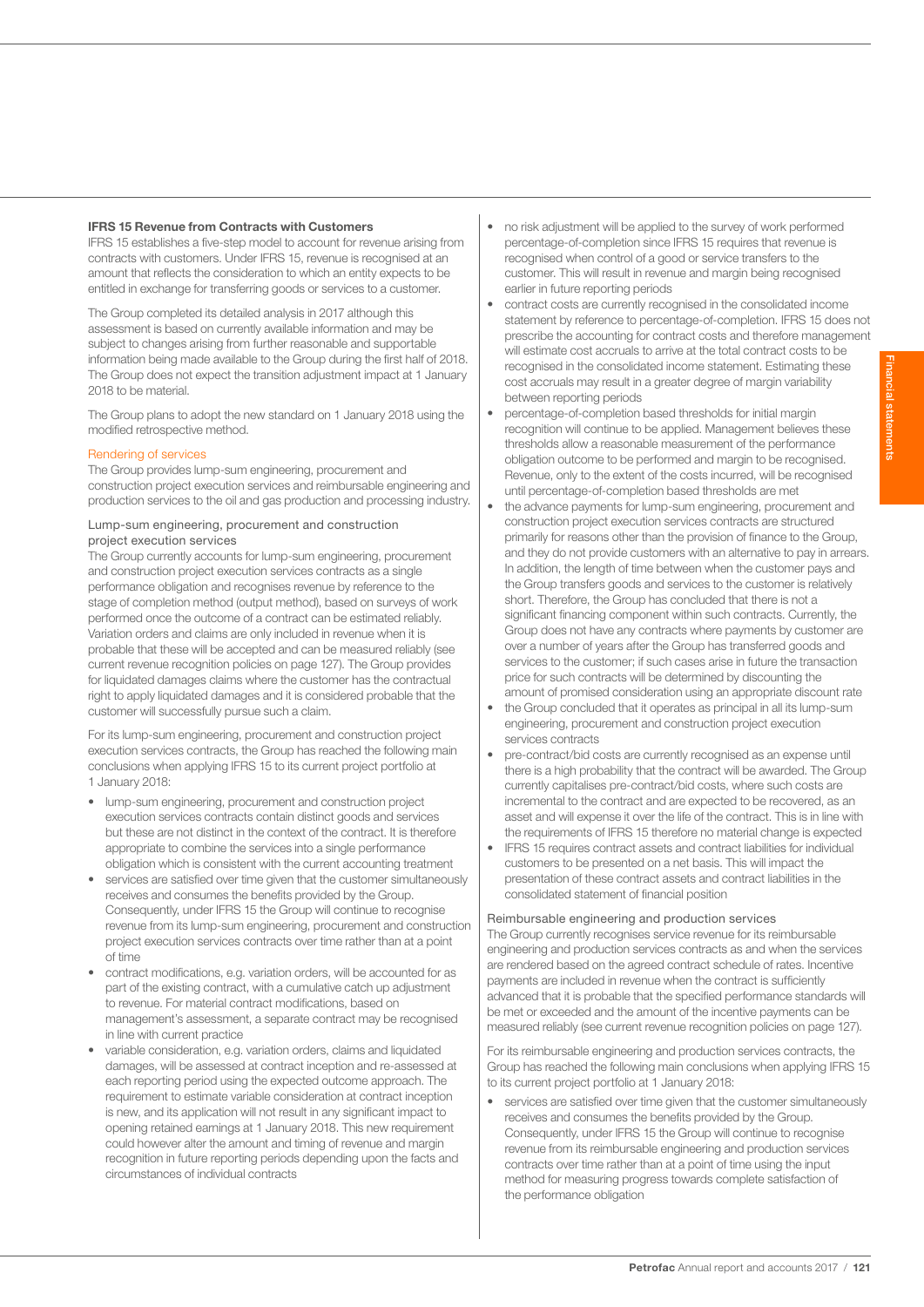## 2 Summary of significant accounting policies continued

- distinct performance obligations based on the assessment that the service is capable of being distinct both individually and within the context of the contract. The Group currently accounts for reimbursable engineering and production services contracts as separate deliverables of bundled sales, as generally the contract includes separate transaction prices for each performance obligation. If not the Group allocates consideration between these deliverables using the relative stand-alone prices and recognises service revenue as and when the services are rendered. The Group does not expect any impact on revenue as the current revenue recognition policy is consistent with the requirements under IFRS 15
- contract modifications will be accounted for as a separate contract or as part of an existing contract depending on facts and circumstances. The current policy is consistent with IFRS 15 requirements and revenue recognition is not expected to be impacted
- incentive payments (referred to as 'variable consideration' under IFRS 15) will be estimated at contract inception and at the end of each reporting period using the single most likely outcome approach. The impact is unlikely to be significant as the expected change will not be material
- the Group will continue its assessment of when the outcome of a contract can be estimated reliably for recognising margin, as the current policy is in line with the requirements of IFRS 15
- the Group does not generally receive advances from customers for its reimbursable engineering and production services contracts. If advances are received these will only be short-term. The Group has concluded that in such cases it will use the practical expedient provided in IFRS 15, and will not adjust the promised amount of the consideration for the effects of a significant financing components in the contracts, where the Group expects at contract inception that the period between the Group transfer of a promised good or service to a customer and when the customer pays for that good or service will be one year or less. Therefore, for short-term advances, the Group will not account for a financing component even if it is a significant amount
- the Group has concluded that it operates as principal in all its reimbursable engineering and production services contracts.
- currently, material pre-contract/bid costs that relate directly to the contract and are expected to be recovered are capitalised as an asset and expensed over the life of the contract which is consistent with the new requirements

## Sale of goods

Contracts with customers in which the sale of crude oil is expected to be the only performance obligation will not have any impact on the Group's profit or loss upon adoption of IFRS 15. The Group expects the revenue recognition to occur at a point in time when control of the goods is transferred to the customer, generally on delivery of the goods.

The Group's Equity Upstream Investments and Production Enhancement Contracts are not expected to be affected by the adoption of IFRS 15.

## Warranty obligations

The Group provides warranties to customers with assurance that the related product will function as the parties intended because it complies with agreed-upon specifications. The Group does not provide warranties as a service, in addition to the assurance that the product complies with agreed-upon specifications, in its contracts with customers. As such, the Group expects that such warranties will be assurance-type warranties which will continue to be accounted for under IAS 37 Provisions, Contingent Liabilities and Contingent Assets consistent with its current practice.

## Presentation and disclosure requirements

The presentation and disclosure requirements in IFRS 15 are more detailed than under current IFRS. The presentation requirements represent a significant change from current practice and significantly increase the volume of disclosures required in the Group's financial statements. Many of the disclosure requirements in IFRS 15 are new and the Group has assessed that the impact of some of these disclosure requirements will be significant. The Group expects that the notes to the financial statements will be expanded because of the disclosure of significant judgements. In addition, as required by IFRS 15, the Group will disaggregate revenue recognised from contracts with customers into categories that depict how the nature, amount, timing and uncertainty of revenue and cash flows are affected by economic factors. In 2017, the Group continued preparing and testing the appropriate systems, internal controls, policies and procedures necessary to collect and disclose the required information.

## IFRS 16 Leases

IFRS 16 was issued in January 2016 and it replaces IAS 17 Leases, IFRIC 4 Determining whether an Arrangement contains a Lease, SIC-15 Operating Leases-Incentives and SIC-27 Evaluating the Substance of Transactions Involving the Legal Form of a Lease. IFRS 16 sets out the principles for the recognition, measurement, presentation and disclosure of leases and requires lessees to account for all leases under a single on-balance sheet model similar to the accounting for finance leases under IAS 17. The standard includes two recognition exemptions for lessees – leases of 'low-value' assets (e.g. personal computers) and short-term leases (e.g. leases with a lease term of 12 months or less). At the commencement date of a lease, a lessee will recognise a liability to make lease payments (i.e. the lease liability) and an asset representing the right to use the underlying asset during the lease term (i.e. the right-of-use asset). Lessees will be required to separately recognise the interest expense on the lease liability and the depreciation expense on the right-of-use asset.

Lessees will be also required to remeasure the lease liability upon the occurrence of certain events (e.g. a change in the lease term, a change in future lease payments resulting from a change in an index or rate used to determine those payments). The lessee will generally recognise the amount of the re-measurement of the lease liability as an adjustment to the right-of-use asset

Lessor accounting under IFRS 16 is substantially unchanged from today's accounting under IAS 17. Lessors will continue to classify all leases using the same classification principle as in IAS 17 and distinguish between two types of leases: operating and finance leases.

IFRS 16 also requires lessees and lessors to make more extensive disclosures than under IAS 17

IFRS 16 is effective for annual periods beginning on or after 1 January 2019. Early application is permitted, but not before an entity applies IFRS 15. A lessee can choose to apply the standard using either a full retrospective or a modified retrospective approach. The standard's transition provisions permit certain reliefs.

In 2018, the Group will continue to assess the potential effect of IFRS 16 on its consolidated financial statements and intends to adopt the standard at the required effective date.

Amendments to IFRS 10 and IAS 28: Sale or Contribution of Assets between an Investor and its Associate or Joint Venture The amendments address the conflict between IFRS 10 and IAS 28 in dealing with the loss of control of a subsidiary that is sold or contributed to an associate or joint venture. The amendments clarify that the gain or loss resulting from the sale or contribution of assets that constitute a business, as defined in IFRS 3, between an investor and its associate or joint venture, is recognised in full. Any gain or loss resulting from the sale or contribution of assets that do not constitute a business, however, is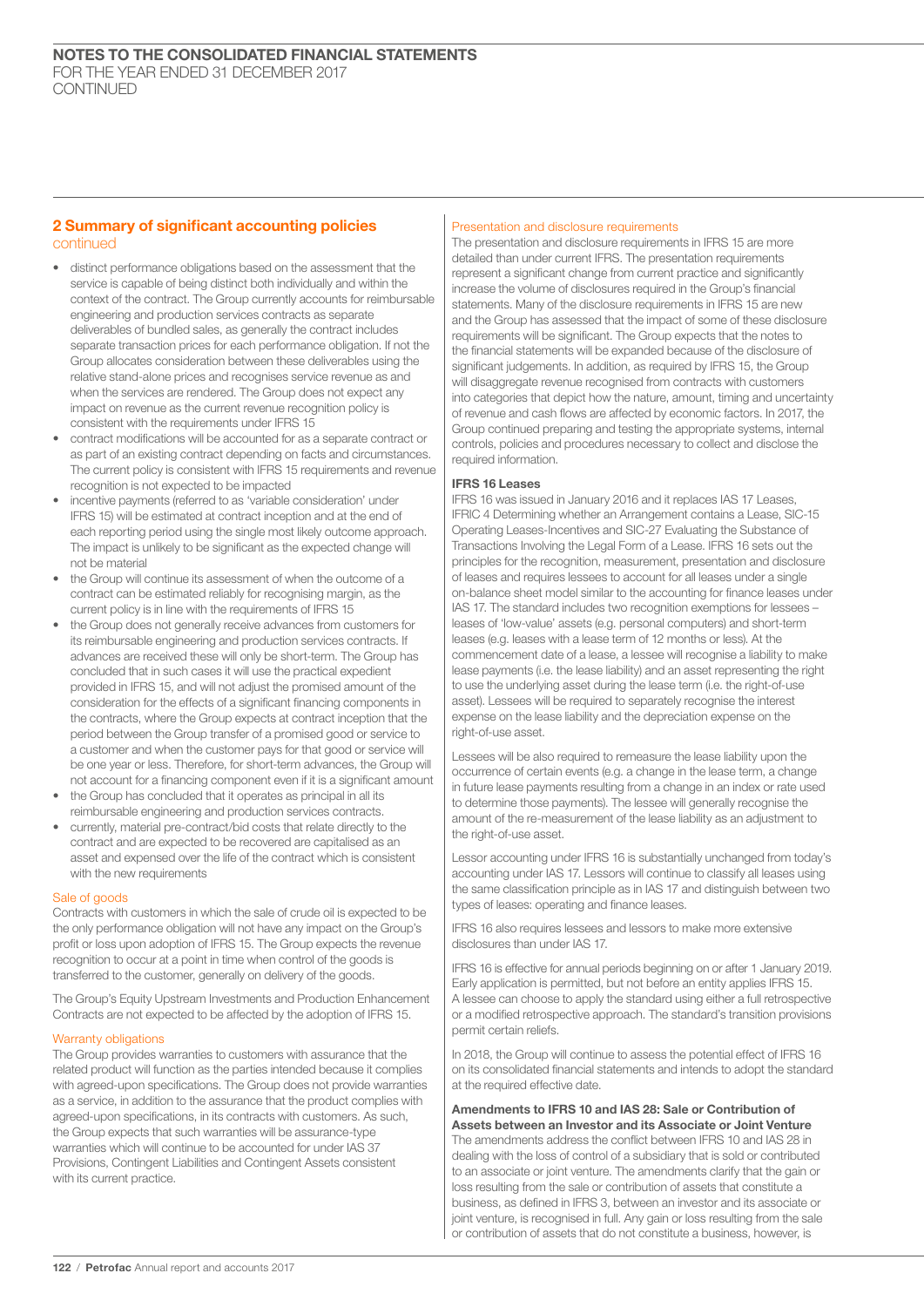recognised only to the extent of unrelated investors' interests in the associate or joint venture. The IASB has deferred the effective date of these amendments indefinitely, but if early adopted the amendments must be applied prospectively. These amendments will be applied in the future

## Basis of consolidation

when applicable.

The consolidated financial statements comprise the financial statements of Petrofac Limited (the 'Company') and entities controlled by the Company (its subsidiaries) as at 31 December 2017. Control is achieved when the Group is exposed, or has rights, to variable returns from its involvement with the investee and has the ability to affect those returns through its power over the investee.

Generally, there is a presumption that a majority of voting rights results in control. To support this presumption, and when the Group has less than a majority of the voting or similar rights of an investee, the Group considers all relevant facts and circumstances in assessing whether it has power over an investee, including:

- contractual arrangements with the other vote holders of the investee
- rights arising from other contractual arrangements
- voting rights and potential voting rights the Group

The Group re-assesses whether or not it controls an investee if facts and circumstances indicate that there are changes to one or more of the three elements of control. Consolidation of a subsidiary begins when the Group obtains control over the subsidiary and ceases when the Group loses control of the subsidiary. Assets, liabilities, income and expenses of a subsidiary acquired or disposed of during the reporting period are included in the consolidated statement of other comprehensive income from the date the Group gains control until the date the Group ceases to control the subsidiary.

Profit or loss and each component of other comprehensive income (OCI) are attributed to the Petrofac Limited shareholders and to the non-controlling interests, even if this results in the non-controlling interests having a deficit balance. When necessary, adjustments are made to the financial statements of subsidiaries to bring their accounting policies into line with the Group's accounting policies.

All intra-group transactions, balances, income and expenses are eliminated on consolidation.

A change in the ownership interest of a subsidiary, without a loss of control, is accounted for as an equity transaction.

If the Group loses control over a subsidiary, it derecognises the related assets (including goodwill), liabilities, non-controlling interest and other components of equity while any resultant gain or loss is recognised in the consolidated income statement. Any investment retained is recognised at fair value.

## Business combinations and goodwill

Business combinations are accounted for using the acquisition method. The cost of an acquisition is measured as the aggregate of the consideration transferred, which is measured at acquisition date fair value, and the amount of any non-controlling interests in the acquiree. For each business combination, the Group elects whether to measure the non-controlling interests in the acquiree at fair value or at the proportionate share of the acquiree's identifiable net assets. All transaction costs associated with business combinations are charged to the consolidated income statement in the reporting period of such combination.

When the Group acquires a business, it assesses the financial assets and liabilities assumed for appropriate classification and designation in accordance with the contractual terms, economic circumstances and pertinent conditions as at the acquisition date. This includes the separation of embedded derivatives in host contracts by the acquiree. If the business combination is achieved in stages, any previously held equity interest is re-measured at its acquisition date fair value and any resulting gain or loss is recognised in the consolidated income statement. Goodwill is initially measured at cost, being the excess of the aggregate of the consideration transferred and the amount recognised for noncontrolling interests, and any previous interest held, over the net fair value of the identifiable assets acquired and liabilities assumed. If the fair value of the net assets acquired is in excess of the aggregate consideration transferred, the Group reassesses whether it has correctly identified all of the assets acquired and all of the liabilities assumed and reviews the procedures used to measure the amounts to be recognised at the acquisition date. If the reassessment still results in an excess of the fair value of net assets acquired over the aggregate consideration transferred, then the gain from a bargain purchase is recognised in the consolidated income statement.

Following initial recognition, goodwill is measured at cost less any accumulated impairment losses. Goodwill is reviewed for impairment annually or more frequently if events or changes in circumstances indicate that such carrying amount may be impaired.

For the purpose of impairment testing, goodwill is allocated to the cash-generating units that are expected to benefit from the synergies of the combination. Each unit or units to which goodwill is allocated represents the lowest level within the Group at which the goodwill is monitored for internal management purposes and is not larger than an operating segment determined in accordance with IFRS 8 'Operating Segments'.

Impairment is determined by assessing the recoverable amount of the cash-generating units to which the goodwill relates. Where the recoverable amount of the cash-generating units is less than the carrying amount of the cash-generating units and related goodwill, an impairment loss is recognised.

Where goodwill has been allocated to cash-generating units and part of the operation within those units is disposed of, the goodwill associated with the operation disposed of is included in the carrying amount of the operation when determining the gain or loss on disposal of the operation. Goodwill disposed of in this circumstance is measured based on the relative values of the operation disposed of and the value portion of the cash-generating units retained.

## Contingent consideration payable on a business combination

When, as part of a business combination, the Group defers a proportion of the total purchase consideration payable for an acquisition, the amount provided for is the acquisition date fair value of the consideration. The unwinding of the discount element is recognised as a finance cost in the consolidated income statement. Changes in estimated contingent consideration payable on acquisition are recognised in the consolidated income statement unless they are measurement period adjustments which arise as a result of additional information obtained after the acquisition date about the facts and circumstances existing at the acquisition date, which are adjusted against carried goodwill. Contingent consideration that is classified as equity is not re-measured and subsequent settlement is accounted for within equity.

## Investment in associates and joint ventures

An associate is an entity over which the Group has significant influence. Significant influence is the power to participate in the financial and operating policy decisions of the investee, but is not control or joint control over those policies.

Joint control is the contractually agreed sharing of control of an arrangement, which exists only when decisions about the relevant activities require unanimous consent of the parties sharing control. Joint arrangements are of two types: joint venture and joint operation. A joint venture is a type of joint arrangement whereby the parties that have joint control of the arrangement have rights to the net assets of the joint venture. A joint operation is a type of joint arrangement whereby the parties that have joint control of the arrangement have rights to the assets and obligations for the liabilities relating to the arrangement.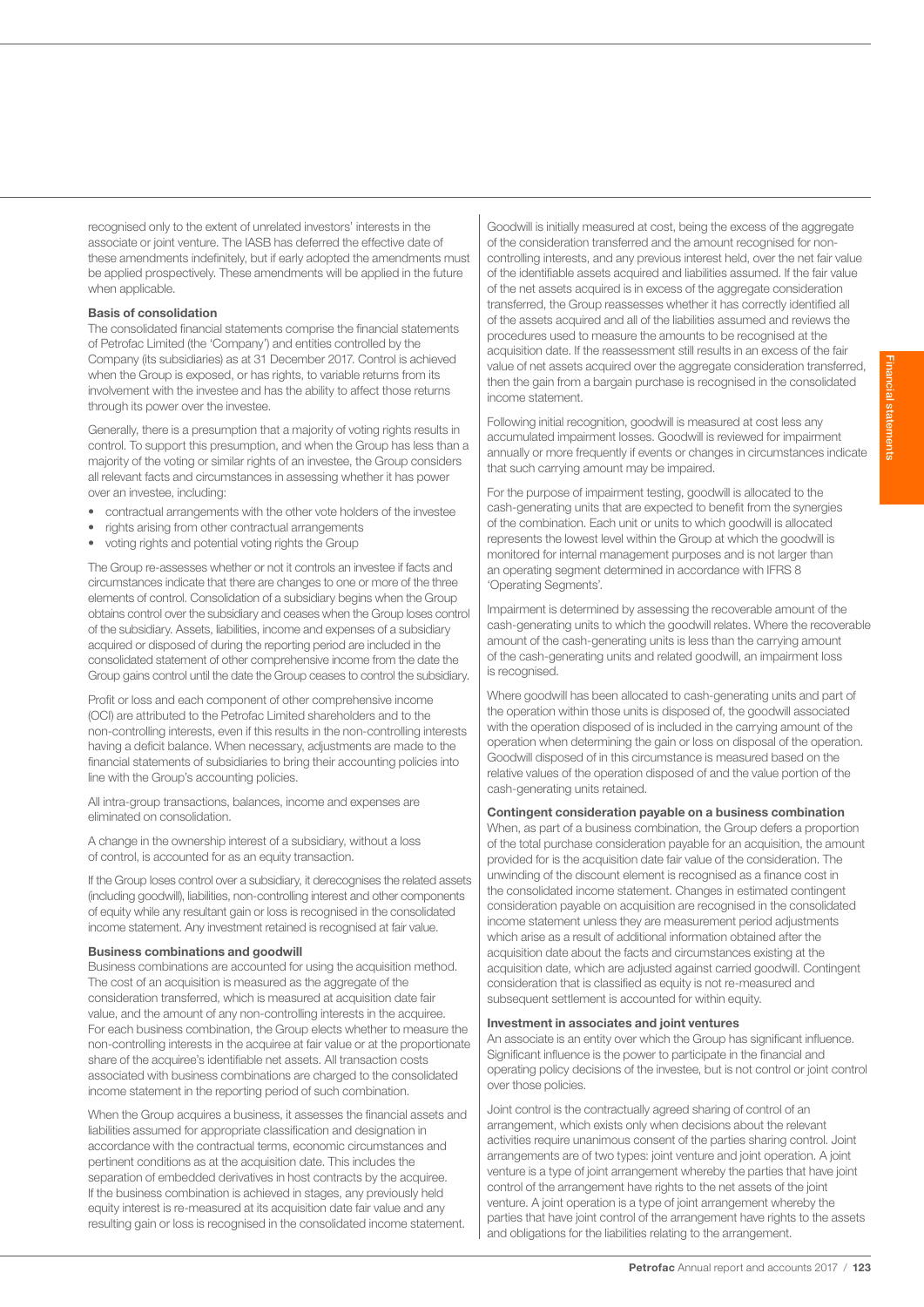## 2 Summary of significant accounting policies continued

The considerations made in determining significant influence or joint control are similar to those necessary to determine control over subsidiaries.

The Group's investments in its associates and joint ventures are accounted for using the equity method. Under the equity method, the investment in an associate or a joint venture is initially recognised at cost. The carrying amount of the investment is adjusted to recognise changes in the Group's share of net assets of the associate or joint venture since the acquisition date. Goodwill relating to the associate or joint venture is included in the carrying amount of the investment and is not tested for impairment separately.

The consolidated income statement reflects the Group's share of the profits of the associate or joint venture. Any change in OCI of those investees is presented as part of the Group's consolidated statement of other comprehensive income. In addition, when there has been a change recognised directly in the equity of the associate or joint venture, the Group recognises its share of any changes, when applicable, in the consolidated statement of changes in equity.

The Group's share of profit or loss of an associates and joint ventures is presented separately in the consolidated income statement outside operating profit and represents profit or loss after tax and non-controlling interests.

Any unrealised gains and losses resulting from transactions between the Group and the associates and joint ventures are eliminated to the extent of the Group's ownership interest in these associates and joint ventures.

The financial statements of the associates and joint ventures are prepared for the same reporting period as the Group. When necessary, adjustments are made to align the accounting policies with those of the Group.

After application of the equity method, the Group determines whether it is necessary to recognise an impairment loss on its investment in its associate or joint venture. At end of each reporting period, the Group determines whether there is objective evidence that its investment in the associates or joint ventures is impaired. If there is such evidence, the Group calculates the amount of impairment as the difference between the recoverable amount of the associate or joint venture and its carrying amount and recognises any loss as an exceptional item in the consolidated income statement.

Upon loss of significant influence over an associate or joint control over a joint venture, the Group measures and recognises any retained investment at its fair value. Any difference between the carrying amount of the associate or joint venture upon loss of significant influence or joint control and the fair value of the retained investment and proceeds from disposal is recognised in the consolidated income statement.

## Joint operations

The Group's interests in joint operations are recognised in relation to its interest in a joint operation's:

- Assets, including its share of any assets held jointly
- Liabilities, including its share of any liabilities incurred jointly
- Revenue from the sale of its share of the output arising from the joint operation
- Share of the revenue from the sale of the output by the joint operation
- Expenses, including its share of any expenses incurred jointly

Under joint operations, the expenses that the Group incurs and its share of the revenue earned are recognised in the consolidated income statement. Assets controlled and liabilities incurred by the Group are recognised in the consolidated statement of financial position.

#### Foreign currency translation

The Group's consolidated financial statements are presented in United States dollars, which is also the Parent Company's functional currency.

Each entity in the Group determines its own functional currency and items included in the financial statements of each entity are measured using that functional currency. Functional currency is defined as the currency of the primary economic environment in which the entity operates. The Group uses the direct method of consolidation and on disposal of a foreign operation, the gain or loss that is reclassified to profit or loss reflects the amount that arises from using this method.

#### Transactions and balances

Transactions in foreign currencies are initially recorded by the Group's entities at their respective functional currency spot rates at the date the transaction first qualifies for recognition.

Monetary assets and liabilities denominated in foreign currencies are translated at the functional currency spot rates of exchange at the reporting date.

Differences arising on settlement or translation of monetary items are recognised in profit or loss with the exception of monetary items that are designated as part of the hedge of the Group's net investment of a foreign operation. These are recognised in the consolidated statement of other comprehensive income until the net investment is disposed of, at which time the cumulative amount is reclassified to profit or loss. Tax charges and credits attributable to exchange differences on those monetary items are also recorded in the consolidated statement of other comprehensive income.

Non-monetary items that are measured at historical cost in a foreign currency are translated using the exchange rates at the dates of the initial transactions. Non-monetary items measured at fair value in a foreign currency are translated using the exchange rates at the date when the fair value is determined. The gain or loss arising on translation of non-monetary items measured at fair value is treated in line with the recognition of the gain or loss on the change in fair value of the item (i.e. translation differences on items whose fair value gain or loss is recognised in the consolidated statement of other comprehensive income or profit or loss are also recognised in the consolidated statement of other comprehensive income or profit or loss, respectively).

## Group companies

On consolidation, the assets and liabilities of foreign operations are translated into United States dollars at the rate of exchange prevailing at the reporting date and their statements of profit or loss are translated at exchange rates prevailing at the transaction dates. The exchange differences arising on translation for consolidation are recognised in the consolidated statement of other comprehensive income. On disposal of a foreign operation, the component of the consolidated statement of other comprehensive income relating to that particular foreign operation is recognised in the consolidated income statement.

Any goodwill arising on the acquisition of a foreign operation and any fair value adjustments to the carrying amounts of assets and liabilities arising on the acquisition are treated as assets and liabilities of the foreign operation and translated at the spot rate of exchange at the reporting date.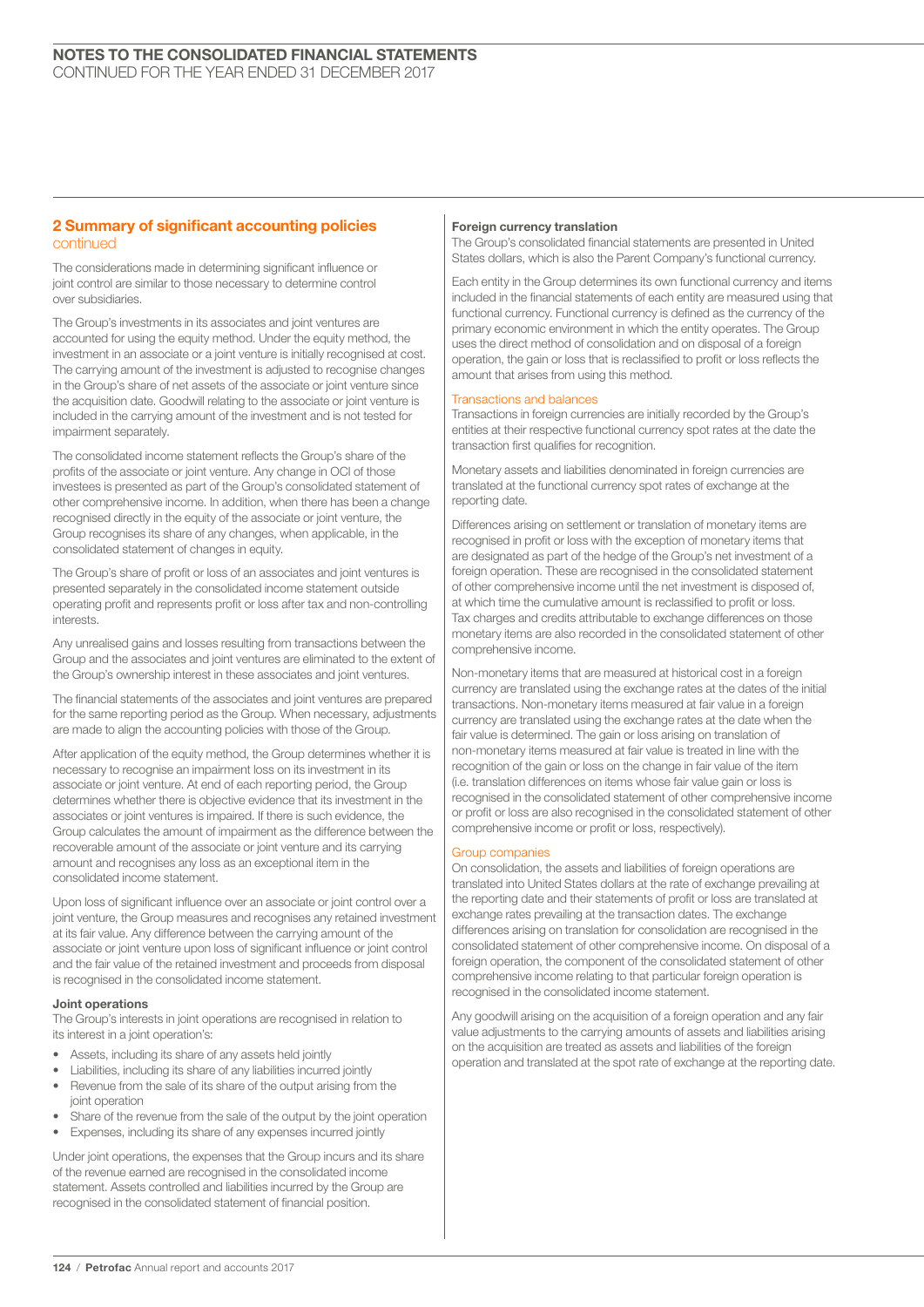## Significant accounting judgements and estimates **Judgements**

In the process of applying the Group's accounting policies, management has made the following judgements, apart from those involving estimations, which have the most significant effect on the amounts recognised in the consolidated financial statements:

- Revenue recognition on lump-sum engineering, procurement and construction project execution services contracts: the Group recognises revenue on fixed-price engineering, procurement and construction contracts using the percentage-of-completion method, based on client certified surveys of work performed – this is an output method of measuring progress and recognising revenue. The Group has determined this basis of revenue recognition is the best available measure of progress on such contracts
- Revenue recognition on consortium contracts: the Group recognises its share of revenue from contracts agreed as part of a consortium. The Group uses the percentage-of-completion method based on client certified surveys of work performed to recognise revenue for the period and recognises its share of revenue and costs in accordance with the agreed consortium contractual arrangement. In selecting the appropriate accounting treatment, the main considerations are:
	- Determination of whether the joint arrangement is a joint operation or joint venture (though not directly related to revenue recognition this element has a material impact on the presentation of revenue or share of profit/loss of the joint venture, in the consolidated income statement)
	- At what point can the revenues, costs and margin from service contract be reliably measured in accordance with IAS 11 'Construction Contracts', and
	- Whether there are any other remaining features unique to the contract that are relevant to the assessment

In selecting the most relevant and reliable accounting policies for Integrated Energy Services (IES) contracts, the main considerations are as follows:

- Determination of whether the joint arrangement is a joint operation or joint venture (though not directly related to revenue recognition this element has a material impact on the presentation of revenue or share of profit/loss of the joint venture, in the consolidated income statement)
- Whether the Group has legal rights to the production output and therefore is able to book reserves in respect of the project
- The nature and extent, if any, of volume and price financial exposures under the terms of the contract
- The extent to which the Group's capital investment is at risk and the mechanism for recoverability under the terms of the contract
- At what point can the revenues from each type of contract be reliably measured in accordance with IAS 18 'Revenue'
- Whether there are any other remaining features unique to the contract that are relevant to the assessment

Revenue recognition of IES contracts:

The Group assesses on a case by case basis the most appropriate treatment for its various commercial structures which include Risk Service Contracts (RSCs), Production Enhancement Contracts (PECs) and Equity Upstream Investments including Production Sharing Contracts (PSCs) (see accounting policies note on page 127 for further details)

IES contracts are classified in the consolidated statement of financial position as follows:

The Group assesses on a case by case basis the most appropriate consolidated statement of financial position classification of its Production Enhancement Contracts and Equity Upstream Investments (see accounting policy notes on page 127)

- In selecting the most appropriate policies for IES contracts the main judgements are as follows:
	- The Greater Stella Area (GSA) asset was treated in the consolidated statement of financial position as a financial asset and measured at fair value through profit and loss (FVTPL) until it was converted to a 20% ownership interest in the GSA field. On 21 September 2017, the Group obtained Oil and Gas Authority approval in the UK and the financial asset was converted to a 20% equity share in the GSA licence and is now accounted for as a Production Sharing Contract (PSC) type arrangement (note 10). The acquisition of 20% ownership interest in the GSA field was treated as a joint operation since contractually all the decisions concerning the relevant activities of the unincorporated joint arrangement require unanimous consent of the joint arrangement partners
	- The Mexican PEC assets are classified as oil and gas assets within property, plant and equipment in the consolidated statement of financial position as there is direct exposure to variable field production levels, and indirect exposure to changes in oil and gas prices. These exposures impact the generation of cash from the assets and any financial return thereon, including the risk of negative financial return. We believe this classification is most appropriate due to the nature of expenditure and it is aligned with our treatment in respect of PSC arrangements where the risk/reward profile is similar
	- Upon migration to PSC arrangements, the existing net assets of the PEC assets will be derecognised and an oil and gas asset within property, plant and equipment, representing the Group's ownership interest in the PSC, will be recognised. Any gain or loss arising on the migration will be recognised as an exceptional item in the consolidated income statement. During 2017, the Group migrated the Santuario PEC in Mexico to a PSC (note 10) and recognised a loss of US\$20m on migration (note 5). The migrated PSC arrangements will be treated as a joint operation since contractually all the decisions concerning the relevant activities of the unincorporated joint arrangement will require unanimous consent of the joint arrangement partners
	- JSD6000 installation vessel (the 'vessel') had a pre-impairment carrying amount of US\$393m at 31 December 2017, and was reclassified from assets under construction within property, plant and equipment to assets held for sale, since the vessel's carrying amount is expected to be recovered principally through a disposal transaction rather than through its intended use. Based on discussions with potential counterparties, Management has determined that the recoverable amount of the vessel (fair value less costs of disposal) was lower than its carrying amount and as a result has recognised an impairment charge of US\$176m as an exceptional item (note 5) in the consolidated income statement. The vessel is available for immediate sale in its present condition and location. The disposal is expected to be completed within 12 months from the end of the reporting period and relates to the Engineering & Construction reporting segment

## Estimation uncertainty

The key assumptions concerning the future and other key sources of estimation uncertainty at the end of the reporting period that have a significant risk of causing a material adjustment to the carrying amounts of assets and liabilities within the next financial year are discussed below:

• Liquidated damages claims (LDs): the Group provides for LD claims where the customer has the contractual right to apply LDs and it is considered probable that the customer will successfully pursue such a claim. This requires an estimate of the amount of LDs payable under a claim which involves a number of management judgements and assumptions regarding the amounts to recognise in contract accounting. US\$4m was provided during the year for LD claims (2016: US\$153m)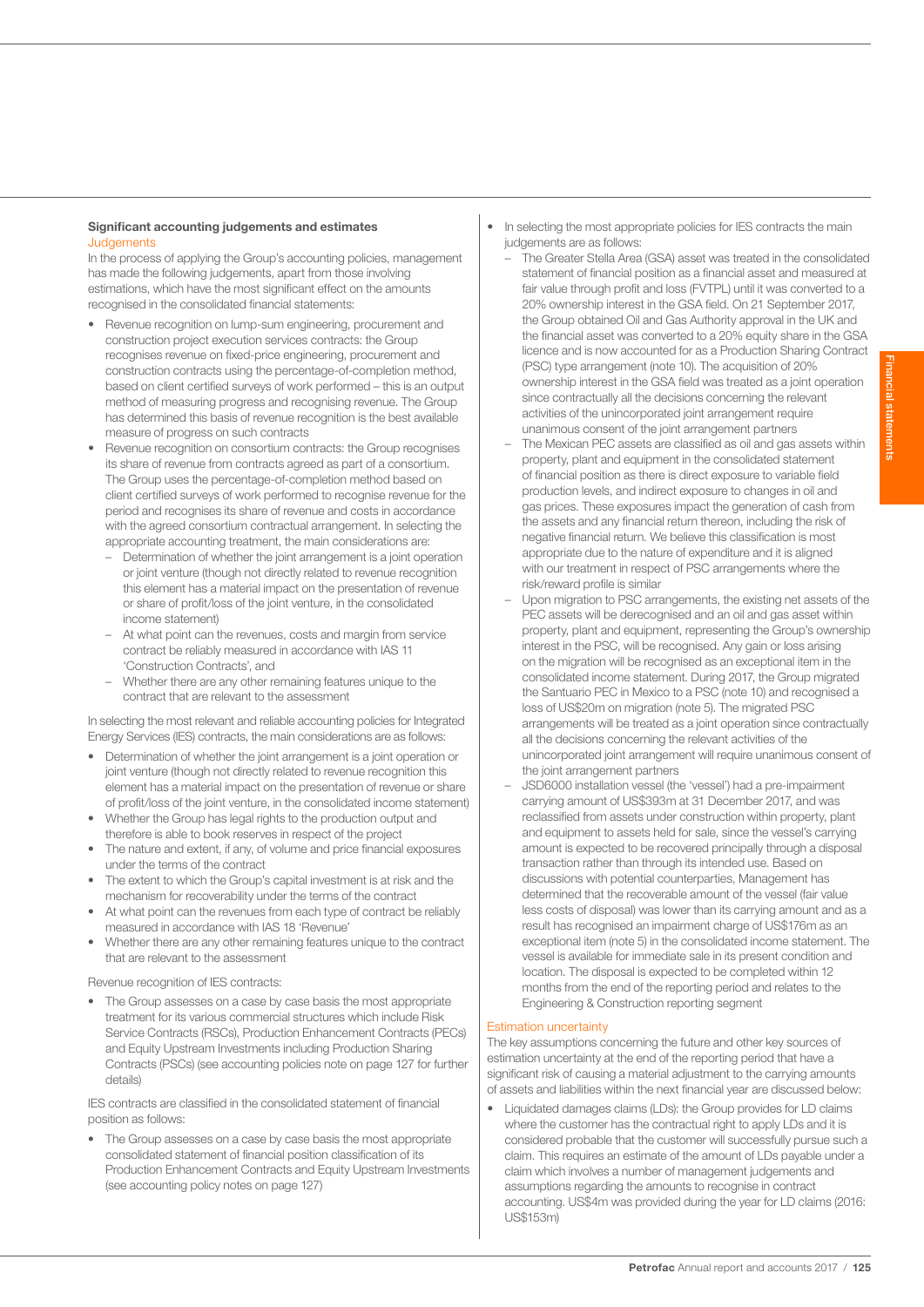## 2 Summary of significant accounting policies continued

- Project costs to complete estimates: at the end of the reporting period the Group is required to estimate costs to complete on fixed-price contracts. Estimating costs to complete on such contracts requires the Group to make estimates of future costs to be incurred, based on work to be performed beyond the reporting period. This estimate will impact revenues, cost of sales, work-in-progress, billings in excess of costs and estimated earnings and accrued contract expenses
- Recognition of variation orders (VOs): the Group recognises revenues and margins from VOs where it is considered probable that the VOs will be settled by the customer and this requires management to assess the likelihood of such a settlement being made by reference to the contract, customer communications and other forms of documentary evidence. At 31 December 2017, the work in progress line item in the consolidated statement of financial position includes variation orders of US\$374m (2016: US\$525m)
- Onerous contract provisions: the Group provides for future losses on contracts where it is considered probable that contract costs are likely to exceed revenues in future years. Estimating these future losses involves a number of assumptions about the achievement of contract performance targets and the likely levels of future cost escalation over time. The carrying amount of onerous contract provisions at 31 December 2017 was US\$16m (2016: US\$29m). See note 28
- Onerous operating lease provision: the Group provides for future costs on its non-cancellable operating leases where it is considered probable that the leasehold office buildings will remain vacant in future years due to reduced business activity. Assumptions involve an estimate of future business growth and the likely levels of occupancy over time. The carrying amount of onerous operating lease provision at 31 December 2017 was US\$18m (2016: US\$11m). See note 28
- Impairment of goodwill: the Group determines whether goodwill is impaired at least on an annual basis. This requires an estimation of the value in use of the cash-generating units to which the goodwill is allocated. Estimating the value in use requires the Group to make an estimate of the expected future cash flows from each cash-generating unit and also to determine a suitable discount rate in order to calculate the present value of those cash flows. The carrying amount of goodwill at 31 December 2017 was US\$76m (2016: US\$72m). See note 13
- Deferred tax assets: the Group recognises deferred tax assets on all applicable temporary differences where it is probable that the tax assets estimated are realised and future taxable profits will be available for utilisation. This requires management to make judgements and assumptions regarding the interpretation of tax laws and regulations as they apply to events in the period and the amount of deferred tax that can be recognised based on the magnitude and likelihood of future taxable profits which are estimated from management assumptions with respect to the outcome of future events. The carrying amount of net deferred tax assets at 31 December 2017 was US\$101m (2016: US\$63m). Included within the gross assets is US\$33m (2016: US\$nil) on which a management judgement has been made on the probable treatment of the Migration of Santuario Production Enhancement Contract (PEC) to Production Sharing Contract (PSC) for tax purposes, based on professional external advice
- Income tax: Group entities are routinely subject to tax audits and assessments including processes whereby tax return filings are discussed and agreed with the relevant tax authorities. Whilst the ultimate outcome of such tax audits and discussions cannot be determined with certainty, management estimates the level of tax provisioning required for amounts where there is a probable future outflow, based on the applicable law and regulations, historic outcomes of similar audits and discussions, professional external advice and consideration of the progress on, and nature of, current discussions with the tax authority concerned. The ultimate outcome following resolution of such audits and assessments may be materially

higher or lower than the amount provided. The carrying amount of tax provisions at 31 December 2017 was US\$93m (2016: US\$73m)

- Other taxes payable: the Group accrues indirect taxes, such as value added tax, to the extent it is probable that there will be an associated tax payment or receipt in respect of relevant income and expenses. This requires management to make judgements and assumptions on the application of tax laws and regulations to events in the period. The ultimate outcome may result in materially higher or lower payments or receipts
- Recoverable amount of property, plant and equipment, intangible assets and other financial assets: the Group determines at the end of the reporting period whether there are indicators of impairment in the carrying amount of its property, plant and equipment, intangible assets and other financial assets. Where indicators exist, an impairment test is undertaken which requires management to estimate the recoverable amount of its assets which is initially based on its value in use. When necessary, fair value less costs of disposal is estimated, for example, by reference to quoted market values, similar arm's length transactions involving these assets or risk adjusted discounted cash flow models. For the following specific assets, certain assumptions and estimates have been made in determining recoverable amounts. Should any changes occur in these assumptions, further impairment may be required in future periods:
	- Impairment testing performed for the Mexican PEC assets and fair value re-measurement of the Panuco contingent consideration which have a combined carrying amount of US\$412m at 31 December 2017 (2016: US\$676m); the recoverable amount is influenced by the outcome of ongoing contractual negotiations in respect of the outstanding PEC migration to equity type arrangements. Key assumptions include the expected working interest in the PSC and financial and fiscal terms achieved upon migration. During 2017, the Group successfully migrated the Santuario PEC to a PSC type arrangement and has used similar assumptions to determine the recoverable amounts for other PEC assets. An estimate was also undertaken in respect of the deferred consideration amount receivable, arising from the disposal of Pánuco PEC, when determining the recoverable amount for this asset, with key assumptions relating to the terms under which other assets will be migrated to a PSC type arrangement. There is currently political uncertainty in Mexico in the lead up to the general election in July 2018 which may delay migration negotiations or, ultimately, have a negative impact on the contractual terms and conditions anticipated in the migrations. This would result in a loss on migration through lower fair value re-measurements of the net assets being contributed into the equity interest
	- Block PM304 oil and gas asset in Malaysia had a carrying amount of US\$244m (2016: US\$286m); the recoverable amount was determined with reference to the expected terms under which the current contract will be re-negotiated and extended with the concession holder

In 2017 there were pre-tax impairment charges and fair value remeasurements of US\$422m (2016: US\$260m) post-tax US\$367m (2016: US\$257m) which are explained in note 5. The key sources of estimation uncertainty for these measurements are consistent with those disclosed in note 5:

- Units of production depreciation: estimated proven plus probable reserves are used in determining the depreciation of oil and gas assets such that the depreciation charge is proportional to the depletion of the remaining reserves over the shorter of: life of the field or the end of the respective licence/concession period. These calculations require the use of estimates including the amount of economically recoverable reserves and future oil and gas capital expenditure (note 11)
- Decommissioning costs: the recognition and measurement of decommissioning provisions involves the use of estimates and assumptions which include the existence of an obligation to dismantle and remove a facility or restore the site on which it is located, the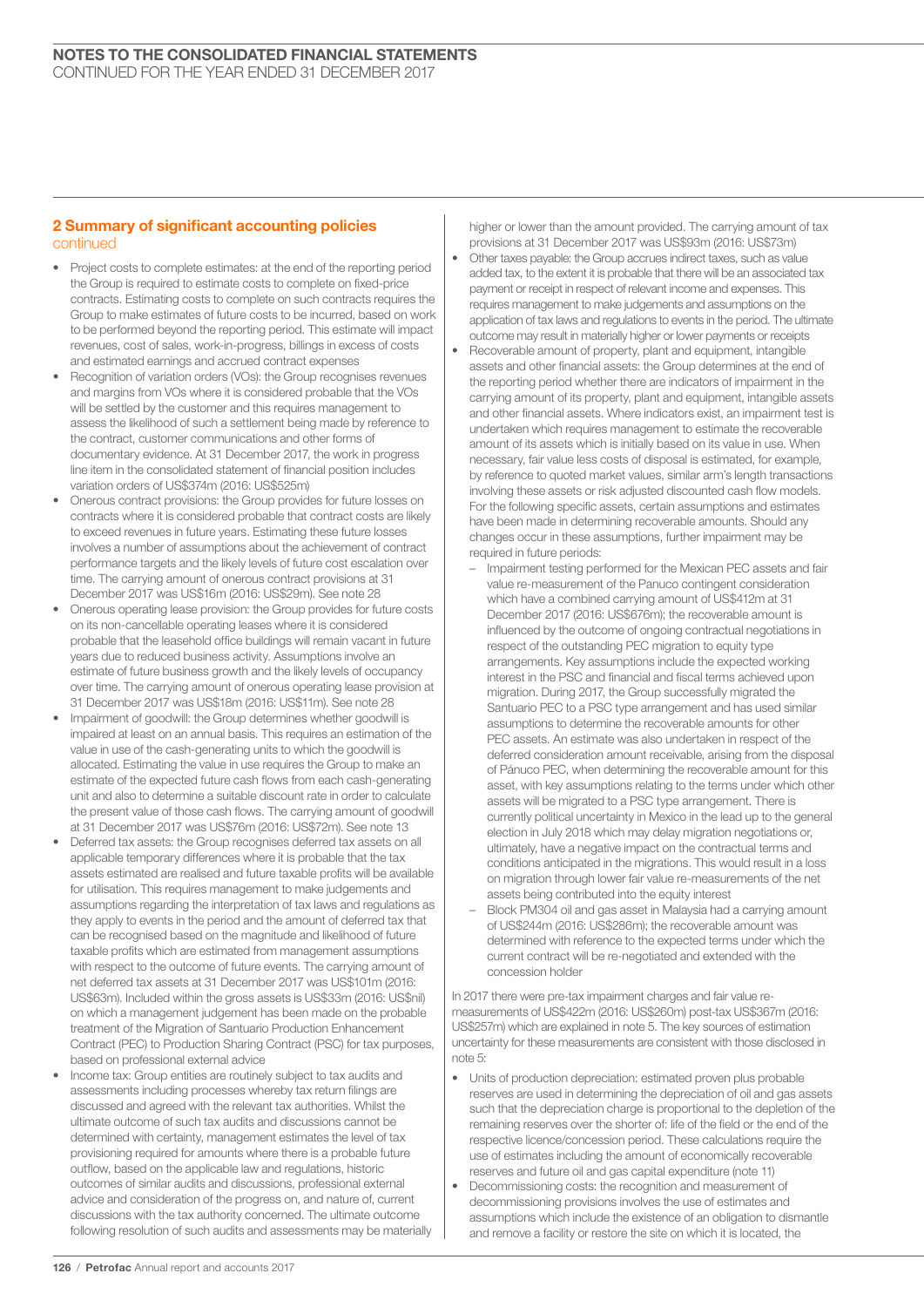appropriate discount and inflation rates to use in determining the net present value of the liability, the estimated costs of decommissioning based on internal and external estimates and the payment dates for expected decommissioning costs. As a result, actual costs could differ from estimated cost estimates used to provide for decommissioning obligations. The provision for decommissioning at 31 December 2017 of US\$138m (2016: US\$116m) represents management's best estimate of the present value of future decommissioning costs

#### Revenue recognition

Revenue is recognised to the extent that it is probable economic benefits will flow to the Group and the revenue can be reliably measured. The following specific recognition criteria also apply:

Engineering & Construction (E&C) revenues from fixed-price lump-sum contracts are recognised using the percentage-of-completion method, based on client certified surveys of work performed once the outcome of a contract can be estimated reliably. In the early stages of contract completion, when the outcome of a contract cannot be estimated reliably, contract revenues are recognised only to the extent of costs incurred that are expected to be recoverable.

Revenues from cost-plus-fee contracts are recognised on the basis of costs incurred during the year plus the fee earned measured by the cost-to-cost method.

Revenues from reimbursable contracts are recognised in the period in which the services are provided based on the agreed contract schedule of rates.

Provision is made for all losses expected to arise on completion of contracts entered into at the reporting date, whether or not work has commenced on these contracts.

Incentive payments are included in revenue when the contract is sufficiently advanced that it is probable that the specified performance standards will be met or exceeded and the amount of the incentive payments can be measured reliably. Variation orders are only included in revenue when it is probable they will be accepted and can be measured reliably and claims are only included in revenue when negotiations have reached an advanced stage such that it is probable that the claim will be accepted and can be measured reliably.

## Engineering & Production Services (EPS)

Revenues from reimbursable contracts are recognised in the period in which the services are provided based on the agreed contract schedule of rates.

Revenues from fixed-price contracts are recognised on the percentageof-completion method, measured by milestones completed or earned value once the outcome of a contract can be estimated reliably. In the early stages of contract completion, when the outcome of a contract cannot be estimated reliably, contract revenues are recognised only to the extent of costs incurred that are expected to be recoverable.

Incentive payments are included in revenue when the contract is sufficiently advanced that it is probable that the specified performance standards will be met or exceeded and the amount of the incentive payments can be measured reliably. Claims are only included in revenue when negotiations have reached an advanced stage such that it is probable the claim will be accepted and can be measured reliably.

#### Integrated Energy Services (IES)

Production Enhancement Contracts (PEC)

Revenue from PECs is recognised based on the volume of hydrocarbons produced in the period and the agreed tariff and the reimbursement arrangement for costs incurred.

## Equity Upstream Investments

Oil and gas revenues comprise the Group's share of sales from the processing or sale of hydrocarbons from the Group's Equity Upstream Investments on an entitlement basis, when the significant risks and rewards of ownership have been passed to the buyer.

#### Borrowing costs

Borrowing costs directly attributable to the construction of qualifying assets, which are assets that necessarily take a substantial period of time to prepare for their intended use, are added to the cost of those assets, until such time as the assets are substantially ready for their intended use. All other borrowing costs are recognised as interest payable within the finance costs line item in the consolidated income statement in the period in which they are incurred.

## Property, plant and equipment

Property, plant and equipment is measured at cost less accumulated depreciation and accumulated impairment charges. Cost comprises the purchase price or construction cost and any costs directly attributable to making that asset capable of operating as intended. The purchase price or construction cost is the aggregate amount paid and the fair value of any other consideration given to acquire the asset. Depreciation is provided on a straight-line basis, other than on oil and gas assets, at the following rates:

| Oil and gas facilities               | $10\% - 12.5\%$            |
|--------------------------------------|----------------------------|
| Plant and equipment                  | $4\% - 33\%$               |
| Buildings and leasehold improvements | $5\% - 33\%$               |
|                                      | (or lease term if shorter) |
| Office furniture and equipment       | $25\% - 50\%$              |
| Vehicles                             | $20\% - 33\%$              |
|                                      |                            |

Tangible oil and gas assets are depreciated, on a field-by-field basis, using the unit-of-production method based on entitlement to proven and probable reserves, taking account of estimated future development expenditure relating to those reserves; refer to page 41 for life of these fields.

Each asset's estimated useful life, residual value and method of depreciation are reviewed and adjusted if appropriate at the end of the reporting period.

No depreciation is charged on land or assets under construction.

The carrying amount of an item of property, plant and equipment is derecognised on disposal or when no future economic benefits are expected from its use or disposal. The gain or loss arising from the derecognition of an item of property, plant and equipment is included in the other operating income line item in the consolidated income statement when the asset is derecognised. Gains are not classified as revenue.

## Intangible assets – non oil and gas assets

Intangible assets acquired in a business combination are initially measured at cost being their fair values at the date of acquisition and are recognised separately from goodwill where the asset is separable or arises from a contractual or other legal right and its fair value can be measured reliably. After initial recognition, intangible assets are carried at cost less accumulated amortisation and any accumulated impairment charges. Intangible assets with a finite life are amortised over their useful economic life using a straight-line method unless a better method reflecting the pattern in which the asset's future economic benefits are expected to be consumed can be determined. The amortisation charge in respect of intangible assets is included in the selling, general and administration expenses line of the consolidated income statement. The expected useful lives of assets are reviewed on an annual basis. Any change in the useful life or pattern of consumption of the intangible asset is treated as a change in accounting estimate and is accounted for prospectively by changing the amortisation period or method. Intangible assets are tested for impairment whenever there is an indication that the asset may be impaired.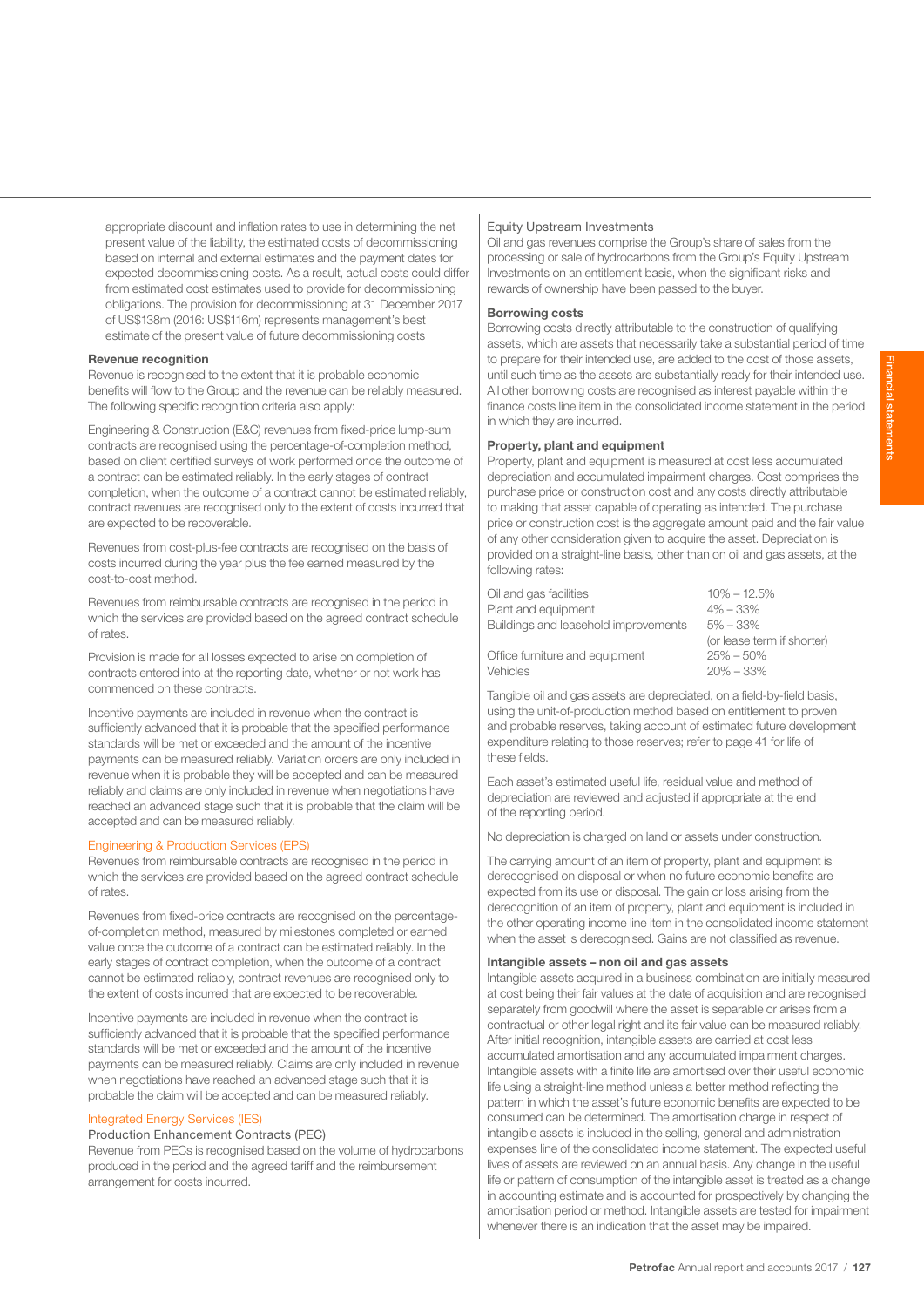## 2 Summary of significant accounting policies continued

## Oil and gas assets

#### Capitalised costs

The Group's activities in relation to oil and gas assets are limited to assets in the evaluation, development and production phases.

Oil and gas evaluation and development expenditure is accounted for using the successful efforts method of accounting.

## Evaluation expenditures

Expenditure directly associated with evaluation (or appraisal) activities is capitalised as an intangible oil and gas asset. Such costs include the costs of acquiring an interest, appraisal well drilling costs, payments to contractors and an appropriate share of directly attributable overheads incurred during the evaluation phase. For such appraisal activity, which may require drilling of further wells, costs continue to be recognised as an asset whilst related hydrocarbons are considered capable of commercial development. Such costs are subject to technical, commercial and management review to confirm the continued intent to develop, or otherwise extract value. When this is no longer the case, the costs are written-off in the consolidated income statement. When such assets are declared part of a commercial development, related costs are transferred to tangible oil and gas assets. All intangible oil and gas assets are assessed for any impairment prior to transfer and any impairment charge is recognised in the consolidated income statement.

#### Development expenditures

Expenditures relating to development of assets which includes the construction, installation and completion of infrastructure facilities such as platforms, pipelines and vessels are capitalised within property, plant and equipment as oil and gas facilities. Expenditures relating to the drilling and completion of production wells are capitalised within property, plant and equipment as oil and gas assets.

## Changes in unit-of-production factors

Changes in factors which affect unit-of-production calculations are dealt with prospectively in accordance with the treatment of changes in accounting estimates, not by immediate adjustment of amounts recognised in prior reporting periods.

## Decommissioning

Provision for future decommissioning costs is made in full when the Group has an obligation to dismantle and remove a facility or an item of plant and to restore the site on which it is located, and when a reasonable estimate of that liability can be made. The amount recognised is the present value of the estimated future decommissioning costs. An amount equivalent to the discounted initial provision for decommissioning costs is capitalised and amortised over the life of the underlying asset on a unit-of-production basis over proven and probable reserves. Any change in the present value of the estimated decommissioning costs is reflected as an adjustment to the provision and the oil and gas asset.

The unwinding of the discount applied to future decommissioning provisions is included in the finance costs line in the consolidated income statement.

## Impairment of assets (excluding goodwill)

At each reporting date, the Group reviews the carrying amounts of its property, plant and equipment and intangible assets to assess whether there is an indication that those assets may be impaired. If any such indication exists, the Group makes an estimate of the asset's recoverable amount. An asset's recoverable amount is the higher of its fair value less costs of disposal and its value in use. In assessing value in use, the estimated future cash flows attributable to the asset are discounted to their present value using a pre-tax discount rate that reflects current market assessments of the time value of money and the risks specific to the asset. Fair value less costs of disposal is based on the risk-adjusted discounted cash flow models and includes value attributable to contingent resources. A post-tax discount rate is used in such calculations.

If the recoverable amount of an asset is estimated to be less than its carrying amount, the carrying amount of the asset is reduced to its recoverable amount. An impairment charge is recognised immediately in the consolidated income statement, unless the relevant asset is carried at a revalued amount, in which case the impairment loss is treated as a revaluation decrease.

Where an impairment loss subsequently reverses, the carrying amount of the asset is increased to the revised estimate of its recoverable amount, but so that the increased carrying amount does not exceed the carrying amount that would have been determined had no impairment loss been recognised for the asset in prior reporting periods. A reversal of an impairment loss is recognised immediately in the consolidated income statement, unless the relevant asset is carried at a revalued amount, in which case the reversal of the impairment is treated as a revaluation increase.

## Non-current assets held for sale

Non-current assets or disposal groups are classified as held for sale when it is highly probable that the carrying amount of the asset will be recovered principally through a sale transaction rather than through continuing use and the non-current assets or disposal group are available for immediate sale in their present condition. Assets are not depreciated when classified as held for sale.

## Inventories

Inventories are valued at the lower of cost and net realisable value. Net realisable value is the estimated selling price in the ordinary course of business, less estimated costs of completion and the estimated costs necessary to make the sale. Cost comprises purchase price, cost of production, transportation and other directly allocable expenses. Costs of inventories, other than raw materials, are determined using the first-in-first-out method. Costs of raw materials are determined using the weighted average method.

## Work in progress and billings in excess of cost and estimated earnings

Fixed-price lump-sum engineering, procurement and construction contracts are presented in the consolidated statement of financial position as follows:

- For each contract, the accumulated cost incurred, as well as the estimated earnings recognised at the contract's percentage-ofcompletion less provision for any anticipated losses, after deducting the progress payments received or receivable from the customers, is presented in the work in progress line item in the consolidated statement of financial position
- Where the payments received or receivable for any contract exceeds the cost and estimated earnings less provision for any anticipated losses, the excess is presented in the billings in excess of cost and estimated earnings line item in the consolidated statement of financial position

#### Pre-contract/bid costs

Pre-contract/bid costs incurred are recognised as an expense until there is a high probability that the contract will be awarded, after which all further costs are recognised as assets and expensed over the life of the contract.

## Trade and other receivables

Trade receivables are recognised at original invoice amount less an allowance for any amounts estimated to be uncollectable. An estimate for doubtful debts is made when there is objective evidence that the collection of the full amount is no longer probable under the terms of the original invoice. Impaired debts are derecognised when they are assessed as uncollectable.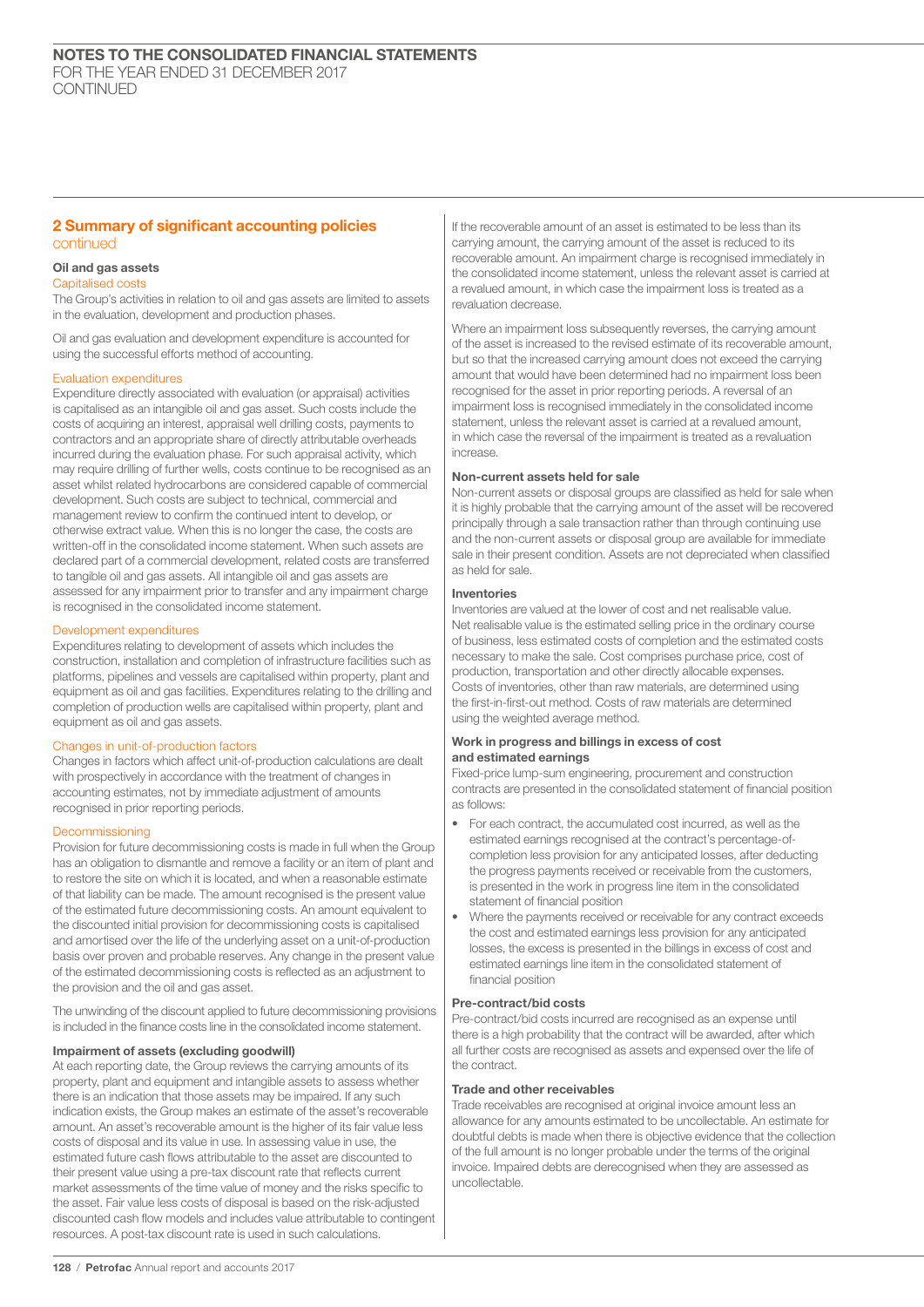## Cash and cash equivalents

Cash and cash equivalents consist of cash at bank and in hand and short-term deposits with an original maturity of three months or less. For the purpose of the consolidated statement of cash flow, cash and cash equivalents consists of cash and cash equivalents as defined above, net of outstanding bank overdrafts.

## Provisions

Provisions are recognised when the Group has a present legal or constructive obligation as a result of past events, it is probable that an outflow of resources will be required to settle the obligation and a reliable estimate can be made of the amount of the obligation. If the time value of money is material, provisions are discounted using a pre-tax rate that reflects, where appropriate, the risks specific to the liability. Where discounting is used, the increase in the provision due to the passage of time is recognised in the consolidated income statement as a finance cost.

## Fair value measurement

The Group measures financial instruments, such as derivatives, and the Pánuco deferred consideration at fair value at each reporting date. Fair value related disclosures for financial instruments are disclosed in note 18.

Fair value is the price that would be received to sell an asset or paid to transfer a liability in an orderly transaction between market participants at the measurement date. The fair value measurement is based on the presumption that the transaction to sell the asset or transfer the liability takes place either:

- In the principal market for the asset or liability, or
- In the absence of a principal market, in the most advantageous market for the asset or liability

The principal or the most advantageous market must be accessible by the Group.

The fair value of an asset or a liability is measured using the assumptions that market participants would use when pricing the asset or liability, assuming that market participants act in their economic best interest.

A fair value measurement of a non-financial asset takes into account a market participant's ability to generate economic benefits by using the asset in its highest and best use or by selling it to another market participant that would use the asset in its highest and best use.

The Group uses valuation techniques that are appropriate in the circumstances and for which sufficient data is available to measure fair value, maximising the use of relevant observable inputs and minimising the use of unobservable inputs.

All assets and liabilities for which fair value is measured or disclosed in the financial statements are categorised within the fair value hierarchy, described as follows, based on the lowest level input that is significant to the fair value measurement as a whole:

- Level 1 Unadjusted quoted prices in active markets for identical financial assets or liabilities
- Level 2 Inputs other than quoted prices included within Level 1 that are observable for the asset or liability, either directly (i.e. as prices) or indirectly (i.e. derived from prices)
- Level 3 Inputs for the asset or liability that are not based on observable market data (unobservable inputs)

For assets and liabilities that are recognised in the consolidated financial statements on a recurring basis, the Group determines whether transfers have occurred between levels in the hierarchy by re-assessing categorisation (based on the lowest level input that is significant to the fair value measurement as a whole) at the end of each reporting period.

For the purpose of fair value disclosures, the Group has determined classes of assets and liabilities on the basis of the nature, characteristics and risks of the asset or liability and the level of the fair value hierarchy as explained above.

## Financial assets

### Initial recognition and measurement

Financial assets are classified, at initial recognition, as financial assets at fair value through profit or loss, loans and receivables, held-to-maturity investments, or as derivatives designated as hedging instruments in an effective hedge, as appropriate. All financial assets are recognised initially at fair value plus, in the case of financial assets not recorded at fair value through profit or loss, transaction costs that are attributable to the acquisition of the financial asset.

## Subsequent measurement

For purposes of subsequent measurement financial assets are classified in the following categories:

- Financial assets at fair value through profit or loss
- Loans and receivables

## Financial assets at fair value through profit or loss

Financial assets at fair value through profit or loss include financial assets held for trading and financial assets designated upon initial recognition at fair value through profit or loss. Financial assets are classified as held for trading if they are acquired for the purpose of selling or repurchasing in the near term. Derivatives, including separated embedded derivatives, are also classified as held for trading unless they are designated as effective hedging instruments as defined by IAS 39 'Financial Instruments – Recognition and Measurement'. Financial assets at fair value through profit or loss are carried in the consolidated statement of financial position at fair value with net changes in fair value reported in the consolidated income statement.

The fair value changes to undesignated forward currency contracts are reported within the other operating income/expenses line item in the consolidated income statement. The fair value changes relating to the amounts receivable in respect of the development of the Greater Stella Area are recorded as an exceptional item in the consolidated income statement, see note 5. The unwinding of discount on the Pánuco deferred consideration is recognised as finance income in the consolidated income statement. No other fair value movements occurred during 2017.

## Loans and receivables

Loans and receivables are non-derivative financial assets with fixed or determinable payments that are not quoted in an active market. After initial measurement, such financial assets are subsequently measured at amortised cost using the effective interest rate (EIR) method, less accumulated impairment charges. Amortised cost is calculated by taking into account any discount or premium on acquisition and fees or costs that are an integral part of the EIR. The EIR amortisation is included in finance income in the consolidated income statement. This category generally applies to trade and other receivables.

## Financial liabilities

#### Initial recognition and measurement

Financial liabilities are classified, at initial recognition, as financial liabilities at fair value through profit or loss, loans and borrowings, payables, or as derivatives designated as hedging instruments in an effective hedge, as appropriate.

All financial liabilities are recognised initially at fair value and, in the case of loans and borrowings and trade and other payables, net of directly attributable transaction costs.

The Group's financial liabilities include trade and other payables, loans and borrowings including bank overdrafts, financial guarantee contracts and derivative financial instruments.

## Subsequent measurement

For purposes of subsequent measurement financial liabilities are classified in the following categories:

- Financial liabilities at fair value through profit or loss
- Loans and borrowings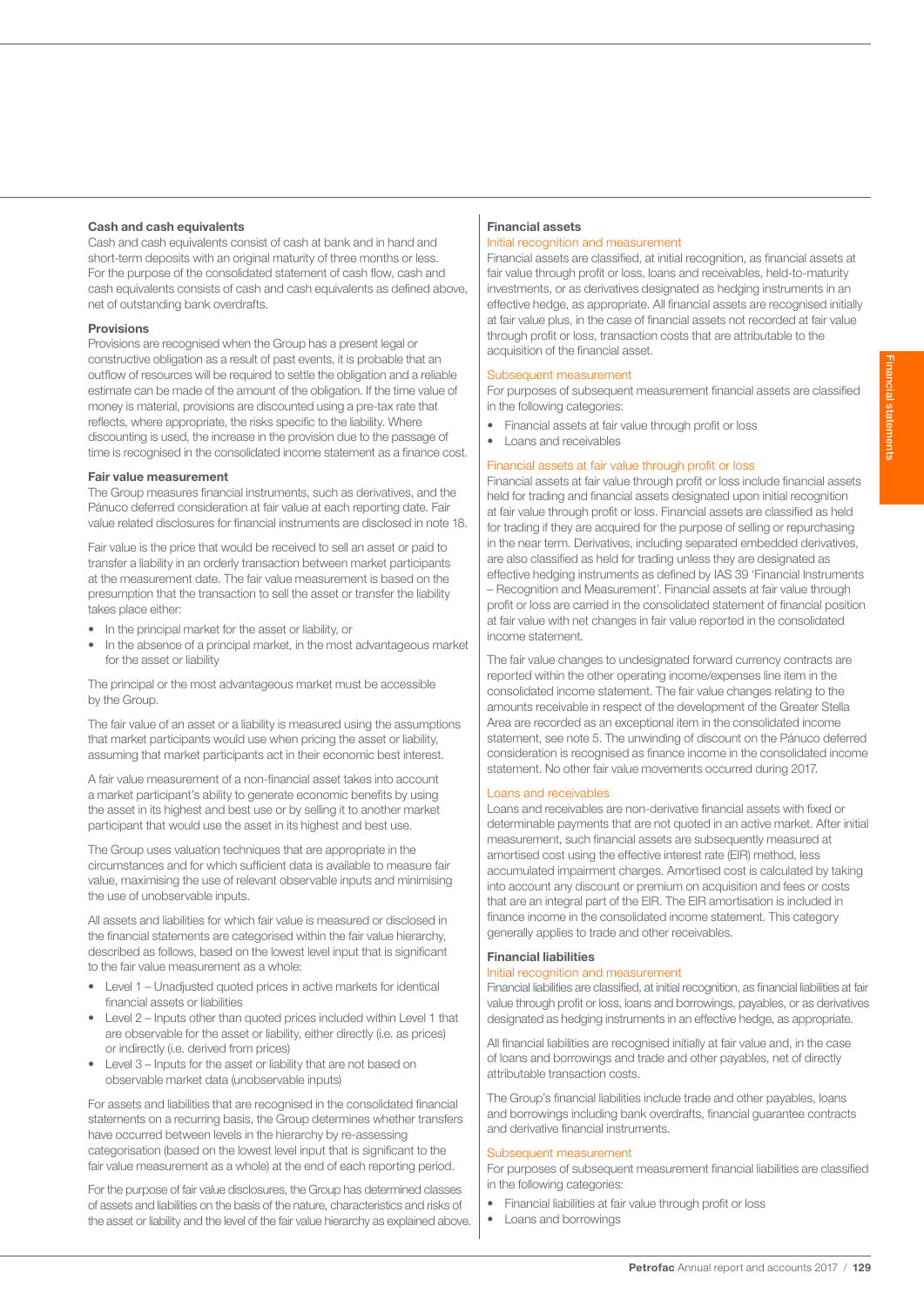## 2 Summary of significant accounting policies continued

## Financial liabilities at fair value through profit or loss

Financial liabilities at fair value through profit or loss include financial liabilities held for trading and financial liabilities designated upon initial recognition as at fair value through profit or loss.

Financial liabilities are classified as held for trading if they are incurred for the purpose of repurchasing in the near term. This category also includes derivative financial instruments entered into by the Group that are not designated as hedging instruments in hedge relationships as defined by IAS 39 'Financial Instruments – Recognition and Measurement'. Separated embedded derivatives are also classified as held for trading unless they are designated as effective hedging instruments.

Gains or losses on liabilities held for trading are recognised in the consolidated income statement.

Financial liabilities designated upon initial recognition at fair value through profit or loss are designated at the initial date of recognition, and only if the criteria in IAS 39 are satisfied. The Group has not designated any financial liability as at fair value through profit or loss.

## Loans and borrowings

This is the category most relevant to the Group. After initial recognition, interest-bearing loans and borrowings are subsequently measured at amortised cost using the EIR method. Gains and losses are recognised in the other operating income/expenses line item in the consolidated income statement when the liabilities are derecognised as well as through the EIR amortisation process.

Amortised cost is calculated by taking into account any discount or premium on acquisition and fees or costs that are an integral part of the EIR. The EIR amortisation is included as finance costs in the consolidated income statement.

This category generally applies to interest-bearing loans and borrowings. For more information, refer to note 27.

## Derecognition of financial assets and liabilities

## Financial assets

A financial asset (or, where applicable, a part of a financial asset) is derecognised where:

- The rights to receive cash flows from the asset have expired
- The Group retains the right to receive cash flows from the asset, but has assumed an obligation to pay them in full without material delay to a third party under a 'pass-through' arrangement; or
- The Group has transferred its rights to receive cash flows from the asset and either (a) has transferred substantially all the risks and rewards of the asset, or (b) has neither transferred nor retained substantially all the risks and rewards of the asset, but has transferred control of the asset

#### Financial liabilities

A financial liability is derecognised when the obligation under the liability is discharged or cancelled or expires.

If an existing financial liability is replaced by another from the same lender, on substantially different terms, or the terms of an existing liability are substantially modified, such an exchange or modification is treated as a derecognition of the original liability and the recognition of a new liability such that the difference in the respective carrying amounts together with any costs or fees incurred are recognised in the consolidated income statement.

## Offsetting of financial instruments

Financial assets and financial liabilities are offset and the net amount is reported in the consolidated statement of financial position if there is a currently enforceable legal right to offset the recognised amounts and there is an intention to settle on a net basis, to realise the assets and settle the liabilities simultaneously.

## Derivative financial instruments and hedging

The Group uses derivative financial instruments such as forward currency contracts and oil price collars and forward contracts to hedge its risks associated with foreign currency and oil price fluctuations. Such derivative financial instruments are initially recognised at fair value on the date on which a derivative contract is entered into and are subsequently re-measured at fair value. Derivatives are carried as assets when the fair value is positive and as liabilities when the fair value is negative.

Any gains or losses arising from changes in the fair value of derivatives that do not qualify for hedge accounting are taken to the consolidated income statement.

The fair value of forward currency contracts is calculated by reference to current forward exchange rates for contracts with similar maturity profiles. The fair value of oil price collar contracts is determined by reference to market values for similar instruments.

For the purposes of hedge accounting, hedges are classified as:

- Fair value hedges when hedging the exposure to changes in the fair value of a recognised asset or liability; or
- Cash flow hedges when hedging exposure to variability in cash flows that is either attributable to a particular risk associated with a recognised asset or liability or a highly probable forecast transaction

The Group formally designates and documents the relationship between the hedging instrument and the hedged item at the inception of the transaction, as well as its risk management objectives and strategy for undertaking various hedge transactions. The documentation also includes identification of the hedging instrument, the hedged item or transaction, the nature of risk being hedged and how the Group will assess the hedging instrument's effectiveness in offsetting the exposure to changes in the hedged item's fair value or cash flows attributable to the hedged risk. The Group also documents its assessment, both at hedge inception and on an ongoing basis, of whether the derivatives that are used in the hedging transactions are highly effective in offsetting changes in fair values or cash flows of the hedged items.

The treatment of gains and losses arising from revaluing derivatives designated as hedging instruments depends on the nature of the hedging relationship, as follows:

## Cash flow hedges

For cash flow hedges, the effective portion of the gain or loss on the hedging instrument is recognised directly in the consolidated statement of other comprehensive income in net unrealised gains/(losses) on derivatives, while the ineffective portion is recognised in the consolidated income statement. Amounts taken to other comprehensive income are transferred to the consolidated income statement when the hedged transaction affects the consolidated income statement. The material forward rate movements in the Kuwaiti dinar forward currency contracts are recorded as an exceptional item in the consolidated income statement.

If the hedging instrument expires or is sold, terminated or exercised without replacement or rollover, or if its designation as a hedge is revoked, any cumulative gain or loss previously recognised in other comprehensive income remains separately in equity until the forecast transaction occurs and affects the consolidated income statement. When a forecast transaction is no longer expected to occur, the cumulative gain or loss that was reported in other comprehensive income is immediately transferred to the consolidated income statement.

#### Embedded derivatives

Contracts are assessed for the existence of embedded derivatives at the date that the Group first becomes party to the contract, with reassessment only if there is a change to the contract that significantly modifies the cash flows. Embedded derivatives which are not clearly and closely related to the underlying asset, liability or transaction are separated and accounted for as standalone derivatives.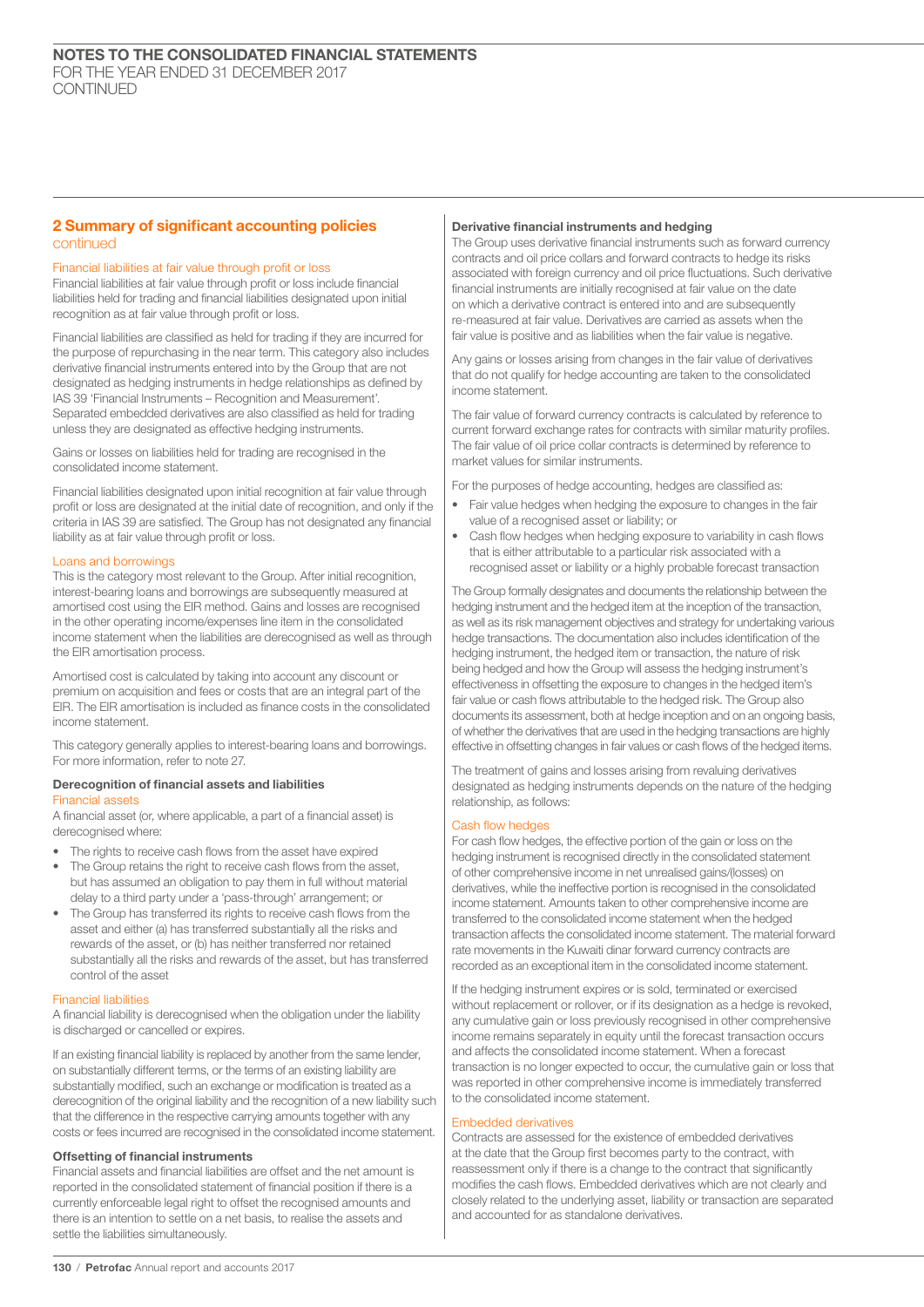## Petrofac Employee Benefit Trusts

The Petrofac Employee Benefit Trust and the Petrofac Joint Venture Companies Employee Benefit Trust warehouse ordinary shares purchased to satisfy various new share scheme awards made to the employees of the Company and its joint venture partner employees, which will be transferred to the members of the schemes on their respective vesting dates subject to satisfying any performance conditions of each scheme. The trusts continue to be included in the Group financial statements under IFRS 10.

#### Treasury shares

For the purpose of making awards under the Group's employee share schemes, shares in the Company are purchased and held by the Petrofac Employee Benefit Trust and the Petrofac Joint Venture Companies Employee Benefit Trust. All these shares have been classified in the statement of financial position as treasury shares within equity. Shares vested during the year are satisfied with these shares.

## Share-based payment transactions

Employees (including Directors) of the Group receive remuneration in the form of share-based payment, whereby employees render services in exchange for shares or rights over shares ('equity-settled transactions').

#### Equity-settled transactions

The cost of equity-settled transactions with employees is measured by reference to the fair value at the date on which they are granted.

The cost of equity-settled transactions is recognised in the selling, general and administration expenses line item in the consolidated income statement, together with a corresponding increase in other reserves in the consolidated statement of financial position, over the period in which the relevant employees become entitled to the award (the 'vesting period'). The cumulative expense recognised for equity-settled transactions at the end of the reporting period until the vesting date reflects the extent to which the vesting period has expired and the Group's best estimate of the number of equity instruments that will ultimately vest. The charge or credit to the consolidated income statement for a period represents the movement in cumulative expense recognised from the beginning to the end of the reporting period.

No expense is recognised for awards that do not ultimately vest because non-market performance and/or service conditions have not been met. Where awards include a market or non-vesting condition, the transactions are treated as vested irrespective of whether the market or non-vesting condition is satisfied, provided that all other performance and/or service conditions are satisfied.

Equity awards cancelled, e.g. in case of good leavers, are treated as vesting immediately on the date of cancellation, and any expense not recognised for the award at that date is recognised in the consolidated income statement.

### Pensions and other long-term employment benefits

The Group has various defined contribution pension schemes in accordance with the local conditions and practices in the countries in which it operates. The amount charged to the consolidated income statement in respect of pension costs reflects the contributions payable in the year. Differences between contributions payable during the year and contributions actually paid are shown as either accrued liabilities or prepaid assets in the consolidated statement of financial position.

The Group's other long-term employment benefits are provided in accordance with the labour laws of the countries in which the Group operates, further details of which are given in note 28.

## Income taxes

Income tax expense represents the sum of current income tax and deferred tax.

Current income tax assets and liabilities for the current and prior periods are measured at the amount expected to be recovered from, or paid to the taxation authorities. Taxable profit differs from profit as reported in the consolidated income statement because it excludes items of income or expense that are taxable or deductible in other years and it further excludes items that are never taxable or deductible. The Group's liability for current tax is calculated using tax rates that have been enacted or substantively enacted by the statement of financial position date.

Deferred tax is recognised on all temporary differences at the statement of financial position date between the carrying amounts of assets and liabilities in the financial statements and the corresponding tax bases used in the computation of taxable profit, with the following exceptions:

- Where the temporary difference arises from the initial recognition of goodwill or of an asset or liability in a transaction that is not a business combination that at the time of the transaction affects neither accounting nor taxable profit or loss
- In respect of taxable temporary differences associated with investments in subsidiaries, associates and joint ventures, where the timing of reversal of the temporary differences can be controlled and it is probable that the temporary differences will not reverse in the foreseeable future, and
- Deferred tax assets are recognised only to the extent that it is probable that a taxable profit will be available against which the deductible temporary differences and carried forward tax credits or tax losses can be utilised

The carrying amount of deferred tax assets is reviewed at each statement of financial position date and reduced to the extent that it is no longer probable that sufficient taxable profit will be available to allow all or part of the deferred tax assets to be utilised. Unrecognised deferred tax assets are reassessed at each statement of financial position date and are recognised to the extent that it has become probable that future taxable profit will allow the deferred tax asset to be recovered.

Deferred tax assets and liabilities are measured on an undiscounted basis at the tax rates that are expected to apply when the asset is realised or the liability is settled, based on tax rates and tax laws enacted or substantively enacted at the statement of financial position date.

Current and deferred tax is charged or credited directly to other comprehensive income or equity if it relates to items that are credited or charged to, respectively, other comprehensive income or equity. Otherwise, income tax is recognised in the consolidated income statement.

#### Leases

The determination of whether an arrangement is or contains a lease is based on the substance of the arrangement at inception date and whether the fulfilment of the arrangement is dependent on the use of a specific asset or assets or the arrangement conveys the right to use the asset.

Leases are classified as finance leases whenever the terms of the lease transfer substantially all the risks and rewards of ownership to the lessee. All other leases are classified as operating leases.

Assets held under finance leases are recognised as non-current assets of the Group at the lower of their fair value at the date of commencement of the lease and the present value of the minimum lease payments. These assets are depreciated on a straight-line basis over the shorter of the useful life of the asset and the lease term. The corresponding liability to the lessor is included in the consolidated statement of financial position as a finance lease obligation. Lease payments are apportioned between finance costs in the consolidated income statement and reduction of the lease obligation so as to achieve a constant rate of interest on the remaining balance of the liability. The Group has entered into various operating leases the payments for which are recognised as an expense in the consolidated income statement on a straight-line basis over the lease terms.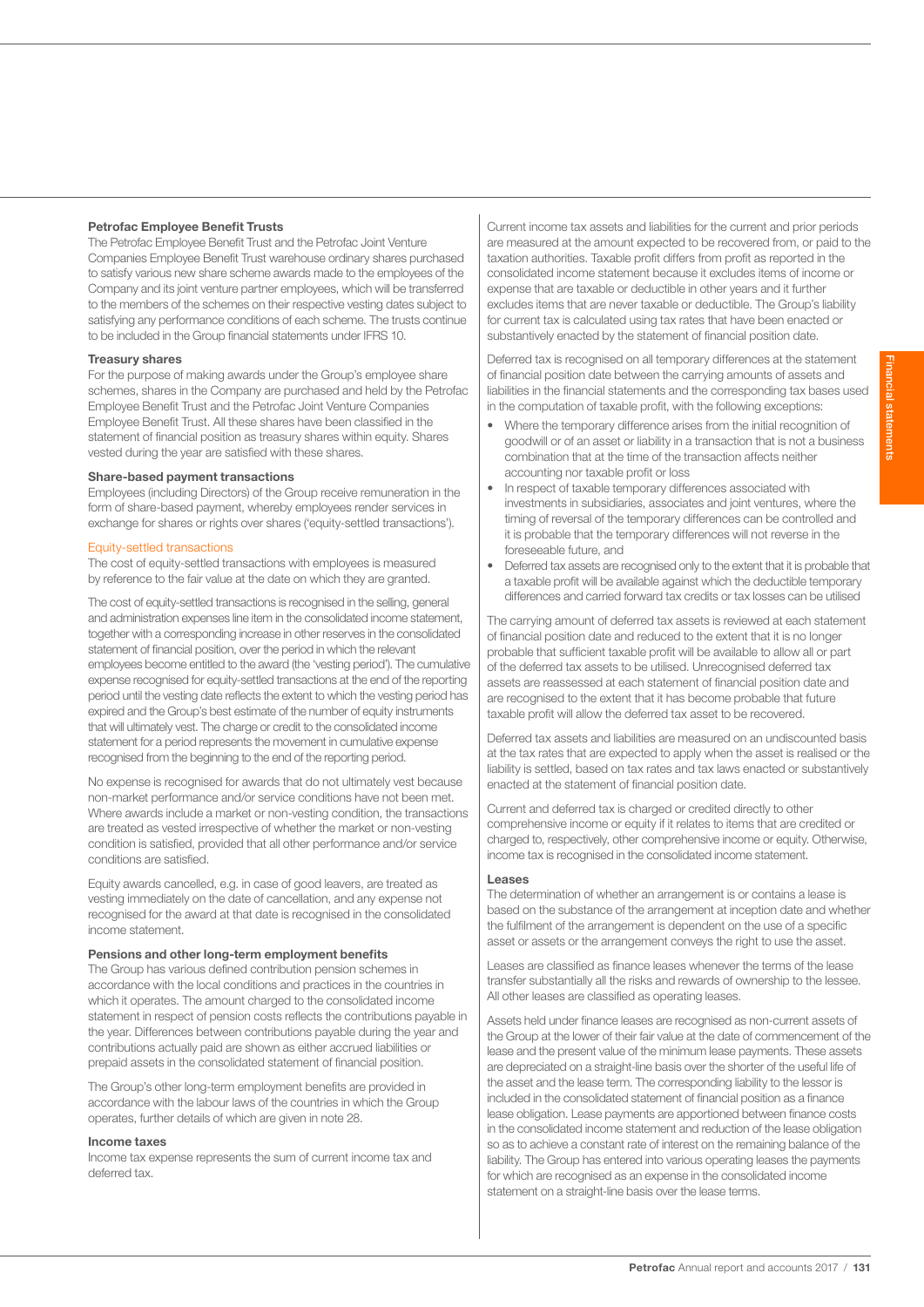## 3 Segment information

The Group organisational structure comprises the following three reporting segments:

- Engineering & Construction (E&C), which provides lump-sum engineering, procurement and construction project execution services to the onshore and offshore oil and gas industry
- Engineering & Production Services (EPS), which includes all reimbursable engineering and production services activities to the oil and gas industry
- Integrated Energy Services (IES), which is focused on delivering value from the existing asset portfolio

Management separately monitors the trading results of its three reporting segments for the purpose of making an assessment of their performance and for making decisions about how resources are allocated. Interest costs and income arising from borrowings and cash balances which are not directly attributable to individual reporting segments are allocated to Corporate. In addition, certain shareholder services related overheads, intra-group financing and consolidation adjustments are managed at a corporate level and are not allocated to reporting segments.

The presentation of the Group results below also separately identifies the effect of the Laggan-Tormore loss, asset impairments, certain re-measurements, restructuring and redundancy costs, contract migration costs, material deferred tax movements arising due to foreign exchange differences in jurisdictions where tax is computed based on the functional currency of the country and material forward rate movements in Kuwaiti dinar forward currency contracts. Results excluding these exceptional items and certain re-measurements are used by management and presented in order to provide readers with a clear and consistent presentation of underlying business performance.

The following tables represent revenue and profit/(loss) information relating to the Group's reporting segments for the year ended 31 December 2017 and the comparative information for the year ended 31 December 2016.

## Year ended 31 December 2017

|                                      |               | Engineering & | Integrated |                | Consolidation |                 | Exceptional       |       |
|--------------------------------------|---------------|---------------|------------|----------------|---------------|-----------------|-------------------|-------|
|                                      | Engineering & | Production    | Energy     | Corporate      | adjustments & | <b>Business</b> | items and certain |       |
|                                      | Construction  | Services      | Services   | & others       | eliminations  | performance     | re-measurements   | Total |
|                                      | US\$m         | US\$m         | US\$m      | US\$m          | US\$m         | US\$m           | US\$m             | US\$m |
| Revenue                              |               |               |            |                |               |                 |                   |       |
| External sales                       | 4,782         | 1,385         | 228        |                |               | 6,395           |                   | 6,395 |
| Inter-segment sales                  | 19            | 7             |            |                | (26)          |                 |                   |       |
| <b>Total revenue</b>                 | 4,801         | 1,392         | 228        | -              | (26)          | 6,395           |                   | 6,395 |
| Profit/(loss) from operations        |               |               |            |                |               |                 |                   |       |
| before tax and finance (costs)/      |               |               |            |                |               |                 |                   |       |
| income                               | 477           | 117           | (38)       | (13)           | (1)           | 542             | (438)             | 104   |
| Finance costs                        |               |               | (21)       | (59)           |               | (80)            |                   | (80)  |
| Finance income                       |               |               | 7          | 3              |               | 10              |                   | 10    |
| Share of profits/(losses) of         |               |               |            |                |               |                 |                   |       |
| associates/joint ventures            |               | (1)           | 12         |                |               | 11              |                   | 11    |
| Profit/(loss) before tax             | 477           | 116           | (40)       | (69)           | (1)           | 483             | (438)             | 45    |
| Income tax (expense)/credit          | (132)         | (27)          | 19         | $\overline{2}$ |               | (138)           | 66                | (72)  |
| Profit/(loss) after tax              | 345           | 89            | (21)       | (67)           | (1)           | 345             | (372)             | (27)  |
| Non-controlling interests            | (3)           |               |            |                |               | (2)             |                   | (2)   |
| Profit/(loss) for the year           |               |               |            |                |               |                 |                   |       |
| attributable to                      |               |               |            |                |               |                 |                   |       |
| <b>Petrofac Limited shareholders</b> | 342           | 90            | (21)       | (67)           | (1)           | 343             | (372)             | (29)  |
| EBITDA <sup>1</sup>                  | 522           | 123           | 97         | (12)           |               | 730             |                   |       |

1 Earnings before interest, tax, depreciation and amortisation (unaudited).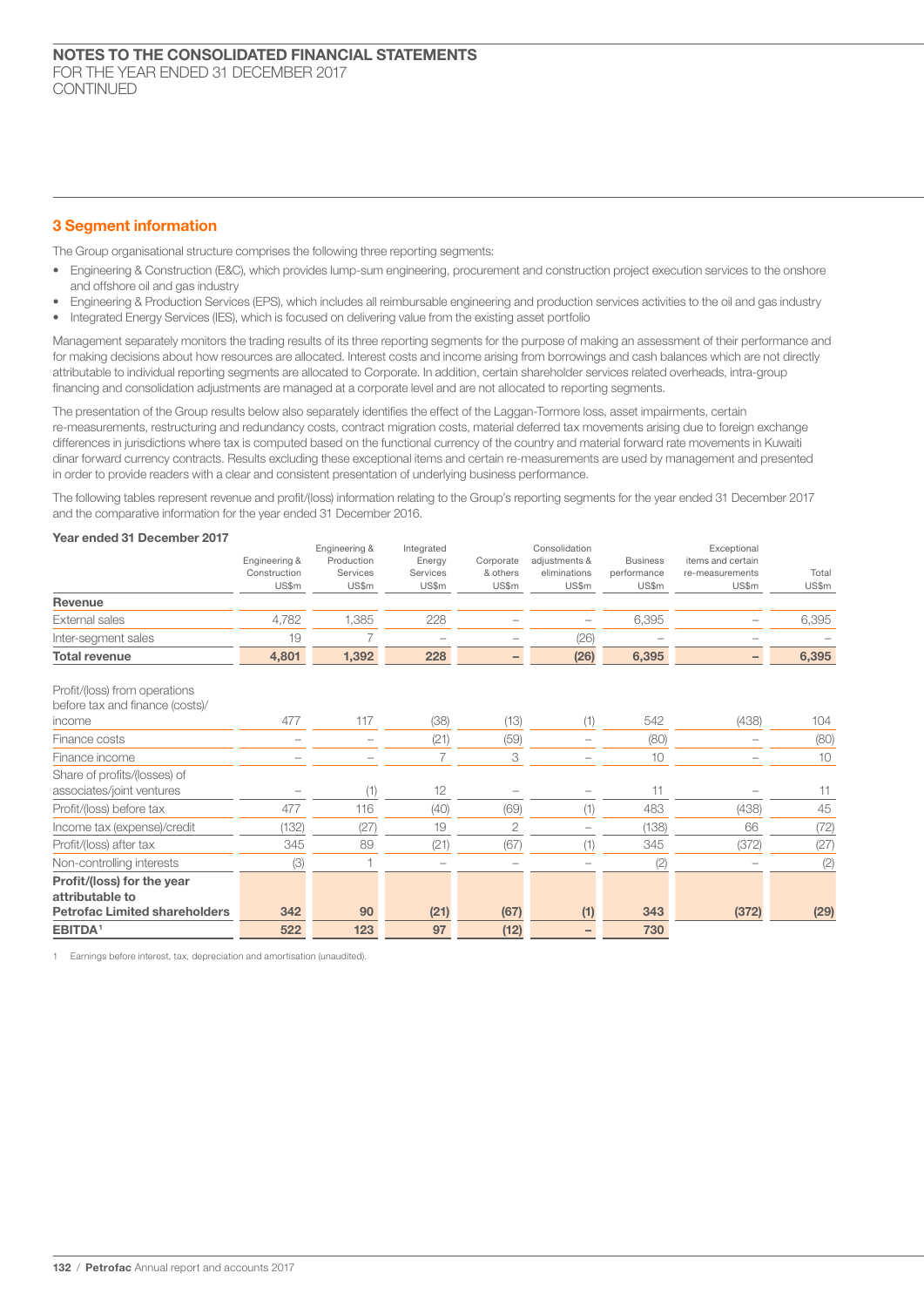| Other segment information                               | Engineering &<br>Construction<br>US\$m | Engineering &<br>Production<br>Services<br>US\$m | Integrated<br>Energy<br>Services<br>US\$m | Corporate<br>& others<br>US\$m | Consolidation<br>adjustments &<br>eliminations<br>US\$m | Total<br>US\$m |
|---------------------------------------------------------|----------------------------------------|--------------------------------------------------|-------------------------------------------|--------------------------------|---------------------------------------------------------|----------------|
| Capital expenditures:                                   |                                        |                                                  |                                           |                                |                                                         |                |
| Property, plant and equipment (note 11)                 | 44                                     | $\overline{2}$                                   | 66                                        | 3                              |                                                         | 115            |
| Intangible oil and gas assets (note 15)                 |                                        |                                                  | $*(1)$                                    |                                |                                                         | (1)            |
| Charges:                                                |                                        |                                                  |                                           |                                |                                                         |                |
| Depreciation (note 11)                                  | 45                                     | 7                                                | 116                                       |                                |                                                         | 170            |
| Amortisation and write off (note 15)                    |                                        |                                                  |                                           |                                |                                                         | $\overline{7}$ |
| Exceptional items and certain re-measurements (pre-tax) | 155                                    | 22                                               | 245                                       | 16                             |                                                         | 438            |
| Other long-term employment benefits (note 28)           | 21                                     |                                                  |                                           | -                              |                                                         | 22             |
| Share-based payments (note 25)                          | 15                                     |                                                  |                                           | $\overline{2}$                 |                                                         | 19             |

\* Negative capital expenditure includes reversal of excess accruals of US\$9m in the current year (note 15).

## Year ended 31 December 2016

|                                                                            | Engineering &<br>Construction<br>US\$m | Engineering &<br>Production<br>Services<br>US\$m | Integrated<br>Energy<br>Services<br>US\$m | Corporate<br>& others<br>US\$m | Consolidation<br>adjustments &<br>eliminations<br>US\$m | <b>Business</b><br>performance<br>US\$m | Exceptional<br>items and certain<br>re-measurements<br>US\$m | Total<br>US\$m |
|----------------------------------------------------------------------------|----------------------------------------|--------------------------------------------------|-------------------------------------------|--------------------------------|---------------------------------------------------------|-----------------------------------------|--------------------------------------------------------------|----------------|
| Revenue                                                                    |                                        |                                                  |                                           |                                |                                                         |                                         |                                                              |                |
| External sales                                                             | 5,895                                  | 1,707                                            | 271                                       |                                |                                                         | 7,873                                   |                                                              | 7,873          |
| Inter-segment sales                                                        | 33                                     | 18                                               |                                           |                                | (51)                                                    |                                         |                                                              |                |
| <b>Total revenue</b>                                                       | 5,928                                  | 1,725                                            | 271                                       |                                | (51)                                                    | 7,873                                   |                                                              | 7,873          |
| Segment results                                                            | 520                                    | 132                                              | (35)                                      | (7)                            | (1)                                                     | 609                                     | (322)                                                        | 287            |
| Laggan-Tormore loss <sup>1</sup>                                           | (101)                                  |                                                  |                                           |                                |                                                         | (101)                                   |                                                              | (101)          |
| Profit/(loss) from operations<br>before tax and finance (costs)/<br>income | 419                                    | 132                                              | (35)                                      | (7)                            | (1)                                                     | 508                                     | (322)                                                        | 186            |
| Finance costs                                                              |                                        | $\overline{\phantom{0}}$                         | (44)                                      | (57)                           |                                                         | (101)                                   |                                                              | (101)          |
| Finance income                                                             |                                        |                                                  |                                           | 3                              |                                                         | 3                                       |                                                              | 3              |
| Share of profits of<br>associates/joint ventures                           |                                        | 1                                                | 7                                         | $\overline{\phantom{0}}$       |                                                         | 8                                       | 4                                                            | 12             |
| Profit/(loss) before tax                                                   | 419                                    | 133                                              | (72)                                      | (61)                           | (1)                                                     | 418                                     | (318)                                                        | 100            |
| Income tax (expense)/credit                                                | (95)                                   | (22)                                             | 30                                        | $\overline{c}$                 |                                                         | (85)                                    | (1)                                                          | (86)           |
| Profit/(loss) after tax                                                    | 324                                    | 111                                              | (42)                                      | (59)                           | (1)                                                     | 333                                     | (319)                                                        | 14             |
| Non-controlling interests                                                  | (13)                                   |                                                  |                                           |                                |                                                         | (13)                                    |                                                              | (13)           |
| Profit/(loss) for the year<br>attributable to                              |                                        |                                                  |                                           |                                |                                                         |                                         |                                                              |                |
| <b>Petrofac Limited shareholders</b>                                       | 311                                    | 111                                              | (42)                                      | (59)                           | (1)                                                     | 320                                     | (319)                                                        |                |
| EBITDA <sup>2</sup>                                                        | 463                                    | 140                                              | 99                                        | $\overline{2}$                 |                                                         | 704                                     |                                                              |                |

1 The Laggan-Tormore loss for the year comprises application of liquidated damages of US\$80m and cost overruns of US\$21m agreed as part of the final commercial settlement with our

client in respect of the project. 2 Earnings before interest, tax, depreciation and amortisation (unaudited).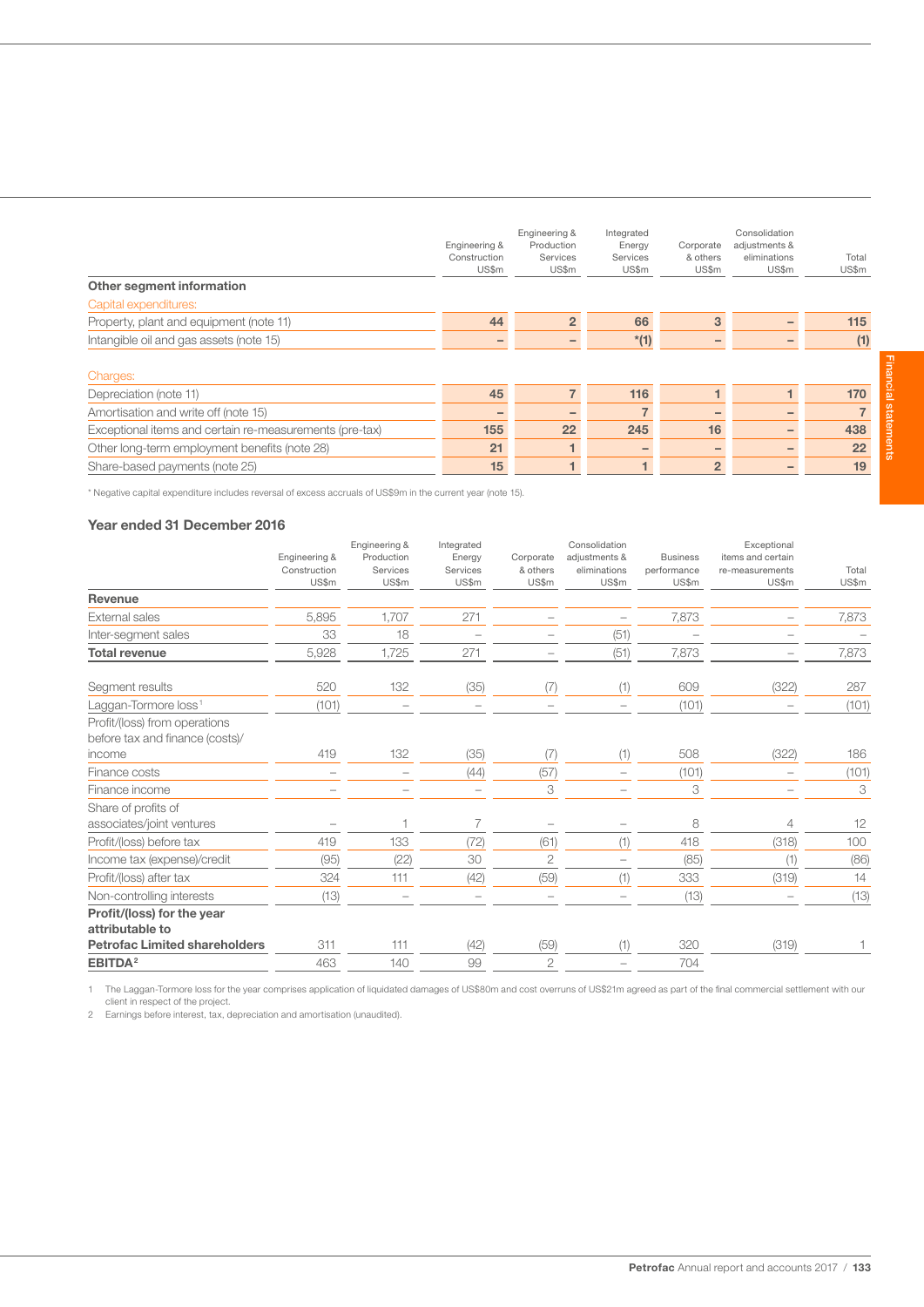## 3 Segment information continued

|                                                         | Engineering &<br>Construction<br>US\$m | Engineering &<br>Production<br>Services<br>US\$m | Integrated<br>Energy<br>Services<br>US\$m | Corporate<br>& others<br>US\$m | Consolidation<br>adjustments &<br>eliminations<br>US\$m | Total<br>US\$m |
|---------------------------------------------------------|----------------------------------------|--------------------------------------------------|-------------------------------------------|--------------------------------|---------------------------------------------------------|----------------|
| Other segment information                               |                                        |                                                  |                                           |                                |                                                         |                |
| Capital expenditures:                                   |                                        |                                                  |                                           |                                |                                                         |                |
| Property, plant and equipment (note 11)                 | 122                                    |                                                  | 15                                        | 5                              |                                                         | 143            |
| Intangible oil and gas assets (note 15)                 |                                        |                                                  | $*(8)$                                    |                                |                                                         | (8)            |
| Charges:                                                |                                        |                                                  |                                           |                                |                                                         |                |
| Depreciation (note 11)                                  | 44                                     | 5                                                | 123                                       | 9                              |                                                         | 182            |
| Amortisation and write off (note 15)                    |                                        | $\overline{2}$                                   | 4                                         |                                |                                                         | 6              |
| Exceptional items and certain re-measurements (pre-tax) | 35                                     | 4                                                | 272                                       |                                |                                                         | 318            |
| Other long-term employment benefits (note 28)           | 22                                     | $\overline{2}$                                   |                                           |                                |                                                         | 24             |
| Share-based payments (note 25)                          | 15                                     |                                                  |                                           |                                |                                                         | 17             |

\* Negative capital expenditure includes reversal of excess accruals of US\$11m in the current year (note 15).

## Geographical segments

The following tables present revenue from external customers based on their location and selected non-current assets by geographical segments for the years ended 31 December 2017 and 2016.

## Year ended 31 December 2017

|                 |        |              |           | <b>United Arab</b> | United  |         |          | Other     |              |
|-----------------|--------|--------------|-----------|--------------------|---------|---------|----------|-----------|--------------|
|                 | Kuwait | Saudi Arabia | .<br>Jman | Emirates           | Kingdom | Algeria | Malavsia | countries | Consolidated |
|                 | US\$m  | US\$m        | US\$m     | US\$m              | US\$m   | US\$m   | US\$m    | US\$m     | US\$m        |
| <b>Revenues</b> |        |              |           |                    |         |         |          |           |              |
| from external   |        |              |           |                    |         |         |          |           |              |
| customers       | 2.028  | 1.181        | 850       | 562                | 514     | 386     | 231      | 643       | 6.395        |

|                                         |          |                 | United  | United Arab              |         |        | Other     |              |
|-----------------------------------------|----------|-----------------|---------|--------------------------|---------|--------|-----------|--------------|
|                                         | Malaysia | Mexico          | Kingdom | Emirates                 | Tunisia | Kuwait | countries | Consolidated |
|                                         | US\$m    | US\$m           | US\$m   | US\$m                    | US\$m   | US\$m  | US\$m     | US\$m        |
| Non-current assets:                     |          |                 |         |                          |         |        |           |              |
| Property, plant and equipment (note 11) | 373      | 389             | 152     | 93                       | 42      | 31     | 12        | 1.092        |
| Intangible oil and gas assets (note 15) | 55       | $\qquad \qquad$ | 11      | $\overline{\phantom{0}}$ |         |        |           | 67           |
| Other intangible assets (note 15)       |          | 9               |         |                          |         |        |           | 9            |
| Goodwill (note 13)                      |          |                 | 44      | 29                       |         |        |           | 76           |

## Year ended 31 December 2016

|                                  | Kuwait<br>US\$m | Oman<br>US\$m     | <b>United Arab</b><br>Emirates<br>US\$m | United<br>Kingdom<br>US\$m | Saudi Arabia<br>US\$m            | Algeria<br>US\$m | Malaysia<br>US\$m  | Other<br>countries<br>US\$m | Consolidated<br>US\$m |
|----------------------------------|-----------------|-------------------|-----------------------------------------|----------------------------|----------------------------------|------------------|--------------------|-----------------------------|-----------------------|
| <b>Revenues</b><br>from external |                 |                   |                                         |                            |                                  |                  |                    |                             |                       |
| customers                        | 2,185           | ,477              | 1,326                                   | 668                        | 798                              | 463              | 357                | 599                         | 7,873                 |
|                                  |                 | Malaysia<br>US\$m | Mexico<br>US\$m                         | United<br>Kingdom<br>US\$m | United Arab<br>Emirates<br>US\$m | Tunisia<br>US\$m | Singapore<br>US\$m | Other<br>countries<br>US\$m | Consolidated<br>US\$m |
| Non-currant accater              |                 |                   |                                         |                            |                                  |                  |                    |                             |                       |

| Non-current assets:                     |        |                                 |    |                                 |                          |                          |                          |     |
|-----------------------------------------|--------|---------------------------------|----|---------------------------------|--------------------------|--------------------------|--------------------------|-----|
| Property, plant and equipment (note 11) | 456    | 336                             |    | 507                             |                          |                          |                          | 418 |
| Intangible oil and gas assets (note 15) | 68     | $\hspace{0.5cm}$                |    | $\hspace{0.1mm}-\hspace{0.1mm}$ |                          | $\qquad \qquad$          |                          | 80  |
| Other intangible assets (note 15)       | $\sim$ |                                 |    | $\hspace{0.05cm}$               | $\sim$                   | $\overline{\phantom{a}}$ |                          |     |
| Goodwill (note 13)                      |        | $\hspace{0.1mm}-\hspace{0.1mm}$ | 40 |                                 | $\overline{\phantom{a}}$ | $\overline{\phantom{a}}$ | $\overline{\phantom{a}}$ |     |
|                                         |        |                                 |    |                                 |                          |                          |                          |     |

Revenues disclosed in the above tables are based on where the project is located. Revenues representing greater than 10% of Group revenues arose from two customers amounting to US\$2,756m in the Engineering & Construction reporting segment (2016: two customers, US\$1,967m in the Engineering & Construction reporting segment).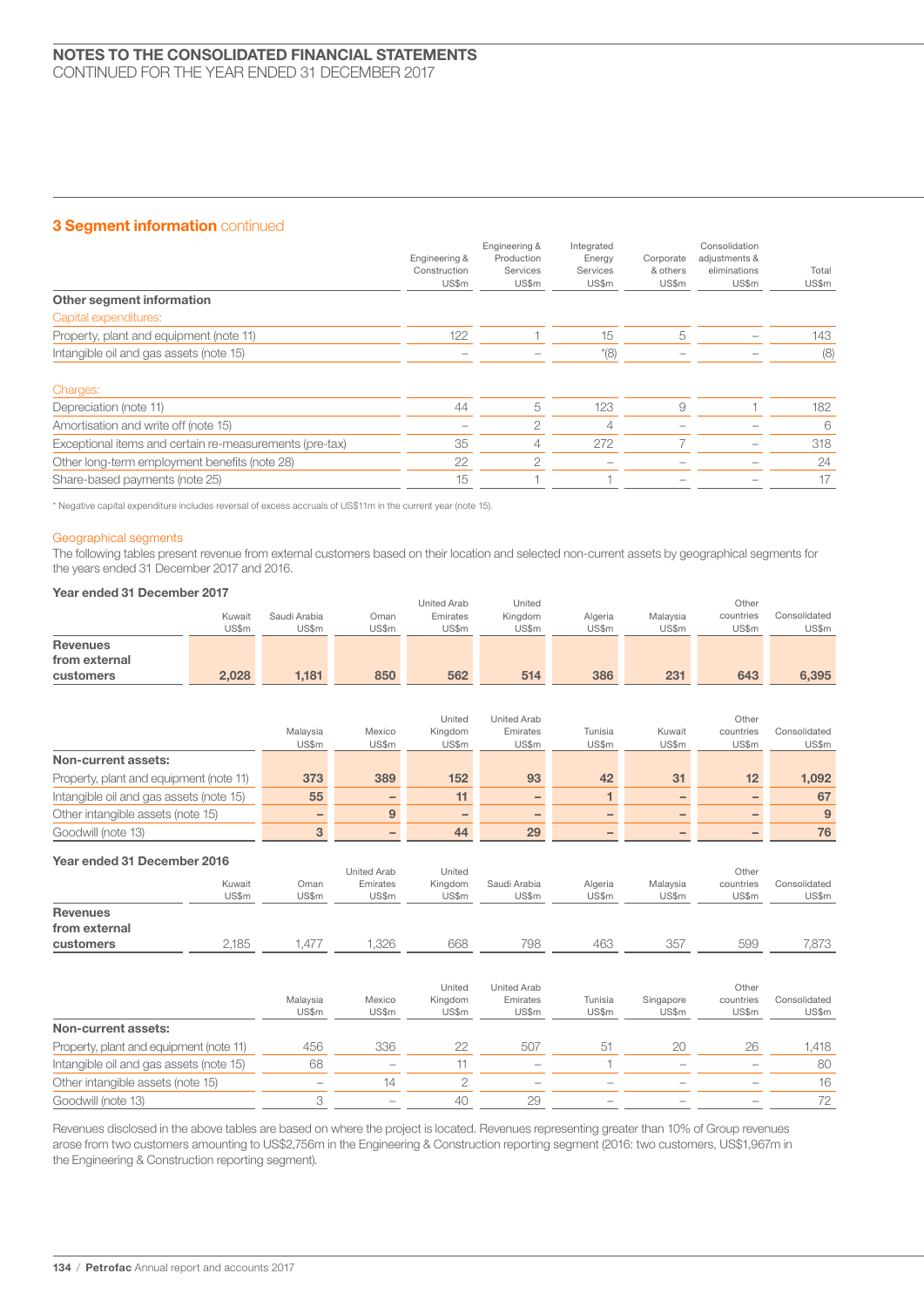## 4 Revenues and expenses

| a. Revenue                |              |       |
|---------------------------|--------------|-------|
|                           | 2017         | 2016  |
|                           | <b>US\$m</b> | US\$m |
| Rendering of services     | 6,266        | 7.764 |
| Sale of crude oil and gas | 129          | 109   |
|                           | 6.395        | 7.873 |

Revenue from rendering of services includes Engineering & Production Services reporting segment revenues of a 'pass-through' nature with zero or low margins amounting to US\$461m (2016: US\$644m). The revenues are included as external revenues of the Group since the risks and rewards associated with recognition are assumed by the Group.

#### b. Cost of sales

Included in cost of sales is depreciation charged on property, plant and equipment of US\$153m (2016: US\$162m), intangible amortisation of US\$1m (2016: US\$1m) and an oil and gas intangible write off amounting to US\$6m (2016: US\$nil).

Also included in cost of sales are forward points and ineffective portions on derivatives designated as cash flow hedges and losses on undesignated derivatives of US\$5m (2016: US\$1m). These amounts are an economic hedge of foreign exchange risk but do not meet the criteria within IAS 39 'Financial instruments – recognition and measurement' and are most appropriately recognised in cost of sales.

# c. Selling, general and administration expenses 2017

|                                      | ---   | ----  |
|--------------------------------------|-------|-------|
|                                      | US\$m | US\$m |
| Staff costs                          | 151   | 151   |
| Depreciation (note 11)               |       | 20    |
| Amortisation and write off (note 15) |       | 5     |
| Other operating expenses             | 67    | 68    |
|                                      | 235   | 244   |

Other operating expenses consist mainly of office, travel, professional services fees and contracting staff costs.

| d. Staff costs                                   |              |       |
|--------------------------------------------------|--------------|-------|
|                                                  | 2017         | 2016  |
|                                                  | <b>US\$m</b> | US\$m |
| <b>Total staff costs:</b>                        |              |       |
| Wages and salaries                               | 955          | 957   |
| Social security costs                            | 39           | 38    |
| Defined contribution pension costs               | 14           | 21    |
| Other long-term employee benefit costs (note 28) | 22           | 24    |
| Share-based payments costs (note 25)             | 19           | 17    |
|                                                  | 1.049        | 1.057 |

Of the US\$1,049m (2016: US\$1,057m) of staff costs shown above, US\$898m (2016: US\$906m) is included in cost of sales, with the remainder in selling, general and administration expenses.

The average number of payrolled staff employed by the Group during the year was 13,000 (2016: 13,852).

## e. Auditor's remuneration

The Group paid the following amounts to its auditor in respect of the audit of the financial statements and for other non-prohibited services provided to the Group:

|                                   | 2017         | 2016   |
|-----------------------------------|--------------|--------|
|                                   | <b>US\$m</b> | US\$m  |
| Group audit fee                   |              | $\cap$ |
| Audit of accounts of subsidiaries |              |        |
| <b>Others</b>                     |              |        |
|                                   |              |        |

Others include audit related assurance services of US\$427,000 (2016: US\$430,000), tax advisory services of US\$75,000 (2016: US\$130,000), tax compliance services of US\$nil (2016: US\$690,000) and other non-audit services of US\$496,000 (2016: US\$50,000).

#### f. Other operating income

|                        | 2017  | 2016               |
|------------------------|-------|--------------------|
|                        | US\$m | US\$m              |
| Foreign exchange gains |       | $\cap$<br>$\sim$   |
| Other income           |       | щ                  |
|                        | 20    | $\sim$<br><u>_</u> |

Other income includes US\$4m recognised on re-recognistion of finance leases relating to Block PM304 in Malaysia (note 11).

 $2016$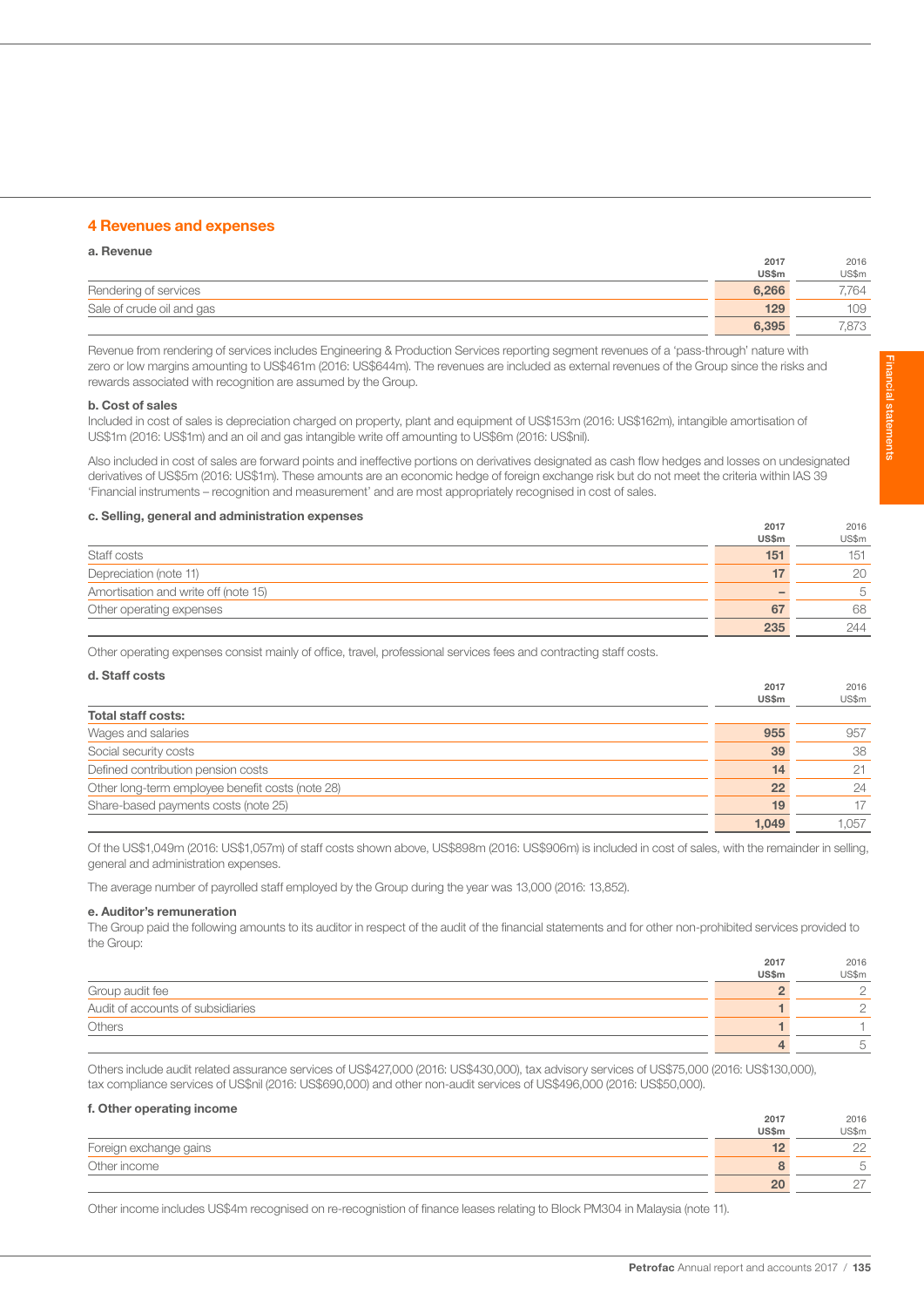## 4 Revenues and expenses continued

## g. Other operating expenses

|                         | 2017         | 2016  |
|-------------------------|--------------|-------|
|                         | <b>US\$m</b> | US\$m |
| Foreign exchange losses |              |       |
| Other expenses          |              |       |
|                         |              | 14    |

## 5 Exceptional items and certain re-measurements

|                                                                                                         | 2017  | 2016  |
|---------------------------------------------------------------------------------------------------------|-------|-------|
|                                                                                                         | US\$m | US\$m |
| Impairment of assets                                                                                    | 345   | 212   |
| Fair value re-measurements on receivable in respect of the development of the Greater Stella Area (GSA) | 77    | 3     |
| Forward rate movements in Kuwaiti dinar forward currency contracts in the E&C reporting segment         | (18)  | 35    |
| Group reorganisation and redundancy costs                                                               |       | 6     |
| Onerous leasehold property provisions                                                                   | 12    |       |
| Other exceptional items                                                                                 | 18    | 9     |
| Fair value re-measurements and net costs relating to the cessation of the Berantai RSC contract         |       | 33    |
| Ticleni onerous contract provision and foreign currency translation losses on disposal of subsidiary    |       | 20    |
|                                                                                                         | 438   | 318   |
| Foreign exchange translation (gains)/losses on deferred tax balances                                    | (11)  | 5     |
| Tax relief on exceptional items and certain re-measurements                                             | (55)  | (4)   |
|                                                                                                         | (66)  |       |
| Consolidated income statement charge for the year                                                       | 372   | 319   |
|                                                                                                         |       |       |

#### Impairment of assets

During the year, the Group reviewed the carrying amount of its Block PM304 oil and gas assets on a fair value basis using risk adjusted cash flow projections (Level 3 of the 'fair value hierarchy' contained within IFRS 13 'Fair value measurement') discounted at a post-tax rate of 9.5% (2016: 9.5%) which resulted in a pre-tax impairment charge of US\$54m (post-tax US\$33m) in the Integrated Energy Services reporting segment (2016: pre-tax US\$nil, post-tax US\$nil). which was allocated proportionately to property, plant and equipment and intangible oil and gas assets. The oil price assumptions used by Management are the same as those disclosed in the 'oil price assumptions' section on page 137. A 10% decrease in oil prices would result in an additional pre-tax impairment charge of US\$87m (post-tax US\$54m).

A further impairment charge of US\$8m (post-tax US\$8m) was also recognised in the Integrated Energy Services reporting segment on the FPSO Opportunity reflecting the recoverable amount of the vessel (2016: US\$15m, post-tax US\$15m). The FPSO Opportunity vessel was disposed during the year, and disposal proceeds of US\$10m were realised against the carrying amount.

The JSD6000 installation vessel (the 'vessel') had a pre-impairment carrying amount of US\$393m at 31 December 2017, and was reclassified from assets under construction within property, plant and equipment to assets held for sale, since the vessel's carrying amount is expected to be recovered principally through a disposal transaction rather than through its intended use. Based on discussions with potential counterparties, Management has determined that the recoverable amount of the vessel (fair value less costs of disposal) was lower than its carrying amount and as a result has recognised an impairment charge of US\$176m (post-tax US\$176m) as an exceptional item in the consolidated income statement. The vessel is available for immediate sale in its present condition and location. The disposal is expected to be completed within 12 months from the end of the reporting period and relates to the Engineering & Construction reporting segment (note 14).

On 18 December 2017, the Group migrated its existing Santuario Production Enhancement Contract (PEC) to acquire a 36% ownership interest in the Production Sharing Contract (PSC). At the time of migration, the existing oil and gas assets of the Santuario PEC were fair valued and this resulted in an impairment charge of US\$29m (post-tax US\$20m) being recognised as an exceptional item in the consolidated income statement (note 10). The Group re-assessed the recoverable amount of the Santuario PSC oil and gas asset at 31 December 2017, using risk adjusted cash flow projections (Level 3 of the 'fair value hierarchy' contained within IFRS 13 'Fair value measurement') discounted at a post-tax rate of 9.5% and using the same oil price assumptions as those disclosed in the 'oil price assumptions' section on page 137, and has concluded that no further impairment was required. A 10% decrease in oil prices would result in an additional pre-tax impairment charge of US\$45m (post-tax US\$31m).

At 31 December 2017, the Group re-assessed the recoverable amount of the Greater Stella Area (GSA) oil and gas asset using risk adjusted cash flow projections (Level 3 of the 'fair value hierarchy' contained within IFRS 13 'Fair value measurement') discounted at a post-tax rate of 9.5% and using the same oil price assumptions as those disclosed in the 'oil price assumptions' section on page 137, and as a result recognised an impairment charge of US\$77m (post-tax US\$52m). A 10% decrease in oil prices would result in an additional pre-tax impairment charge of US\$23m (post-tax US\$23m).

During 2016, an impairment charge of US\$197m (post-tax US\$197m) was recognised as an exceptional item in the Integrated Energy Services reporting segment relating to the Seven Energy available-for-sale investment.

Fair value less costs of disposal is determined by discounting the post-tax cash flows expected to be generated from oil and gas production net of disposal costs taking into account assumptions that market participants would typically use in estimating fair values. Post-tax cash flows are derived from projected production profiles for each asset taking into account forward market commodity prices over the relevant period and, where external forward prices are not available, the Group's Board-approved five-year business planning assumptions were used. As each field has different reservoir characteristics and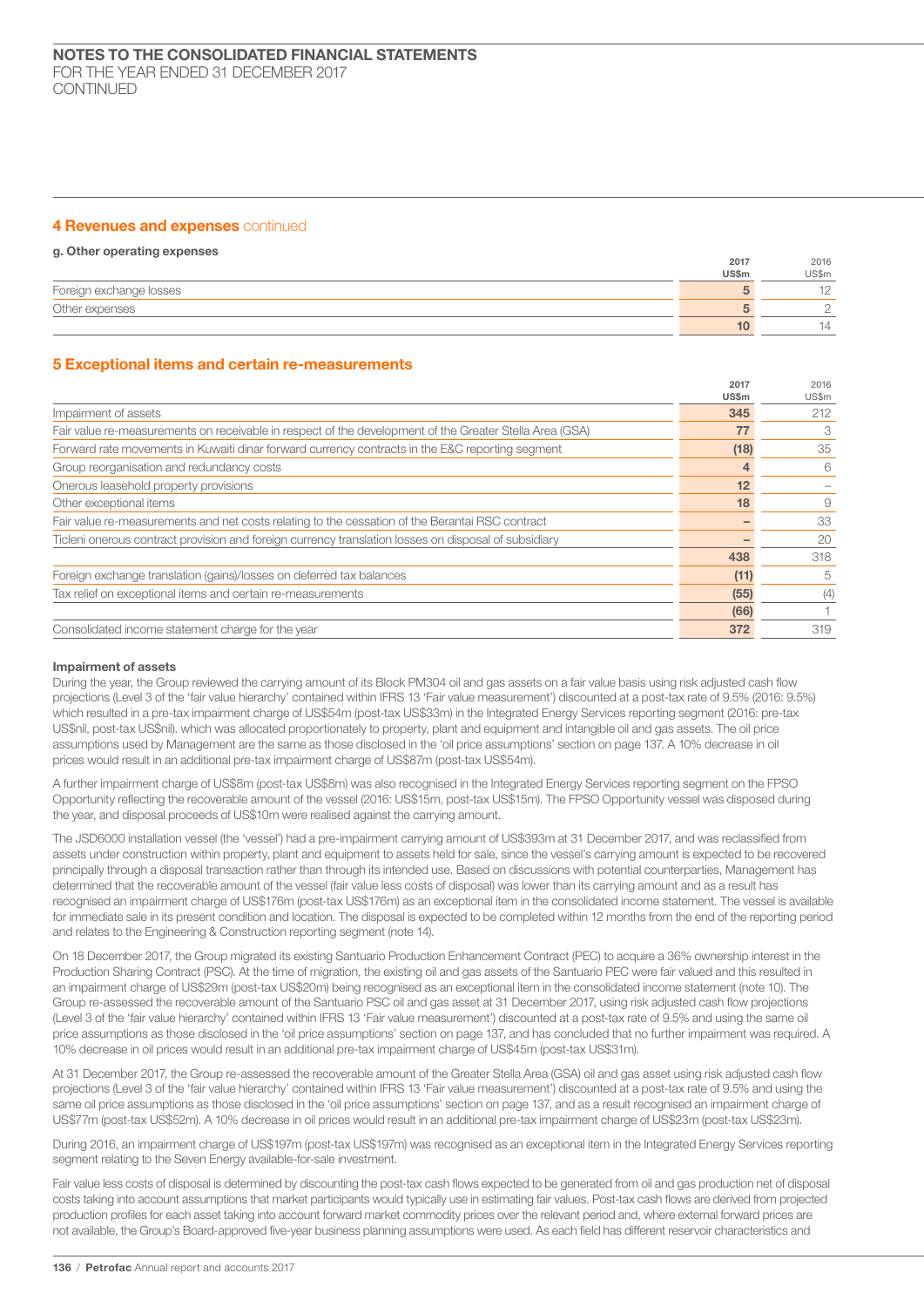contractual terms the post-tax cash flows for each asset are calculated using individual economic models, which include assumptions around the amount of recoverable reserves, production costs, life of the field/licence period and the selling price of the commodities produced.

## Oil price assumptions

For determining the recoverable amount of property, plant and equipment and intangible oil and gas assets, Management has used forward curve oil prices of US\$65 per barrel for 2018 and US\$62 per barrel for 2019. For later periods, the long-term planning oil price assumptions used were US\$65 per barrel for 2020, US\$70 per barrel for 2021 and US\$75 per barrel for 2022 and beyond (2016: forward curve oil prices of US\$59 per barrel for 2017 and US\$58 per barrel for 2018. For later periods, the long-term planning oil price assumptions used were US\$70 per barrel for 2019, and US\$75 per barrel for 2020 and beyond).

## Fair value re-measurements on receivable in respect of the development of the Greater Stella Area (GSA)

On 21 September 2017, upon receiving Oil and Gas Authority (OGA) approval in the UK, the Group converted its existing receivable in respect of the development of the Greater Stella Area to acquire a 20% ownership interest in the GSA field in the North Sea, UK (note 10). The Group revalued its loan receivable at the date of acquisition on a fair value basis using risk adjusted cash flow projections (a Level 3 measurement) discounted at a post-tax rate of 9.5% (2016: 9.5%) which resulted in a US\$77m pre-tax impairment charge (post-tax US\$77m) for the period up to the date of acquisition, including a gain of US\$6m between 30 June 2017 and the date of acquisition, in the Integrated Energy Services reporting segment (2016: pre-tax US\$3m, post-tax US\$3m). The oil price assumptions used were the same as those disclosed in note 10 on page 141.

#### Group reorganisation and redundancy costs

The Group recognised a charge of US\$4m, post-tax US\$4m relating to staff redundancy costs and office closure costs mainly attributable to the Engineering & Production Services reporting segment (2016: US\$6m, post-tax US\$5m).

#### Onerous leasehold property provision

An onerous leasehold property provision of US\$12m was recognised for the estimated future costs relating to vacant and under utilised leasehold office buildings in the UK for which the leases expire in 2024 and 2026 respectively (note 28).

#### Other exceptional items

Other exceptional items include US\$16m (post-tax US\$16m) of legal and professional fees incurred in relation to the ongoing SFO investigation into the Group (2016: US\$8m, post-tax US\$8m) and Mexican Production Enhancement Contract (PEC) migration costs of US\$1m, post-tax US\$1m (2016: US\$1m, post-tax US\$1m).

## Taxation

US\$11m of foreign exchange gains on the retranslation of deferred tax balances denominated in Malaysian ringgits have been recognised during the year in respect of oil and gas activities in Malaysia, relating to the Integrated Energy Services reporting segment, due to an approximate 10% strengthening in the Malaysian ringgit against the US dollar (2016: US\$5m loss).

## Fair value re-measurements and net costs relating to the cessation of the Berantai RSC contract

During 2016, the Group reached mutual agreement with PETRONAS for the cessation of the Berantai Risk Service Contract (RSC) with effect from 30 September 2016 and as a result recognised an exceptional charge of US\$33m (post-tax US\$30m) in the consolidated income statement in the Integrated Energy Services reporting segment.

## Ticleni onerous contract provision and foreign currency translation losses on disposal of subsidiary

During 2016, an onerous contract provision of US\$9m (post-tax US\$9m) was recognised in the Integrated Energy Services reporting segment principally to reflect the final commercial settlement in respect of the exit from the Ticleni Production Enhancement Contract (PEC) in Romania. In addition, foreign currency translation losses of US\$11m (post-tax US\$11m) were reclassified from the consolidated statement of other comprehensive income to exceptional items in the Integrated Energy Services reporting segment upon disposal of the Ticleni PEC in Romania (note 26).

## 6 Finance (costs)/income

|                                                                                                 | 2017  | 2016  |
|-------------------------------------------------------------------------------------------------|-------|-------|
|                                                                                                 | US\$m | US\$m |
| <b>Finance costs</b>                                                                            |       |       |
| Group borrowings                                                                                | (59)  | (54)  |
| Finance leases                                                                                  | (14)  | (37)  |
| Unwinding of discount on provisions (note 28)                                                   | (7)   | (8)   |
| <b>Others</b>                                                                                   |       | (2)   |
| Total finance costs                                                                             | (80)  | (101) |
| <b>Finance income</b>                                                                           |       |       |
| <b>Bank</b> interest                                                                            | 3     | 3     |
| Unwinding of discount on receivable from Greater Stella Area joint operation partners (note 18) | 4     |       |
| Unwinding of discount on Pánuco deferred consideration (note 18)                                | 3     |       |
| Total finance income                                                                            | 10    | 3     |
|                                                                                                 |       |       |

The decrease in finance lease finance costs is mainly due to the transfer of the Berantai FPSO finance lease upon cessation of the Berantai RSC contract on 30 September 2016.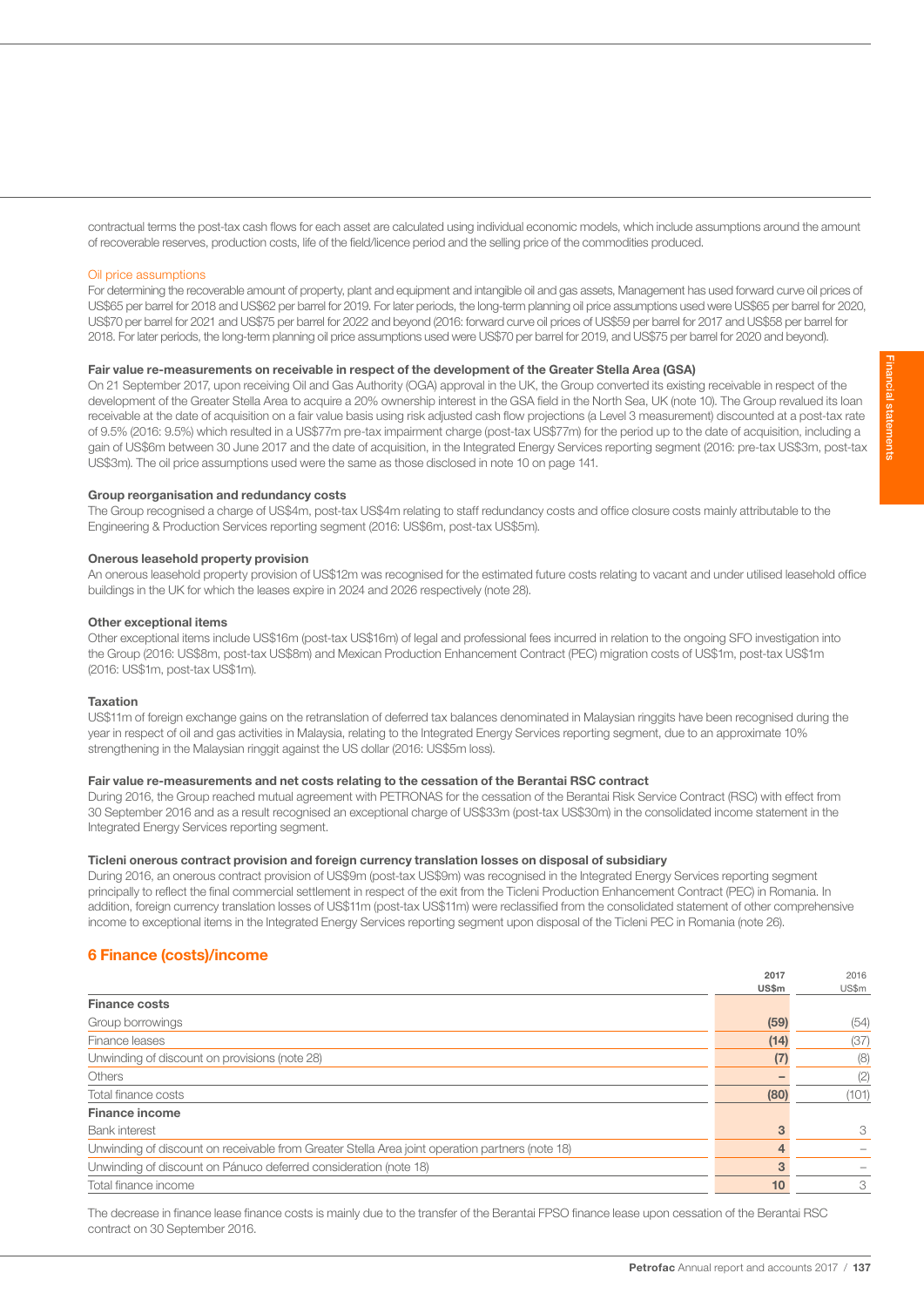## 7 Income tax

## a. Tax on ordinary activities

The major components of income tax expense/(credit) are as follows:

|                                                                              | *Business<br>performance<br><b>US\$m</b> | Exceptional<br>items and certain<br>re-measurements<br>US\$m | Total<br>2017<br><b>US\$m</b> | <b>Business</b><br>performance<br>US\$m | Exceptional<br>items and certain<br>re-measurements<br>US\$m | Total<br>2016<br>US\$m |
|------------------------------------------------------------------------------|------------------------------------------|--------------------------------------------------------------|-------------------------------|-----------------------------------------|--------------------------------------------------------------|------------------------|
| <b>Current income tax</b>                                                    |                                          |                                                              |                               |                                         |                                                              |                        |
| Current income tax expense                                                   | 137                                      | (2)                                                          | 135                           | 110                                     | 16                                                           | 126                    |
| Adjustments in respect of previous years                                     | (4)                                      |                                                              | (4)                           | (5)                                     |                                                              | (5)                    |
| Deferred tax                                                                 |                                          |                                                              |                               |                                         |                                                              |                        |
| Relating to origination and reversal of temporary<br>differences             | (34)                                     | (64)                                                         | (98)                          | (21)                                    | (15)                                                         | (36)                   |
| Derecognition of deferred tax previously recognised                          | 39                                       |                                                              | 39                            |                                         |                                                              |                        |
| Adjustments in respect of previous years                                     |                                          |                                                              |                               |                                         |                                                              |                        |
| Income tax expense/(credit) reported in the<br>consolidated income statement | 138                                      | (66)                                                         | 72                            | 85                                      |                                                              | 86                     |
| Income tax reported in equity                                                |                                          |                                                              |                               |                                         |                                                              |                        |
| Deferred tax related to items charged directly to<br>equity                  |                                          |                                                              |                               |                                         |                                                              |                        |
| Foreign exchange movements on translation                                    | (5)                                      |                                                              | (5)                           |                                         |                                                              |                        |
| Income tax reported in equity                                                | (1)                                      |                                                              | (1)                           | 9                                       |                                                              | 9                      |
| Income tax expense reported in equity                                        | (6)                                      |                                                              | (6)                           | 10                                      |                                                              | 10                     |

\* This measurement is shown by Petrofac as a means of measuring underlying business performance, see note 2.

The split of the Group's tax charge between current and deferred tax varies from year to year depending largely on:

- the variance between tax provided on the percentage of completion of projects compared to that paid on accrued income for engineering, procurement and construction contracts; and
- the tax deductions available for expenditure on Production Sharing Contract (PSC) and Production Enhancement Contracts (PECs), which are partially offset by the creation of losses.

See 7c below for the impact on the movements in the year.

Included within the US\$39m deferred tax derecognition is \$38m resulting from a combination of the previously announced changes in UK tax loss relief rules, which were enacted in October 2017, and reduction in UK profit forecasts.

The increase in the sterling to US dollar exchange rate resulted in an increase on translation of the net deferred tax asset in the UK.

#### b. Reconciliation of total tax charge

A reconciliation between the income tax expense and the product of accounting profit multiplied by the Company's domestic tax rate is as follows:

|                                                                              | *Business<br>performance<br><b>US\$m</b> | Exceptional<br>items and certain<br>re-measurements<br><b>US\$m</b> | Total<br>2017<br><b>US\$m</b> | <b>Business</b><br>performance<br>US\$m | Exceptional<br>items and certain<br>re-measurements<br>US\$m | Total<br>2016<br>US\$m |
|------------------------------------------------------------------------------|------------------------------------------|---------------------------------------------------------------------|-------------------------------|-----------------------------------------|--------------------------------------------------------------|------------------------|
| Accounting profit before tax                                                 | 483                                      | (438)                                                               | 45                            | 418                                     | (318)                                                        | 100                    |
| At Jersey's domestic income tax rate of 0.0% (2016:<br>$0.0\%$               |                                          |                                                                     |                               |                                         |                                                              |                        |
| Expected tax charge in higher rate jurisdictions                             | 73                                       | (66)                                                                |                               | 58                                      | (15)                                                         | 43                     |
| Expenditure not allowable for income tax purposes                            | 15                                       | 10                                                                  | 25                            | 21                                      | 9                                                            | 30                     |
| Income not subject to tax                                                    | (4)                                      |                                                                     | (4)                           | (8)                                     |                                                              | (8)                    |
| Adjustments in respect of previous years                                     | (4)                                      |                                                                     | (4)                           | (4)                                     |                                                              | (4)                    |
| Adjustments in respect of deferred tax<br>previously recognised/unrecognised | 39                                       | (2)                                                                 | 37                            |                                         |                                                              |                        |
| Unrecognised deferred tax                                                    | 21                                       | 3                                                                   | 24                            | 13                                      |                                                              | 14                     |
| Other permanent differences                                                  |                                          | (11)                                                                | (10)                          | 3                                       | 6                                                            | 9                      |
| Effect of change in tax rates                                                | (3)                                      | $\qquad \qquad$                                                     | (3)                           | 2                                       |                                                              | 2                      |
| At the effective income tax rate of 160.0%<br>$(2016:86.0\%)$                | 138                                      | (66)                                                                | 72                            | 85                                      |                                                              | 86                     |

\* This measurement is shown by Petrofac as a means of measuring underlying business performance, see note 2.

The Group's effective tax rate for the year ended 31 December 2017 is 160.0% (2016: 86.0%). The Group's effective tax rate, excluding the impact of impairments and certain re-measurements, for the year ended 31 December 2017 is 28.6% (2016: 20.3%).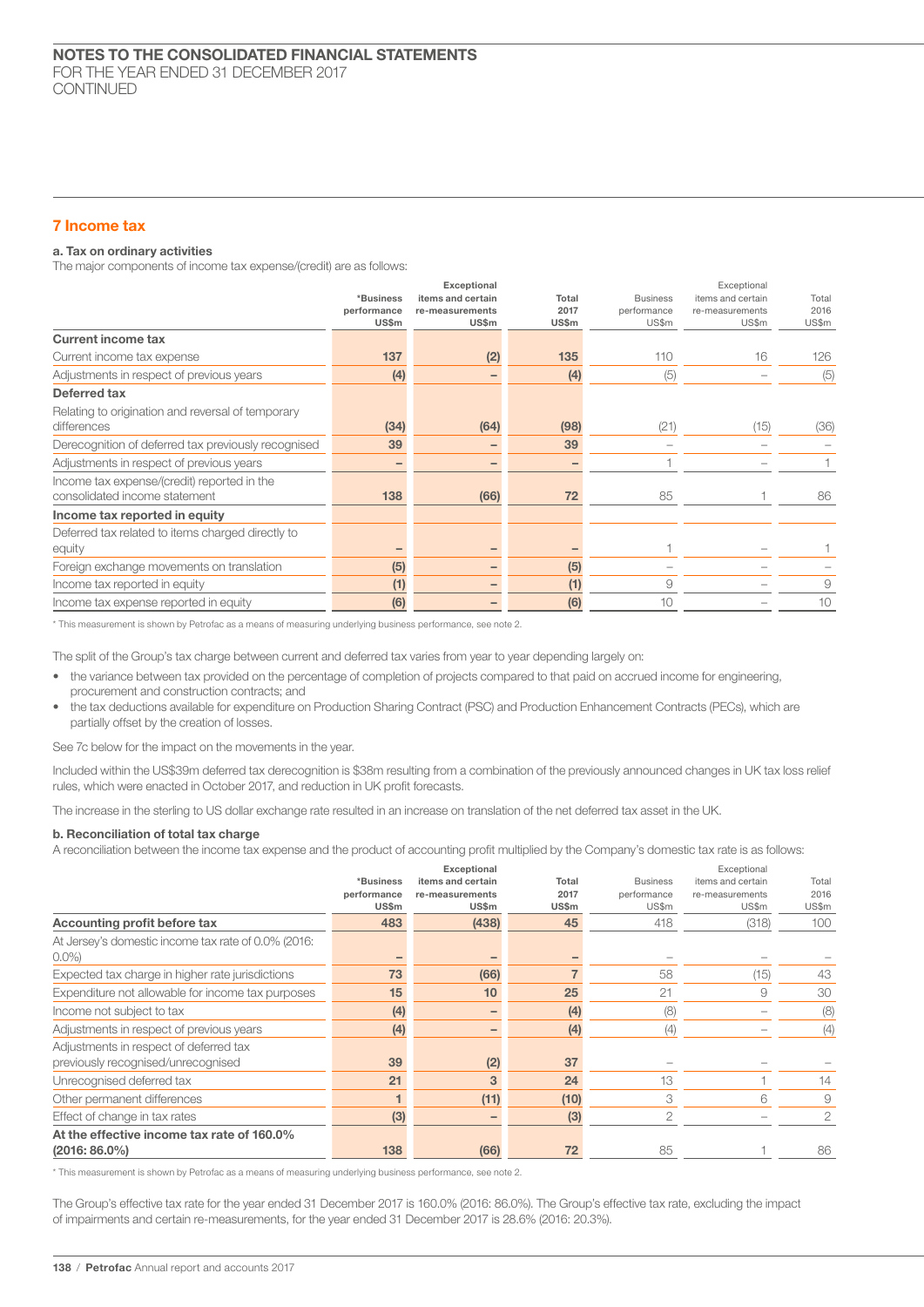A number of factors have impacted the overall effective tax rate, with the key drivers being: the realisation of impairments without tax benefits and certain re-measurements which are not subject to tax, changes in the recognition of deferred tax and expenditure which is not deductible for tax purposes.

In line with prior years, the effective tax rate is also driven by the tax laws in the jurisdictions where the Group operates and generates profits.

#### c. Deferred tax

Deferred tax relates to the following: Consolidated statement

|                                                          |                | <b>CONSUNGLEY STATES IT</b><br>of financial position |                | Consolidated income statement |  |  |
|----------------------------------------------------------|----------------|------------------------------------------------------|----------------|-------------------------------|--|--|
|                                                          | 2017           | 2016                                                 | 2017           | 2016                          |  |  |
|                                                          | US\$m          | US\$m                                                | <b>US\$m</b>   | US\$m                         |  |  |
| <b>Deferred tax liabilities</b>                          |                |                                                      |                |                               |  |  |
| Fair value adjustment on acquisitions                    |                | 3                                                    |                |                               |  |  |
| Accelerated depreciation for tax purposes                | 204            | 198                                                  | (75)           | (43)                          |  |  |
| Profit recognition                                       | 42             | 56                                                   | (14)           | (14)                          |  |  |
| Overseas earnings                                        | 8              | 6                                                    | $\overline{2}$ | 3                             |  |  |
| Other temporary differences                              | 6              |                                                      | 5              | (4)                           |  |  |
| Gross deferred tax liabilities                           | 260            | 263                                                  |                |                               |  |  |
| Deferred tax assets                                      |                |                                                      |                |                               |  |  |
| Losses available for offset                              | 221            | 170                                                  | 34             | (10)                          |  |  |
| Decelerated depreciation for tax purposes                | 3              | 3                                                    |                | $\mathbf{2}$                  |  |  |
| Share-based payment plans                                | $\overline{4}$ | 3                                                    |                |                               |  |  |
| Profit recognition                                       |                |                                                      |                | 3                             |  |  |
| Decommissioning                                          | 39             | 36                                                   | (3)            | 21                            |  |  |
| Other temporary differences                              | 27             | 20                                                   | (8)            |                               |  |  |
| Gross deferred tax assets                                | 294            | 232                                                  |                |                               |  |  |
| Net deferred tax (asset)/liability and income tax credit | (34)           | 31                                                   | (59)           | (35)                          |  |  |
| Of which:                                                |                |                                                      |                |                               |  |  |
| Deferred tax assets                                      | 101            | 63                                                   |                |                               |  |  |
| Deferred tax liabilities                                 | 67             | 94                                                   |                |                               |  |  |
|                                                          |                |                                                      |                |                               |  |  |

Included within the net deferred tax asset are tax losses of US\$688m (2016: \$659m). This represents the losses which are expected to be utilised based on Management's projection of future taxable profits in the jurisdictions in which the losses reside.

The movements in deferred tax balances include foreign exchange on consolidation and elements included within business combinations within exceptional items and certain re-measurements (notes 5 and 10) and are therefore not part of the tax charge/(credit) to the consolidated income statement for the year. These include deferred tax assets and liabilities, which net to US\$nil, with respect to the acquisition of Greater Stella Area (GSA) licence and reclassification of deferred tax balances with respect to the migration of Santuario from a Production Enhancement Contract (PEC) to a Production Sharing Contract (PSC).

#### d. Unrecognised tax losses and tax credits

Deferred income tax assets are recognised for tax loss carry forwards and tax credits to the extent that the realisation of the related tax benefit through offset against future taxable profits is probable. The Group did not recognise gross deferred income tax assets on tax losses of US\$1,157m (2016: US\$524m).

|                                        | 2017  | 2016  |
|----------------------------------------|-------|-------|
|                                        | US\$m | US\$m |
| <b>Expiration dates for tax losses</b> |       |       |
| No later than 2025                     | 5     |       |
| No expiration date                     | 1,140 | 512   |
|                                        | 1,145 | 512   |
| Tax credits (no expiration date)       | 12    | 12    |
|                                        | 1,157 | 524   |

During 2017, there has been no recognition of previously unrecognised losses (2016: US\$nil).

Financial statements Financial statements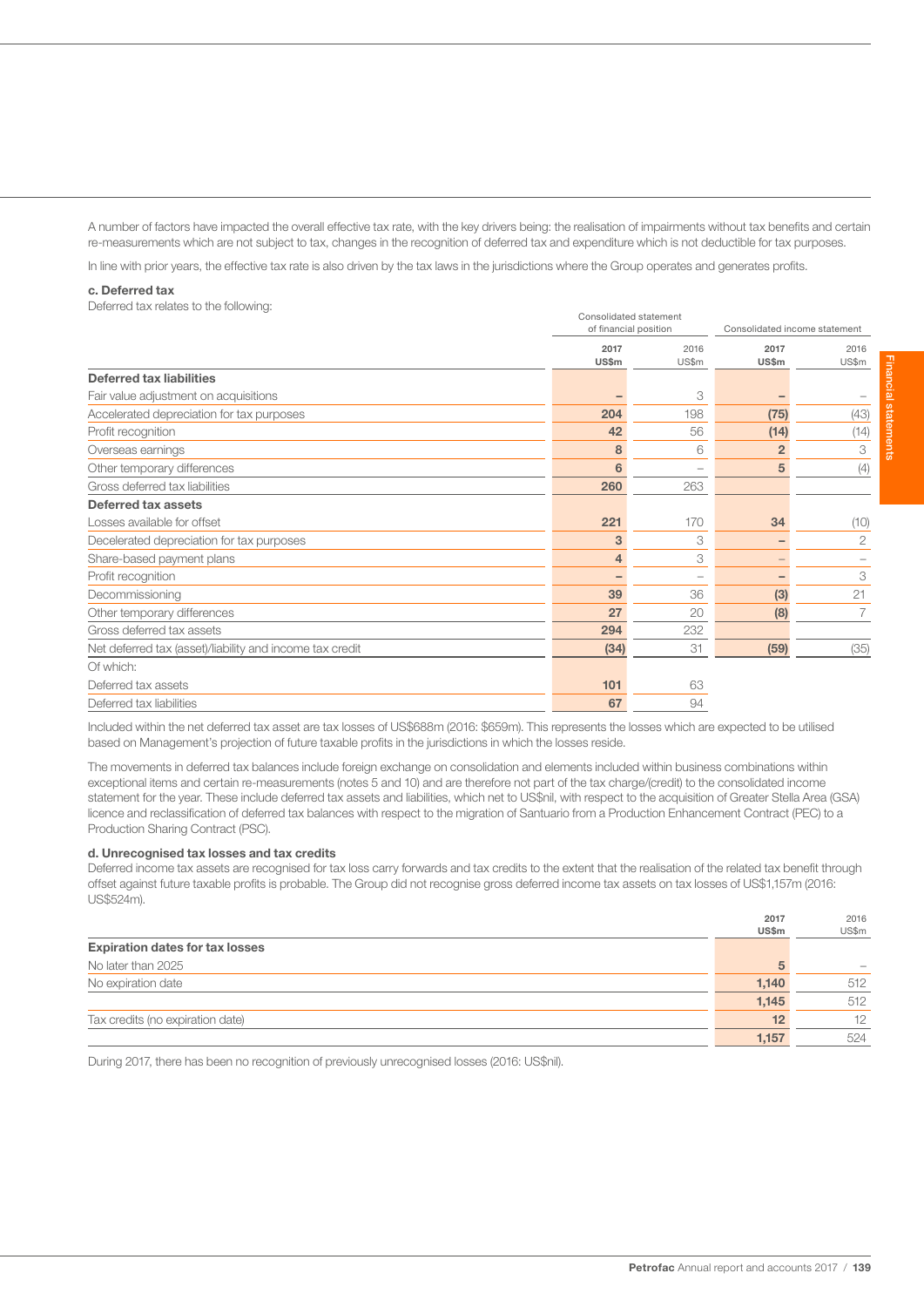## 8 Earnings per share

Basic earnings per share is calculated by dividing the profit for the year attributable to Petrofac Limited shareholders by the weighted average number of ordinary shares outstanding during the year.

Diluted earnings per share is calculated by dividing the profit attributable to Petrofac Limited shareholders, after adjusting for any dilutive effect, by the weighted average number of ordinary shares outstanding during the year, adjusted for the effects of ordinary shares granted under the share-based payment plans which are held in trust.

The following reflects the profit and share data used in calculating basic and diluted earnings per share:

| US\$m<br>US\$m<br>343<br>320<br>(29)<br>2017<br>2016<br><b>Shares</b><br>Shares<br>million<br>million<br>340<br>340<br>3 |                                                                                                                            | 2017 | 2016 |
|--------------------------------------------------------------------------------------------------------------------------|----------------------------------------------------------------------------------------------------------------------------|------|------|
|                                                                                                                          |                                                                                                                            |      |      |
|                                                                                                                          | Profit attributable to Petrofac Limited shareholders for basic and diluted earnings per share excluding exceptional        |      |      |
|                                                                                                                          | items and certain re-measurements                                                                                          |      |      |
|                                                                                                                          | (Loss)/profit attributable to Petrofac Limited shareholders for basic and diluted earnings per share including exceptional |      |      |
|                                                                                                                          | items and certain re-measurements                                                                                          |      |      |
|                                                                                                                          |                                                                                                                            |      |      |
|                                                                                                                          |                                                                                                                            |      |      |
|                                                                                                                          |                                                                                                                            |      |      |
|                                                                                                                          |                                                                                                                            |      |      |
|                                                                                                                          | Weighted average number of ordinary shares for basic earnings per share                                                    |      |      |
|                                                                                                                          | Effect of dilutive potential ordinary shares granted under share-based payment plans <sup>1</sup>                          |      |      |
|                                                                                                                          | Adjusted weighted average number of ordinary shares for diluted earnings per share                                         | 340  | 343  |

1 For the year ended 31 December 2017, potentially issuable ordinary shares under the share-based payment plans are excluded from the diluted earnings per ordinary share calculaton, as their inclusion would decrease the loss per ordinary share.

## 9 Dividends paid and proposed

|                                                                            | 2017          | 2016          |
|----------------------------------------------------------------------------|---------------|---------------|
|                                                                            | US\$m         | US\$m         |
| Declared and paid during the year                                          |               |               |
| Equity dividends on ordinary shares:                                       |               |               |
| Final dividend for 2015: 43.8 cents per share                              |               | 149           |
| Interim dividend 2016: 22.0 cents per share                                |               | 75            |
| Final dividend for 2016: 43.8 cents per share                              | 148           |               |
| Interim dividend 2017: 12.7 cents per share                                | 44            |               |
|                                                                            | 192           | 224           |
|                                                                            |               |               |
|                                                                            | 2017<br>US\$m | 2016<br>US\$m |
| <b>Proposed for approval at AGM</b>                                        |               |               |
| (not recognised as a liability as at 31 December)                          |               |               |
| Equity dividends on ordinary shares                                        |               |               |
| Final dividend for 2017: 25.3 cents per share (2016: 43.8 cents per share) | 88            | 152           |
|                                                                            |               |               |

## 10 Business combination

## Greater Stella Area (GSA) licence

On 21 September 2017, upon receiving Oil and Gas Authority (OGA) approval in the UK, the Group acquired a 20% ownership interest in the GSA field in the North Sea. The transaction was treated as an acquisition of an interest in a joint operation and IFRS 3 'Business combination' requirements were applied. The interest acquired is classified as a joint operation, as contractually all the decisions concerning the relevant activities of the unincorporated joint arrangement require unanimous consent of the joint arrangement partners. The acquisition related to the Integrated Energy Services reporting segment.

The Group's share of the fair value of the identifiable assets and liabilities of the joint operation recognised at the date of acquisition was as follows:

|                                                                            | US\$m |
|----------------------------------------------------------------------------|-------|
| Property, plant and equipment (note 11)                                    | 149   |
| Receivable from the Greater Stella Area joint operation partners (note 18) | 80    |
|                                                                            | 229   |
| Less:                                                                      |       |
| Provision for decommissioning (note 28)                                    | (19)  |
| Fair value of net assets acquired                                          | 210   |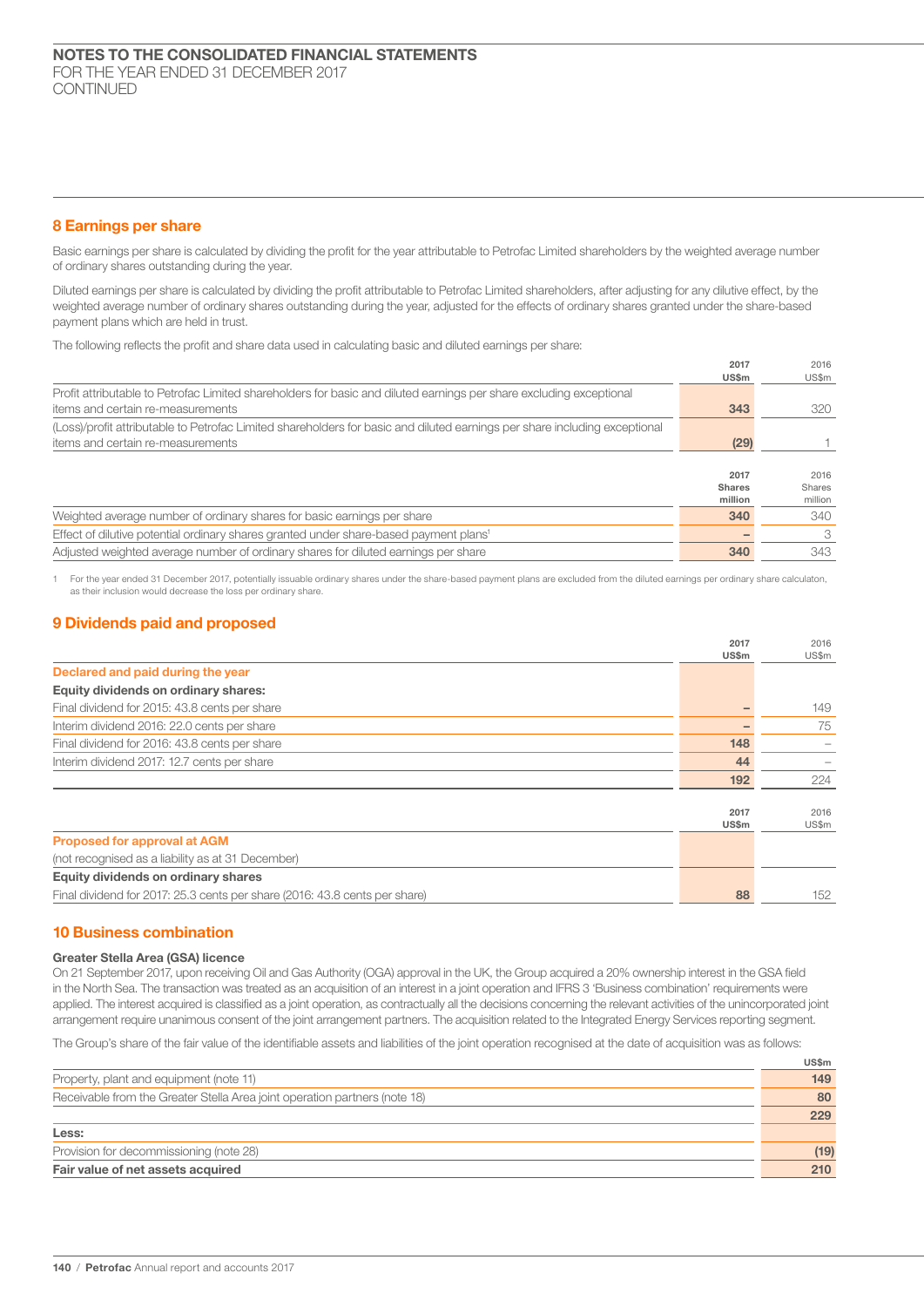At the date of acquisition, the receivable in respect of the GSA development had a carrying amount of US\$250m (note 18) of which, US\$210m was contributed to acquire a 20% ownership interest in the joint operation which resulted in no gain or loss on the transaction. The remaining US\$40m was recognised as a long-term receivable from the GSA joint operation partners (note 18).

The fair value of property, plant and equipment was determined using risk adjusted cash flow projections (Level 3 of the 'fair value hierarchy' contained within IFRS 13 'Fair value measurement') discounted at a post-tax rate of 9.5%. Management used forward curve oil prices of US\$53 per barrel and forward curve gas prices of US\$6 per mcf from the date of acquisition until June 2019. For later periods, the long-term planning oil price assumptions used were US\$70 per barrel from July 2019 to December 2019, and US\$75 per barrel for 2020 and beyond. The long-term planning gas price assumptions used were US\$8 per mcf from July 2019 to December 2019, and US\$9 per mcf for 2020 and beyond.

The financial asset represents the discounted value of the long-term receivables due from the GSA joint operation partners and is accounted for on an amortised cost basis using a contractually agreed discount rate of 8.5% with the unwinding interest income being recognised as finance income in the consolidated income statement.

There are no cash outflows arising from the transaction.

From the date of acquisition, the joint operation contributed US\$20m of revenue and US\$3m of profit to the Group. If the above business combination had taken place upon achieving first oil in February 2017, the Group's share of revenue and profit for the year ended 31 December 2017 from the GSA joint operation would have been US\$37m and US\$4m respectively.

## Migration of Santuario Production Enhancement Contract (PEC) to Production Sharing Contract (PSC)

On 18 December 2017, the Group migrated its existing Santuario PEC to acquire a 36% ownership interest in the PSC. The Group now has a proportional interest in the PSC assets, operates under a different commercial model and acts as an Operator on behalf of the joint arrangement partners. The PSC will run for 25 years, with two optional five-year extensions. The PSC was treated as a joint operation since contractually all the decisions concerning the relevant activities of the unincorporated joint arrangement require unanimous consent of the joint arrangement partners. The transaction was treated as an acquisition of an interest in a joint operation and IFRS 3 'Business combination' requirements were applied. The acquisition related to the Integrated Energy Services reporting segment.

At the date of acquisition, the existing oil and gas assets of the Santuario PEC were fair valued using the risk adjusted cash flow projections (Level 3 of the 'fair value hierarchy' contained within IFRS 13 'Fair value measurement') discounted at a post-tax rate of 9.5%. The oil price assumptions used by Management were the same as those disclosed in note 5 on page 137. This resulted in an impairment charge of US\$29m (post-tax US\$20m) being recognised as an exceptional item in the consolidated income statement (note 5). The carrying amount of the assets and liabilities shown below relating to the Santuario PEC were derecognised from the consolidated statement of financial position and represented the fair value of consideration for acquiring a 36% ownership interest in the PSC.

|                                            | US\$m            |
|--------------------------------------------|------------------|
| Property, plant and equipment (note 11)    | 100 <sub>1</sub> |
| Intangible assets (note 15)                | 5                |
| Inventories (note 19)                      | $\overline{2}$   |
| Trade and other receivables (note 21)      | 128              |
| Provision for decommissioning (note 28)    | (10)             |
| Deferred tax liabilities (note 7)          | (2)              |
| Trade and other payables (note 29)         | (17)             |
| Carrying amount of net assets derecognised | 206              |
|                                            |                  |

The Group's share of fair value of the identifiable assets and liabilities of the PSC at the date of acquisition was as follows:

|                                         | <b>US\$m</b> |
|-----------------------------------------|--------------|
| Property, plant and equipment (note 11) | 213          |
| Less:                                   |              |
| Provision for decommissioning (note 28) | (5)          |
| Deferred tax liabilities (note 7)       | (2)          |
| Fair value of net assets acquired       | 206          |

The fair value of property, plant and equipment was determined using risk adjusted cash flow projections (Level 3 of the 'fair value hierarchy' contained within IFRS 13 'Fair value measurement') discounted at a post-tax rate of 9.5%. The oil price assumptions used by Management were the same as those disclosed in note 5 on page 137.

There are no cash outflows arising from the transaction.

From the date of acquisition, the PSC contributed US\$1m of revenue and US\$293,000 of profit to the Group. If the above business combination had taken place at the beginning of the year, the Group's share of revenue and loss for the year ended 31 December 2017 from the PSC would have been US\$24m and US\$2m respectively.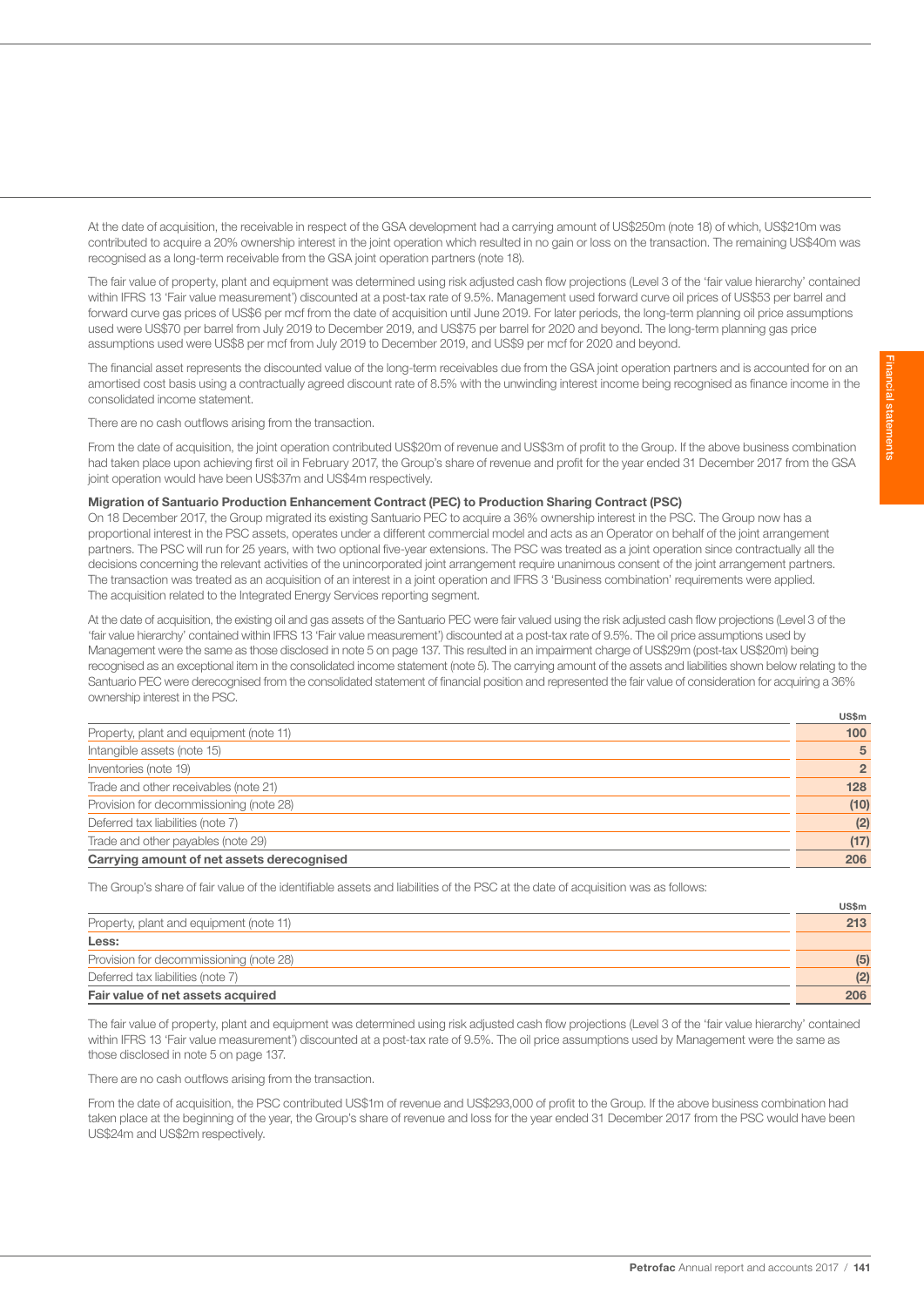## 11 Property, plant and equipment

|                                                                | Oil and<br>gas<br>assets<br>US\$m | Oil and<br>gas<br>facilities<br>US\$m | Land, buildings<br>and leasehold<br>improvements<br>US\$m | Plant and<br>equipment<br>US\$m | Vehicles<br>US\$m        | Office<br>furniture and<br>equipment<br>US\$m | Assets<br>under<br>construction<br>US\$m | Total<br>US\$m |
|----------------------------------------------------------------|-----------------------------------|---------------------------------------|-----------------------------------------------------------|---------------------------------|--------------------------|-----------------------------------------------|------------------------------------------|----------------|
| <b>Cost</b>                                                    |                                   |                                       |                                                           |                                 |                          |                                               |                                          |                |
| At 1 January 2016                                              | 1,426                             | 621                                   | 364                                                       | 50                              | 25                       | 193                                           | 318                                      | 2,997          |
| Additions                                                      | 15                                | L.                                    | 37                                                        | 1                               | 1                        | $\Theta$                                      | 80                                       | 143            |
| Revision to decommissioning estimates (note 28)                | (101)                             | L.                                    | $\overline{\phantom{0}}$                                  | $\overline{\phantom{0}}$        | $\overline{\phantom{0}}$ | $\overline{\phantom{a}}$                      | $\overline{\phantom{0}}$                 | (101)          |
| <b>Disposals</b>                                               | (103)                             | (201)                                 | (45)                                                      | (8)                             | (2)                      | (17)                                          | (29)                                     | (405)          |
| Transfer from intangible oil and gas assets (note 15)          | (5)                               | $\overline{\phantom{0}}$              | $\overline{\phantom{a}}$                                  | $\qquad \qquad -$               | $\overline{\phantom{0}}$ | $\overline{\phantom{0}}$                      | $\qquad \qquad -$                        | (5)            |
| <b>Transfers</b>                                               | $\overline{\phantom{0}}$          | $\overline{\phantom{0}}$              | 10                                                        | $\overline{\phantom{0}}$        | $\overline{\phantom{0}}$ | $\overline{\phantom{0}}$                      | (10)                                     |                |
| Transfer to assets held for sale (note 14)                     | (86)                              | $\overline{\phantom{0}}$              | $\overline{\phantom{0}}$                                  | $\overline{\phantom{0}}$        | $\overline{\phantom{a}}$ | $\overline{\phantom{a}}$                      | $\overline{\phantom{0}}$                 | (86)           |
| Write off                                                      |                                   | L.                                    | (1)                                                       | $\overline{\phantom{0}}$        |                          | (1)                                           |                                          | (2)            |
| Exchange difference                                            |                                   |                                       | (4)                                                       | (3)                             |                          | (11)                                          |                                          | (18)           |
| At 1 January 2017                                              | 1,146                             | 420                                   | 361                                                       | 40                              | 24                       | 173                                           | 359                                      | 2,523          |
| Recognised on acquisition (note 10)                            | 362                               | ÷                                     | L.                                                        |                                 | $\overline{\phantom{a}}$ | $\overline{\phantom{a}}$                      | $\overline{\phantom{0}}$                 | 362            |
| Additions                                                      | 65                                | ۰                                     | 7                                                         | $\overline{\phantom{0}}$        |                          | 8                                             | 35                                       | 115            |
| Derecognised on migration of Santuario PEC to PSC<br>(note 10) | (218)                             |                                       |                                                           |                                 |                          |                                               |                                          | (218)          |
| Derecognised due to change in finance lease terms              | $\overline{\phantom{m}}$          | (239)                                 |                                                           |                                 | ÷                        | $\overline{\phantom{0}}$                      | $\overline{\phantom{0}}$                 | (239)          |
| Re-recognised due to change in finance lease terms             | $\overline{\phantom{a}}$          | 179                                   |                                                           | $\overline{\phantom{0}}$        | $\overline{\phantom{0}}$ | $\qquad \qquad -$                             | $\qquad \qquad -$                        | 179            |
| <b>Disposals</b>                                               | $\overline{\phantom{0}}$          | (47)                                  |                                                           | $\overline{\phantom{0}}$        |                          | (2)                                           | $\overline{\phantom{0}}$                 | (49)           |
| Transfer from intangible oil and gas assets (note 15)          | (1)                               | $\overline{\phantom{0}}$              |                                                           |                                 |                          | $\overline{\phantom{0}}$                      | $\overline{\phantom{0}}$                 | (1)            |
| Transfer to assets held for sale (note 14)                     | L.                                | $\overline{\phantom{a}}$              | $\overline{\phantom{0}}$                                  | $\overline{\phantom{0}}$        |                          | L.                                            | (393)                                    | (393)          |
| Write off                                                      |                                   |                                       |                                                           |                                 |                          | (1)                                           |                                          | (1)            |
| Exchange difference                                            |                                   |                                       | $\mathbf{2}$                                              | $\mathbf{1}$                    |                          | $\overline{4}$                                |                                          | 7              |
| At 31 December 2017                                            | 1,354                             | 313                                   | 370                                                       | 41                              | 24                       | 182                                           | $\mathbf{1}$                             | 2,285          |
| <b>Depreciation &amp; impairment</b>                           |                                   |                                       |                                                           |                                 |                          |                                               |                                          |                |
| At 1 January 2016                                              | (525)                             | (254)                                 | (211)                                                     | (38)                            | (22)                     | (143)                                         | (29)                                     | (1,222)        |
| Charge for the year                                            | (82)                              | (38)                                  | (35)                                                      | (3)                             | (2)                      | (22)                                          |                                          | (182)          |
| Charge for impairment (note 5)                                 |                                   | (15)                                  |                                                           | $\overline{\phantom{0}}$        | $\overline{\phantom{0}}$ |                                               |                                          | (15)           |
| <b>Disposals</b>                                               | 103                               | 62                                    | 41                                                        | 8                               | 2                        | 16                                            | 29                                       | 261            |
| Transfer to assets held for sale (note 14)                     | 38                                | $\overline{\phantom{0}}$              | $\overline{\phantom{a}}$                                  | $\overline{\phantom{0}}$        | $\overline{\phantom{0}}$ | $\overline{\phantom{0}}$                      | $\overline{\phantom{a}}$                 | 38             |
| Write off                                                      |                                   |                                       | 1                                                         | $\overline{\phantom{0}}$        |                          | 1                                             |                                          | $\mathbf{2}$   |
| Exchange difference                                            |                                   | ÷                                     | 3                                                         | 2                               | $\qquad \qquad -$        | 8                                             | $\overline{\phantom{0}}$                 | 13             |
| At 1 January 2017                                              | (466)                             | (245)                                 | (201)                                                     | (31)                            | (22)                     | (140)                                         | $\overline{\phantom{0}}$                 | (1,105)        |
| Charge for the year                                            | (92)                              | (22)                                  | (35)                                                      | (2)                             | (1)                      | (18)                                          | $\qquad \qquad -$                        | (170)          |
| Charge for impairment (note 5)                                 | (135)                             | (25)                                  |                                                           | $\overline{\phantom{0}}$        | $\overline{\phantom{0}}$ |                                               | (176)                                    | (336)          |
| Derecognised on migration of Santuario PEC to PSC<br>(note 10) | 118                               |                                       |                                                           |                                 |                          |                                               |                                          | 118            |
| Derecognised due to change in finance lease terms              |                                   | 91                                    |                                                           |                                 |                          | $\qquad \qquad -$                             |                                          | 91             |
| Disposals                                                      |                                   | 37                                    |                                                           |                                 |                          | $\mathbf{2}$                                  |                                          | 39             |
| Transfer to assets held for sale (note 14)                     | $\qquad \qquad -$                 | $\qquad \qquad -$                     |                                                           |                                 |                          | $\overline{\phantom{0}}$                      | 176                                      | 176            |
| Write off                                                      |                                   | L.                                    | $\overline{\phantom{a}}$                                  | $\overline{\phantom{a}}$        | L.                       | $\mathbf{1}$                                  |                                          |                |
| Exchange difference                                            | $\qquad \qquad -$                 | $\overline{\phantom{a}}$              | (2)                                                       | (1)                             | $\overline{\phantom{0}}$ | (4)                                           |                                          | (7)            |
| At 31 December 2017                                            | (575)                             | (164)                                 | (238)                                                     | (34)                            | (23)                     | (159)                                         | $\qquad \qquad -$                        | (1, 193)       |
| Net carrying amount:                                           | 779                               | 149                                   | 132                                                       | $\overline{7}$                  | $\mathbf{1}$             | 23                                            | $\mathbf{1}$                             | 1,092          |
| At 31 December 2016                                            | 680                               | 175                                   | 160                                                       | 9                               | $\overline{2}$           | 33                                            | 359                                      | 1,418          |

The Group recognised US\$149m (note 10) of oil and gas assets from the acquisition of a 20% ownership interest in the Greater Stella Area (GSA) field in the North Sea, UK and US\$213m (note 10) from the acquisition of a 36% ownership interest in the Santuario Production Sharing Contract (PSC).

Additions to oil and gas assets mainly comprise GSA capital expenditure of US\$63m (2016: Santuario, Magallanes and Arenque PECs of US\$12m). Additions to land, buildings and leasehold improvements mainly comprise project camps and temporary facilities linked to the Engineering & Construction reporting segment.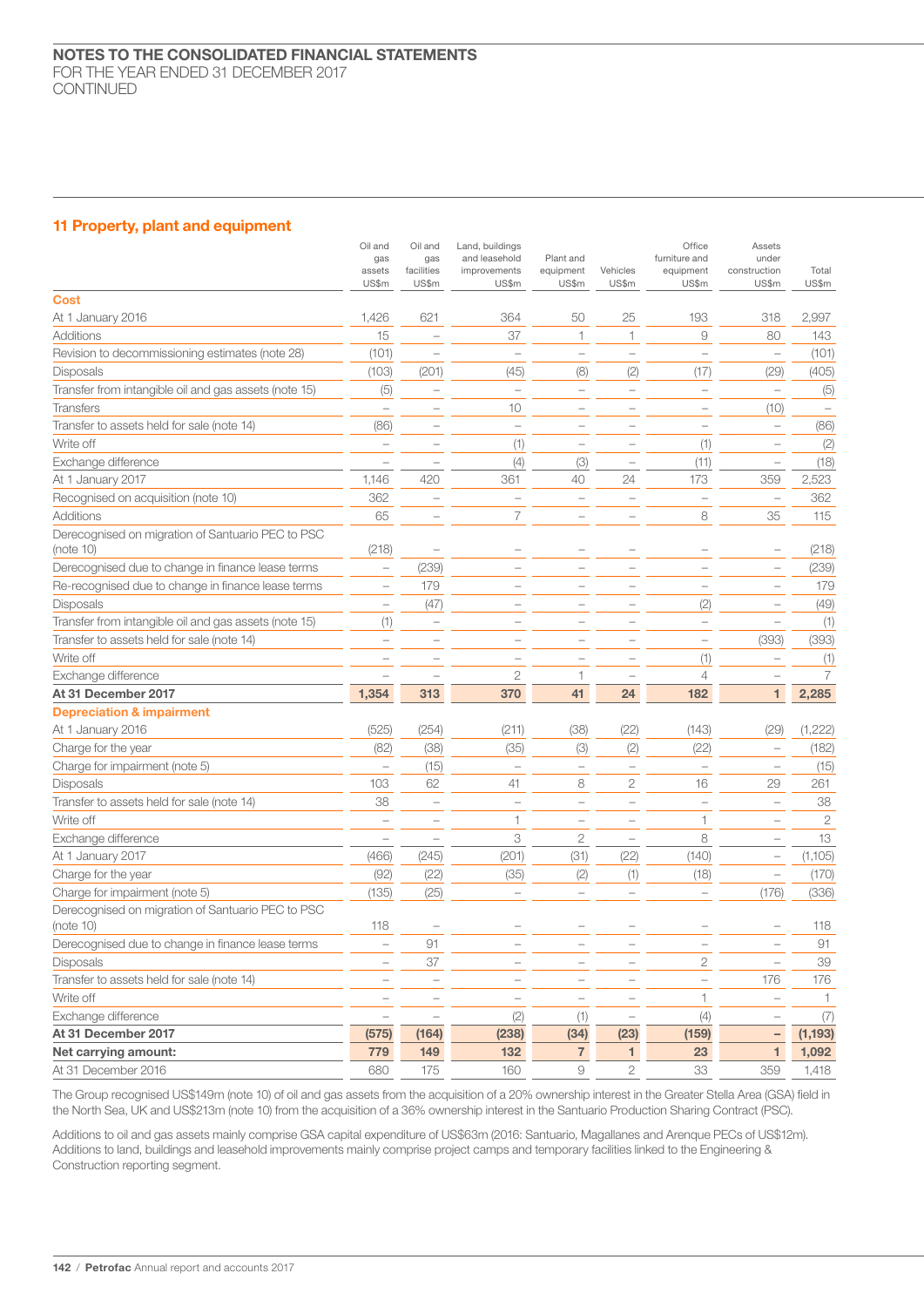During 2017, oil and gas assets having a carrying amount of US\$129m (note 10) relating to Santuario Production Enhancement Contract (PEC) in Mexico were derecognised and converted to a 36% ownership interest in Production Sharing Contract (PSC).

During 2017, the Group renegotiated its existing finance leases relating to Block PM304 in Malaysia. As a result, the Group derecognised its existing finance lease assets included within oil and gas facilities with a carrying amount of US\$148m and re-recognised finance lease assets of US\$179m, under the revised finance lease terms, also within oil and gas facilities. A net gain of US\$4m (note 4e) was recognised on the re-recognition since the gain on re-recognition of finance lease asset was partly offset by a loss on re-recognition of finance lease liability, refer note 18 on page 150.

The negative transfer from intangible oil and gas assets of US\$1m relating to Block PM304 in Malaysia is due to the reversal of excess capital expenditure accruals recorded in the prior year (2016: US\$5m).

The disposal of oil and gas facilities having a carrying amount of US\$10m relates to a disposal of the FPSO Opportunity vessel attributable to the Integrated Energy Services reporting segment (note 5).

Of the total charge for depreciation in the consolidated income statement, US\$149m (2016: US\$162m) is included in cost of sales and US\$17m (2016: US\$20m) in selling, general and administration expenses.

At 31 December 2017, US\$393m relating to the JSD6000 installation vessel was reclassified from assets under construction to assets held for sale (note 14). Borrowing costs capitalised on construction of the JSD6000 installation vessel in 2017 amounted to US\$2m (2016: US\$2m).

Included in 'oil and gas facilities' and 'plant and equipment' is property, plant and equipment under finance lease agreements, for which the net book values are as follows:

|                                                    | 2017  | 2016  |
|----------------------------------------------------|-------|-------|
| Net book value                                     | US\$m | US\$m |
| At 1 January                                       | 174   | 351   |
| Disposal                                           |       | (139) |
| Derecognised due to change in finance lease terms  | (148) |       |
| Re-recognised due to change in finance lease terms | 179   |       |
| Impairment                                         | (18)  |       |
| Depreciation                                       | (37)  | (38)  |
| At 31 December                                     | 150   | 174   |

Disposal of finance lease assets in 2016 related to the cancellation of Berantai FPSO finance lease and subsequent transfer of ownership of the vessel to the customer.

## 12 Non-controlling interests

Petrofac Emirates LLC, a non-wholly owned subsidiary, is determined to be material to the Group. The proportion of the nominal value of issued shares controlled by the Group is disclosed in note 34.

|                                                               | 2017         | 2016  |
|---------------------------------------------------------------|--------------|-------|
| Movement of non-controlling interest in Petrofac Emirates LLC | <b>US\$m</b> | US\$m |
| At 1 January                                                  | 25           |       |
| Profit for the year                                           |              | 13.   |
| Net unrealised gains on derivatives                           |              |       |
| Dividend paid                                                 | (3)          |       |
| At 31 December                                                | 36           | 25    |

The balance of non-controlling interests relates to other non-wholly owned subsidiaries that are not considered to be material to the Group.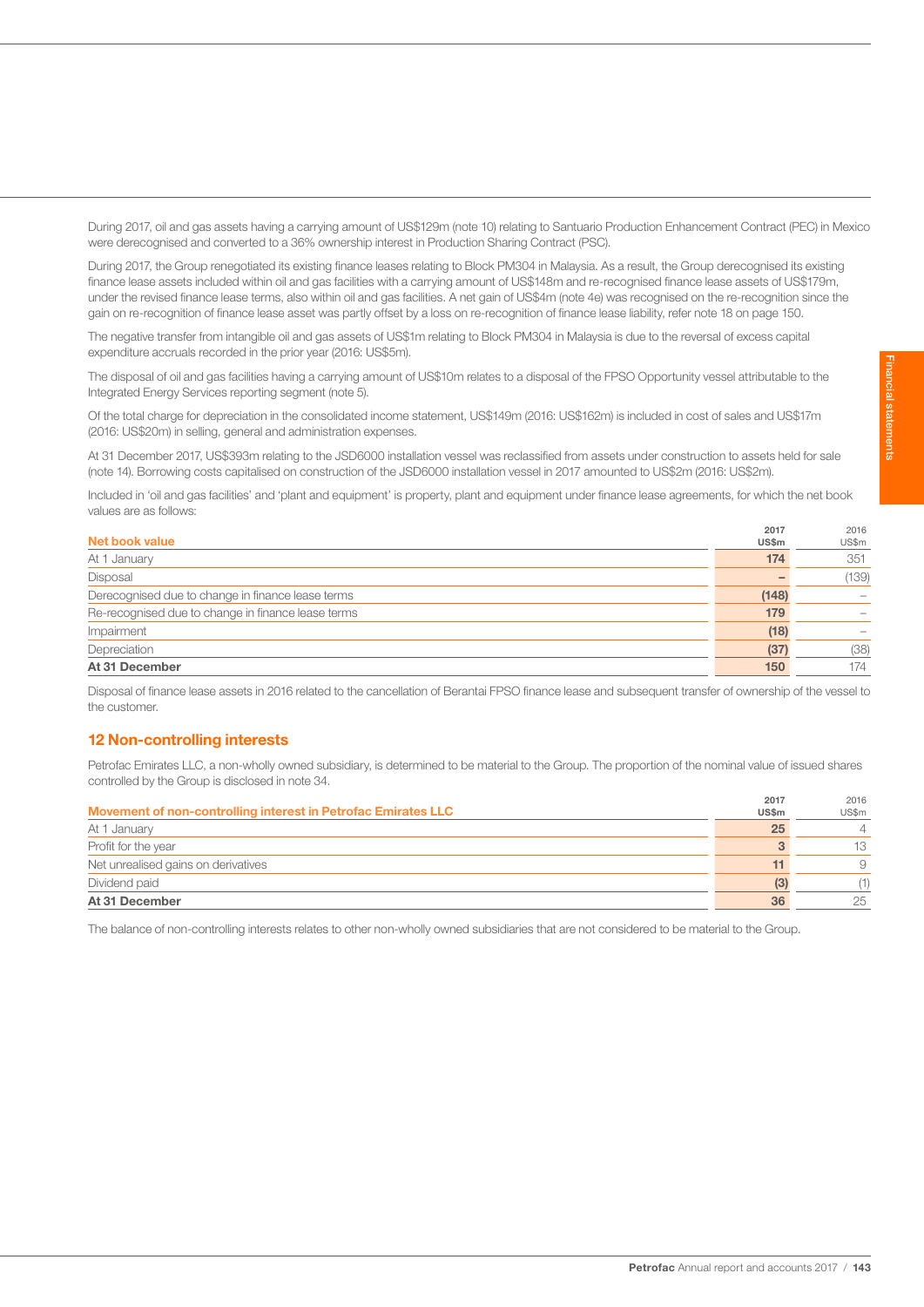## 12 Non-controlling interests continued

Summarised financial information for Petrofac Emirates LLC, a non-wholly owned subsidiary, which has non-controlling interests that are material to the Group is shown below:

| <b>Summarised income statement</b>                                                      | 2017<br>US\$m | 2016<br>US\$m  |
|-----------------------------------------------------------------------------------------|---------------|----------------|
| Revenue                                                                                 | 534           | 1.194          |
| Cost of sales                                                                           | (495)         | (1,095)        |
| Gross profit                                                                            | 39            | 99             |
| Selling, general and administration expenses                                            | (19)          | (41)           |
| Finance expense                                                                         | (8)           | (6)            |
| Profit for the year                                                                     | 12            | 52             |
| Attributable to non-controlling interest                                                | 3             | 13             |
| Net unrealised losses on derivatives                                                    |               |                |
| Net unrealised losses on derivatives at 1 January                                       | (48)          | (83)           |
| Other comprehensive income during the year                                              | 43            | 35             |
| Net unrealised losses on derivatives at 31 December                                     | (5)           | (48)           |
| Net unrealised losses on derivatives attributable to non-controlling interest (note 26) | (1)           | (12)           |
| Total comprehensive income attributable to non-controlling interest                     | 14            | 22             |
| <b>Summarised statement of financial position</b>                                       |               |                |
| Non-current assets                                                                      | 200           | 221            |
| Current assets                                                                          | 592           | 715            |
| <b>Total assets</b>                                                                     | 792           | 936            |
| Non-current liabilities                                                                 | 3             | $\overline{4}$ |
| <b>Current liabilities</b>                                                              | 646           | 832            |
| <b>Total liabilities</b>                                                                | 649           | 836            |
| Total equity                                                                            | 143           | 100            |
| Attributable to non-controlling interest                                                | 36            | 25             |
| <b>Summarised cash flow information</b>                                                 |               |                |
| Operating                                                                               | (187)         | 80             |
| Investina                                                                               | (1)           | (10)           |

Dividends of US\$12m were declared during 2017 (2016: US\$4m), of which US\$3m was attributable to the non-controlling interest (2016: US\$1m). There was no cash outflow to the non-controlling interest since the dividends were adjusted against the receivable balance included within current assets in the individual financial statements of Petrofac Emirates LLC.

## 13 Goodwill

A summary of the movements in goodwill is presented below:

|                     | 2017  | 2016           |
|---------------------|-------|----------------|
|                     | US\$m | US\$m          |
| At 1 January        |       | 80             |
| Exchange difference | 4     | (8)            |
| At 31 December      | 76    | 70<br><u>_</u> |

Goodwill resulting from business combinations has been allocated to two cash-generating units for impairment testing as follows:

- Engineering & Construction
- Engineering & Production Services

These cash-generating units represent the lowest level within the Group at which goodwill is monitored for internal management purposes. The Group considers cash-generating units to be individually significant where they represent greater than 25% of the total goodwill balance.

Recoverable amounts have been determined based on value in use calculations, using discounted pre-tax cash flow projections. Management has adopted projection periods appropriate to each unit's value in use. For the Engineering & Construction and Engineering & Production Services cash-generating units the cash flow projections are based on a five-year business plan approved by the Board.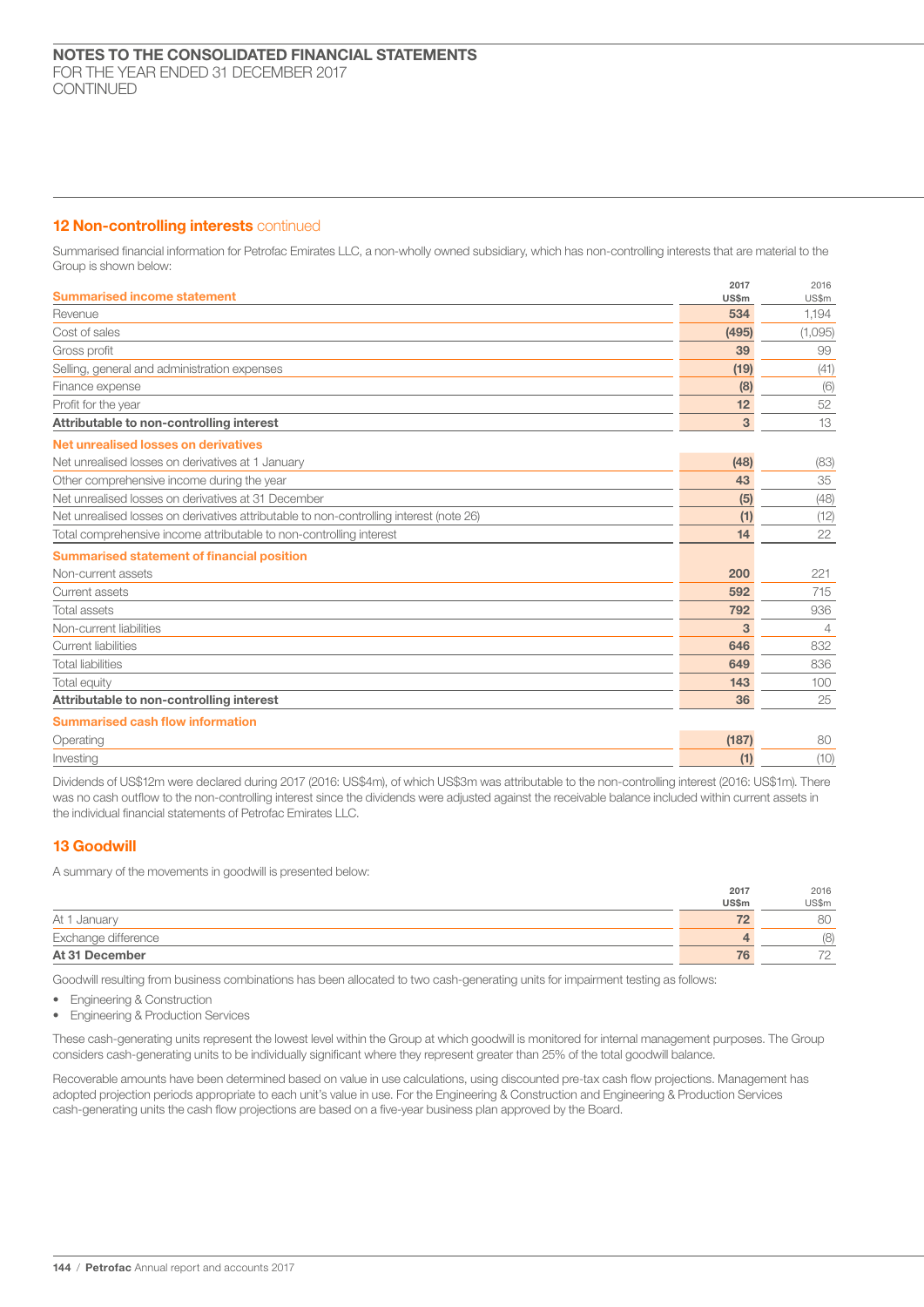## Carrying amount of goodwill allocated to each group of cash-generating units 2017

|                                              | $\sim$ $\sim$ $\sim$ $\sim$ | <b>LUIU</b> |
|----------------------------------------------|-----------------------------|-------------|
|                                              | <b>US\$m</b>                | JS\$m       |
| <b>Engineering &amp; Construction</b>        | oc                          |             |
| <b>Engineering &amp; Production Services</b> | $\Delta \Delta$             |             |
|                                              | 76                          |             |

## Key assumptions used in value in use calculations

Market share: the key management assumptions relate to maintaining existing levels of business and growing organically in international markets.

Discount rate: management has used a pre-tax discount rate of 11.6% per annum (2016: 11.6% per annum) derived from the estimated weighted average cost of capital of the Group. A 100 basis point increase in the pre-tax discount rate to 12.6% would result in no additional impairment charges.

## 14 Assets held for sale

The JSD6000 installation vessel (the 'vessel') had a pre-impairment carrying amount of US\$393m at 31 December 2017, and was reclassified from assets under construction within property, plant and equipment to assets held for sale, since the vessel's carrying amount is expected to be recovered principally through a disposal transaction rather than through its intended use. Based on discussions with potential counterparties, Management has determined that the recoverable amount of the vessel (fair value less costs of disposal) was lower than its carrying amount and as a result has recognised an impairment charge of US\$176m as an exceptional item (note 5) in the consolidated income statement. The vessel is available for immediate sale in its present condition and location. The disposal is expected to be completed within 12 months from the end of the reporting period and relates to the Engineering & Construction reporting segment.

The fair value less cost of disposal of the vessel used in the impairment calculation on reclassifying the vessel as an asset held for sale was considered by Management to be a reasonable estimate. Commercial negotiations with the counterparty had not concluded at the end of the reporting period and the final contractual fair value less cost of disposal in the sale and purchase agreement may be less than the amount used in the reclassification impairment calculation. If this were to occur then an additional impairment charge would be recognised in the consolidated income statement.

The assets and liabilities shown below are classified as held for sale at 31 December:

|                                                  | 2017  | 2016  |
|--------------------------------------------------|-------|-------|
|                                                  | US\$m | US\$m |
| Assets held for sale                             |       |       |
| Property, plant and equipment (note 11)          | 217   | 48    |
| Other intangible assets (note 15)                |       | 2     |
| Trade and other receivables (note 21)            |       | 78    |
|                                                  | 217   | 128   |
|                                                  |       |       |
|                                                  | 2017  | 2016  |
|                                                  | US\$m | US\$m |
| Liabilities associated with assets held for sale |       |       |
| Provision for decommissioning (note 28)          |       | 21    |
| Trade and other payables (note 29)               |       | 13    |
|                                                  |       | 34    |

During 2016, the Group signed a sale and purchase agreement with Schlumberger for the disposal of its Pánuco Production Enhancement Contract (PEC) in Mexico. The disposal, which related to Integrated Energy Services reporting segment, was completed in 2017 and no gain or loss was recognised. The net assets of Pánuco PEC at the time of disposal were US\$95m, where US\$1m represented a working capital change during the year. As part of the disposal proceeds, US\$10m was received in cash during August 2017 and the balance of US\$85m (note 18), discounted using post-tax rate of 9.5%, represents deferred consideration recoverable over a period of 12 years and is primarily contingent upon Pánuco PEC being migrated to a Production Sharing Contract (PSC). The deferred consideration was initially recorded at fair value and will subsequently be also measured at fair value through profit or loss with any fair value gains and losses recorded as an exceptional item in the consolidated income statement. The unwinding of the discount on the deferred consideration of US\$3m was recognised as finance income in the consolidated income statement.

 $2010$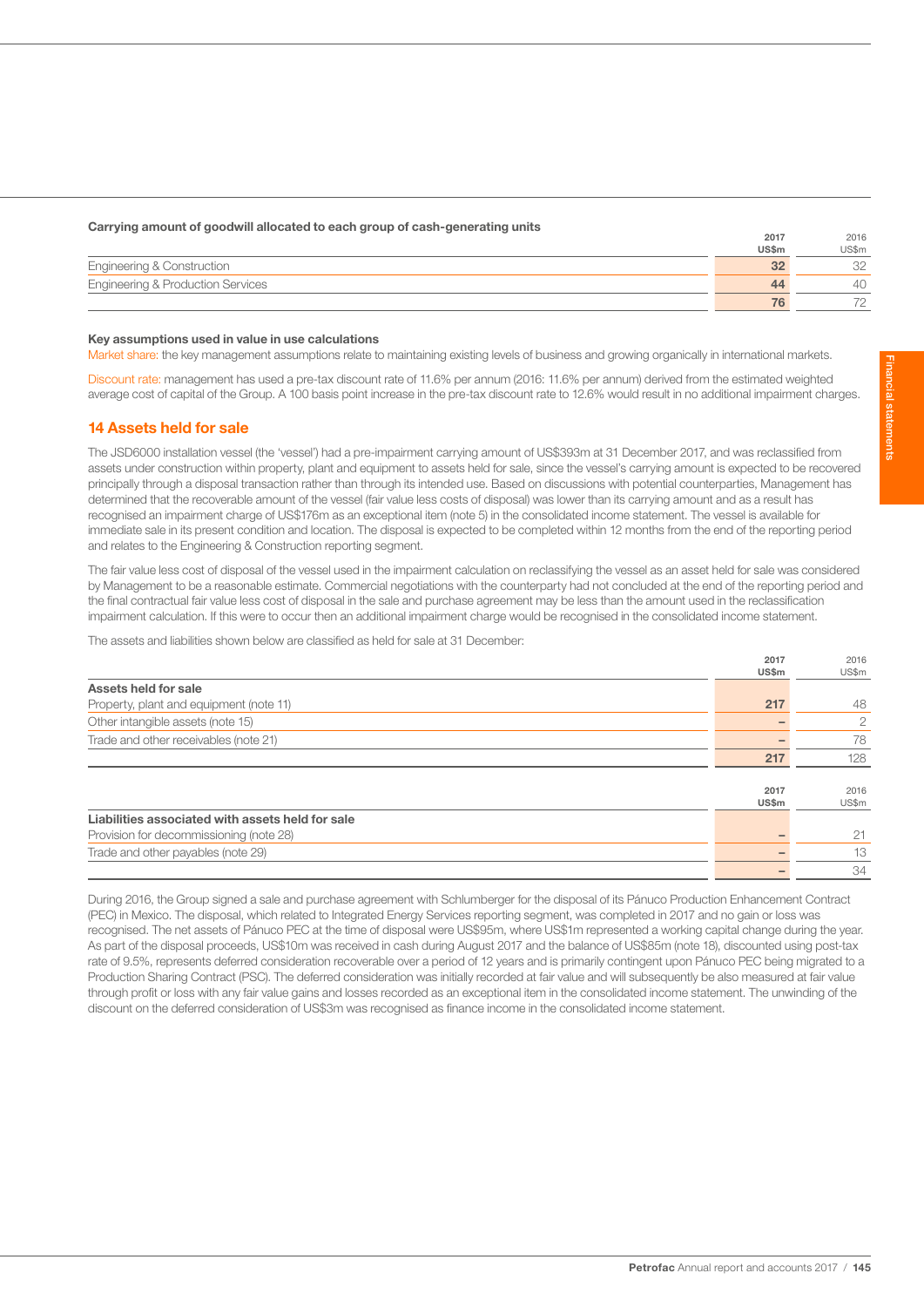## 15 Intangible assets

|                                                                | 2017<br>US\$m | 2016<br>US\$m |
|----------------------------------------------------------------|---------------|---------------|
| Intangible oil and gas assets                                  |               |               |
| Cost:                                                          |               |               |
| At 1 January                                                   | 80            | 86            |
| Additions                                                      | 8             | 3             |
| Accrual adjustment                                             | (9)           | (11)          |
| Transfer to oil and gas assets (note 11)                       | 1             | 5             |
| Impairment (note 5)                                            | (7)           |               |
| Write off (note 4b and note 4c)                                | (6)           | (3)           |
| Net book value of intangible oil and gas assets at 31 December | 67            | 80            |
| Other intangible assets                                        |               |               |
| Cost:                                                          |               |               |
| At 1 January                                                   | 41            | 48            |
| Derecognised on Santuario PEC to PSC (note 10)                 | (6)           |               |
| Disposal                                                       |               | (2)           |
| Impairment (note 5)                                            | (1)           |               |
| Write off                                                      | (9)           |               |
| Transfer to assets held for sale (note 14)                     |               | (2)           |
| Exchange difference                                            | 1             | (3)           |
| At 31 December                                                 | 26            | 41            |
| <b>Accumulated amortisation:</b>                               |               |               |
| At 1 January                                                   | (25)          | (27)          |
| Amortisation (note 4b and note 4c)                             | (1)           | (3)           |
| Derecognised on Santuario PEC to PSC (note 10)                 | 1             |               |
| Disposal                                                       |               | 2             |
| Write off                                                      | 9             |               |
| Exchange difference                                            | (1)           | 3             |
| At 31 December                                                 | (17)          | (25)          |
| Net book value of other intangible assets at 31 December       | 9             | 16            |
| <b>Total intangible assets</b>                                 | 76            | 96            |

## Intangible oil and gas assets

Oil and gas assets (part of the Integrated Energy Services reporting segment) additions comprise US\$7m (2016: US\$3m) of capitalised expenditure on the Group's assets in Malaysia.

Accrual adjustment of US\$9m (2016: US\$11m) represents a reversal of excess capital expenditure accruals in the prior year.

During 2017, intangible oil and gas assets having a carrying amount of US\$5m (note 10) relating to Santuario Production Enhancement Contract (PEC) in Mexico were derecognised and converted to a 36% ownership interest in a Production Sharing Contract (PSC).

## Other intangible assets

Other intangible assets comprising project development expenditure, customer contracts, proprietary software and patent technology are being amortised over their estimated economic useful life on a straight-line basis and the related amortisation charges included in cost of sales and selling, general and administration expenses (note 4b and 4c).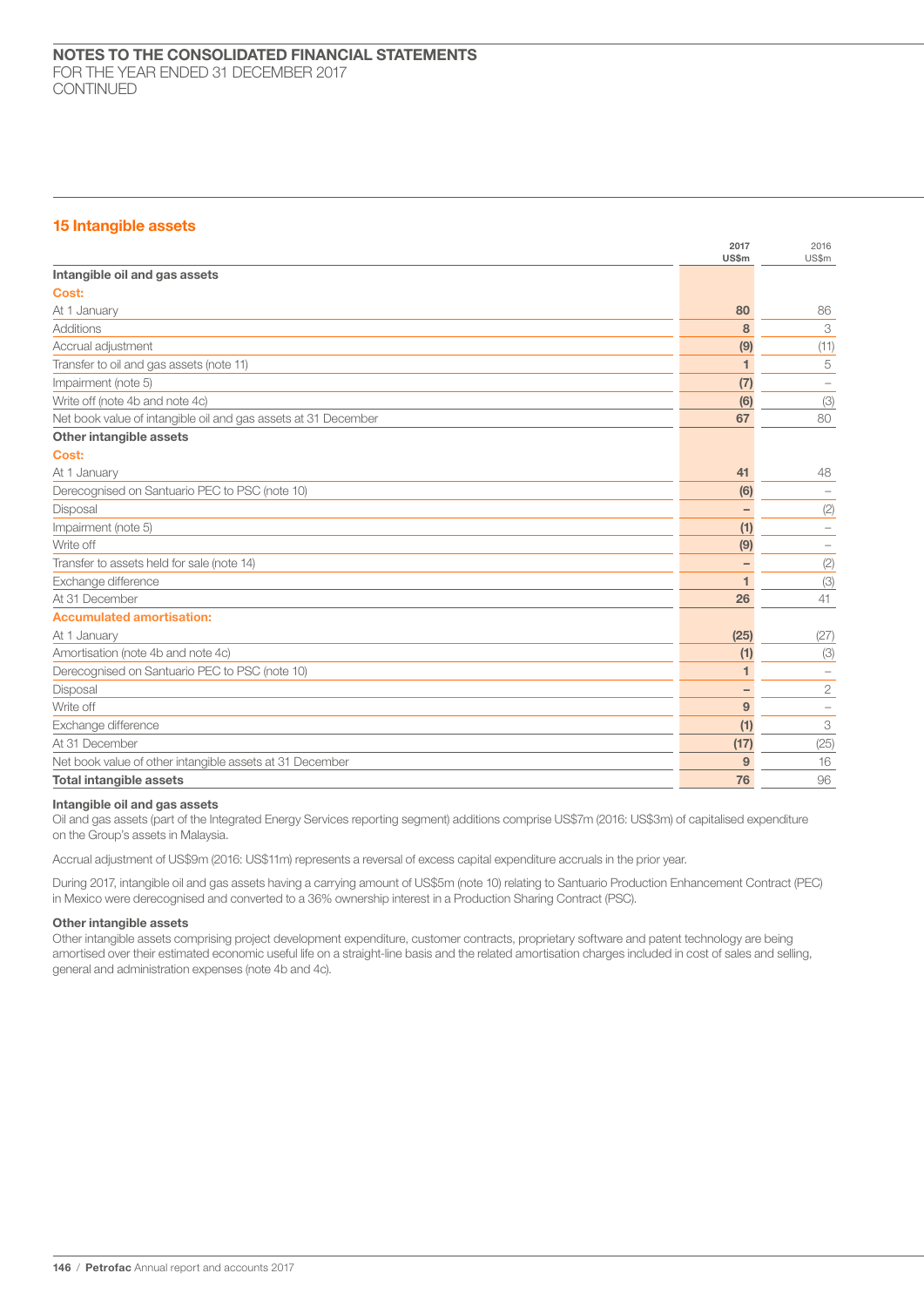## 16 Investments in associates and joint ventures

|                                                      | Associates<br><b>US\$m</b> | Joint ventures<br>US\$m | Total<br>US\$m |
|------------------------------------------------------|----------------------------|-------------------------|----------------|
| As at 1 January 2016                                 | 69                         | 5                       | 74             |
| Additions                                            |                            |                         |                |
| Share of profits                                     |                            |                         | 12             |
| Dividends received                                   | (27)                       |                         | (28)           |
| As at 1 January 2017                                 | 60                         |                         | 65             |
| Loans advanced/(repaid) by associates/joint ventures | (8)                        | 10                      |                |
| Share of profits/(losses)                            | 12                         |                         |                |
| Dividends received                                   | (3)                        |                         | (4)            |
| As at 31 December 2017                               | 61                         | 13                      | 74             |

Dividends received during the year include US\$2m received from PetroFirst Infrastructure Limited, US\$1m received from PetroFirst Infrastructure 2 Limited and US\$1m received from TTE Petrofac Limited (2016: US\$24m received from PetroFirst Infrastructure Limited, US\$2m received from PetroFirst Infrastructure 2 Limited, US\$1m received from TTE Petrofac Limited and US\$1m receivable from PetroFirst Infrastructure Limited).

During 2016, the Group acquired 10% of the share capital of PetroFirst Infrastructure 2 Limited amounting to US\$7m out of which US\$5m was paid in cash and the balance of US\$2m represented deferred consideration. The investment is classified as an associate due to the Group's representation on the board of directors and ability to exercise significant influence over the investee.

| <b>Associates</b>                   |       |       |
|-------------------------------------|-------|-------|
|                                     | 2017  | 2016  |
|                                     | US\$m | US\$m |
| PetroFirst Infrastructure Limited   | 16    | 15    |
| Petrofac FPF1 Limited               | 40    | 40    |
| PetroFirst Infrastructure 2 Limited |       | 5     |
|                                     | 61    | 60    |

#### Interest in associates

Summarised financial information of associates<sup>1</sup>, based on their IFRS financial statements, and a reconciliation with the carrying amount of the investment in associates in the consolidated statement of financial position are set out below:

|                                                 | 2017<br>US\$m | 2016<br>US\$m |
|-------------------------------------------------|---------------|---------------|
| Revenue                                         | 104           | 118           |
| Cost of sales                                   | (38)          | (40)          |
| Gross profit                                    | 66            | 78            |
| Finance expense, net                            | (11)          | (19)          |
| Profit                                          | 55            | 59            |
| Group's share of profit for the year            | 12            | 11            |
|                                                 |               |               |
| Non-current assets                              | 418           | 444           |
| Current assets                                  | 39            | 71            |
| Total assets                                    | 457           | 515           |
|                                                 |               |               |
| Non-current liabilities                         | 123           | 161           |
| Current liabilities                             | 43            | 63            |
| <b>Total liabilities</b>                        | 166           | 224           |
| Net assets                                      | 291           | 291           |
| Group's share of net assets                     | 61            | 60            |
| Carrying amount of the investment in associates | 61            | 60            |

1 A list of all associates is disclosed in note 34.

No associates had contingent liabilities or capital commitments as at 31 December 2017 and 2016.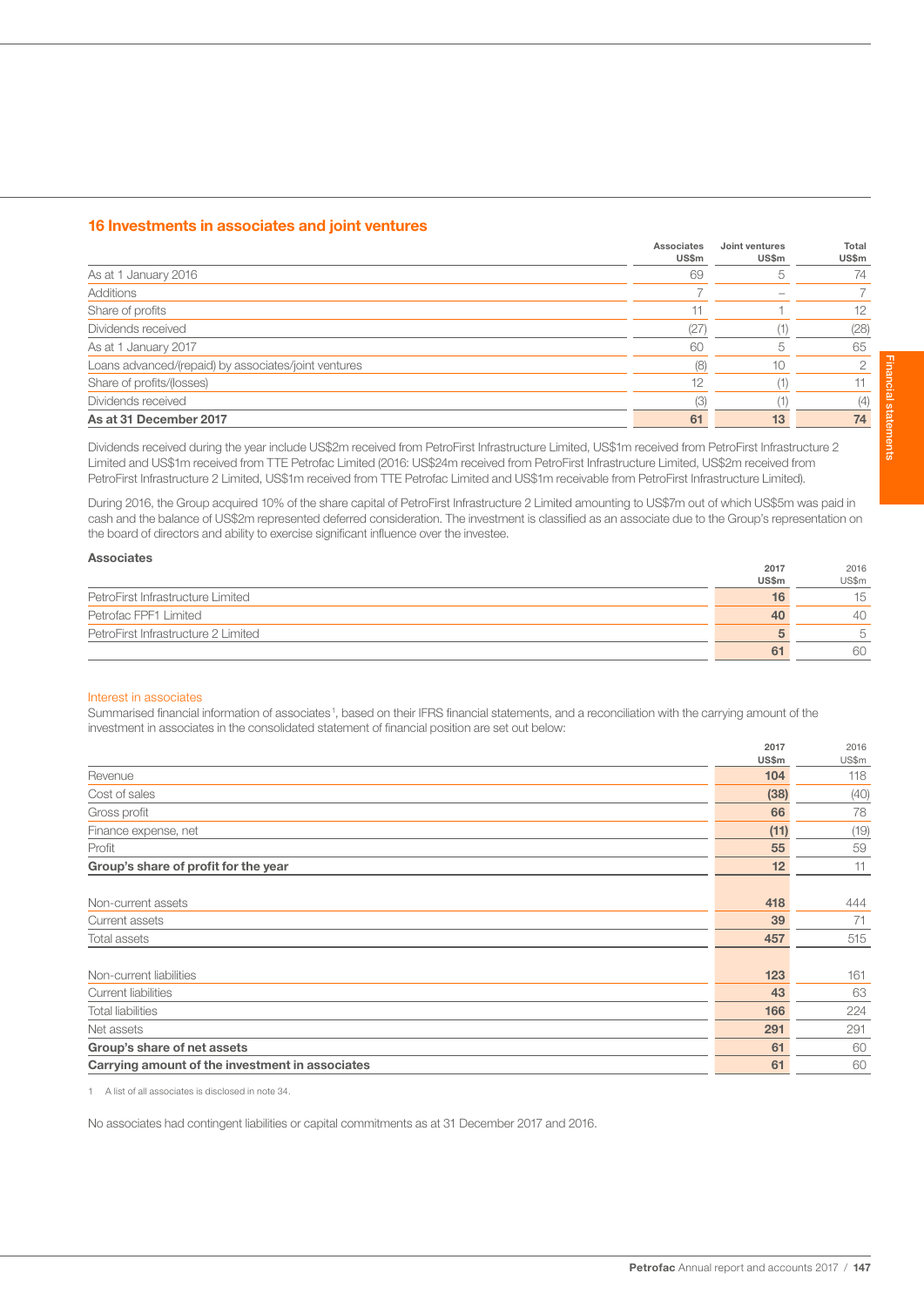## 16 Investments in associates and joint ventures continued

| Joint ventures                                                 |       |       |
|----------------------------------------------------------------|-------|-------|
|                                                                | 2017  | 2016  |
|                                                                | US\$m | US\$m |
| Takatuf Petrofac Oman LLC                                      | 10    |       |
| Spiecapag - Petrofac International Limited                     |       |       |
| <b>TTE Petrofac Limited</b>                                    |       |       |
| China Petroleum Petrofac Engineering Services Coöperatief U.A. |       |       |
|                                                                | 13    |       |

## Interest in joint ventures

Summarised financial information of the joint ventures<sup>1</sup>, based on their IFRS financial statements, and a reconciliation with the carrying amount of the investment in joint ventures in the consolidated statement of financial position are set out below:

|                                                     | 2017<br>US\$m | 2016<br>US\$m  |
|-----------------------------------------------------|---------------|----------------|
| Revenue                                             |               | 12             |
| Cost of sales                                       | (1)           | (7)            |
| Gross profit                                        |               | 5              |
| Selling, general and administration expenses        | (2)           | (2)            |
| (Loss)/profit before income tax                     | (2)           | 3              |
| Income tax                                          | -             | (1)            |
| (Loss)/profit                                       | (2)           | $\overline{2}$ |
| Group's share of (loss)/profit for the year         | (1)           |                |
|                                                     |               |                |
| Non-current assets                                  | 34            | 9              |
| Current assets                                      | 8             | 13             |
| Total assets                                        | 42            | 22             |
|                                                     |               |                |
| Non-current liabilities                             |               | 1              |
| <b>Current liabilities</b>                          | 11            | 11             |
| <b>Total liabilities</b>                            | 11            | 12             |
| Net assets                                          | 31            | 10             |
| Group's share of net assets                         | 13            | 5              |
| Carrying amount of the investment in joint ventures | 13            | 5              |

1 A list of all joint ventures is disclosed in note 34.

The Group's share of capital commitments relating to the construction of a new training centre in Oman was US\$5m (2016: US\$6m). No joint ventures had contingent liabilities as at 31 December 2017 and 2016. The joint ventures cannot distribute their distributable reserves until they obtain consent from the venturers.

# 17 Available-for-sale investment

|                     | 2017  | 2016                     |
|---------------------|-------|--------------------------|
|                     | US\$m | US\$m                    |
| As at 1 January     |       | 169                      |
| Additions           |       | 10<br>ے ا                |
| Impairment (note 5) |       | 181                      |
| As at 31 December   |       | $\overline{\phantom{a}}$ |

During 2016, an impairment charge of US\$181m was recognised relating to the Seven Energy available-for-sale investment which, together with the US\$16m reduction previously recognised through the reserve for unrealised gains/(losses) on available-for-sale investment which had been reclassified to the consolidated income statement, amounted to a total exceptional charge of US\$197m (note 5).

At 31 December 2017, the fair value of Seven Energy available-for-sale investment was re-assessed and no fair value changes were noted.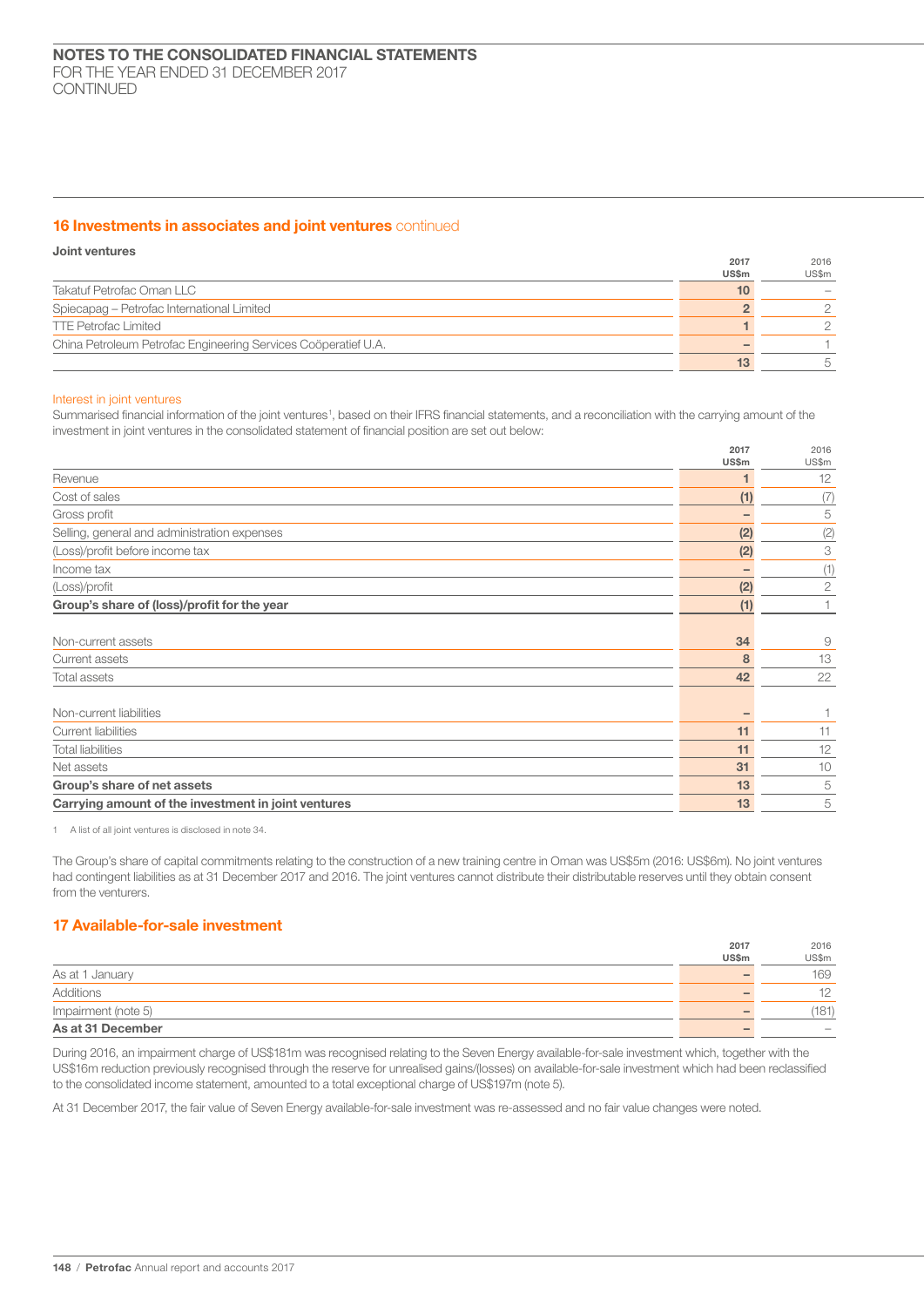## 18 Other financial assets and other financial liabilities

| Other financial assets                                                     | Classification                     | 2017<br><b>US\$m</b>     | 2016<br>US\$m  |
|----------------------------------------------------------------------------|------------------------------------|--------------------------|----------------|
| Non-current                                                                |                                    |                          |                |
| Receivable from joint operation partners for finance leases                | Loans and receivables              | 305                      | 235            |
| Receivable from the Greater Stella Area joint operation partners (note 10) | Loans and receivables              | 124                      |                |
| Pánuco deferred consideration (note 14)                                    | Fair value through profit and loss | 49                       |                |
| Forward currency contracts designated as hedges (note 33)                  | Designated as cash flow hedges     | 23                       | 42             |
| Restricted cash                                                            | Loans and receivables              | 40                       | 41             |
| Advances relating to provision for decommissioning liability               | Loans and receivables              | 12                       |                |
|                                                                            |                                    | 553                      | 318            |
| Current                                                                    |                                    |                          |                |
| Receivable in respect of the development of the Greater Stella Area        | Fair value through profit and loss |                          | 276            |
| Receivable from joint operation partners for finance leases                | Loans and receivables              | 76                       | 179            |
| Pánuco deferred consideration (note 14)                                    | Fair value through profit and loss | 39                       |                |
| Receivable under the Berantai RSC                                          | Fair value through profit and loss | $\overline{\phantom{a}}$ | 71             |
| Forward currency contracts designated as hedges (note 33)                  | Designated as cash flow hedges     | 21                       | 9              |
| Forward currency contracts undesignated (note 33)                          | Fair value through profit and loss | 1                        | 5              |
| Restricted cash                                                            | Loans and receivables              | 9                        | 6              |
|                                                                            |                                    | 146                      | 546            |
| <b>Other financial liabilities</b>                                         |                                    |                          |                |
| Non-current                                                                |                                    |                          |                |
| Finance lease creditors (note 30)                                          | Loans and borrowings               | 435                      | 336            |
| Forward currency contracts designated as hedges (note 33)                  | Designated as cash flow hedges     | 8                        | 12             |
|                                                                            |                                    | 443                      | 348            |
| Current                                                                    |                                    |                          |                |
| Finance lease creditors (note 30)                                          | Loans and borrowings               | 112                      | 260            |
| Forward currency contracts designated as hedges (note 33)                  | Designated as cash flow hedges     | 16                       | 88             |
| Forward currency contracts undesignated (note 33)                          | Fair value through profit and loss | 9                        | $\overline{4}$ |
| Oil derivative (note 33)                                                   | Designated as cash flow hedges     | $\overline{2}$           | $\overline{2}$ |
| Interest payable                                                           | Fair value through profit and loss | 12                       | 14             |
|                                                                            |                                    | 151                      | 368            |

A reconciliation of the fair value measurement of the Pánuco deferred consideration is presented below:

|                               | 2017  | 2016                     |
|-------------------------------|-------|--------------------------|
|                               | US\$m | US\$m                    |
| Initial recognition (note 14) | 85    | $\sim$                   |
| Unwinding of discount         |       |                          |
| As at 31 December             | 88    | $\overline{\phantom{a}}$ |

The receivable in respect of the development of the Greater Stella Area was converted into a 20% ownership interest in the GSA joint operation on 21 September 2017 upon receiving OGA approval (note 10). The fair value changes during the year have been calculated using the risk adjusted cash flow projections discounted at a post-tax rate of 9.5% (2016: 9.5%). A reconciliation of the fair value measurement of the amounts receivable in respect of the development of the Greater Stella Area is presented below:

|                                                            | 2017            | 2016  |
|------------------------------------------------------------|-----------------|-------|
|                                                            | <b>US\$m</b>    | US\$m |
| As at 1 January                                            | 276             | 160   |
| Advances during the year to the partners                   | 51              | 119   |
| Fair value loss (note 5)                                   | (77)            | (3)   |
| Converted to 20% interest in GSA joint operation (note 10) | (250)           |       |
| As at 31 December                                          | $\qquad \qquad$ | 276   |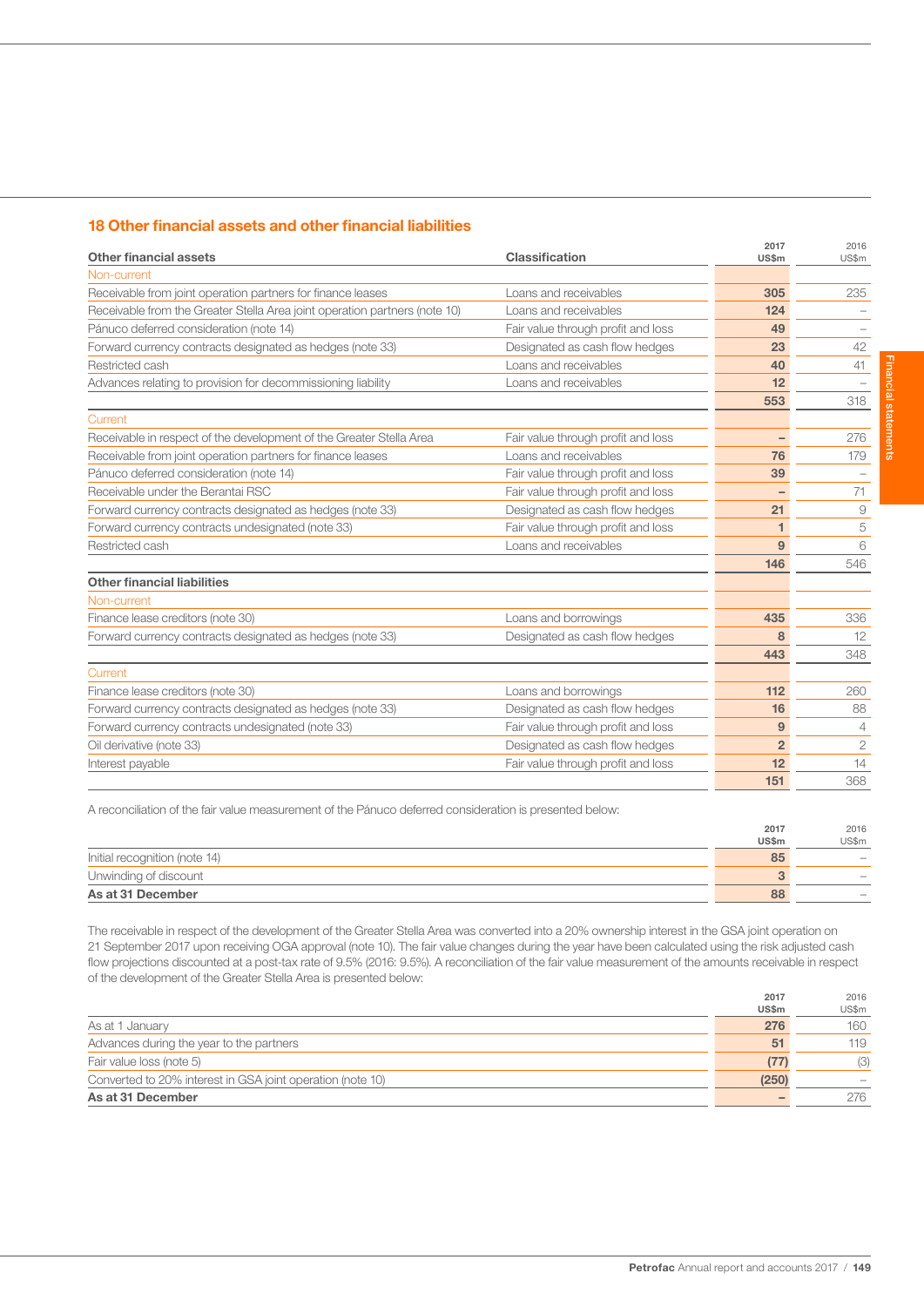## 18 Other financial assets and other financial liabilities continued

During 2016, the cessation of the Berantai Risk Sharing Contract (RSC) was completed with PETRONAS and the outstanding receivable of US\$71m at 31 December 2016 was recovered in full during the year ended 31 December 2017. A reconciliation of the fair value measurement of the amounts receivable under the Berantai RSC is presented below:

 $2017$ 

 $2015$ 

|                                       | 2011         | ZUID  |
|---------------------------------------|--------------|-------|
|                                       | <b>US\$m</b> | US\$m |
| As at 1 January                       |              | 357   |
| Billings during the year              |              | 62    |
| Fair value loss included in revenue   |              | (45)  |
| Receipts during the year <sup>1</sup> | (71)         | (303) |
| As at 31 December                     |              |       |

1 Receipts during the year includes US\$45m from non-recourse factoring (2016: US\$257m).

The receivable from the Greater Stella Area (GSA) joint operation partners represents the discounted value of the long-term receivables due from the GSA joint operation partners, recognised from the acquisition of a 20% ownership interest in the GSA field in the North Sea, UK (note 10) and is accounted for on an amortised cost basis using a contractually agreed discount rate of 8.5% with the unwinding interest income being recognised as finance income in the consolidated income statement. During the year, the Group recognised unwinding interest income of US\$4m (2016: US\$nil).

The current and non-current receivable from joint operation partners represents the 70% gross up on the finance lease liability in respect of oil and gas facilities relating to Block PM304 in Malaysia that are included 100% in the Group's consolidated statement of financial position. This treatment is necessary to reflect the legal position of the Group as the contracting entity for this lease. The Group's 30% share of this liability is US\$163m (2016: US\$177m).

During 2017, advances relating to the decommissioning provision of US\$12m were reclassified from trade and other receivables to non-current other financial assets and represents advance payments to PETRONAS for settling decommissioning liability, relating to Block PM304 in Malaysia, when they become due.

Restricted cash comprises deposits with financial institutions and joint operation partners securing various guarantees and performance bonds associated with the Group's operating activities (note 30). This cash will be released on the maturity of these guarantees and performance bonds assuming that the related conditions to release such amounts were satisfied.

## Changes in liabilities arising from financing activities

|                                        | January 2017<br>US\$m | Cash inflows<br>US\$m | Cash outflows<br>US\$m | Derecognised<br>US\$m | New leases<br>US\$m | partners<br>US\$m | 2017<br>US\$m |
|----------------------------------------|-----------------------|-----------------------|------------------------|-----------------------|---------------------|-------------------|---------------|
| Interest-bearing loans and borrowings* | 1,762                 | 1.106                 | (1,303)                |                       |                     | $\sim$            | 1,565         |
| Finance lease creditors                | 596                   | $\sim$                | (43)                   | (506)                 | 597                 | (97)              | 547           |
| At 31 December 2017                    | 2,358                 | 1.106                 | (1, 346)               | (506)                 | 597                 | (97)              | 2.112         |

\* Interest-bearing loans and borrowings excludes overdrafts since these are included within cash and equivalents. Debt acquisition costs paid during the year amounted to US\$1m.

The Group records the gross liability for finance leases in its financial statements, however the cashflows above represent the Group's 30% share of the payments.

During 2017, the Group renegotiated its existing finance leases relating to Block PM304 in Malaysia. As a result, the Group derecognised its existing finance lease liabilities of US\$506m (Group's 30% ownership interest US\$152m) and re-recognised finance lease liabilities of US\$597m (Group's 30% ownership interest US\$179m), under the revised finance lease terms. A net gain of US\$4m (note 4e) was recognised on the re-recognition since the gain on re-recognition of finance lease asset was partly offset by a loss on re-recognition of finance lease liability, refer note 11 on page 143.

#### Fair value measurement

The following financial instruments are measured at fair value using the hierarchy below for determination and disclosure of their respective fair values:

- Level 1: Unadjusted quoted prices in active markets for identical financial assets or liabilities
- Level 2: Inputs other than quoted prices included within Level 1 that are observable for the asset or liability, either directly (i.e. as prices) or indirectly (i.e. derived from prices)
- Level 3: Valuation techniques for which the lowest level input that is significant to the fair value measurement is unobservable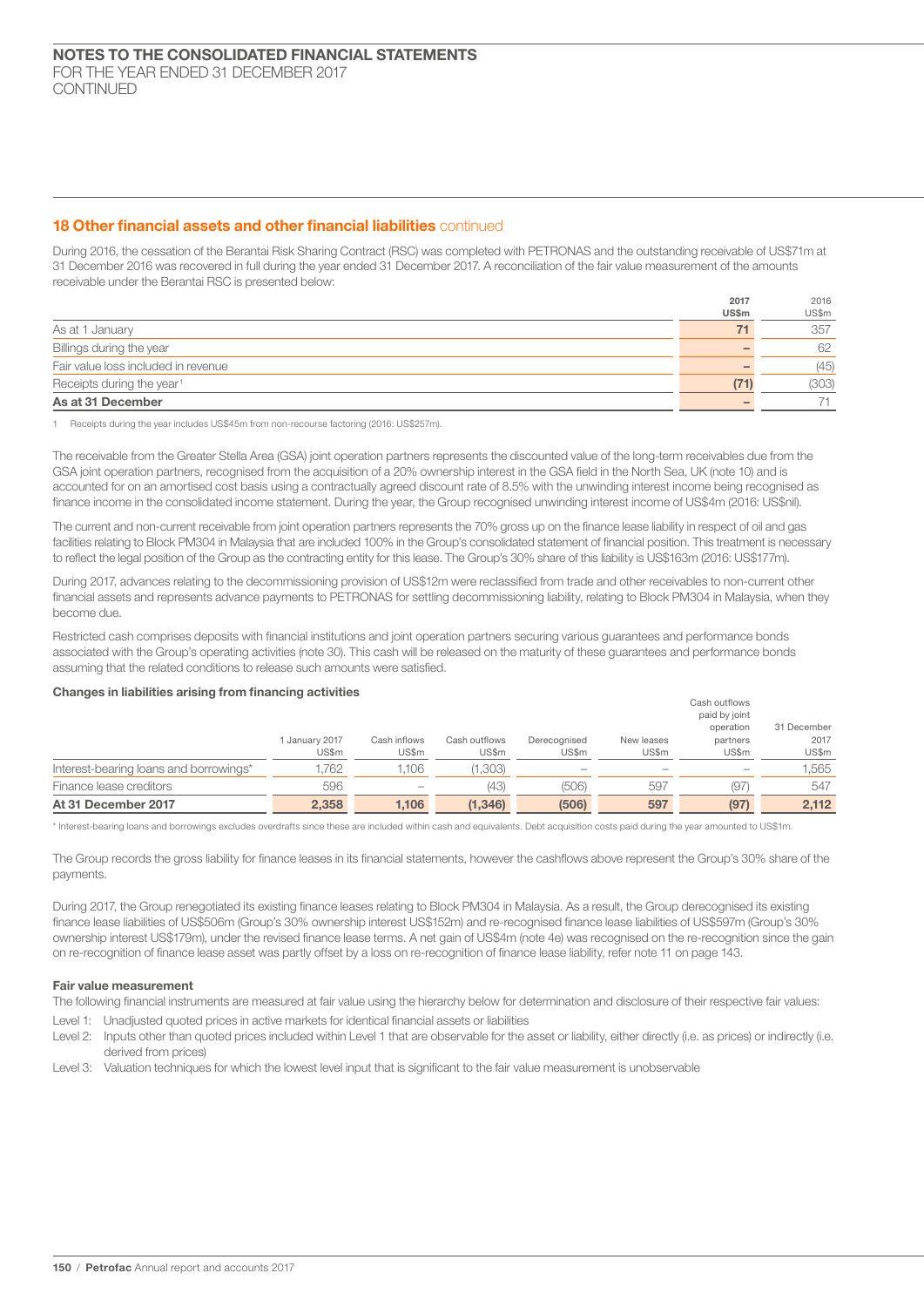Set out below is a comparison of the carrying amounts and fair values of financial instruments as at 31 December:

|                                                                              | Level              | Carrying amount          |                          | Fair value               |                |
|------------------------------------------------------------------------------|--------------------|--------------------------|--------------------------|--------------------------|----------------|
|                                                                              |                    | 2017<br>US\$m            | 2016<br>US\$m            | 2017<br>US\$m            | 2016<br>US\$m  |
| <b>Financial assets</b>                                                      |                    |                          |                          |                          |                |
| Cash and short-term deposits                                                 | Level 2            | 967                      | 1,167                    | 967                      | 1,167          |
| Restricted cash                                                              | Level <sub>2</sub> | 49                       | 47                       | 49                       | 47             |
| Receivable from joint operation partners for finance leases                  | Level 2            | 381                      | 414                      | 381                      | 414            |
| Receivable from the Greater Stella Area joint operation partners             | Level 2            | 124                      | $\overline{\phantom{0}}$ | 124                      |                |
| Pánuco deferred consideration                                                | Level 3            | 88                       |                          | 88                       |                |
| Receivable in respect of the development of the Greater Stella Area          | Level 3            |                          | 276                      |                          | 276            |
| Receivable under Berantai RSC                                                | Level 2            |                          | 71                       |                          | 71             |
| Euro forward currency contracts – designated as cash flow hedge              | Level 2            | 43                       | 47                       | 43                       | 47             |
| Kuwaiti dinar forward currency contracts - designated as cash flow hedge     | Level 2            | -                        | $\overline{1}$           |                          | 1              |
| Sterling forward currency contracts - designated as cash flow hedge          | Level <sub>2</sub> | 1                        | 3                        | 1                        | 3              |
| Sterling forward currency contracts - undesignated                           | Level 2            | 1                        | 5                        | 1                        | 5              |
| <b>Financial liabilities</b>                                                 |                    |                          |                          |                          |                |
| Interest-bearing loans and borrowings                                        |                    |                          |                          |                          |                |
| <b>Senior Notes</b>                                                          | Level 2            | 676                      | 674                      | 677                      | 677            |
| Term Ioans                                                                   | Level <sub>2</sub> | 198                      | 300                      | 200                      | 300            |
| <b>Revolving Credit Facility</b>                                             | Level <sub>2</sub> | 550                      | 637                      | 555                      | 645            |
| <b>Export Credit Agency funding</b>                                          | Level <sub>2</sub> | 124                      | 129                      | 133                      | 140            |
| <b>Bank overdrafts</b>                                                       | Level <sub>2</sub> | 31                       | 44                       | 31                       | 44             |
| Finance lease creditors                                                      | Level <sub>2</sub> | 547                      | 596                      | 547                      | 596            |
| Interest payable                                                             | Level 2            | 12                       | 14                       | 12                       | 14             |
| Oil derivative                                                               | Level <sub>2</sub> | $\overline{2}$           | $\overline{2}$           | $\overline{2}$           | $\overline{2}$ |
| Euro forward currency contracts - designated as cash flow hedge              | Level <sub>2</sub> | 11                       | 45                       | 11                       | 45             |
| Malaysian ringgit forward currency contracts - designated as cash flow hedge | Level 2            | 1                        | 15                       | $\blacktriangleleft$     | 15             |
| Kuwaiti dinar forward currency contracts - designated as cash flow hedge     | Level <sub>2</sub> | 12                       | 30                       | 12                       | 30             |
| Japanese yen forward currency contracts - designated as cash flow hedge      | Level 2            | $\overline{\phantom{0}}$ | 5                        | $\qquad \qquad -$        | 5              |
| Sterling forward currency contracts - designated as cash flow hedge          | Level <sub>2</sub> | -                        | 5                        | $\overline{\phantom{0}}$ | 5              |
| Sterling forward currency contracts - undesignated                           | Level <sub>2</sub> | 9                        | 1                        | 9                        | 1              |
| Euro forward currency contracts - undesignated                               | Level <sub>2</sub> |                          | $\overline{c}$           |                          | $\overline{2}$ |
| Kuwaiti dinar forward currency contracts - undesignated                      | Level <sub>2</sub> | $\qquad \qquad -$        | $\overline{1}$           | $\overline{\phantom{0}}$ | $\mathbf{1}$   |

The Group considers that the carrying amounts of trade and other receivables, work-in-progress, trade and other payables, other current and non-current financial assets and liabilities approximate their fair values and are therefore excluded from the above table.

The fair value of the financial assets and liabilities is included at the amount at which the instrument could be exchanged in a current transaction between willing parties, other than in a forced or liquidation sale.

The following methods and assumptions were used to estimate the fair values:

- The Group enters into derivative financial instruments with various counterparties, principally financial institutions with investment grade credit ratings. Derivatives valued using valuation techniques with market observable inputs are mainly foreign exchange forward contracts and oil derivatives. Externally provided sources of quoted market prices have been used to determine the fair values of forward currency contracts and oil derivatives.
- The fair values of long-term interest-bearing loans and borrowings and finance lease creditors are equivalent to their amortised costs determined as the present value of discounted future cash flows using the effective interest rate.
- The Pánuco deferred consideration, discounted using a post-tax rate of 9.5%, represents deferred consideration recoverable over a period of 12 years and is primarily contingent upon the Pánuco Production Enhancement Contract (PEC) being migrated to a Production Sharing Contract (PSC). The carrying amount of the deferred consideration is not considered to be sensitive to any changes to these inputs since the terms of the deferred consideration ensure that the Group will recover the carrying amount of the deferred consideration over the 12 year period.

| <b>19 Inventories</b>    |              |       |
|--------------------------|--------------|-------|
|                          | 2017         | 2016  |
|                          | <b>US\$m</b> | US\$m |
| Crude oil                |              |       |
| Stores and raw materials |              |       |
|                          |              |       |

During 2017, inventories having a carrying amount of US\$2m (note 10) relating to the Santuario Production Enhancement Contract (PEC) in Mexico were derecognised and converted to a 36% ownership interest in a Production Sharing Contract (PSC). Inventories relating to the FPSO Opportunity vessel were impaired during the year and an impairment charge of US\$1m (2016: US\$nil) was recognised as an exceptional item in the consolidated income statement (note 5).

Included within cost of sales in the consolidated income statement are costs of inventories expensed of US\$97m (2016: US\$115m).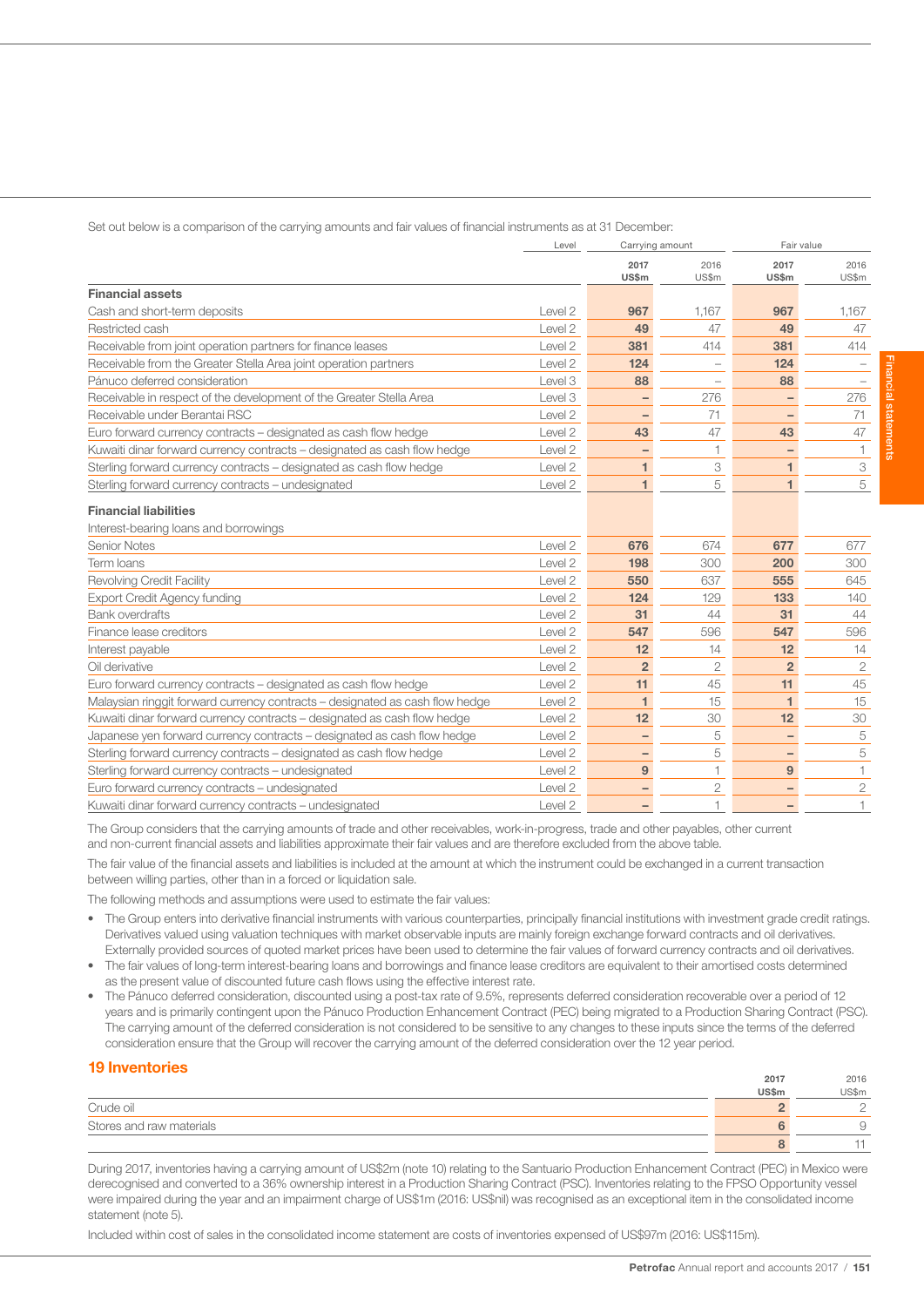## 20 Work in progress and billings in excess of cost and estimated earnings

|                                                   | 2017         | 2016      |
|---------------------------------------------------|--------------|-----------|
|                                                   | <b>US\$m</b> | US\$m     |
| Cost and estimated earnings                       | 22,799       | 25,161    |
| Less: billings                                    | (20, 576)    | (22, 979) |
| Work in progress                                  | 2,223        | 2,182     |
| <b>Billings</b>                                   | 5,897        | 288       |
| Less: cost and estimated earnings                 | (5,699)      | (244)     |
| Billings in excess of cost and estimated earnings | 198          | 44        |
|                                                   |              |           |
| Total cost and estimated earnings                 | 28,498       | 25,405    |
| <b>Total billings</b>                             | 26,473       | 23,267    |

## 21 Trade and other receivables

|                                           | 2017  | 2016  |
|-------------------------------------------|-------|-------|
|                                           | US\$m | US\$m |
| Trade receivables                         | 1,108 | 1,377 |
| Retentions receivables                    | 379   | 305   |
| Advances                                  | 261   | 293   |
| Prepayments and deposits                  | 35    | 28    |
| Receivables from joint operation partners | 96    | 50    |
| Other receivables                         | 141   | 109   |
|                                           | 2,020 | 2.162 |

Trade receivables are non-interest bearing and credit terms are generally granted to customers on 30 to 60 days' basis. Trade receivables are reported net of provision for impairment. The movements in the provision for impairment against trade receivables are as follows:

|                                | 2017       |              |       |                                       | 2016       |       |
|--------------------------------|------------|--------------|-------|---------------------------------------|------------|-------|
|                                | Specific   | General      |       | Specific                              | General    |       |
|                                | impairment | impairment   | Total | impairment                            | impairment | Total |
|                                | US\$m      | <b>US\$m</b> | US\$m | US\$m                                 | US\$m      | US\$m |
| At 1 January                   | 11         |              | 13    |                                       |            | 12    |
| Charge/(reversal) for the year |            | (1)          |       | $\hspace{1.0cm} \rule{1.5cm}{0.15cm}$ |            |       |
| Amounts written off            |            |              |       | $\overline{\phantom{a}}$              |            |       |
| At 31 December                 | 13         |              | 14    |                                       |            | 13    |

At 31 December, the analysis of trade receivables is as follows:

|                            | Neither past                 | Number of days past due |                            |                            |                             |                               |                          |                |
|----------------------------|------------------------------|-------------------------|----------------------------|----------------------------|-----------------------------|-------------------------------|--------------------------|----------------|
|                            | due nor<br>impaired<br>US\$m | < 30<br>days<br>US\$m   | $31 - 60$<br>days<br>US\$m | $61 - 90$<br>days<br>US\$m | $91 - 120$<br>days<br>US\$m | $121 - 360*$<br>days<br>US\$m | $>360*$<br>days<br>US\$m | Total<br>US\$m |
| Unimpaired                 | 769                          | 84                      | 59                         | 19                         | 3                           | 39                            | 110                      | 1,083          |
| Impaired                   |                              | $\qquad \qquad$         |                            | -                          | 4                           | 20                            | 15                       | 39             |
|                            | 769                          | 84                      | 59                         | 19                         |                             | 59                            | 125                      | 1.122          |
| Less: impairment provision |                              | $\qquad \qquad$         |                            |                            |                             | (1)                           | (13)                     | (14)           |
| Net trade receivables 2017 | 769                          | 84                      | 59                         | 19                         |                             | 58                            | 112                      | 1,108          |
| Unimpaired                 | 1.049                        | 78                      | 55                         | 21                         | 25                          | 64                            | 70                       | 1,362          |
| Impaired                   | $\overline{\phantom{0}}$     |                         | $\overline{\phantom{a}}$   | $\hspace{0.05cm}$          |                             | 16                            | 10                       | 28             |
|                            | 1,049                        | 79                      | 55                         | 21                         | 26                          | 80                            | 80                       | 1,390          |
| Less: impairment provision |                              | (1)                     | -                          |                            |                             | (3)                           | (9)                      | (13)           |
| Net trade receivables 2016 | 1.049                        | 78                      | 55                         | 21                         | 26                          | 77                            | 71                       | 1,377          |

\* Included within these aged trade receivables at 31 December 2017 are US\$96m in the Engineering & Construction reporting segment which will be recovered from the customers as part of the final settlement on the projects. Management reviewed the recoverability of these receivables and concluded that these will be recovered in full and no impairment provision is necessary at the end of the reporting period.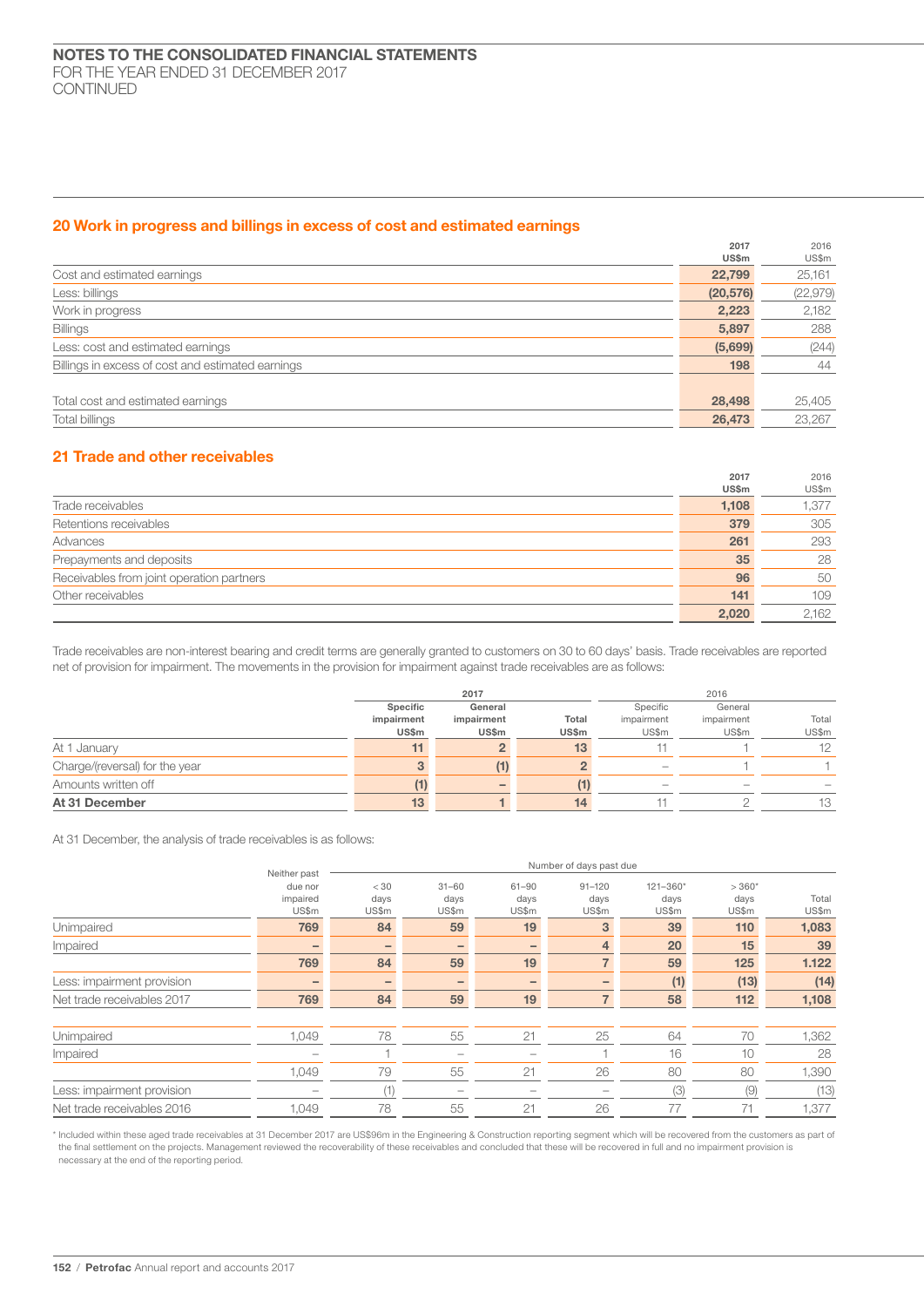The credit quality of trade receivables that are neither past due nor impaired is assessed by management with reference to the historic payment track records of the counterparties together with the relevant current information.

In the ordinary course of business in engineering, procurement and construction project execution services contracts, customers retain amounts of progress billings (retentions receivables) that are not paid until the satisfaction of conditions specified in the contract for the payment of such amounts or until defects have been rectified.

During 2017, trade receivables amounting to US\$128m (note 10) relating to the Santuario Production Enhancement Contract (PEC) in Mexico were derecognised and converted to a 36% ownership interest in Production Sharing Contract (PSC). Also trade receivables of US\$12m relating to advance payments to PETRONAS for settling decommissioning liabilities relating to Block PM304 in Malaysia when they become due, were reclassified to non-current other financial assets, note 18 (2016: trade and other receivables of US\$78m were reclassified to assets held for sale, note 14).

Advances represent payments made to certain subcontractors for projects in progress, that will be adjusted against the future progress billings by the subcontractors.

Receivables from joint operation partners are amounts recoverable from partners on Block PM304, Santuario PSC and on consortium contracts in the Engineering & Construction reporting segment.

Other receivables mainly consist of Value Added Tax recoverable of US\$77m (2016: US\$66m).

All trade and other receivables are expected to be settled in cash. Certain trade and other receivables will be settled in cash using currencies other than the reporting currency of the Group, and will be largely paid in sterling, euros and Kuwaiti dinars.

## 22 Cash and short-term deposits

|                              | 2017         | 2016  |
|------------------------------|--------------|-------|
|                              | <b>US\$m</b> | US\$m |
| Cash at bank and in hand     | 808          | 009   |
| Short-term deposits          | 159          | 158   |
| Total cash and bank balances | 967          | ,167  |

Short-term deposits are made for varying periods of between one day and three months depending on the immediate cash requirements of the Group, and earn interest at respective short-term deposit rates. The fair value of cash and bank balances is US\$967m (2016: US\$1,167m).

For the purposes of the consolidated statement of cash flows, cash and cash equivalents comprise the following:

|                           | 2017         | 2016  |
|---------------------------|--------------|-------|
|                           | <b>US\$m</b> | US\$m |
| Cash at bank and in hand  | 808          | ,009  |
| Short-term deposits       | 159          | 158   |
| Bank overdrafts (note 27) | (31)         | (44)  |
|                           | 936          | 1.123 |

## 23 Share capital

The share capital of the Company as at 31 December was as follows:

|                                                                                                     | 2017<br><b>US\$m</b> | 2016<br>US\$m |
|-----------------------------------------------------------------------------------------------------|----------------------|---------------|
| Authorised                                                                                          |                      |               |
| 750,000,000 ordinary shares of US\$0.020 each (2016: 750,000,000 ordinary shares of US\$0.020 each) | 15                   | 15            |
|                                                                                                     |                      |               |
| Issued and fully paid                                                                               |                      |               |
| 345,912,747 ordinary shares of US\$0.020 each (2016: 345,912,747 ordinary shares of US\$0.020 each) |                      |               |

There was no movement in the number of issued and fully paid ordinary shares during the year.

The share capital comprises only one class of ordinary shares. The ordinary shares carry a voting right and the right to a dividend.

Share premium: The balance on the share premium account represents the amount received in excess of the nominal value of the ordinary shares.

Capital redemption reserve: The balance on the capital redemption reserve represents the aggregated nominal value of the ordinary shares repurchased and cancelled.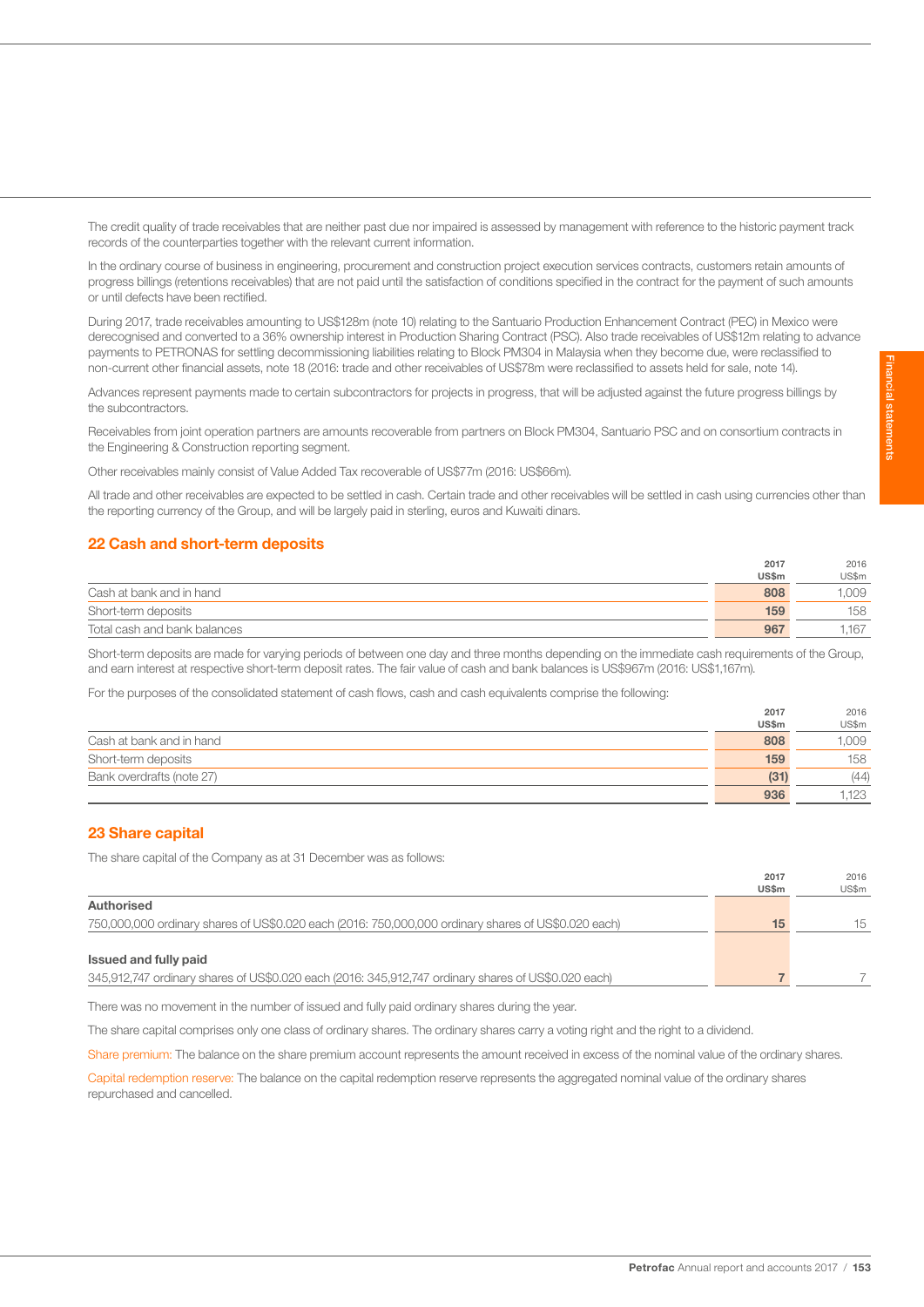## 24 Treasury shares

For the purpose of making awards under the Group's share-based payment plans, shares in the Company are purchased and held by the Petrofac Employee Benefit Trust and the Petrofac Joint Venture Companies Employee Benefit Trust. These shares have been classified in the consolidated statement of financial position as treasury shares within equity.

The movements in total treasury shares are shown below:

|                                             | 2017          |              |             | 2016  |
|---------------------------------------------|---------------|--------------|-------------|-------|
|                                             | Number        | <b>US\$m</b> | Number      | US\$m |
| At 1 January                                | 5,932,474     | 105          | 6.015.520   | 111   |
| Treasury shares purchased during the year   | 3.406.314     | 39           | 2.673.796   | 36    |
| Share-based payments vested during the year | (3, 112, 413) | (42)         | (2,756,842) | (42)  |
| At 31 December                              | 6,226,375     | 102          | 5.932.474   | 105   |

Shares vested during the year include dividend shares of 303,554 shares (2016: 186,369 shares).

## 25 Share-based payment plans

## Performance Share Plan (PSP)

Under the PSP, share awards are granted to Executive Directors and a restricted number of other senior executives of the Group. The shares vest at the end of three years subject to continued employment and the achievement of certain pre-defined market and non-market-based performance conditions. The Group revised its PSP during 2017, and the market performance based element of new awards will be 70% dependent on the total shareholder return (TSR) of the Group compared with an index composed of selected relevant companies (for earlier awards TSR was 50%). The fair value of the shares vesting under this portion of the award is determined by an independent valuer using a Monte Carlo simulation model taking into account the terms and conditions of the plan rules and using the following assumptions at the date of grant:

|                                                                 | <b>Executive</b><br><b>Directors</b> | Other<br>participants | All<br>participants | AII<br>participants | All<br>participants |
|-----------------------------------------------------------------|--------------------------------------|-----------------------|---------------------|---------------------|---------------------|
|                                                                 | 2017                                 | 2017                  | 2016                | 2015                | 2014                |
|                                                                 | awards                               | awards                | awards              | awards              | awards              |
| Expected share price volatility                                 |                                      |                       |                     |                     |                     |
| (based on median of comparator group's three-year volatilities) | 39.1%                                | 39.1%                 | 31.9%               | 28.5%               | 32.7%               |
| Share price correlation with comparator group                   | 26.6%                                | 26.6%                 | 28.9%               | 26.4%               | 40.4%               |
| Risk-free interest rate                                         | 0.2%                                 | 0.2%                  | 0.6%                | 0.7%                | $1.2\%$             |
| Expected life of share award                                    | 3 years                              | 3 years               | 3 years             | 3 years             | 3 years             |
| Fair value of TSR portion                                       | 99 <sub>p</sub>                      | 124 <sub>D</sub>      | 747 <sub>p</sub>    | 562 <sub>p</sub>    | 827p                |

The non-market-based condition governing the vesting of the remaining 30% of the 2017 awards is subject to achieving certain strategic targets i.e. cumulative Engineering & Construction business performance net income, cumulative Engineering & Production Services business performance net income, cumulative divestment proceeds and cumulative cash conversion over a three-year period. Each strategic target accounts for 7.5% for the purposes of awards vesting. For earlier awards 50% of the total award is subject to achieving between 0.0% and 7.5% earnings per share (EPS) growth targets over a three-year period. The fair value of the equity-settled award relating to the non-market-based condition is estimated, based on the quoted closing market price of the Company's ordinary shares at the date of grant with an assumed annual vesting rate built into the calculation (subsequently trued up to the end of the reporting period on the actual leaver rate during the period from award date to the end of the reporting period) over the three-year vesting period of the plan.

## Deferred Bonus Share Plan (DBSP)

Under the DBSP selected employees are required to defer a proportion of their annual cash bonus into Company shares ('Invested Shares'). Following such an award, the Company will generally grant the participant an additional award of shares ('Matching Shares') bearing a specified ratio to the number of Invested Shares, typically a 1:1 ratio. Subject to a participant's continued employment, Invested and Matching Share awards may either vest 100% on the third anniversary of the grant date; or alternatively, vest one-third on the first anniversary of the grant, one-third on the second anniversary and the final proportion on the third anniversary of the grant date.

At the end of the reporting period the value of bonuses to be settled by shares cannot be determined until the Remuneration Committee has approved the portion of the employee bonuses to be settled in shares. Once the portion of the bonus to be settled in shares is determined, the final bonus liability to be settled in shares is transferred to the reserve for share-based payments. The costs relating to Matching Shares are recognised over the corresponding vesting period and the fair values of the equity-settled Matching Shares granted to employees are based on the quoted closing market price at the date of grant with the charge to the consolidated income statement adjusted to reflect the expected vesting rate of the plan.

## Share Incentive Plan (SIP)

All UK employees, including UK Executive Directors, are eligible to participate in the SIP. Employees may invest up to sterling £1,800 per tax year of gross salary (or, if lower, 10% of salary) to purchase ordinary shares in the Company. There is no holding period for these shares.

## Restricted Share Plan (RSP)

Selected employees are allocated grants of shares on an ad hoc basis. The RSP is primarily, but not exclusively, used to make awards to individuals who join the Group part way through the year, having left accrued benefits with a previous employer. The fair values of the awards granted under the RSP at various grant dates during the year are based on the quoted market price at the date of grant adjusted for an assumed vesting rate over the relevant vesting period.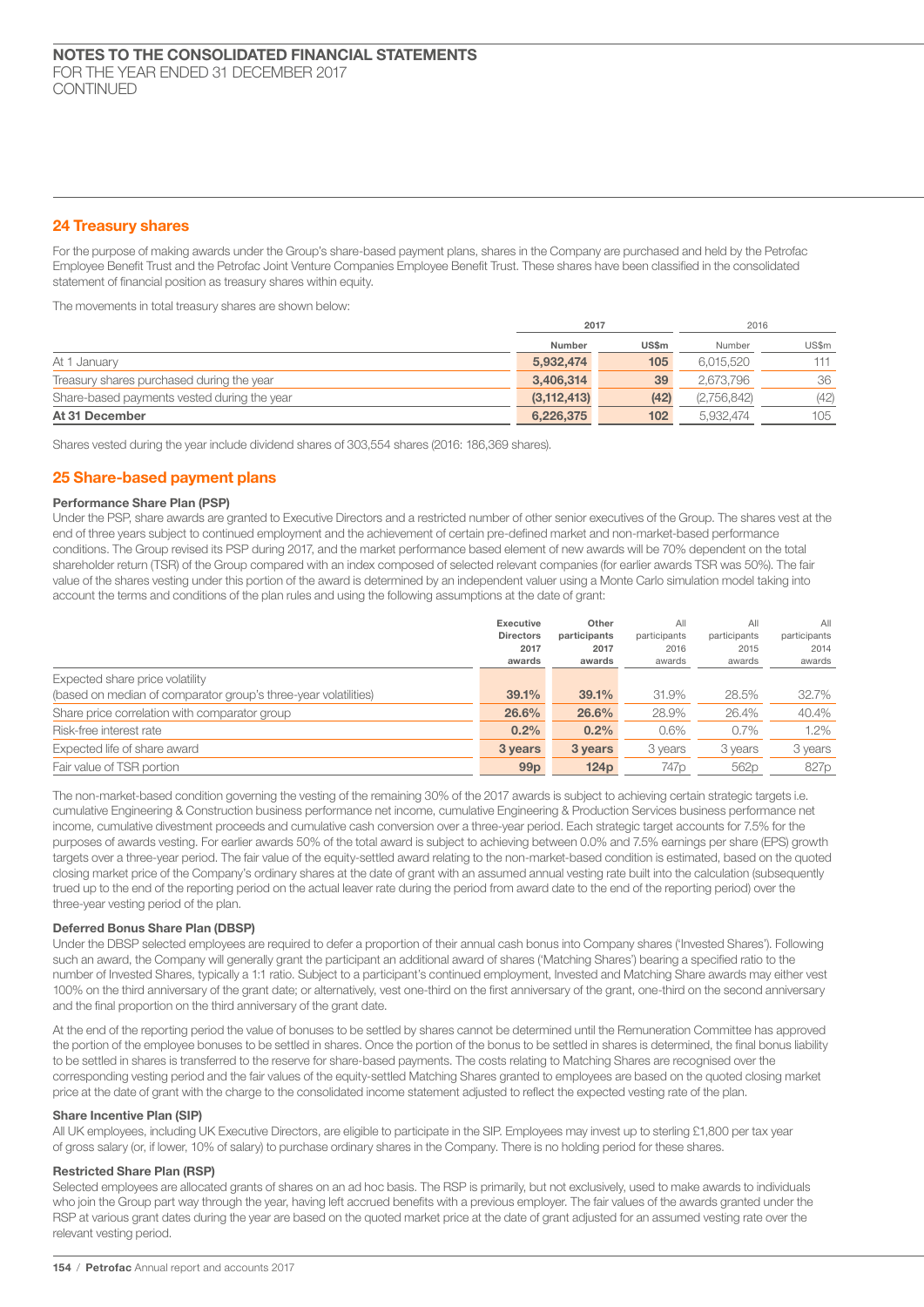#### Share-based payment plans information

The details of the fair values and assumed vesting rates of the share-based payment plans are below:

|             |                         | PSP (non-market based condition)                                |                          |                            |                         |                          |                         | <b>DBSP</b>             |                         | <b>RSP</b>              |
|-------------|-------------------------|-----------------------------------------------------------------|--------------------------|----------------------------|-------------------------|--------------------------|-------------------------|-------------------------|-------------------------|-------------------------|
|             |                         | 2017: other participants<br>Earlier awards:<br>all participants |                          | <b>Executive Directors</b> |                         | October awards           |                         |                         |                         |                         |
|             | Fair value<br>per share | Assumed<br>vesting rate                                         | Fair value<br>per share  | Assumed<br>vesting rate    | Fair value<br>per share | Assumed<br>vesting rate  | Fair value<br>per share | Assumed<br>vesting rate | Fair value<br>per share | Assumed<br>vesting rate |
| 2017 awards | 441 <sub>p</sub>        | 95.0%                                                           | 353p                     | 95.0%                      |                         | -                        | 839 <sub>p</sub>        | 94.8%                   | 572p                    | 95.0%                   |
| 2016 awards | 982p                    | $0.0\%$                                                         | $\sim$                   | $\hspace{0.05cm}$          | 911 <sub>p</sub>        | $0.0\%$                  | 982p                    | 88.6%                   | 859 <sub>p</sub>        | 91.9%                   |
| 2015 awards | 890 <sub>p</sub>        | $0.0\%$                                                         | $\overline{\phantom{a}}$ | $\overline{\phantom{a}}$   | -                       | $\overline{\phantom{0}}$ | 890 <sub>p</sub>        | 85.7%                   | 927p                    | 95.0%                   |
| 2014 awards | .376p                   | $0.0\%$                                                         | $\overline{\phantom{a}}$ | $\overline{\phantom{a}}$   | -                       | -                        | 1,376p                  | 79.9%                   | 1,157p                  | 76.5%                   |

The following table shows the movements in the number of shares held under the share-based payment plans outstanding but not exercisable:

|                            | <b>PSP</b>     |                | <b>DBSP</b>     |                 | <b>RSP</b>     |                | Total          |                |
|----------------------------|----------------|----------------|-----------------|-----------------|----------------|----------------|----------------|----------------|
|                            | 2017<br>Number | 2016<br>Number | 2017<br>*Number | 2016<br>*Number | 2017<br>Number | 2016<br>Number | 2017<br>Number | 2016<br>Number |
| Outstanding at 1 January   | 1.457.306      | .484.976       | 5.055.234       | 5,352,633       | 397,891        | 268,345        | 6,910,431      | 7,105,954      |
| Granted during the year    | 1,213,622      | 751.664        | 3.087.292       | 2.560.678       | 65,983         | 312.262        | 4.366.897      | 3,624,604      |
| Vested during the year     |                | -              | (2,727,254)     | (2,469,065)     | (161, 638)     | (163,393)      | (2,888,892)    | (2,632,458)    |
| Forfeited during the year  | (403, 010)     | (779,334)      | (254, 284)      | (389,012)       | (25, 964)      | (19, 323)      | (683, 258)     | (1, 187, 669)  |
| Outstanding at 31 December | 2,267,918      | 1,457,306      | 5,160,988       | 5,055,234       | 276,272        | 397,891        | 7,705,178      | 6,910,431      |

\*Includes Invested and Matching Shares.

The number of shares still outstanding but not exercisable at 31 December for each award is as follows:

|              | <b>PSP</b> |                          | <b>DBSP</b> |           | <b>RSP</b> |         | Total     |           |
|--------------|------------|--------------------------|-------------|-----------|------------|---------|-----------|-----------|
|              | 2017       | 2016                     | 2017        | 2016      | 2017       | 2016    | 2017      | 2016      |
|              | Number     | Number                   | *Number     | *Number   | Number     | Number  | Number    | Number    |
| 2017 awards  | 1,213,622  | $\overline{\phantom{0}}$ | 2,925,254   | -         | 65,983     |         | 4,204,859 |           |
| 2016 awards  | 540,266    | 623,237                  | 1,406,064   | 2,362,804 | 190,594    | 312,262 | 2,136,924 | 3,298,303 |
| 2015 awards  | 514.030    | 567.548                  | 829,670     | .848.146  | 19,695     | 45,154  | 1,363,395 | 2,460,848 |
| 2014 awards  |            | 266.521                  | -           | 844.284   | -          | 40.475  | -         | 1,151,280 |
| Total awards | 2.267.918  | .457.306                 | 5.160,988   | 5.055.234 | 276,272    | 397.891 | 7.705.178 | 6,910,431 |

\* Includes Invested and Matching Shares.

All Value Creation Plan (VCP) awards lapsed in 2016 and hence are excluded from the above tables.

The average share price of the Company shares during 2017 was US\$7.83, sterling equivalent of £6.06 (2016: US\$11.03, sterling equivalent of £8.18).

The number of outstanding shares excludes the 8% uplift adjustment made in respect of the EnQuest demerger and dividend shares shown below:

|                            | <b>PSP</b> |         | <b>DBSP</b> |         | <b>RSP</b> |        | Total   |         |
|----------------------------|------------|---------|-------------|---------|------------|--------|---------|---------|
|                            | 2017       | 2016    | 2017        | 2016    | 2017       | 2016   | 2017    | 2016    |
|                            | Number     | Number  | *Number     | *Number | Number     | Number | Number  | Number  |
| EnQuest 8% uplift          |            |         |             | 318     |            | 83     |         | 401     |
| Dividend shares            | 199.135    | 134.947 | 573.987     | 471.745 | 25,204     | 14,405 | 798,326 | 621,097 |
| Outstanding at 31 December | 199.135    | 134.947 | 573.987     | 472.063 | 25,204     | 14.488 | 798,326 | 621.498 |

\* Includes Invested and Matching Shares.

The charge in respect of share-based payment plans recognised in the consolidated income statement is as follows:

|                                     | <b>PSP</b>   |       | *DBSP        |                          | <b>RSP</b>   |       | Total        |       |
|-------------------------------------|--------------|-------|--------------|--------------------------|--------------|-------|--------------|-------|
|                                     | 2017         | 2016  | 2017         | 2016                     | 2017         | 2016  | 2017         | 2016  |
|                                     | <b>US\$m</b> | US\$m | <b>US\$m</b> | US\$m                    | <b>US\$m</b> | US\$m | <b>US\$m</b> | US\$m |
| Share-based payment charge/(credit) |              |       |              | $\overline{\phantom{a}}$ |              |       |              |       |

\* Represents the charge on Matching Shares only.

The Group has recognised a total charge of US\$19m (2016: US\$17m) in the consolidated income statement during the year relating to the above employee share-based plans (see note 4d) which has been transferred to the reserve for share-based payments along with US\$16m of the bonus liability accrued for the year ended 31 December 2016 which has been settled in shares granted during the year (2016: 2015 bonus of US\$17m).

For further details on the above employee share-based payment schemes refer to pages 95 to 98, 100 and 105 of the Directors' remuneration report.

Financial statements Financial statements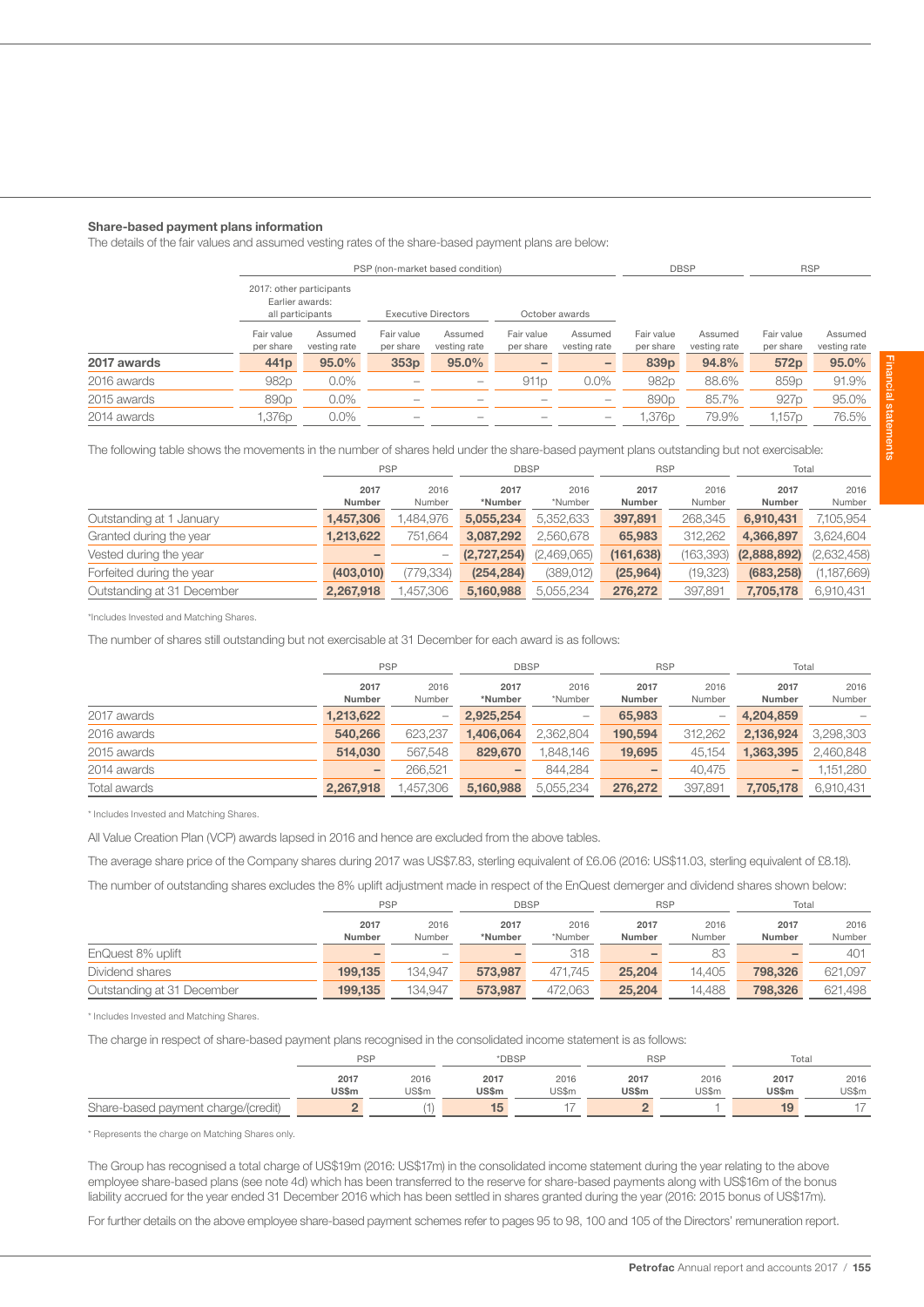## 26 Other reserves

|                                                                                                              | Net unrealised<br>gains/(losses)<br>on derivatives<br>US\$m | Net unrealised<br>gains/(losses)<br>on available-for-<br>sale investment<br>US\$m | Foreign<br>currency<br>translation<br>US\$m | Reserve for<br>share-based<br>payments<br>US\$m | Total<br>US\$m |
|--------------------------------------------------------------------------------------------------------------|-------------------------------------------------------------|-----------------------------------------------------------------------------------|---------------------------------------------|-------------------------------------------------|----------------|
| Balance at 1 January 2016                                                                                    | (65)                                                        | (16)                                                                              | (51)                                        | 95                                              | (37)           |
| Net gains on maturity of cash flow hedges recycled in the year                                               | (3)                                                         |                                                                                   |                                             |                                                 | (3)            |
| Net changes in fair value of derivatives and financial assets designated<br>as cash flow hedges              | 49                                                          |                                                                                   |                                             |                                                 | 49             |
| Unrealised loss on the fair value of available-for-sale investment<br>reclassified during the year (note 17) |                                                             | 16                                                                                |                                             |                                                 | 16             |
| Foreign currency translation                                                                                 |                                                             |                                                                                   | 31                                          |                                                 | 31             |
| Foreign currency losses recycled to consolidated income statement<br>upon disposal of a subsidiary (note 5)  |                                                             |                                                                                   | 11                                          |                                                 | 11             |
| Share-based payments charge (note 25)                                                                        |                                                             |                                                                                   |                                             | 17                                              | 17             |
| Transfer during the year (note 25)                                                                           |                                                             |                                                                                   |                                             | 17                                              | 17             |
| Shares vested during the year                                                                                |                                                             |                                                                                   |                                             | (39)                                            | (39)           |
| Income tax on share-based payments reserve                                                                   |                                                             |                                                                                   |                                             | (1)                                             | (1)            |
| Balance at 31 December 2016                                                                                  | (19)                                                        |                                                                                   | (9)                                         | 89                                              | 61             |
| Attributable to:                                                                                             |                                                             |                                                                                   |                                             |                                                 |                |
| Petrofac Limited shareholders                                                                                | (7)                                                         |                                                                                   | (9)                                         | 89                                              | 73             |
| Non-controlling interests                                                                                    | (12)                                                        |                                                                                   |                                             |                                                 | (12)           |
| Balance at 31 December 2016                                                                                  | (19)                                                        |                                                                                   | (9)                                         | 89                                              | 61             |
| Balance at 1 January 2017                                                                                    | (19)                                                        |                                                                                   | (9)                                         | 89                                              | 61             |
| Net losses on maturity of cash flow hedges recycled in the year                                              | 13                                                          |                                                                                   |                                             |                                                 | 13             |
| Net changes in fair value of derivatives and financial assets designated<br>as cash flow hedges              | 46                                                          |                                                                                   |                                             |                                                 | 46             |
| Foreign currency translation                                                                                 |                                                             |                                                                                   | (9)                                         |                                                 | (9)            |
| Share-based payments charge (note 25)                                                                        |                                                             |                                                                                   | $\overline{\phantom{a}}$                    | 19                                              | 19             |
| Transfer during the year (note 25)                                                                           |                                                             |                                                                                   |                                             | 16                                              | 16             |
| Shares vested during the year                                                                                |                                                             |                                                                                   |                                             | (38)                                            | (38)           |
| Income tax on share-based payments reserve                                                                   |                                                             |                                                                                   |                                             |                                                 | $\mathbf{1}$   |
| Balance at 31 December 2017                                                                                  | 40                                                          |                                                                                   | (18)                                        | 87                                              | 109            |
| Attributable to:                                                                                             |                                                             |                                                                                   |                                             |                                                 |                |
| Petrofac Limited shareholders                                                                                | 41                                                          |                                                                                   | (18)                                        | 87                                              | 110            |
| Non-controlling interests                                                                                    | (1)                                                         |                                                                                   |                                             |                                                 | (1)            |
| Balance at 31 December 2017                                                                                  | 40                                                          |                                                                                   | (18)                                        | 87                                              | 109            |

#### Net unrealised gains/(losses) on derivatives

The portion of gains or losses on cash flow hedging instruments that are determined to be effective hedges is included within this reserve net of related deferred tax effects. When the hedged transaction occurs or is no longer forecast to occur, the gain or loss is transferred from equity to the consolidated income statement. Realised net loss amounting to US\$13m (2016: US\$3m net gain) relating to foreign currency forward contracts and financial instruments designated as cash flow hedges have been recognised in cost of sales.

The forward currency points element and ineffective portion of derivative financial instruments relating to forward currency contracts and losses on undesignated derivatives amounting to US\$5m (2016: US\$1m) have been recognised in cost of sales.

## Net unrealised gains/(losses) on available-for-sale investment

This reserve recognises fair value changes, net of deferred tax effects on available-for-sale investment held by the Group. Realised gains and losses on the sale of available-for-sale investment are recognised as other operating income or other operating expenses in the consolidated income statement. Unrealised losses are recognised as exceptional items in the consolidated income statement.

## Foreign currency translation reserve

The assets and liabilities of operations which have a non-United States dollar functional currency are translated into the Group's reporting currency, United States dollar, at the exchange rate prevailing at the end of the reporting period. The exchange rate differences arising on the translation are recognised in other reserves in equity.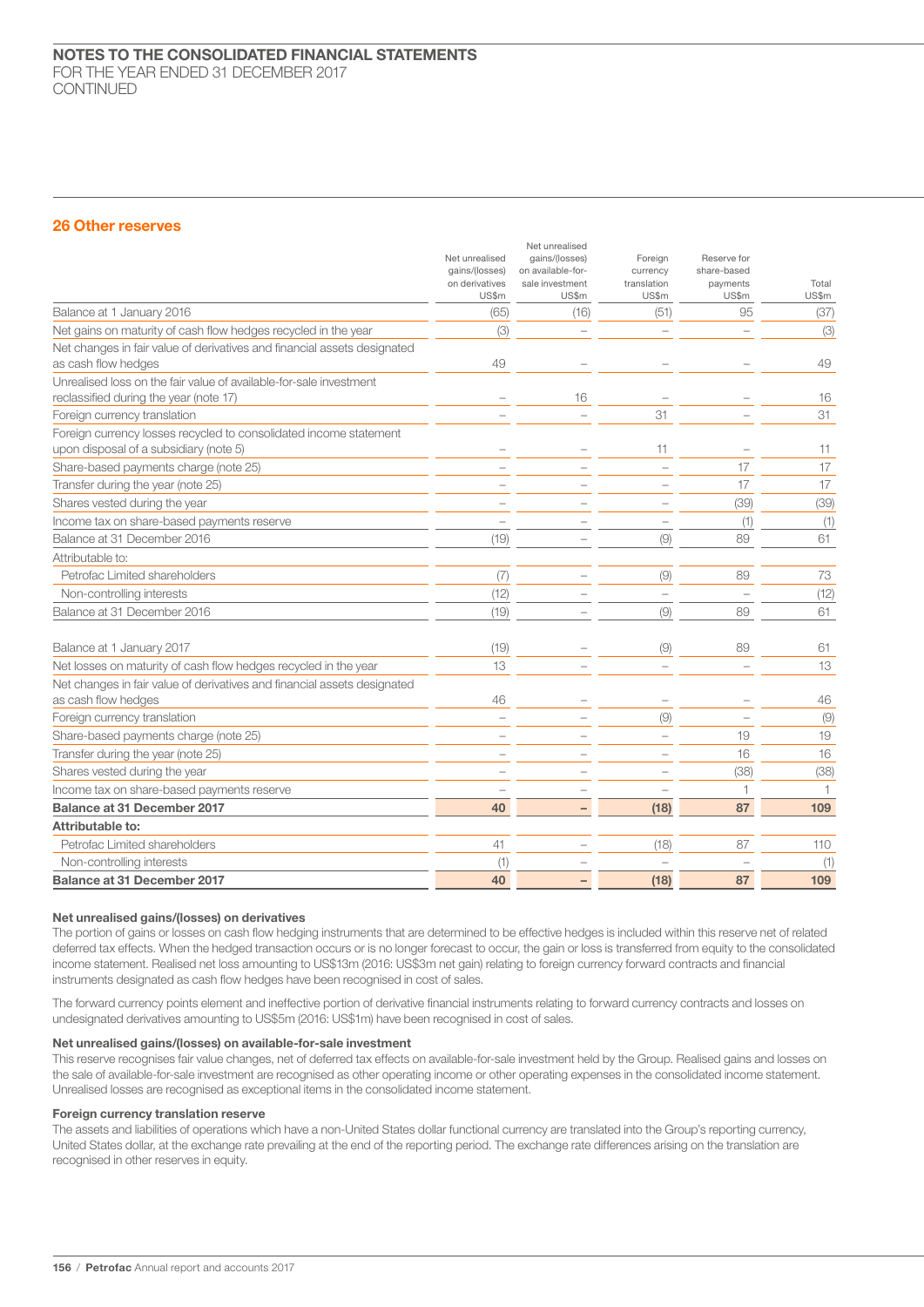#### Reserve for share-based payments

The reserve for share-based payments is used to recognise the value of equity-settled share-based payments awarded to employees and transfers out of this reserve are made upon vesting of the original share awards.

The transfer during the year reflects the transfer from accrued expenses within trade and other payables of the bonus liability in the consolidated statement of financial position relating to the year ended 2016 of US\$16m (2015 bonus of US\$17m) which has been voluntarily elected or mandatorily obliged to be settled in shares (note 25).

## 27 Interest-bearing loans and borrowings

|                                                                                                             | <b>US\$m</b> | US\$m |
|-------------------------------------------------------------------------------------------------------------|--------------|-------|
| Non-current                                                                                                 |              |       |
| <b>Senior Notes</b>                                                                                         |              | 677   |
| Revolving Credit Facility (RCF)                                                                             | 555          | 645   |
| Export Credit Agency funding (SACE and UKEF Facility)                                                       | 115          | 123   |
| Term Ioans                                                                                                  | 200          |       |
|                                                                                                             | 870          | 1,445 |
| Less: Debt acquisition costs net of accumulated amortisation and effective interest rate adjustments        | (16)         | (22)  |
|                                                                                                             | 854          | 1,423 |
| Current                                                                                                     |              |       |
| <b>Senior Notes</b>                                                                                         | 677          |       |
| Export Credit Agency funding (SACE and UKEF Facility)                                                       | 18           | 17    |
| Term Ioans                                                                                                  |              | 300   |
| <b>Bank overdrafts</b>                                                                                      | 31           | 44    |
|                                                                                                             | 726          | 361   |
| <b>Less:</b> Debt acquisition costs net of accumulated amortisation and effective interest rate adjustments | (1)          |       |
|                                                                                                             | 725          | 361   |
| Total interest-bearing loans and borrowings                                                                 | 1,579        | 1,784 |

Details of the Group's interest-bearing loans and borrowings are as follows:

## Senior Notes

Petrofac has an outstanding aggregate principal amount of US\$677m Senior Notes due in 2018 (Notes). The Group pays interest on the Senior Notes at an annual rate equal to 3.40% of the outstanding principal amount. Interest on the Notes is payable semi-annually in arrears in April and October each year.

## Revolving Credit Facility

Petrofac has a US\$1,200m committed Revolving Credit Facility with a syndicate of international banks, which is available for general corporate purposes. US\$1,000m of the facility was extended in May 2017 and will mature in June 2021. The remaining US\$200 million will mature in June 2020. As at 31 December 2017, US\$555m was drawn under this facility (2016: US\$645m).

Interest is payable on the drawn balance of the facility and in addition utilisation fees are payable depending on the level of utilisation.

### Export Credit Agency funding

In 2015, Petrofac entered into two term loan facilities guaranteed, respectively, by the Italian Export Credit Agency SACE and the UK Export Credit Agency UKEF. Drawings were made up to February 2017 and no further drawings can be made. Both facilities amortise over eight and a half years ending in 2025. As at 31 December 2017, US\$50m was drawn under the SACE facility (2016: US\$54m) and US\$83m was drawn under the UKEF facility (2016: US\$86m).

#### Term loans

In August 2016, Petrofac entered into two term loans of US\$200m and AED368m. These facilities matured and were repaid in August 2017 and November 2017 respectively.

In August 2017, Petrofac entered into two new term loans of \$100m each, which mature in February 2019 and August 2019 respectively.

#### Bank overdrafts

Bank overdrafts are drawn down in United States dollar and sterling denominations to meet the Group's working capital requirements. These are repayable on demand.

The Revolving Credit Facility, the Export Credit Agency loans facilities and the term loans (together, the Senior Loans) are subject to two financial covenants relating to leverage and interest cover. The Group was in compliance with these covenants for the year ending 31 December 2017.

The Senior Loans and the Senior Notes (together, the Senior Facilities) are senior unsecured obligations of the Company and will rank equally in right of payment with each other and with the Company's other existing and future unsecured and unsubordinated indebtedness. Petrofac International Ltd and Petrofac International (UAE) LLC irrevocably and unconditionally guarantee, jointly and severally, the due and prompt payment of all amounts at any time becoming due and payable in respect of the Senior Facilities.

2016

2017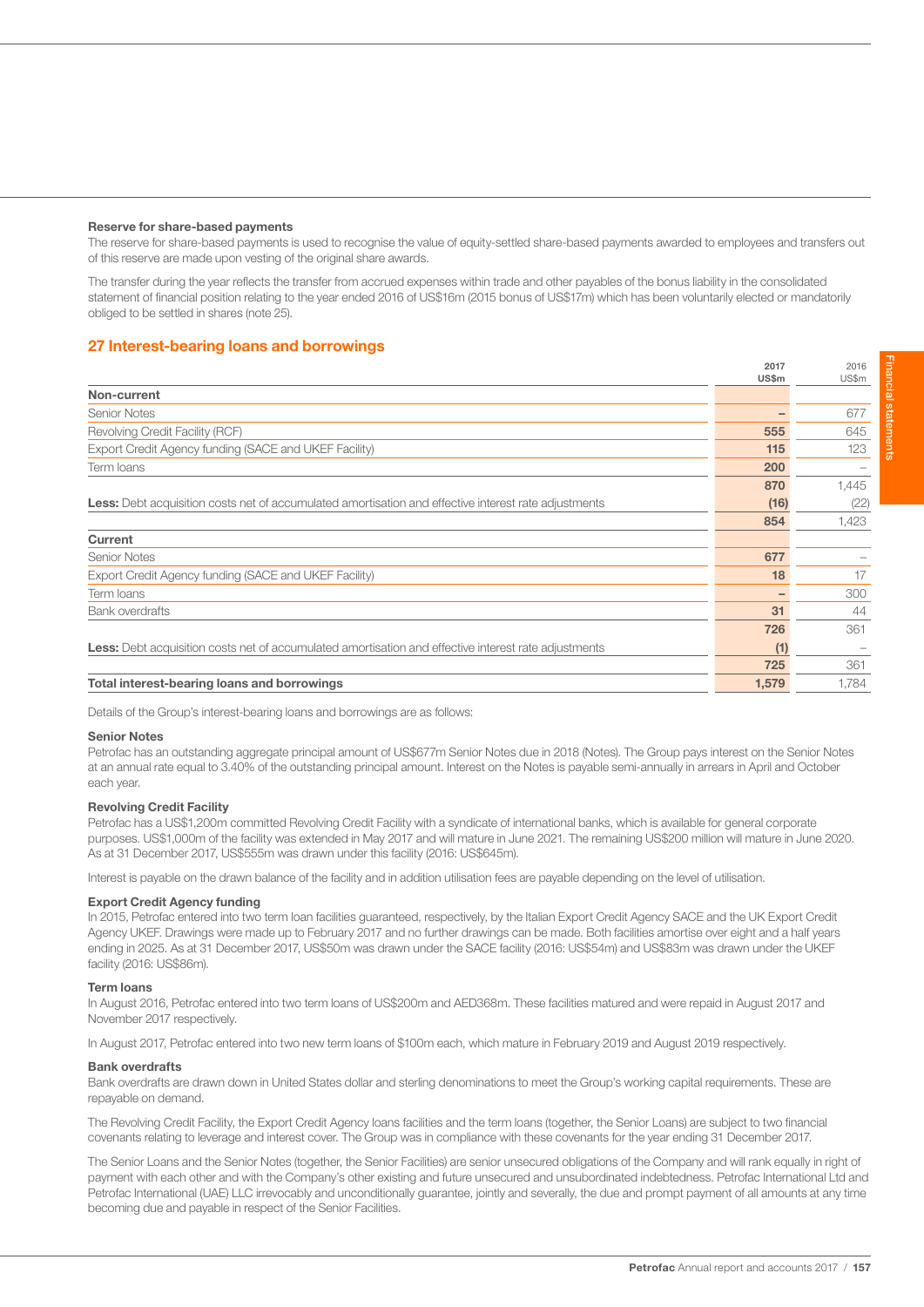## 28 Provisions

## Non-current provisions

| Revision of estimates<br>Unwinding of discount<br>Transfer to liabilities associated with assets held for sale (note 14)<br>Exchange difference<br>At 1 January 2017<br>Additions during the year | 101<br>22     | (101)<br>8<br>(21)<br>116<br>24 | 12 | (101)<br>8<br>(21)<br>(1)<br>224<br>35<br>24 |
|---------------------------------------------------------------------------------------------------------------------------------------------------------------------------------------------------|---------------|---------------------------------|----|----------------------------------------------|
| Recognised on acquisition (note 10)<br>Derecognised on migration of existing Santuario PEC to PSC (note 10)                                                                                       |               | (10)                            |    | (10)                                         |
| Paid during the year<br>Unwinding of discount<br>At 31 December 2017                                                                                                                              | (11)<br>$112$ | 138                             | 12 | (11)<br>269                                  |

## Other long-term employment benefits provision

Labour laws in the United Arab Emirates require employers to provide for other long-term employment benefits. These benefits are payable to employees on being transferred to another jurisdiction or on cessation of employment based on their final salary and number of years' service. All amounts are unfunded. The long-term employment benefits provision is based on an internal end of service benefits valuation model with the key underlying assumptions being as follows:

|                                           | Senior    | Other     |
|-------------------------------------------|-----------|-----------|
|                                           | employees | employees |
| Average number of years of future service |           |           |
| Average annual % salary increases         | 2%        | 2%        |
| Discount factor                           | 4%        | 4%        |

Senior employees are those earning a base of salary of over US\$96,000 per annum.

Discount factor used represents basis yield on US high quality corporate bonds with duration corresponding to the liability at the end of the reporting period.

## Provision for decommissioning

The decommissioning provision primarily relates to the Group's obligation for the removal of facilities and restoration of the sites at the Block PM304 in Malaysia, Chergui in Tunisia and Santuario, Magallanes and Arenque in Mexico.

The Group recognised US\$19m (note 10) of provision for decommissioning from the acquisition of a 20% ownership interest in the Greater Stella Area (GSA) field in the North Sea, UK and US\$5m (note 10) from the acquisition of a 36% ownership interest in the Santuario Production Sharing Contract (PSC).

Additional provision of US\$1m was recognised for Block PM304 in Malaysia relating to drilling of new wells during the year (2016: revision to decommissioning cost estimates of US\$101m (note 11) were made in respect of Santuario, Magallanes, Arenque and Pánuco in Mexico of US\$97m and Block PM304 in Malaysia of US\$4m).

The liability is discounted at the rate of 4.5% on Block PM304 (2016: 4.5%), 6.0% on Chergui (2016: 6.0%) and 7.5% on Santuario, Magallanes and Arenque (2016: 6.2%).

The unwinding of the discount is recognised in the finance costs (note 6) line item of the consolidated income statement. The Group estimates that the cash outflows associated with these provisions will materialise in 2026 on Block PM304, 2031 on Chergui, 2042 on Santuario, 2033 on Magallanes and 2040 on Arenque.

## Onerous operating lease provision

Onerous operating lease provision represents the non-current amount of the estimated future costs relating to vacant and under utilised leasehold office buildings in the UK, for which the leases expire between 2024 to 2026. Additions to onerous operating lease provision of US\$12m during the year were recognised as an exceptional item in the consolidated income statement and relate to the Engineering & Productions Services reporting segment (note 5).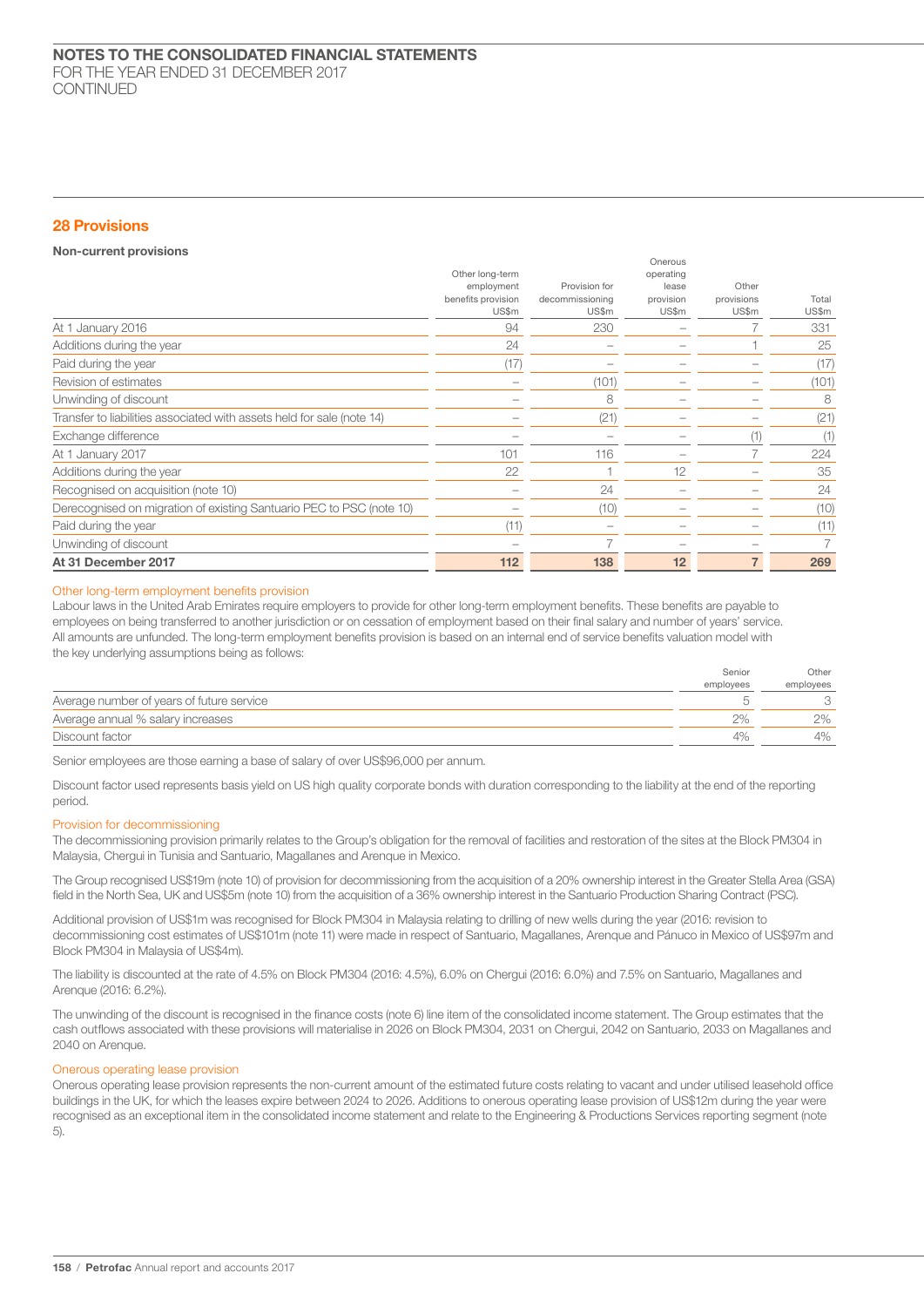This represents claims amounts against the Group which will be settled through the captive insurance company Jermyn Insurance Company Limited.

## Current provisions

| At 31 December 2017                                   |                          | 16                  |                     | 26             |
|-------------------------------------------------------|--------------------------|---------------------|---------------------|----------------|
| Utilised during the year                              |                          | (48)                |                     | (51)           |
| Amounts provided during the year                      | $\overline{\phantom{a}}$ | 35                  |                     | 39             |
| Reclassified from accrued contract expenses (note 32) |                          | 29                  |                     | 38             |
|                                                       | lease provision<br>US\$m | provisions<br>US\$m | provisions<br>US\$m | Total<br>US\$m |
|                                                       | Onerous operating        | Onerous contract    | Other               |                |

## Onerous operating lease provision

Onerous operating lease provision represents current amount of the estimated future costs relating to vacant and under utilised leasehold office buildings in the UK, for which the leases expire between 2024 to 2026.

#### Onerous contract provisions

The Group provides for future losses on contracts where it is considered probable that the contract costs are likely to exceed revenues in future years. The amount of US\$35m provided during the year relates to projects in the Engineering & Construction reporting segment (2016: US\$20m).

#### Other provisions

These include amounts provided by the Group for potential claims from vendors, disputes with customers and other claims. The amount of US\$4m provided during the year relates to projects in the Engineering & Production Services reporting segment (2016: US\$nil).

## 29 Trade and other payables

|                                  | 2017  | 2016  |
|----------------------------------|-------|-------|
|                                  | US\$m | US\$m |
| Trade payables                   | 419   | 538   |
| Advances received from customers | 536   | 703   |
| Accrued expenses                 | 499   | 546   |
| Other taxes payable              | 67    | 30    |
| Other payables                   | 154   | 157   |
|                                  | 1.675 | 1.974 |

During 2017, the Santuario Production Enhancement Contract (PEC) in Mexico was migrated to a Production Sharing Contract (PSC). Other payables amounting to US\$17m (note 10) relating to the Santuario PEC in Mexico were derecognised and converted to a 36% ownership interest in the PSC (2016: trade and other payables of US\$13m relating to Pánuco PEC in Mexico were reclassified to liabilities associated with assets held for sale, note 14).

Accrued expenses include capital expenditure accruals relating to property, plant and equipment of US\$74m (2016: US\$69m) and Group's 30% share of intangible oil and gas assets relating to Block PM304 in Malaysia of US\$2m (2016: US\$12m). The balance of accrued expenses primarily represent project cost accruals relating to the Engineering & Construction reporting segment and the Engineering & Production Services reporting segment.

Advances received from customers represent payments received for contracts, that will be adjusted against the future progress billings to be made to the customers.

Other payables mainly consists of retentions held against subcontractors of US\$115m (2016: US\$88m) and amounts payable to joint operation partners of US\$20m (2016: US\$27m).

Certain trade and other payables will be settled in currencies other than the reporting currency of the Group, mainly in sterling, euros and Kuwaiti dinars.

## 30 Commitments and contingent liabilities

## **Commitments**

In the normal course of business the Group will obtain surety bonds, letters of credit and guarantees, which are contractually required to secure performance, advance payment or in lieu of retentions being withheld. Some of these facilities are secured by issue of corporate guarantees by the Company in favour of the issuing banks.

At 31 December 2017, the Group had outstanding letters of guarantee, including performance, advance payments and bid bonds of US\$4,923m (2016: US\$4,862m) against which the Group had pledged or restricted cash balances of, in aggregate, US\$49m (2016: US\$47m).

At 31 December 2017, the Group had outstanding forward exchange contracts amounting to US\$3,045m (2016: US\$3,754m). These commitments consist of future gross obligations either to acquire or to sell designated amounts of foreign currency at agreed rates and value dates (note 33).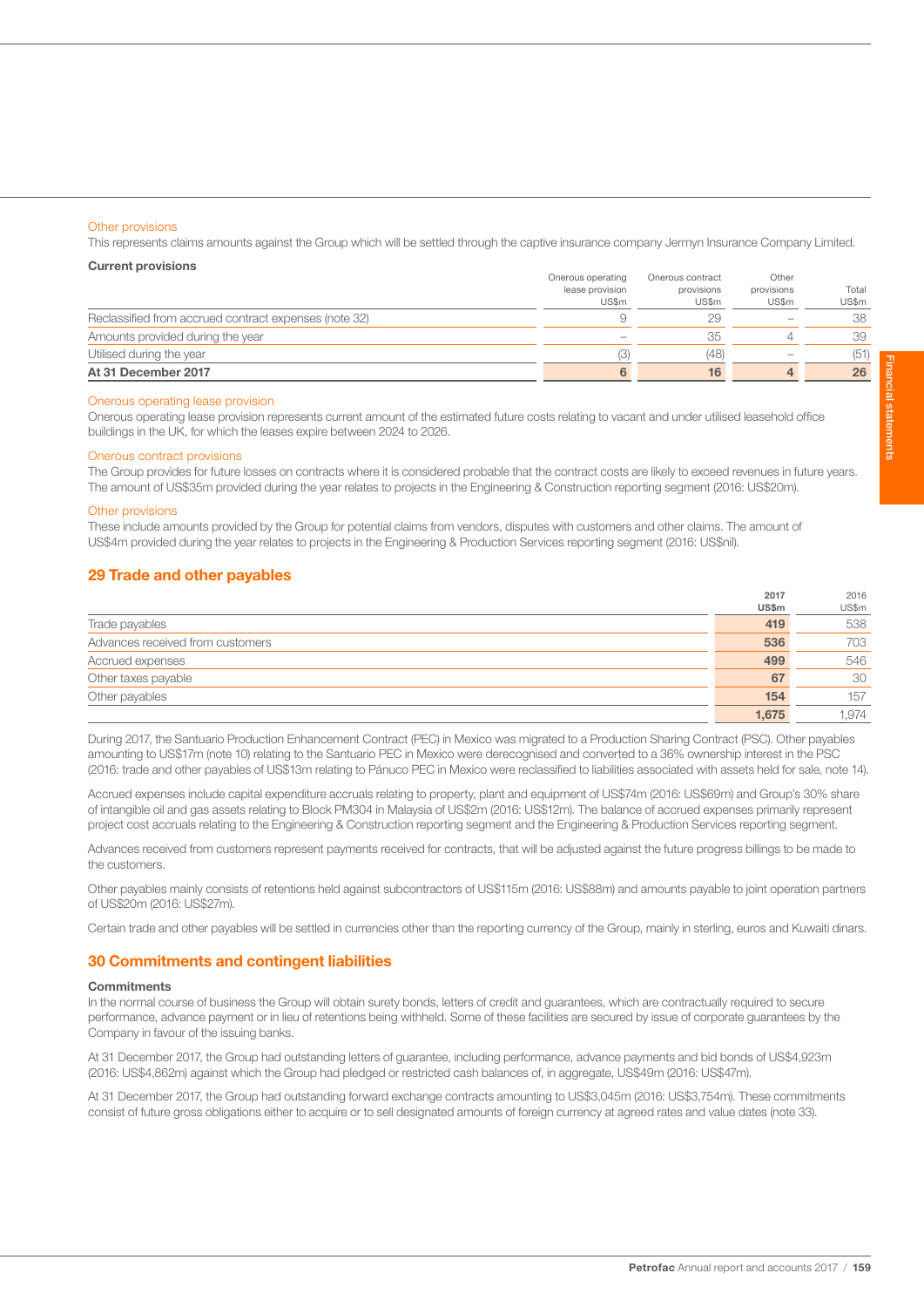## **30 Commitments and contingent liabilities** continued

## Operating leases

The Group has financial commitments in respect of non-cancellable operating leases for offices and equipment. These non-cancellable leases have remaining non-cancellable lease terms of between one and 15 years and, for certain property leases, are subject to renegotiation at various intervals as specified in the lease agreements. The future minimum rental commitments under these non-cancellable leases are as follows:

|                                             | 2017  | 2016      |
|---------------------------------------------|-------|-----------|
|                                             | US\$m | US\$m     |
| Within one year                             | 19    | 14        |
| After one year but not more than five years | 46    | $\bigcap$ |
| More than five years                        | 39    | 76        |
|                                             | 104   | 111       |

Included in the above are commitments relating to the lease of office buildings in Aberdeen, United Kingdom of US\$82m (2016: US\$70m).

Minimum lease payments recognised as an operating lease expense during the year amounted to US\$36m (2016: US\$53m), of which US\$17m relates to cancellable operating leases and US\$19m relates to non-cancellable operating leases.

#### Finance leases

Long-term finance lease commitments are as follows:

|                                                | Future minimum<br>lease payments<br>US\$m | Finance cost<br>US\$m | Present value<br>US\$m |
|------------------------------------------------|-------------------------------------------|-----------------------|------------------------|
| Oil and gas facilities and plant and equipment |                                           |                       |                        |
| The commitments are as follows:                |                                           |                       |                        |
| Within one year                                | 153                                       | 41                    | 112                    |
| After one year but not more than five years    | 414                                       | 64                    | 350                    |
| More than five years                           | 95                                        | 10                    | 85                     |
|                                                | 662                                       | 115                   | 547                    |

The finance lease assets mainly comprise oil and gas facilities in Block PM304 in Malaysia and the lease terms for these leases range between one to nine years. The above finance lease commitments include a 70% gross up of US\$381m (2016: US\$414m) on finance leases in respect of oil and gas facilities relating to Block PM304 in Malaysia, which is necessary to reflect the legal position of the Group as the contracting entity for these finance leases. The finance leases relating to Block PM304 in Malaysia include a renewal option of up to two years and a purchase option at the end of the lease term.

#### Capital commitments

At 31 December 2017, the Group had capital commitments of US\$48m (2016: US\$264m) excluding the above lease commitments.

Included in the US\$48m of commitments are:

|                                                                               | 2017            | 2016  |
|-------------------------------------------------------------------------------|-----------------|-------|
|                                                                               | <b>US\$m</b>    | US\$m |
| Building of the Petrofac JSD6000 installation vessel                          |                 | 50    |
| Production Enhancement Contracts (PEC) in Mexico                              | 18              |       |
| Further appraisal and development of wells as part of Block PM304 in Malaysia | 13              | 38    |
| Costs in respect of Greater Stella Area Field development in the North Sea    | 12 <sup>2</sup> | 163   |
| Commitments in respect of the construction of a new training centre in Oman   | 5               | 6     |

#### Contingent liabilities

As described in pages 6, 7, 31, 66 and 78 of the Annual Report, on 12 May 2017, the UK Serious Fraud Office (SFO) announced an investigation into the activities of Petrofac, its subsidiaries, and their officers, employees and agents for suspected bribery, corruption, and/or money laundering. The SFO investigation is ongoing. The existence, timing and amount of any future financial obligations (such as fines or penalties) or other consequences are unable to be determined at this time and no liability has been recognised in relation to this matter in the consolidated statement of financial position at the end of the reporting period.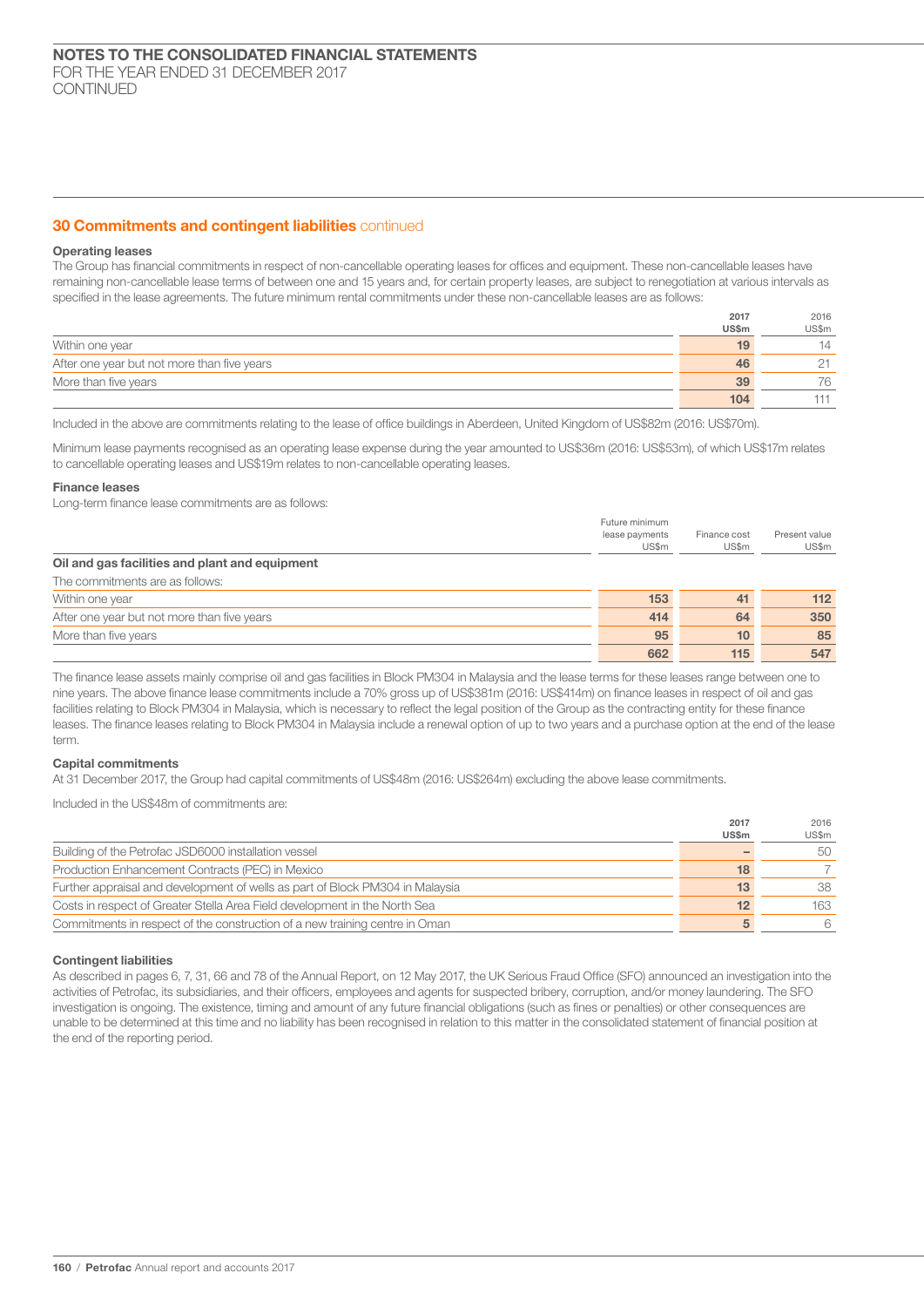## 31 Related party transactions

The consolidated financial statements include the financial statements of Petrofac Limited and the subsidiaries listed in note 34. Petrofac Limited is the ultimate parent entity of the Group.

The following table provides the total amount of transactions which have been entered into with related parties:

|                |      | Amounts owed | Amounts owed                    |
|----------------|------|--------------|---------------------------------|
|                |      | by related   | to related                      |
|                |      | parties      | parties                         |
|                |      | US\$m        | US\$m                           |
| Joint ventures | 2017 |              |                                 |
|                | 2016 |              | $\hspace{0.1mm}-\hspace{0.1mm}$ |
| Associates     | 2017 |              |                                 |
|                | 2016 |              |                                 |

All sales to and purchases from related parties are conducted on an arm's length basis and are approved by the reporting segment's management. There were no sales to and purchases from related parties during the year (2016: US\$nil).

All related party balances will be settled in cash.

## Compensation of key management personnel

The following details remuneration of key management personnel of the Group comprising Executive and Non-executive Directors of the Company and other senior personnel. Further information relating to individual Directors of the Company is provided in the Directors' remuneration report on pages 90 to 105.

|                                      | 2017         | 2016  |
|--------------------------------------|--------------|-------|
|                                      | <b>US\$m</b> | US\$m |
| Short-term employee benefits         |              |       |
| Share-based payments                 |              |       |
| Fees paid to Non-executive Directors |              |       |
|                                      | 14           | 14    |

## 32 Accrued contract expenses

|                             | 2017  | 2016  |
|-----------------------------|-------|-------|
|                             | US\$m | US\$m |
| Accrued contract expenses   | 1.956 | 2.022 |
| Reserve for contract losses |       | 38    |
|                             | 1.956 | 2.060 |

During 2017, reserve for contract losses of US\$38m were reclassified to current provisions (note 28).

## 33 Risk management and financial instruments

## Risk management objectives and policies

The Group's principal financial assets and liabilities, other than derivatives, comprise trade and other receivables, related party receivables, cash and short-term deposits, work-in-progress, interest-bearing loans and borrowings, trade and other payables and contingent consideration.

The Group's activities expose it to various financial risks particularly associated with interest rate risk on its variable rate cash and short-term deposits, loans and borrowings and foreign currency risk on conducting business in currencies other than reporting currency as well as translation of the assets and liabilities of foreign operations to the reporting currency. These risks are managed from time to time by using a combination of various derivative instruments, principally forward currency contracts in line with the Group's hedging policies. The Group has a policy not to enter into speculative trading of financial derivatives.

The Board of Directors of the Company has established an Audit Committee which performs, amongst other roles, reviews on the effectiveness of the risk management and internal control systems to mitigate a range of risks, including financial risks, faced by the Group which is discussed in detail on pages 82 to 87.

The other main risks besides interest rate and foreign currency risk arising from the Group's financial instruments are credit risk, liquidity risk and commodity price risk and the policies relating to these risks are discussed in detail below:

#### Interest rate risk

Interest rate risk arises from the possibility that changes in interest rates will affect the value of the Group's interest-bearing financial liabilities and assets.

The Group's exposure to market risk arising from changes in interest rates relates primarily to the Group's long-term variable rate debt obligations and its cash and bank balances. The Group's policy is to manage its interest cost using a mix of fixed and variable rate debt. The Group's cash and bank balances are at floating rates of interest.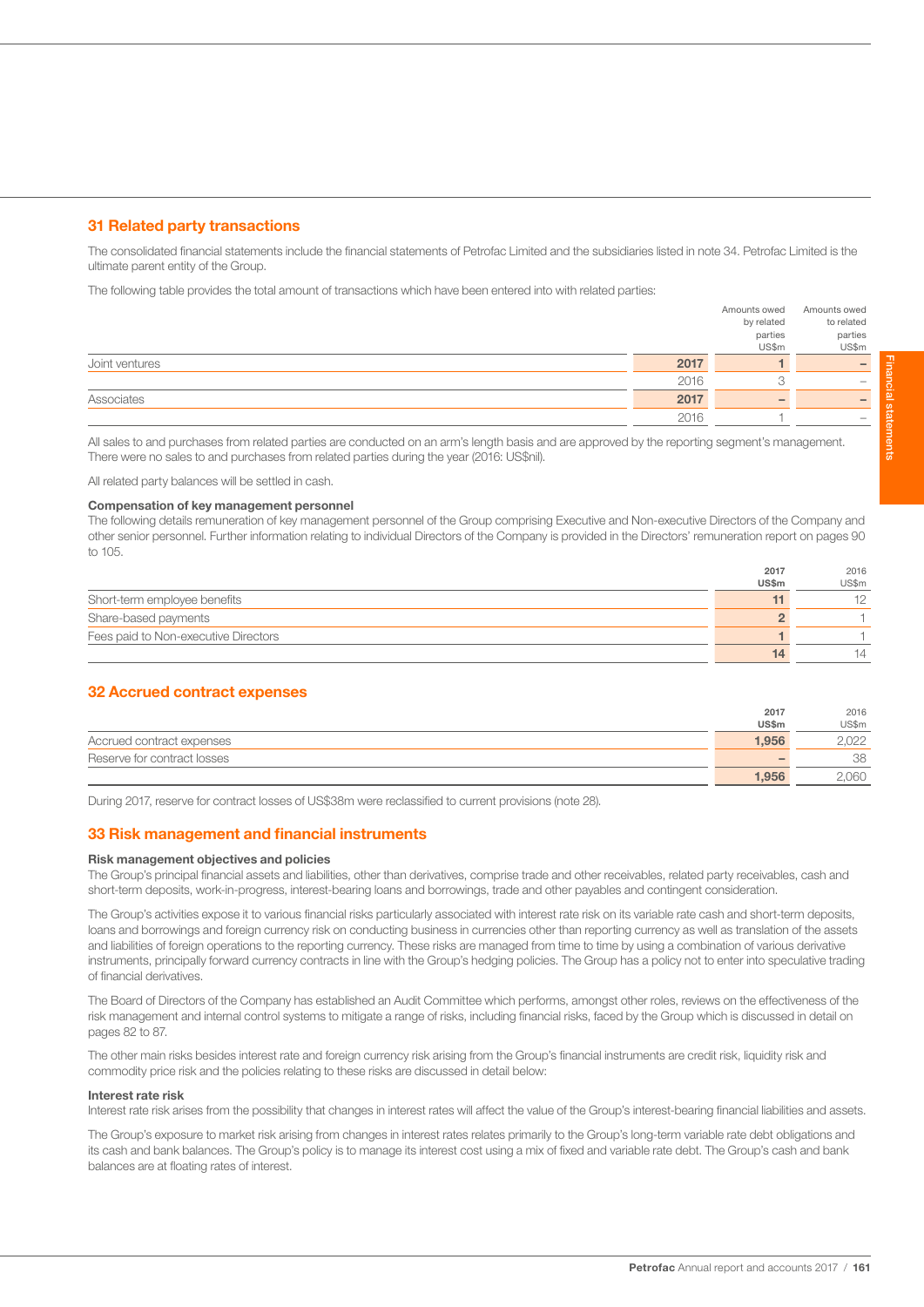## 33 Risk management and financial instruments continued

Debt is primarily in US dollar, linked to US dollar LIBOR (London Interbank Offered Rate). The Group uses derivatives to swap between fixed and floating rates. No such derivatives were outstanding at 31 December 2017. The proportion of floating rate debt at 31 December 2017 was 58% of the total financial debt outstanding (2016: 63%).

## Interest rate sensitivity analysis

The impact on the Group's profit before tax and equity due to a reasonably possible change in interest rates on loans and borrowings at the reporting date is demonstrated in the table below. The analysis assumes that all other variables remain constant.

|                  | Pre-tax profit  |                 | Eauity                          |                 |
|------------------|-----------------|-----------------|---------------------------------|-----------------|
|                  | 100 basis point | 100 basis point | 100 basis point                 | 100 basis point |
|                  | increase        | decrease        | increase                        | decrease        |
|                  | US\$m           | US\$m           | US\$m                           | US\$m           |
| 31 December 2017 | (16)            | 16              | $\overline{\phantom{0}}$        |                 |
| 31 December 2016 | (18)            | 18              | $\hspace{0.1mm}-\hspace{0.1mm}$ |                 |

The following table reflects the maturity profile of the financial liabilities and assets that are subject to interest rate risk:

| Year ended 31 December 2017                     |                           |                           |                           |                           |                           |                               |                |
|-------------------------------------------------|---------------------------|---------------------------|---------------------------|---------------------------|---------------------------|-------------------------------|----------------|
|                                                 | Within                    | $1 - 2$                   | $2 - 3$                   | $3 - 4$                   | $4 - 5$                   | More than                     |                |
|                                                 | 1 year                    | years                     | years                     | years                     | years<br>US\$m            | 5 years                       | Total          |
|                                                 | US\$m                     | US\$m                     | US\$m                     | US\$m                     |                           | US\$m                         | US\$m          |
| <b>Financial liabilities</b>                    |                           |                           |                           |                           |                           |                               |                |
| <b>Floating rates</b>                           |                           |                           |                           |                           |                           |                               |                |
| Bank overdrafts (note 27)                       | 31                        | $\qquad \qquad -$         | $\qquad \qquad -$         | $\qquad \qquad$           | $\qquad \qquad -$         |                               | 31             |
| Interest-bearing loans and borrowings (note 27) | 18                        | 218                       | 572                       | 18                        | 18                        | 44                            | 888            |
|                                                 | 49                        | 218                       | 572                       | 18                        | 18                        | 44                            | 919            |
| <b>Financial assets</b>                         |                           |                           |                           |                           |                           |                               |                |
| <b>Floating rates</b>                           |                           |                           |                           |                           |                           |                               |                |
| Cash and short-term deposits (note 22)          | 967                       | $\qquad \qquad -$         | $\qquad \qquad -$         | $\qquad \qquad$           | $\qquad \qquad -$         |                               | 967            |
| Restricted cash balances (note 18)              | 9                         | 39                        | -                         |                           | $\mathbf 1$               |                               | 49             |
|                                                 | 976                       | 39                        | -                         |                           | $\mathbf{1}$              |                               | 1,016          |
| Year ended 31 December 2016                     | Within<br>1 year<br>US\$m | $1 - 2$<br>years<br>US\$m | $2 - 3$<br>years<br>US\$m | $3 - 4$<br>years<br>US\$m | $4 - 5$<br>years<br>US\$m | More than<br>5 years<br>US\$m | Total<br>US\$m |
| <b>Financial liabilities</b>                    |                           |                           |                           |                           |                           |                               |                |
| <b>Floating rates</b>                           |                           |                           |                           |                           |                           |                               |                |
| Bank overdrafts (note 27)                       | 44                        |                           |                           |                           |                           |                               | 44             |
| Interest-bearing loans and borrowings (note 27) | 317                       | 16                        | 16                        | 661                       | 16                        | 59                            | 1,085          |
|                                                 | 361                       | 16                        | 16                        | 661                       | 16                        | 59                            | 1,129          |
| <b>Financial assets</b>                         |                           |                           |                           |                           |                           |                               |                |
| <b>Floating rates</b>                           |                           |                           |                           |                           |                           |                               |                |
| Cash and short-term deposits (note 22)          | 1,167                     |                           |                           |                           |                           |                               | 1,167          |
| Restricted cash balances (note 18)              | 6                         | 40                        |                           |                           |                           |                               | 47             |
|                                                 | 1,173                     | 40                        |                           |                           |                           |                               | 1,214          |
|                                                 |                           |                           |                           |                           |                           |                               |                |

Financial liabilities in the above table are disclosed gross of debt acquisition costs and effective interest rate adjustments of US\$16m (2016: US\$19m).

Interest on financial instruments classified as floating rate is re-priced at intervals of less than one year. The other financial instruments of the Group that are not included in the above tables are non-interest bearing and are therefore not subject to interest rate risk.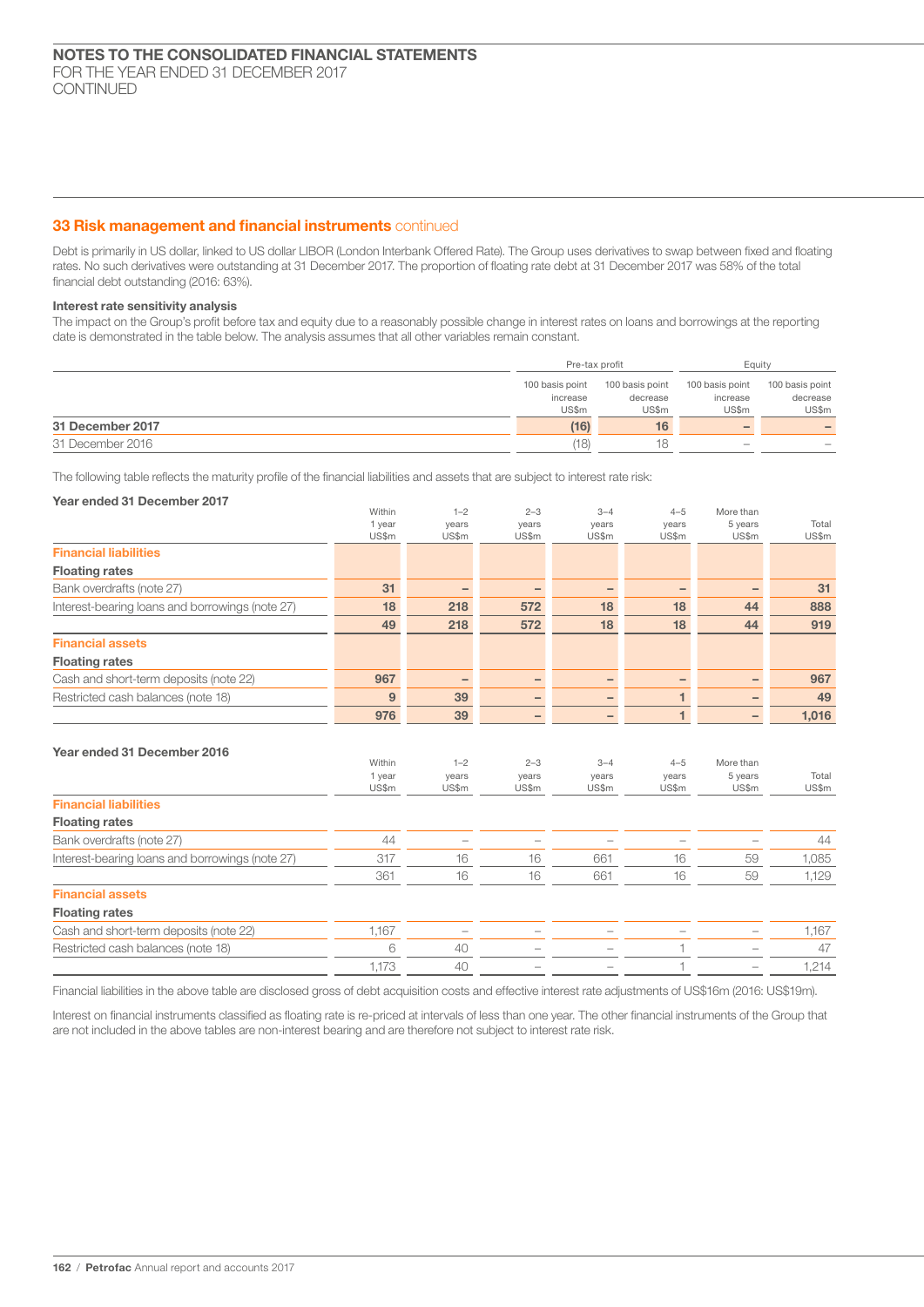## Foreign currency risk

The Group is exposed to foreign currency risk on sales, purchases, and translation of assets and liabilities that are in a currency other than the functional currency of its operating units. The Group is also exposed to the translation of the functional currencies of its units to the United States dollar reporting currency of the Group.

The following table summarises the percentage of foreign currency denominated revenues, costs, financial assets and financial liabilities, expressed in United States dollar terms, of the Group totals.

|                                   | 2017         | 2016         |
|-----------------------------------|--------------|--------------|
|                                   | % of foreign | % of foreign |
|                                   | currency     | currency     |
|                                   | denominated  | denominated  |
|                                   | items        | items        |
| Revenues                          | 43.7%        | 17.1%        |
| Costs                             | 43.8%        | 28.0%        |
| Non-current financial assets      | 4.5%         | 13.1%        |
| Current financial assets          | 23.0%        | 18.8%        |
| Non-current financial liabilities | $0.0\%$      | $0.0\%$      |
| Current financial liabilities     | 26.4%        | 30.2%        |
|                                   |              |              |

The Group uses forward currency contracts to manage the currency exposure on transactions significant to its operations. It is the Group's policy not to enter into forward contracts until a highly probable forecast transaction is in place and to negotiate the terms of the derivative instruments used for hedging to match the terms of the hedged item to maximise hedge effectiveness.

## Foreign currency sensitivity analysis

The income statements of foreign operations are translated into the reporting currency using a weighted average exchange rate of conversion. Foreign currency monetary items are translated using the closing rate at the reporting date. Revenues and costs in currencies other than the functional currency of an operating unit are recorded at the prevailing rate at the date of the transaction. The following significant exchange rates applied during the year in relation to United States dollars:

|               | 2017         |              | 2016         |              |
|---------------|--------------|--------------|--------------|--------------|
|               | Average rate | Closing rate | Average rate | Closing rate |
| Sterling      | 1.29         | 1.35         | 1.35         | 1.23         |
| Kuwaiti dinar | 3.30         | 3.32         | 3.30         | 3.27         |
| Euro          | 1.13         | 1.20         | 1.10         | 1.05         |

The following table summarises the impact on the Group's profit before tax and equity (due to change in the fair value of monetary assets, liabilities and derivative instruments) of a reasonably possible change in United States dollar exchange rates with respect to different currencies:

|                  | Profit before tax |             | Equity      |             |
|------------------|-------------------|-------------|-------------|-------------|
|                  | $+10\%$ US        | $-10\%$ US  | $+10\%$ US  | $-10\%$ US  |
|                  | dollar rate       | dollar rate | dollar rate | dollar rate |
|                  | increase          | decrease    | increase    | decrease    |
|                  | US\$m             | US\$m       | US\$m       | US\$m       |
| 31 December 2017 |                   |             | (28)        | 28          |
| 31 December 2016 | (6)               |             | (29)        | 29          |

#### Derivative instruments designated as cash flow hedges

At 31 December, the Group had foreign exchange forward contracts as follows:

|                                | Contract value |                   |               | Fair value (undesignated) | Fair value (designated) |               | Net unrealised gain/(loss)* |               |
|--------------------------------|----------------|-------------------|---------------|---------------------------|-------------------------|---------------|-----------------------------|---------------|
|                                | 2017<br>US\$m  | 2016<br>US\$m     | 2017<br>US\$m | 2016<br>US\$m             | 2017<br>US\$m           | 2016<br>US\$m | 2017<br>US\$m               | 2016<br>US\$m |
| Euro purchases                 | 105            | 241               |               | (2)                       | 32 <sub>2</sub>         |               | 50                          |               |
| Sterling sales                 | (485)          | (278)             | (8)           | 4                         |                         | (2)           |                             | (16)          |
| Kuwaiti dinar sales            | (1,531)        | (1,966)           |               | (1)                       | (12)                    | (29)          | (8)                         | 24            |
| Malaysian ringgit purchases    | 23             | 85                |               |                           | Ü                       | (15)          |                             | (18)          |
| Japanese yen (sales)/purchases | (3)            | 59                |               | $\overline{\phantom{a}}$  |                         | (5)           |                             | (4)           |
| Arab Emirates dirham purchases |                | 102               |               |                           |                         | -             |                             |               |
| Indian rupee purchases         |                |                   |               | -                         |                         |               |                             |               |
| Canadian dollar purchases      | 11             | $\hspace{0.05cm}$ |               | $\overline{\phantom{a}}$  |                         |               |                             |               |
|                                |                |                   | (8)           |                           | 20                      | (49)          | 41                          | (3)           |

\* Attributable to Petrofac Limited shareholders.

The above foreign exchange contracts mature and will affect income between January 2017 and February 2020 (2016: between January 2017 and June 2019).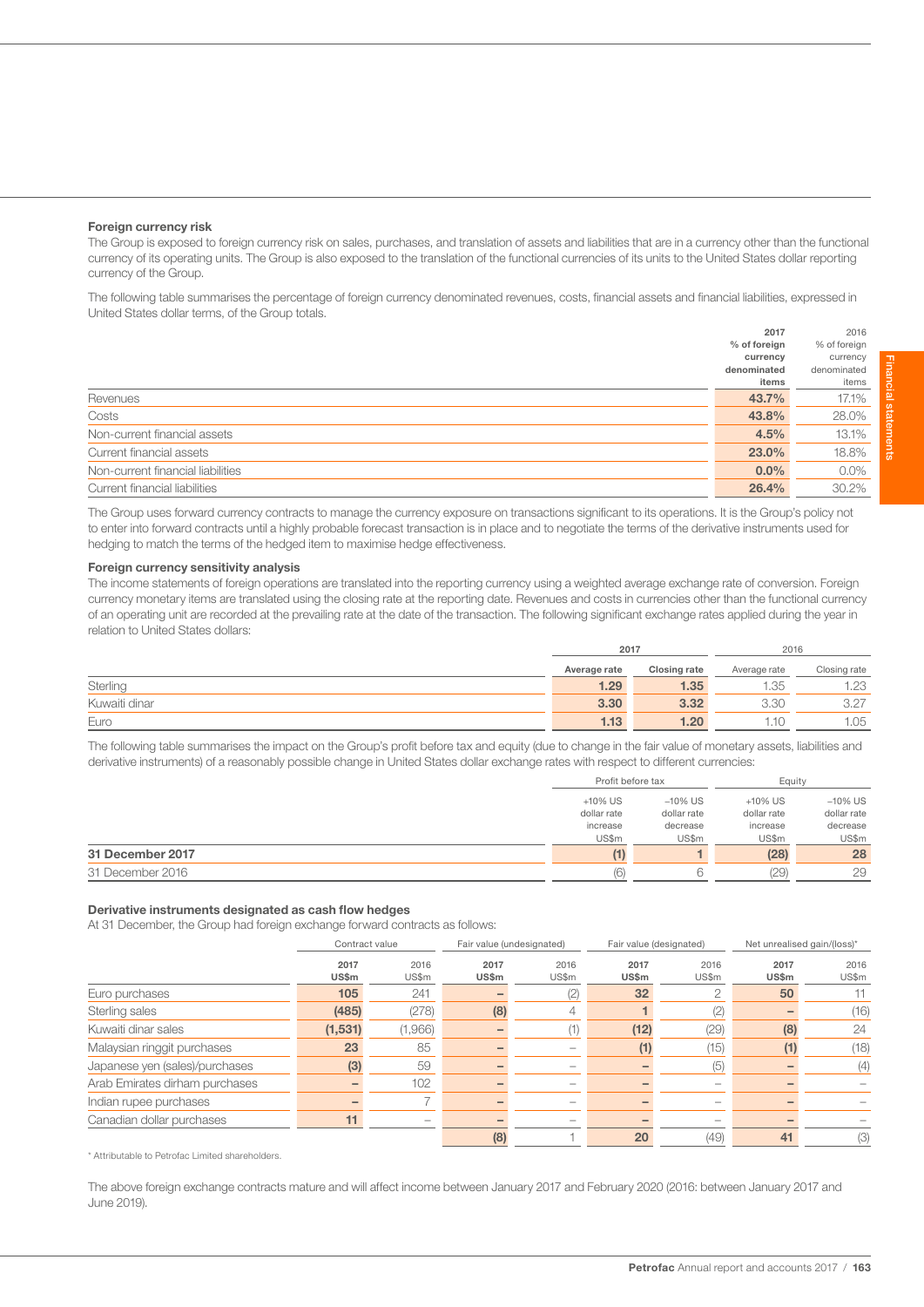## **33 Risk management and financial instruments continued**

At 31 December 2017, the Group had cash and short-term deposits designated as cash flow hedges with net unrealised gains of US\$2m (2016: US\$2m loss) as follows:

|                                       |       | Fair value |                          | Net unrealised gain/(loss) |  |
|---------------------------------------|-------|------------|--------------------------|----------------------------|--|
|                                       | 2017  | 2016       | 2017                     | 2016                       |  |
|                                       | US\$m | US\$m      | <b>US\$m</b>             | US\$m                      |  |
| Euro cash and short-term deposits     | 30    | 18         |                          | (1)                        |  |
| Sterling cash and short-term deposits |       |            | $\overline{\phantom{a}}$ |                            |  |
|                                       |       |            |                          | (2)                        |  |

During 2017, net changes in fair value resulted in a gain of US\$48m (2016: gain of US\$54m) relating to these derivative instruments and financial assets were taken to equity and losses of US\$11m (2016: loss of US\$7m) were recycled from equity into cost of sales in the consolidated income statement. The forward points and ineffective portions of the above foreign exchange forward contracts and loss on undesignated derivatives of US\$5m (2016: US\$1m) were recognised in the consolidated income statement (note 4b).

## Commodity price risk – oil prices

The Group is exposed to the impact of changes in oil and gas prices on its revenues and profits generated from sales of crude oil and gas. The Group's policy is to manage its exposure to the impact of changes in oil and gas prices using derivative instruments, primarily swaps and collars. Hedging is only undertaken once sufficiently reliable and regular long-term forecast production data is available.

During the year the Group entered into various crude oil swaps hedging oil production of 388,816 barrels (bbl) (2016: 174,875 bbl) with maturities ranging from January 2018 to June 2018.

The fair value of oil derivatives at 31 December 2017 was a liability of US\$2m (2016: US\$2m liability) with net unrealised loss deferred in equity of US\$2m (2016: US\$2m loss). During the year, US\$2m loss (2016: US\$10m gain) was recycled from equity into the consolidated income statement on the occurrence of the hedged transactions and a loss in the fair value recognised in equity of US\$2m (2016: US\$5m loss).

The following table summarises the impact on the Group's pre-tax profit and equity (due to a change in the fair value of oil derivative instruments and the underlifting asset/overlifting liability) of a reasonably possible change in the oil price:

|                  |          | Profit before tax |                                                       | Equity   |  |
|------------------|----------|-------------------|-------------------------------------------------------|----------|--|
|                  | $+30$    | $-30$             | $+30$<br>US\$/bbl<br>US\$/bbl<br>decrease<br>increase | $-30$    |  |
|                  | US\$/bbl |                   |                                                       | US\$/bbl |  |
|                  | increase |                   |                                                       | decrease |  |
|                  | US\$m    | US\$m             | US\$m                                                 | US\$m    |  |
| 31 December 2017 |          | -                 | (19)                                                  | 19       |  |
| 31 December 2016 | $\sim$   | -                 | (5)                                                   | b        |  |

## Credit risk

The Group trades only with recognised, creditworthy third parties. Business Unit Risk Review Committees (BURRC) evaluate the creditworthiness of each individual third party at the time of entering into new contracts. Limits have been placed on the approval authority of the BURRC above which the approval of the Board of Directors of the Company is required. Receivable balances are monitored on an ongoing basis with appropriate follow-up action taken where necessary. At 31 December 2017, the Group's five largest customers accounted for 62.3% of outstanding trade receivables, retention receivables, work in progress, receivable under Berantai RSC and receivable in respect of the development of the Greater Stella Area (2016: 56.9%).

With respect to credit risk arising from the other financial assets of the Group, which comprise cash and cash equivalents, current and non-current receivables from customers (including the Berantai RSC and Greater Stella Area projects) and certain derivative instruments, the Group's exposure to credit risk arises from default of the counterparty, with a maximum exposure equal to the carrying amount of these instruments.

## Liquidity risk

The Group's objective is to ensure sufficient liquidity to support operations and future growth is available. The provision of financial capital and the potential impact on the Group's capital structure is reviewed regularly. The Group is not exposed to any external capital constraints. The maturity profiles of the Group's financial liabilities at 31 December are as follows: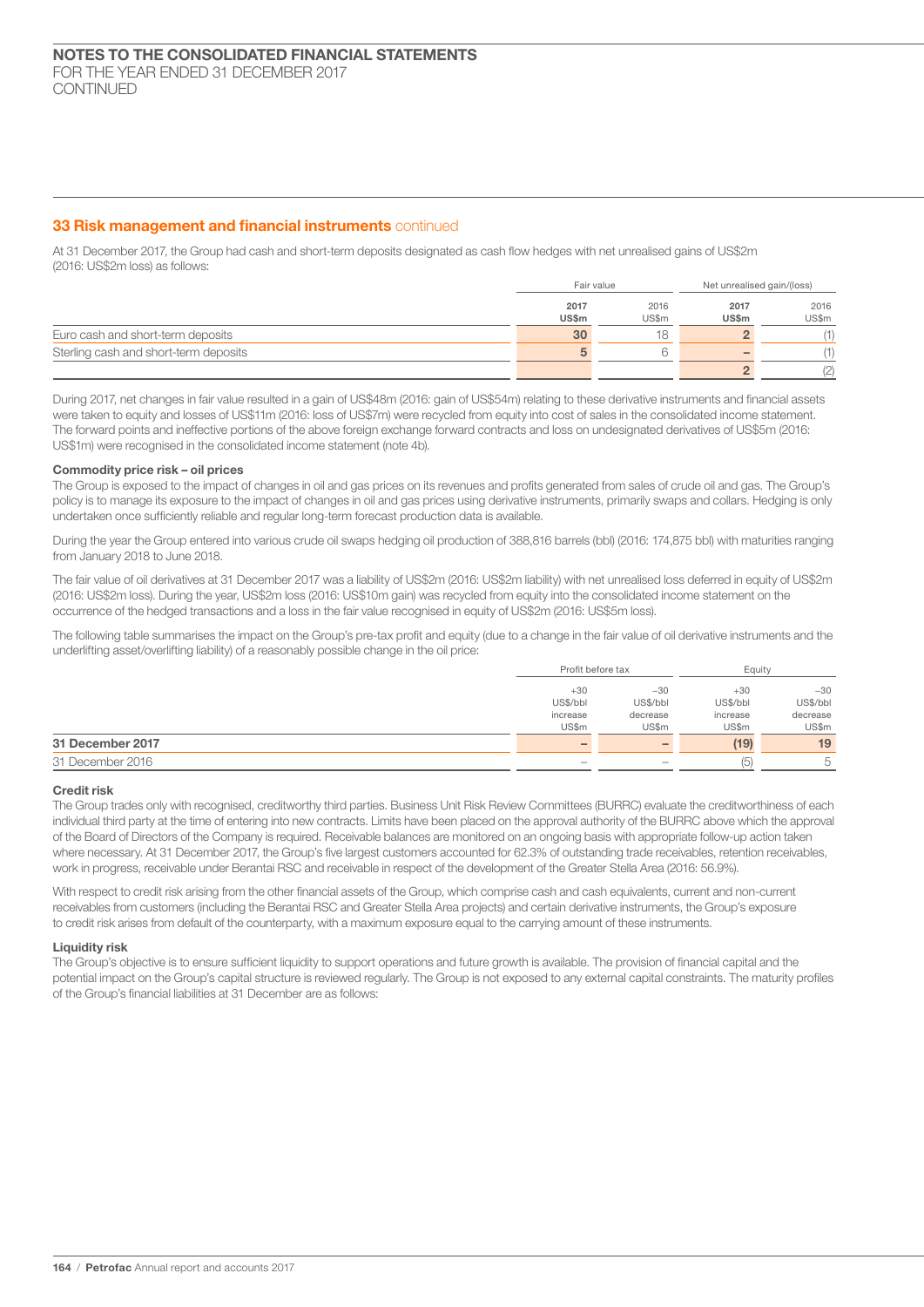## Year ended 31 December 2017

| rear engeg 31 December zu M                  |               |                |         |         |               | Contractual  |          |
|----------------------------------------------|---------------|----------------|---------|---------|---------------|--------------|----------|
|                                              |               |                | $1 - 2$ | $2 - 5$ |               | undiscounted | Carrying |
|                                              | 6 months      | $6 - 12$       | years   | years   | More than     | cash flows   | amount   |
|                                              | or less US\$m | months US\$m   | US\$m   | US\$m   | 5 years US\$m | US\$m        | US\$m    |
| <b>Financial liabilities</b>                 |               |                |         |         |               |              |          |
| Interest-bearing loans and borrowings        | 40            | 686            | 218     | 608     | 44            | 1,596        | 1,579    |
| Finance lease creditors                      | 86            | 67             | 122     | 292     | 95            | 662          | 547      |
| Trade and other payables (excluding advances |               |                |         |         |               |              |          |
| from customers and other taxes payable)      | 1,022         | 50             | -       |         | -             | 1.072        | 1,072    |
| Derivative instruments                       | 25            | $\overline{2}$ | 8       |         |               | 35           | 35       |
| Interest payments                            | 25            | 20             | 22      | 30      |               | 98           |          |
|                                              | 1.198         | 825            | 370     | 930     | 140           | 3.463        | 3.233    |

## Year ended 31 December 2016

|                                                                                         | 6 months<br>or less<br>US\$m | $6 - 12$<br>months<br>US\$m | $1 - 2$<br>years<br>US\$m | $2 - 5$<br>years<br>US\$m | More than<br>5 years<br>US\$m | Contractual<br>undiscounted<br>cash flows<br>US\$m | Carrying<br>amount<br>US\$m |
|-----------------------------------------------------------------------------------------|------------------------------|-----------------------------|---------------------------|---------------------------|-------------------------------|----------------------------------------------------|-----------------------------|
| <b>Financial liabilities</b>                                                            |                              |                             |                           |                           |                               |                                                    |                             |
| Interest-bearing loans and borrowings                                                   | 21                           | 340                         | 693                       | 693                       | 59                            | 1,806                                              | 1,784                       |
| Finance lease creditors                                                                 | 221                          | 84                          | 238                       | 141                       | 37                            | 721                                                | 596                         |
| Trade and other payables (excluding advances<br>from customers and other taxes payable) | .200                         | 41                          |                           |                           |                               | 1,241                                              | 1,241                       |
| Derivative instruments                                                                  | 60                           | 34                          | 12                        |                           |                               | 106                                                | 106                         |
| Interest payments                                                                       | 22                           | 22                          | 49                        | 33                        | 9                             | 135                                                |                             |
|                                                                                         | 1,524                        | 521                         | 992                       | 867                       | 105                           | 4.009                                              | 3.727                       |

The Group uses various funded facilities provided by banks and its own financial assets to fund the above mentioned financial liabilities.

## Capital management

The Group's policy is to maintain a robust capital base to support future operations, growth and maximise shareholder value.

The Group seeks to optimise shareholder returns by maintaining a balance between debt and equity attributable to Petrofac Limited shareholders and monitors the efficiency of its capital structure on a regular basis. The gearing ratio and return on shareholders' equity is as follows:

|                                                                              | 2017         | 2016    |
|------------------------------------------------------------------------------|--------------|---------|
|                                                                              | <b>US\$m</b> | US\$m   |
| Cash and short-term deposits                                                 | 967          | 1.167   |
| Interest-bearing loans and borrowings (A)                                    | (1, 579)     | (1,784) |
| Net debt (B)                                                                 | (612)        | (617)   |
| Equity attributable to Petrofac Limited shareholders (C)                     | 912          | 1,097   |
| (Loss)/profit for the year attributable to Petrofac Limited shareholders (D) | (29)         |         |
| Gross gearing ratio (A/C)                                                    | 173.1%       | 162.6%  |
| Net gearing ratio (B/C)                                                      | 67.1%        | 56.2%   |
| Shareholders' return on investment (D/C)                                     | $(3.2\%)$    | 0.1%    |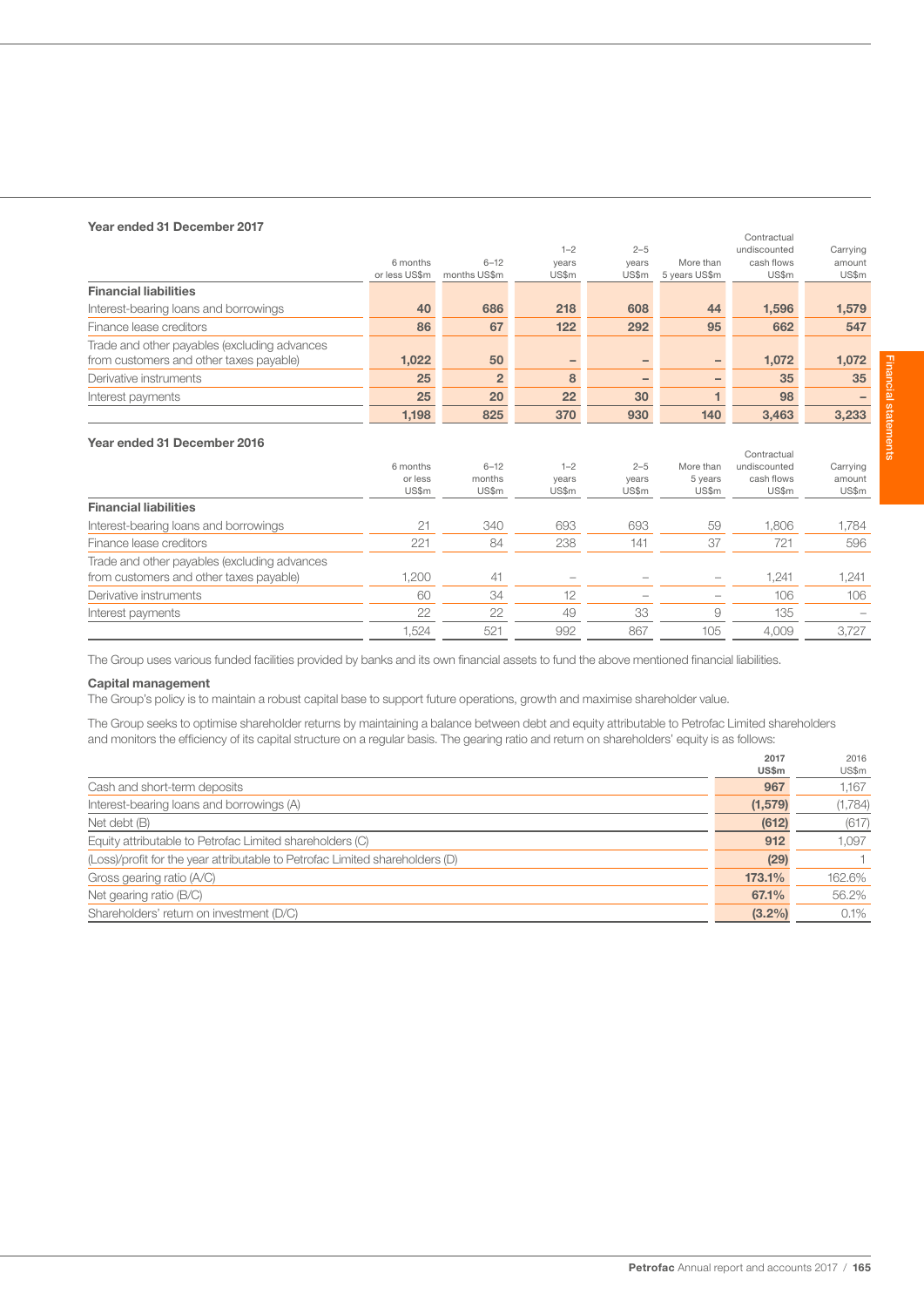# 34 Subsidiaries, associates and joint arrangements

At 31 December 2017, the Group had investments in the following active subsidiaries, associates and joint arrangements:

|                                                                                          |                          | Proportion of nominal<br>value of issued shares<br>controlled by the Group |      |
|------------------------------------------------------------------------------------------|--------------------------|----------------------------------------------------------------------------|------|
| Name of entity                                                                           | Country of incorporation | 2017                                                                       | 2016 |
| <b>Active subsidiaries</b>                                                               |                          |                                                                            |      |
| Petrofac Algeria EURL                                                                    | Algeria                  | 100                                                                        | 100  |
| Petrofac International (Bahrain) S.P.C.                                                  | Bahrain                  | 100                                                                        | 100  |
| Petrofac (Cyprus) Limited                                                                | Cyprus                   | 100                                                                        | 100  |
| Eclipse Petroleum Technology Limited                                                     | England                  | 100                                                                        | 100  |
| <b>KW Limited</b>                                                                        | England                  | 100                                                                        | 100  |
| Oilennium Limited                                                                        | England                  | 100                                                                        | 100  |
| Petrofac (Malaysia-PM304) Limited                                                        | England                  | 100                                                                        | 100  |
| Petrofac Contracting Limited                                                             | England                  | 100                                                                        | 100  |
| Petrofac Engineering Limited                                                             | England                  | 100                                                                        | 100  |
| Petrofac Services Limited                                                                | England                  | 1100                                                                       | 1100 |
| PetroHealth Limited                                                                      | England                  | 100                                                                        | 100  |
| Petrofac Treasury UK Limited                                                             | England                  | 1100                                                                       | 1100 |
| Petrofac UK Holdings Limited                                                             | England                  | 1100                                                                       | 1100 |
| Caltec Limited                                                                           | England                  | 100                                                                        | 100  |
| Petrofac Energy Developments UK Limited                                                  | England                  | 100                                                                        | 1100 |
| Petrofac Deutschland GmbH                                                                | Germany                  | 100                                                                        | 100  |
| Jermyn Insurance Company Limited                                                         | Guernsey                 | 1100                                                                       | 1100 |
| Petrofac Engineering India Private Limited                                               | India                    | 100                                                                        | 100  |
| Petrofac Engineering Services India Private Limited                                      | India                    | 100                                                                        | 100  |
| Petrofac Information Services Private Limited                                            | India                    | 100                                                                        | 100  |
| Petrofac Integrated Energy Services Limited                                              | Jersey                   | 1100                                                                       | 1100 |
| Petrofac Energy Developments (Ohanet) Jersey Limited                                     | Jersey                   | 100                                                                        | 100  |
| Petrofac Energy Developments International Limited                                       | Jersey                   | 1100                                                                       | 1100 |
| Petrofac Facilities Management International Limited                                     | Jersey                   | 1100                                                                       | 1100 |
| Petrofac FPF004 Limited                                                                  | Jersey                   | 100                                                                        | 100  |
| Petrofac GSA Holdings Limited (formerly Petrofac Energy Development West Africa Limited) | Jersey                   | 1100                                                                       | 1100 |
| Petrofac GSA Limited                                                                     | Jersey                   | 100                                                                        | 100  |
| Petrofac International Ltd                                                               | Jersey                   | 1100                                                                       | 1100 |
| Petrofac Offshore Management Limited                                                     | Jersey                   | 100                                                                        | 100  |
| Petrofac Platform Management Services Limited                                            | Jersey                   | 100                                                                        | 100  |
| Petrofac Training International Limited                                                  | Jersey                   | 1100                                                                       | 1100 |
| Petroleum Facilities E & C Limited                                                       | Jersey                   | 1100                                                                       | 1100 |
| Petrofac (JSD 6000) Limited                                                              | Jersey                   | 100                                                                        | 100  |
| Petrofac E&C Sdn Bhd                                                                     | Malaysia                 | 100                                                                        | 100  |
| Petrofac Energy Developments Sdn Bhd                                                     | Malaysia                 | 100                                                                        | 100  |
| Petrofac Engineering Services (Malaysia) Sdn Bhd                                         | Malaysia                 | 70                                                                         | 70   |
| PFMAP Sdn Bhd                                                                            | Malaysia                 | 100                                                                        | 100  |
| SPD Well Engineering Sdn Bhd                                                             | Malaysia                 | 249                                                                        | 249  |
| H&L/SPD Americas S. de R.L.                                                              |                          | 100                                                                        | 100  |
|                                                                                          | Mexico                   |                                                                            |      |
| Petrofac Mexico SA de CV<br>Petrofac Mexico Servicios SA de CV                           | Mexico                   | 100                                                                        | 100  |
|                                                                                          | Mexico                   | 100                                                                        | 100  |
| Operadora de Campos del Noreste S.A. de C.V.                                             | Mexico                   | 100                                                                        | 100  |
| Petrofac Kazakhstan B.V.                                                                 | Netherlands              | 100                                                                        | 100  |
| Petrofac Netherlands Coöperatief U.A.                                                    | Netherlands              | 100                                                                        | 100  |
| Petrofac Netherlands Holdings B.V.                                                       | Netherlands              | 100                                                                        | 100  |
| Petrofac Treasury B.V.                                                                   | Netherlands              | 100                                                                        | 100  |
| PTS B.V.                                                                                 | Netherlands              | 100                                                                        | 100  |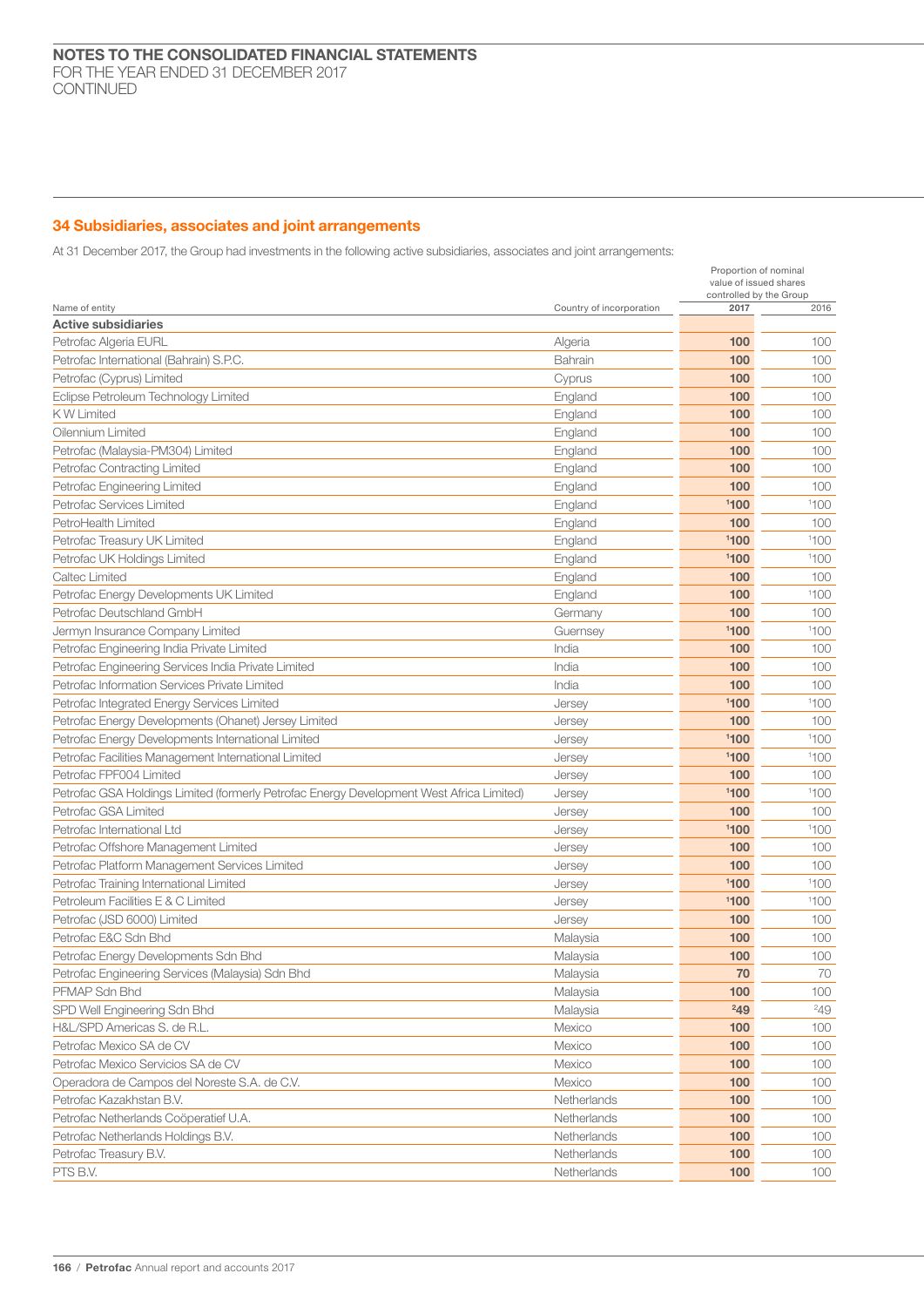|                                              |                               | Proportion of nominal<br>value of issued shares<br>controlled by the Group |           |  |
|----------------------------------------------|-------------------------------|----------------------------------------------------------------------------|-----------|--|
| Name of entity                               | Country of incorporation      | 2017                                                                       | 2016      |  |
| Petrofac Nigeria B.V.                        | Netherlands                   | 100                                                                        | 100       |  |
| Petrofac Norge B.V.                          | Netherlands                   | 100                                                                        | 100       |  |
| Petrofac Energy Services Nigeria Limited     | Nigeria                       | 100                                                                        | 100       |  |
| Petrofac International (Nigeria) Limited     | Nigeria                       | 240                                                                        | $^{24}$ O |  |
| Petrofac Norge AS                            | Norway                        | 100                                                                        | 100       |  |
| Petrofac E&C Oman LLC                        | Oman                          | 100                                                                        | 100       |  |
| <b>PKT Technical Services Ltd</b>            | Russia                        | 250                                                                        | 250       |  |
| <b>PKT Training Services Ltd</b>             | Russia                        | 100                                                                        | 100       |  |
| Sakhalin Technical Training Centre           | Russia                        | 100                                                                        | 100       |  |
| Petrofac Saudi Arabia Company Limited        | Saudi Arabia                  | 100                                                                        | 100       |  |
| <b>Atlantic Resourcing Limited</b>           | Scotland                      | 100                                                                        | 100       |  |
| Petrofac Facilities Management Group Limited | Scotland                      | 100                                                                        | 100       |  |
| Petrofac Facilities Management Limited       | Scotland                      | 100                                                                        | 100       |  |
| Petrofac Training Limited                    | Scotland                      | 100                                                                        | 100       |  |
| Scotvalve Services Limited                   | Scotland                      | 100                                                                        | 100       |  |
| <b>SPD Limited</b>                           | Scotland                      | 100                                                                        | 100       |  |
| Stephen Gillespie Consultants Limited        | Scotland                      | 100                                                                        | 100       |  |
| Petrofac Training Group Limited              | Scotland                      | 100                                                                        | 100       |  |
| Petrofac Training Holdings Limited           | Scotland                      | 100                                                                        | 100       |  |
| Petrofac South East Asia Pte Ltd             | Singapore                     | 1100                                                                       | 1100      |  |
| Petrofac Emirates LLC (note 12)              | <b>United Arab Emirates</b>   | 75                                                                         | 75        |  |
| Petrofac E&C International Limited           | <b>United Arab Emirates</b>   | 100                                                                        | 100       |  |
| Petrofac FZE                                 | <b>United Arab Emirates</b>   | 100                                                                        | 100       |  |
| Petrofac International (UAE) LLC             | <b>United Arab Emirates</b>   | 100                                                                        | 100       |  |
| Petrofac Energy Developments (Ohanet) LLC    | <b>United States</b>          | 100                                                                        | 100       |  |
| Petrofac Inc.                                | <b>United States</b>          | 1100                                                                       | 1100      |  |
| Petrofac Training Inc.                       | <b>United States</b>          | 100                                                                        | 100       |  |
| <b>SPD Group Limited</b>                     | <b>British Virgin Islands</b> | 100                                                                        | 100       |  |